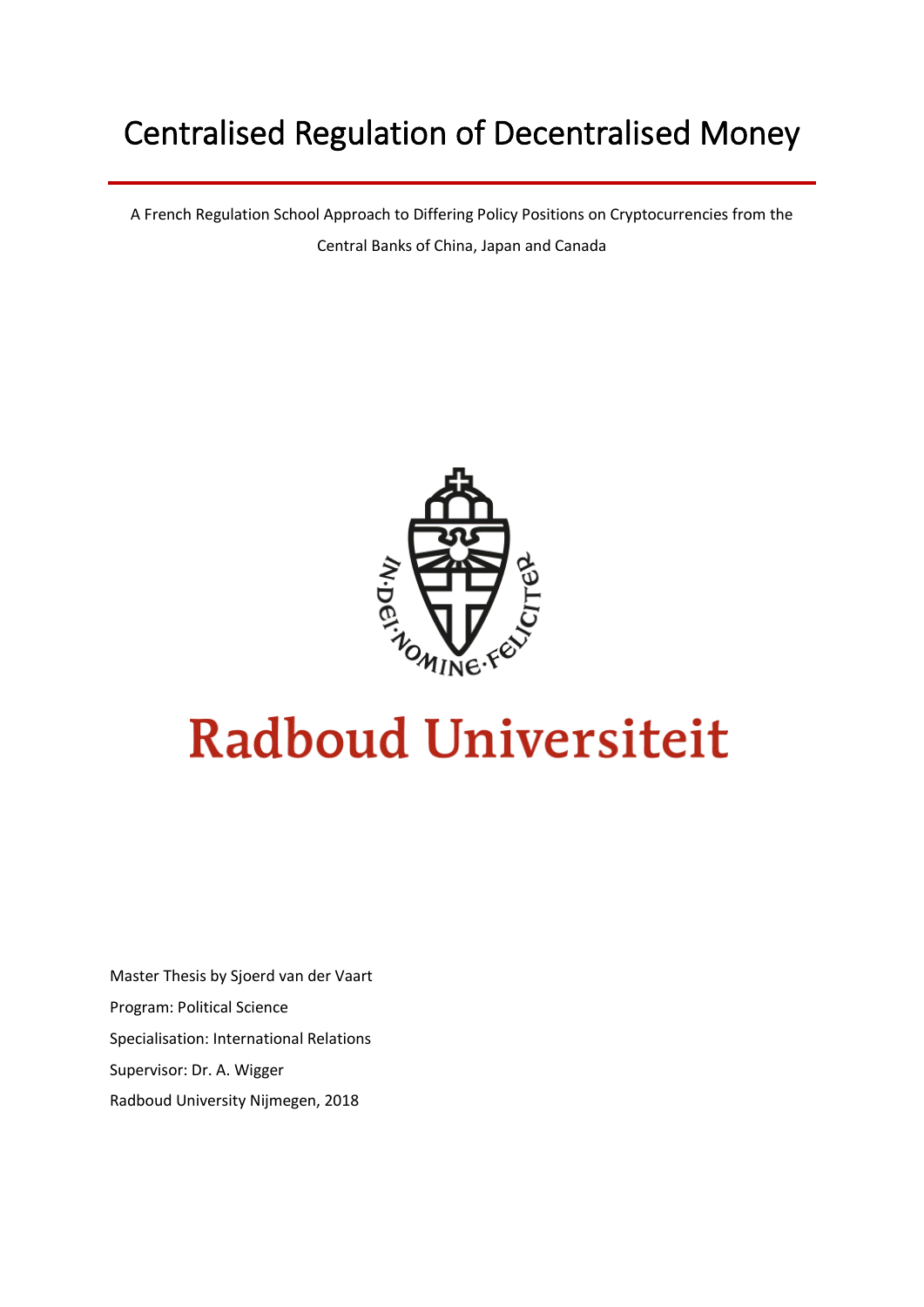"The internet is going to be one of the major forces for reducing the role of government. The one thing that's missing, but that will soon be developed, is a reliable e-cash: a method whereby on the internet you can transfer funds from A to B without A knowing B or B knowing A – the way in which I can take a \$20 bill and hand it over to you, and there's no record of where it came from."

- Milton Friedman, 1999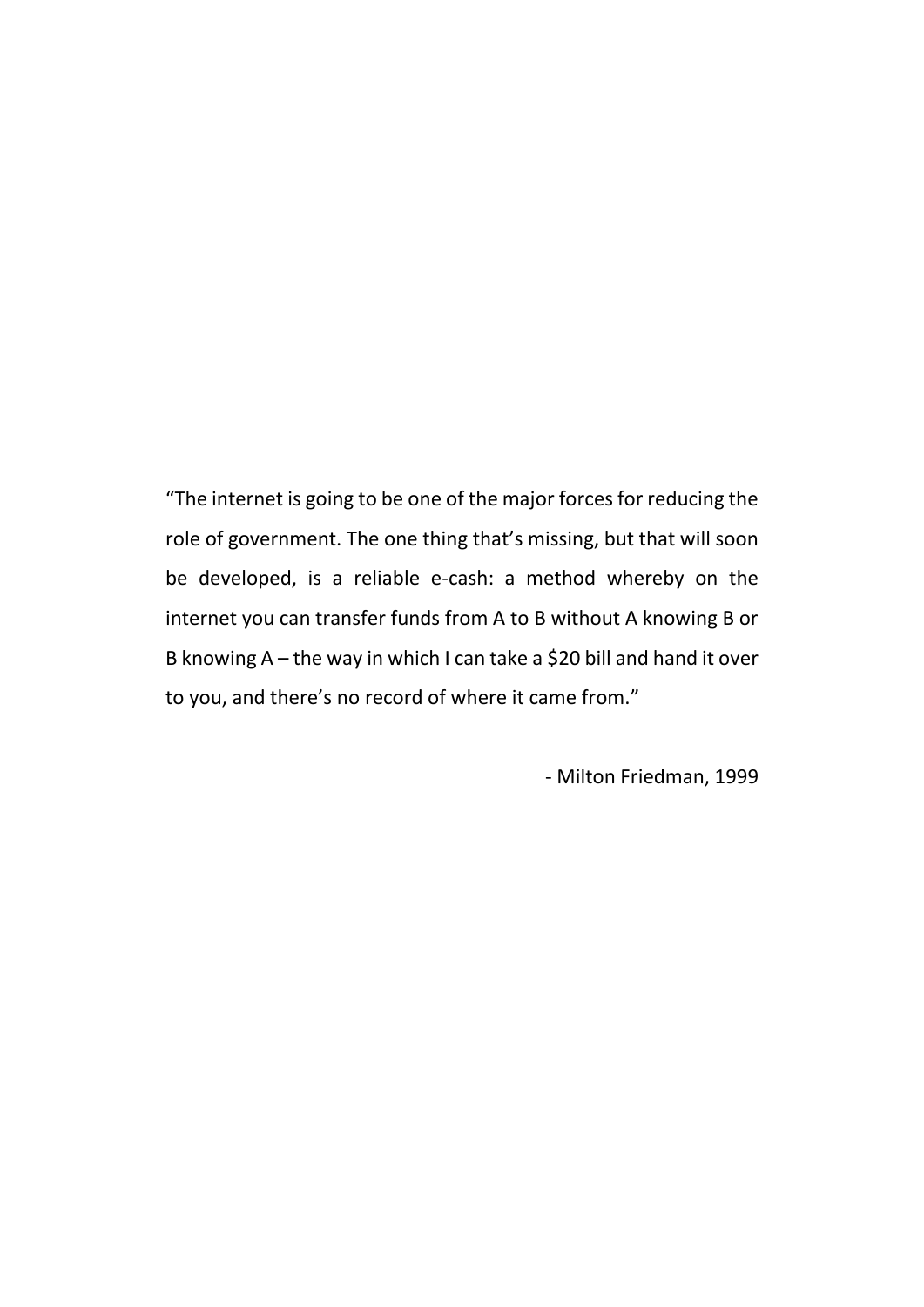## Table of content

| 1.     |  |  |  |
|--------|--|--|--|
| 1.1.   |  |  |  |
| 1.2.   |  |  |  |
| 1.3.   |  |  |  |
| 1.4.   |  |  |  |
| 1.4.1. |  |  |  |
| 1.4.2. |  |  |  |
| 1.4.3. |  |  |  |
| 2.     |  |  |  |
| 2.1.   |  |  |  |
| 2.2.   |  |  |  |
| 2.3.   |  |  |  |
| 2.4.   |  |  |  |
| 3.     |  |  |  |
| 3.1.   |  |  |  |
| 3.2.   |  |  |  |
| 3.2.1. |  |  |  |
|        |  |  |  |
|        |  |  |  |
|        |  |  |  |
| 3.3.   |  |  |  |
| 3.3.1. |  |  |  |
|        |  |  |  |
|        |  |  |  |
|        |  |  |  |
| 3.4.   |  |  |  |
|        |  |  |  |
|        |  |  |  |
|        |  |  |  |
|        |  |  |  |
|        |  |  |  |
|        |  |  |  |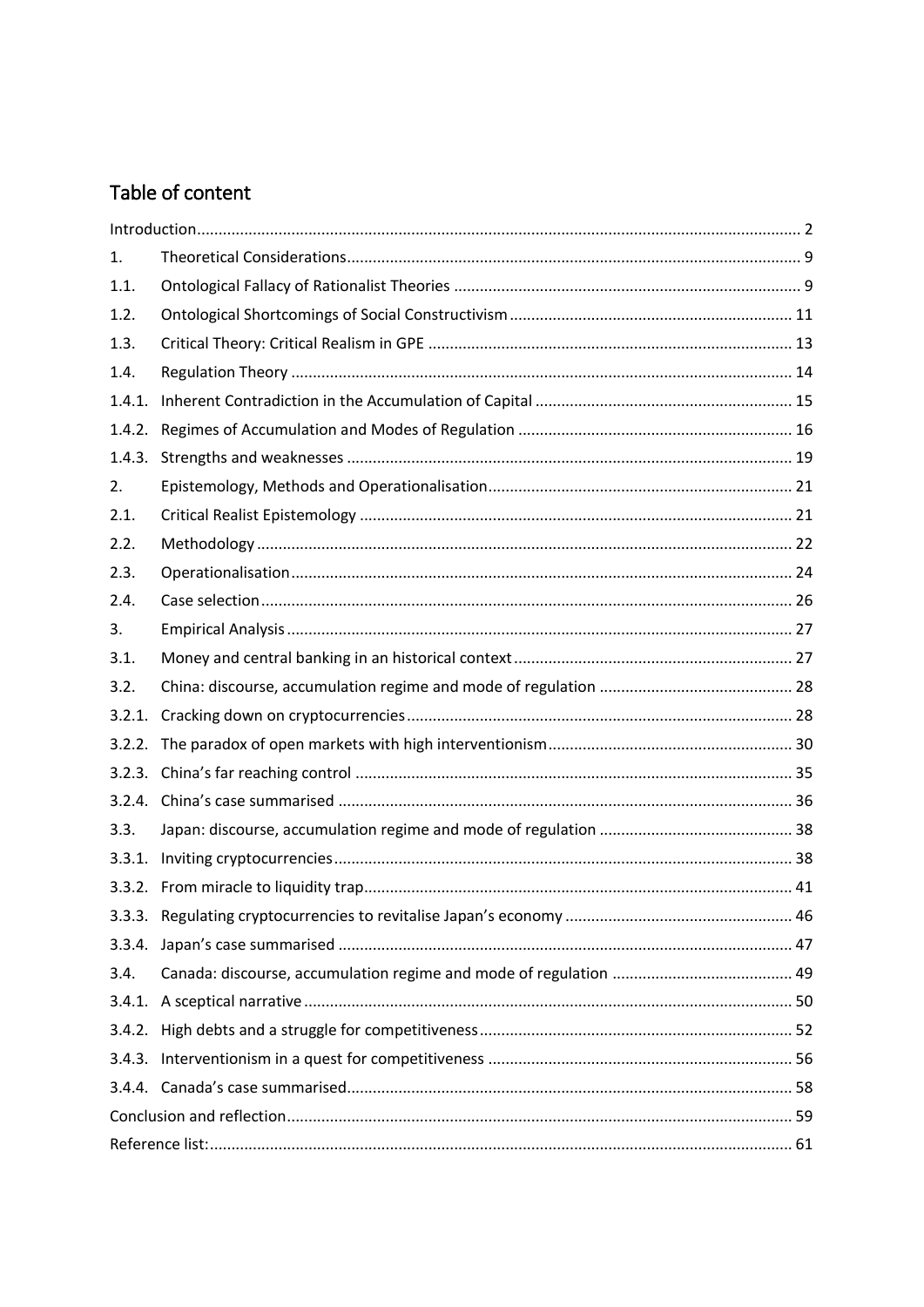## **List of Figures and Tables**

#### **Tables**

| Table 1: Separation of the Domains in Critical Realist Ontology          | p.14 |
|--------------------------------------------------------------------------|------|
| Table 2: Characteristics of Fordist capitalism and Neoliberal capitalism | p.17 |

#### **Figures**

| Figure 1: Financial and insurance industry value added and gross capital formation - China  | p.33 |
|---------------------------------------------------------------------------------------------|------|
| Figure 2: FDI net inflows US\$ and External balance of goods and services % of GDP - China  | p.34 |
| Figure 3: Financial and insurance industry value added and gross capital formation - Japan  | p.44 |
| Figure 4: FDI net inflows US\$ and External balance of goods and services % of GDP - Japan  | p.45 |
| Figure 5: Financial and insurance industry value added and gross capital formation - Canada | p.55 |
| Figure 6: FDI net inflows US\$ and External balance of goods and services % of GDP - Canada | p.56 |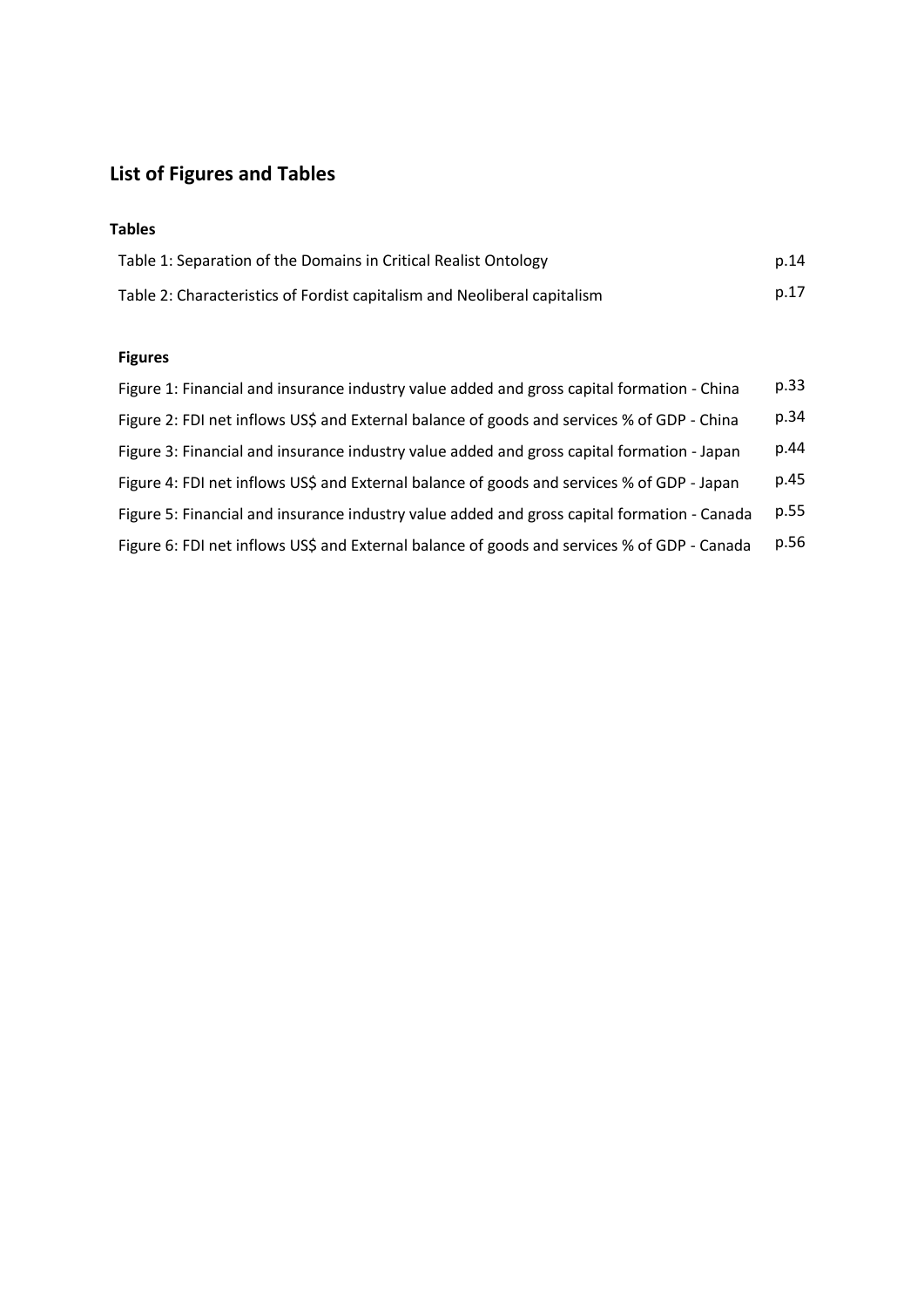### **Abbreviations**

| Anti-Money Laundering                                  |
|--------------------------------------------------------|
| <b>Bank of Canada</b>                                  |
| Bank of Japan                                          |
| Brazil, Russia, India, China                           |
| Central Bank Cryptocurrency                            |
| Central Bank Digital Currency                          |
| <b>Critical Discourse Analysis</b>                     |
| China Securities Regulatory Commission                 |
| Distributed Ledger Technology                          |
| Debt Service Ratio                                     |
| Emerging 7                                             |
| European Central Bank                                  |
| <b>Financial Action Task Force</b>                     |
| Foreign Direct Investment                              |
| <b>Federal Reserve</b>                                 |
| <b>Financial Services Agency</b>                       |
| <b>Gross Domestic Product</b>                          |
| <b>Global Political Economy</b>                        |
| Initial Coin Offering                                  |
| International Monetary Fund                            |
| I Owe You                                              |
| <b>International Relations</b>                         |
| <b>Information Technology</b>                          |
| Ministry of Industry and Information Technology        |
| Ministry of International Trade and Industry           |
| Non-performing loans                                   |
| Organisation for Economic Cooperation and Development  |
| Office of the Superintendent of Financial Institutions |
| People's Bank of China                                 |
| People's Republic of China                             |
| Renminbi                                               |
| <b>State-owned Enterprises</b>                         |
| <b>United Nations</b>                                  |
| World Economic Forum                                   |
| World Trade Organization                               |
|                                                        |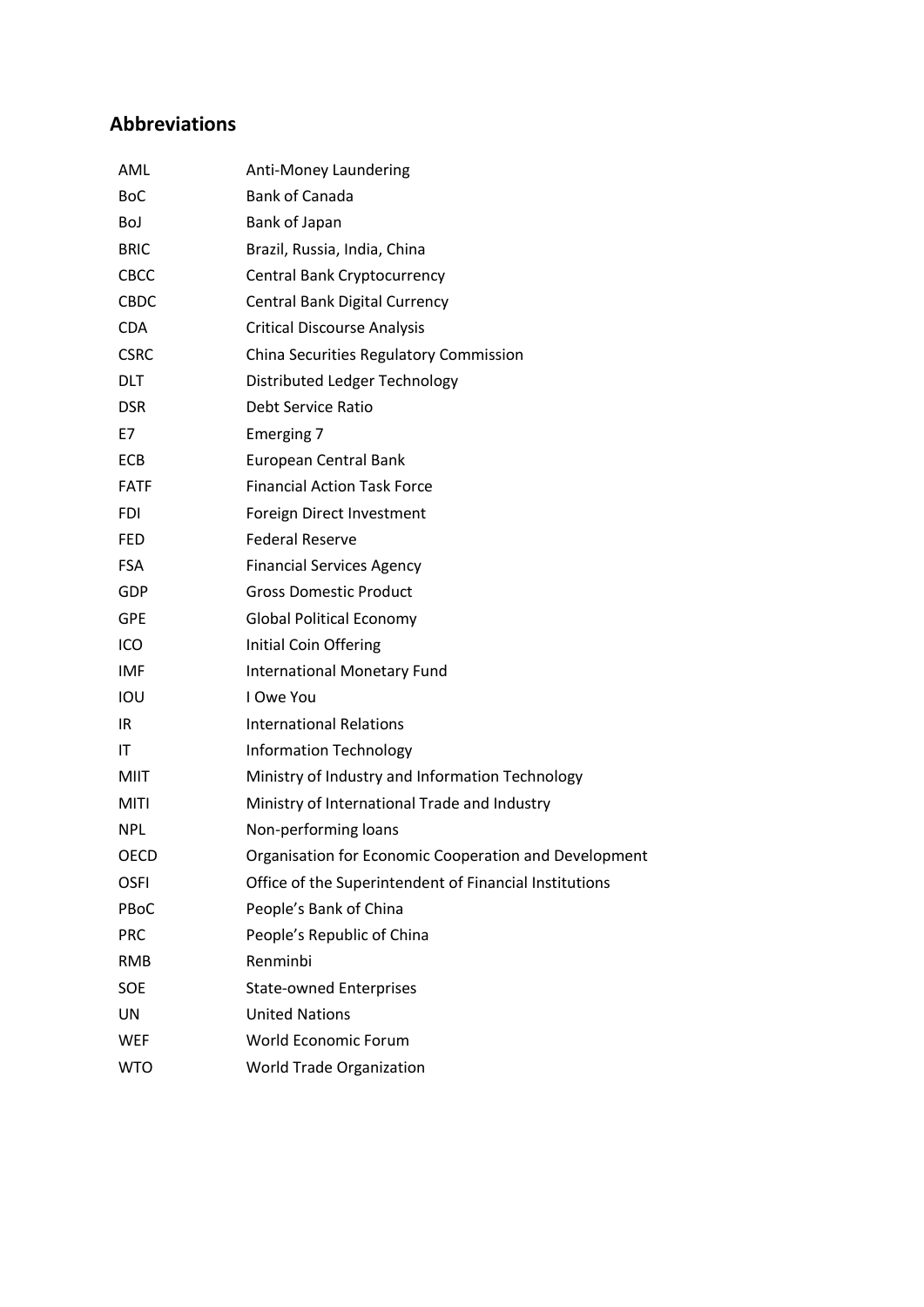#### **Abstract**

The emergence of cryptocurrencies and the implications of the new technology have posed challenging questions to the institutions that attempt to stabilise our financial system, central banks. While the overarching goals of central banks is the same, that is financial stability, the policy positions with regard to cryptocurrencies differ greatly. A small body of academic literature has focused on the monetary policy implications of cryptocurrencies and a few papers have given an overview of what these policy positions are. However, an in-depth analysis of the political economic factors contributing to the development of these policy positions is lacking. Against the backdrop of central banks developing their policy positions, this thesis seeks to explain why particular policy positions are developed from a critical political economy perspective, applying theoretical concepts derived from Regulation Theory. By analysing the unique development of the accumulation patterns in the cases of interest, the underlying instabilities are derived. Central banks as part of a set of institutions pursuing the goal to mitigate these instabilities, are therefore informed on their policy position by the political economic context in which they are embedded. This thesis argues that this specific historical political economic context informs central banks in their decision-making of whether cryptocurrencies pose a partial solution or risk to the (in)stability of the financial system.

**Key words:** Central Banks, Monetary Policy, Regulation Theory, Cryptocurrency, Bank of Canada, Bank of Japan, People's Bank of China, Regime of Accumulation, Modes of Regulation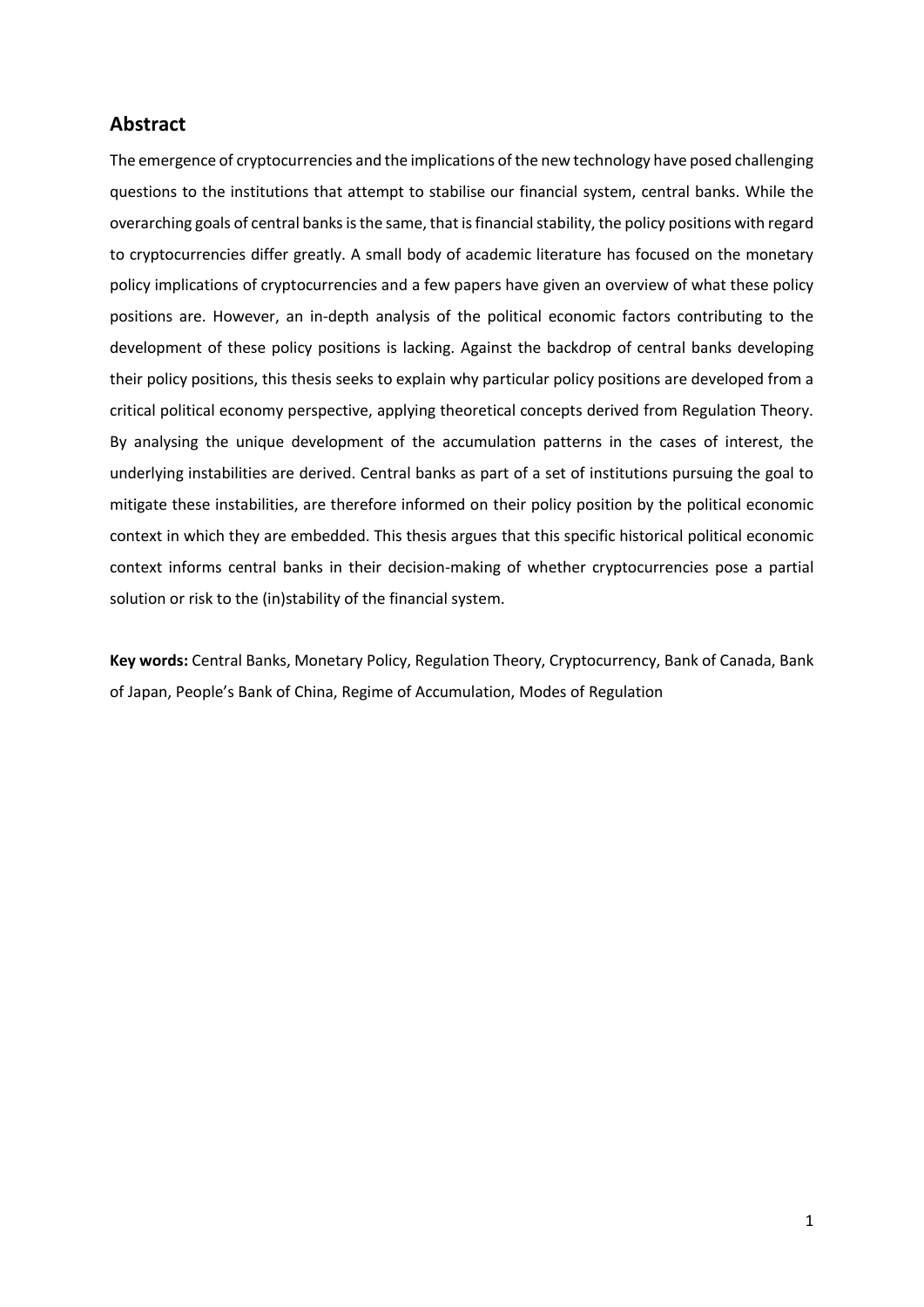#### <span id="page-6-0"></span>Introduction

It has been nine years since the birth of Bitcoin and CBs all around the world are increasingly recognising the potential of cryptocurrencies (Lam, 2017). While both Bitcoins popularity and its value have risen significantly, hundreds of other cryptocurrencies have followed and entered the market. In less than a decade, cryptocurrencies went from being perceived as an obscure experiment of the so called cypherpunk movement – an activist movement which seek to engineer social, political and economic change through cryptographic techniques enhancing security and privacy (Bunjaku et al., 2017, p.35) – to a plain household name (Bech & Garratt, 2017, p.55). The total market capitalization of cryptocurrencies has been ascending since 2017, but perhaps one of the most characterising aspects of cryptocurrencies is the volatility of their value. In short, cryptocurrencies can be defined as a type of digital currencies which use cryptography in order to secure transactions and the supply of the currency (Farell, 2015, p.4).

The erratically evolvement of the cryptocurrency market poses new challenges and raises important issues regarding how policymakers should respond to this phenomenon. Opposed to stateregulated currencies whose market capitalization is determined by CBs, the amount of cryptocurrencies on the market is often predetermined by the underlying cryptographic protocol (De Filippi, 2014, p.1-4). Due to the rise in popularity and the decentralised control of cryptocurrencies, it seems necessary for CBs to come up with policy for two reasons. On the one hand, cryptocurrencies are perceived as a threat to the conventional payment system, effectiveness of monetary policy and the existing regulatory framework (Dierksmeier & Seele, 2016; Vigna & Casey, 2016). CBs therefore explore the possibilities of gaining control over this emerging economy. On the other hand, CBs recognize the technological and economic advancement these currencies bear within them and explore whether it would be beneficial to issue their own cryptocurrencies as part of their policy. The latter are referred to as CB Cryptocurrencies or CBCCs and CB Digital Currencies or CBDCs (Bech & Garrat, 2017).

Throughout the whole world, CBs dedicate research into how to respond to the emergence of cryptocurrencies. In Prasad's (2018) paper on how technological changes are affecting the practice of central banking, he offers an extensive overview of the different approaches CBs take towards cryptocurrencies. CBs such as the Reserve Bank of Australia and the Bank of England have conducted exploratory researches into the pros and cons of issuing their own digital currencies (Lowe, 2017; Meaning et al., 2018). Other CBs such as the Swedish Riksbank and the Peoples Bank of China have gone a step further and have already been experimenting with their own digital currencies, respectively the e-krona (Swedish Riksbank, 2017) and the DCEP (Knight, 2017).

In addition, CBs dedicate research to the monetary policy implications that non-official cryptocurrencies pose to the existing centralised payment systems backed by CBs. As stated, CBs seem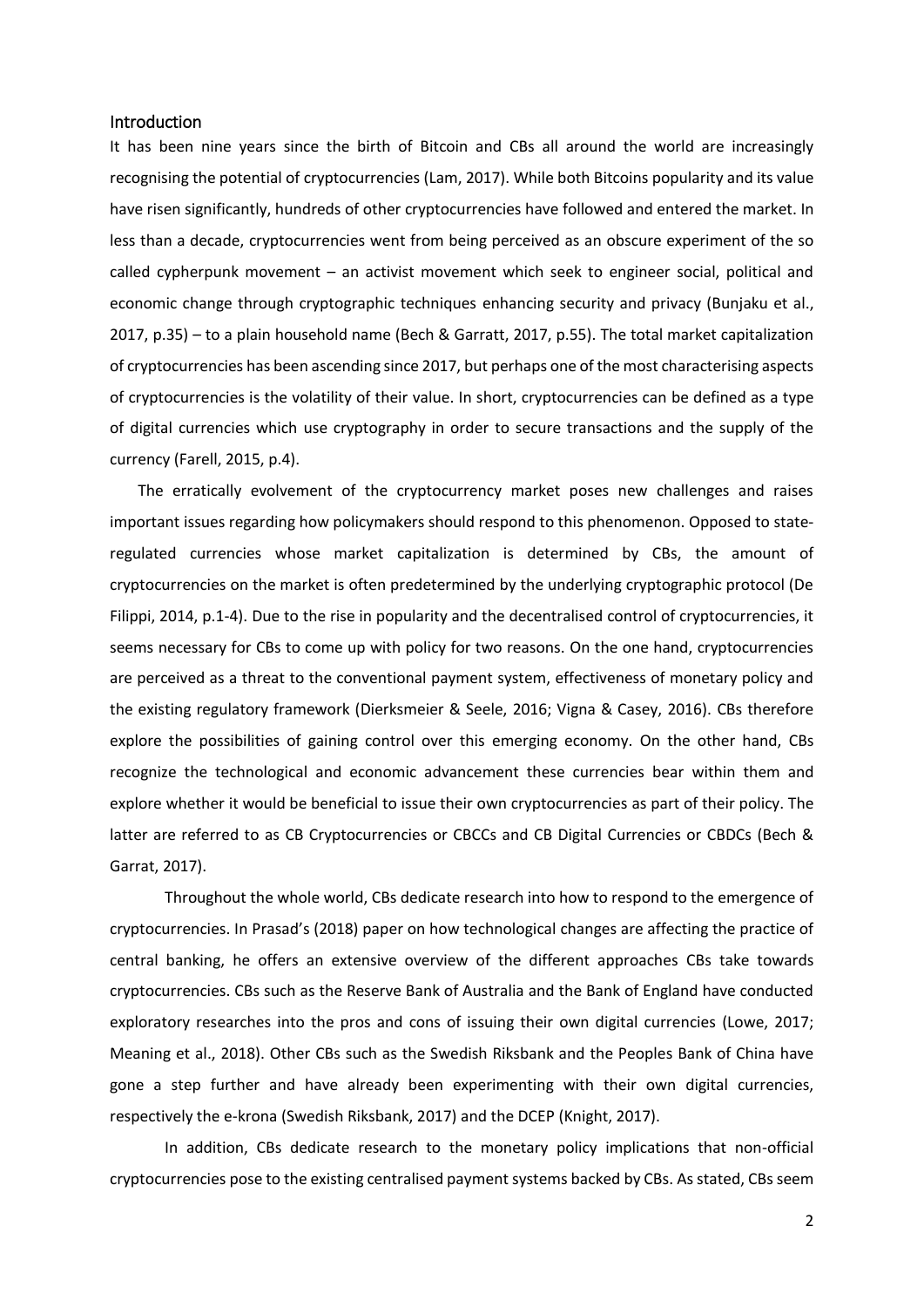to be interested in the advantages of issuing their own CBDC. However, when developing regulation for existing cryptocurrencies it becomes more complex. One of the main reasons, apart from how innovative the underlying technology is, for the complexity of regulating non-official cryptocurrencies is that these currencies are treated as both payment methods and an investment opportunity (Barlin, 2017). Turning back to the same CBs that are discussed in the former example, a variety in statements can be identified. During a speech at the Edinburgh University by Mark Carny, the Governor of the Bank of England, he refutes the claim that cryptocurrencies (or crypto-assets as he prefers) would be a serious competitor against fiat currencies. He does, however, acknowledge that the facilitating technology could give direction to the future of money (Carney, 2018). Philip Lowe (2017), being Governor of the Reserve Bank of Australia, labels non-official cryptocurrencies as being more likely to attract criminals than citizens who make transactions and continues by calling it a speculative mania. Cecilia Skingsley, Deputy Governor of Riksbank, has refrained from the idea of treating cryptocurrencies as money and terms them only as assets. Income generated from mining activity – solving cryptographic problems to validate transactions and generate new coins – is subject to income tax and the sale of cryptocurrencies is subject to capital gains tax (Prasad, 2018, p.44; Browne, 2018; Swedish Tax Agency, 2015). The Peoples Bank of China however issued a notice banning all cryptocurrency trading, defining new cryptocurrencies as illegal activities and prohibited all institutions from providing services facilitating cryptocurrency trade (Prasad, 2018). Based on this small assessment, one can already identify different approaches and views on how to respond to and regulate the emerging cryptocurrency market.

The authority and scope of action of CBs depend on the mandate given by the government (Cukierman et al., 1992). However, the common denominators between CBs are maintaining price stability, maintaining financial stability and support the state's financing needs at times of crisis (Goodhart, 2011, p.135). Hence, the aim of this thesis is to make sense of why the People's Bank of China (PBoC), Bank of Japan (BoJ) and Bank of Canada (BoC) developed contradictory modes of regulation, by accounting for the socio-economic and historical context in which these policy positions have been developed. The PBoC decided to ban all cryptocurrency related business since it perceives the technology as destabilising and is therefore attributed the categorisation of '*hostile'.* The BoJ is putting in effort to become a leading cryptocurrency hub, practicing a positive discourse and arguing for integrating cryptocurrencies into the real economy. The BoJ is attributed the categorisation of '*advocate'.* Finally, the BoC's discourse is balanced, however emphasizes the gambling like character of cryptocurrencies. Simultaneously, regulatory institutions in Canada are putting a framework into place allowing cryptocurrency related businesses to settle in their nation. The BoC is however, one of the leading CBs in experimentation and research of issuing their own CBDC. The categorisation attributed to the BoC is therefore '*permissive'*, tolerating cryptocurrencies and acknowledging specific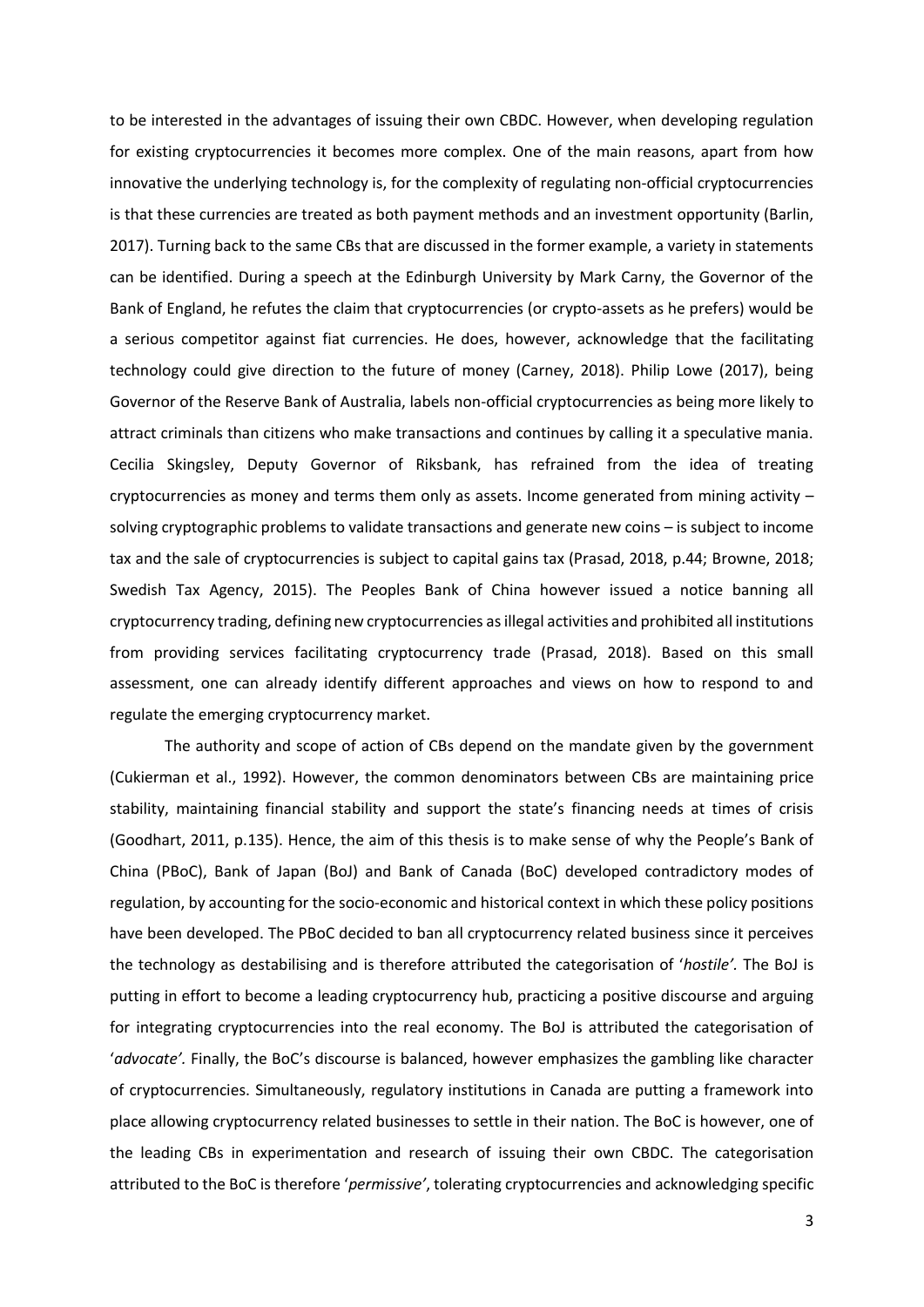technological advantages but practicing a rather sceptical discourse*.* Specifically, the following research question is central to this thesis:

*Why did central banks, while pursuing the similar objective of financial stability, develop differing modes of regulation with regard to the emergence of cryptocurrencies since 2010?*

A sizeable body of academic literature has dealt with the question *if* and *how* technological changes, such as cryptocurrencies and the underlying technology, affect the practice of CBs (Iwamura et al., 2014; Prasad, 2018). Furthermore, academic literature has addressed the question of *what* policy outcomes of CBs look like and especially CBDCs, CBCCs and their implications for monetary policy are being discussed extensively (Bech & Garratt, 2017; Danezis & Meiklejohn, 2015; Barrdear & Kumhof, 2016). The research question central to this thesis is part of a broader question, being: what explains the differences in policy of institutions pursuing the same interests? The following discussion of the academic literature therefore focuses on the development and realization of policy of CBs. Most of this literature stems from a rational choice economic approach, meaning that monetary and regulatory policy from CBs is driven merely by economic motives. Such rational choice approaches presume actors' preferences exogenously to the analysis and its motives are assumed a priori, thereby the preferences of the CBs are defined in a static and ahistorical context (Bell, 2002, p.477). This thesis, however, will present a political economic scientific approach allowing to deduct an analysis much broader than merely economic analysis on *how* CBs respond and *what* the implications of these responds are. The broader analysis this thesis offers, will assess the question of *why* CBs develop differing modes of regulation and which historical and socio-economic factors influence the establishment of the modes of regulation. It dives into the agency of CBs and how they behave within the current political economic structures. This thesis does not refrain from the importance of the economic analysis which have been done by the utmost extent of the literature, but it aims at disclosing the politics surrounding the modes of regulation and thereby aims at grasping *why* certain sets of ideas prevail over others when it comes to regulating cryptocurrencies. Before turning to the specific case of CBs' policies regarding cryptocurrencies it is of importance to look into the body of literature concerned with the agency of CBs.

The academic literature became explicit about CB policy in the late nineteenth and the twentieth century. The debate surrounding CB policy and its instruments finds its roots in the economic literature and has been influenced mainly by the schools of John Maynard Keynes, Milton Friedman and Friedrich Hayek. Keynes view on governmental interference in the private economy, as laid out in his work "The General Theory" (1936), has pushed an agenda for focussing on regulating the aggregate demand through fiscal stimulus (Blinder & Solow, 1972). From the second half of the twentieth century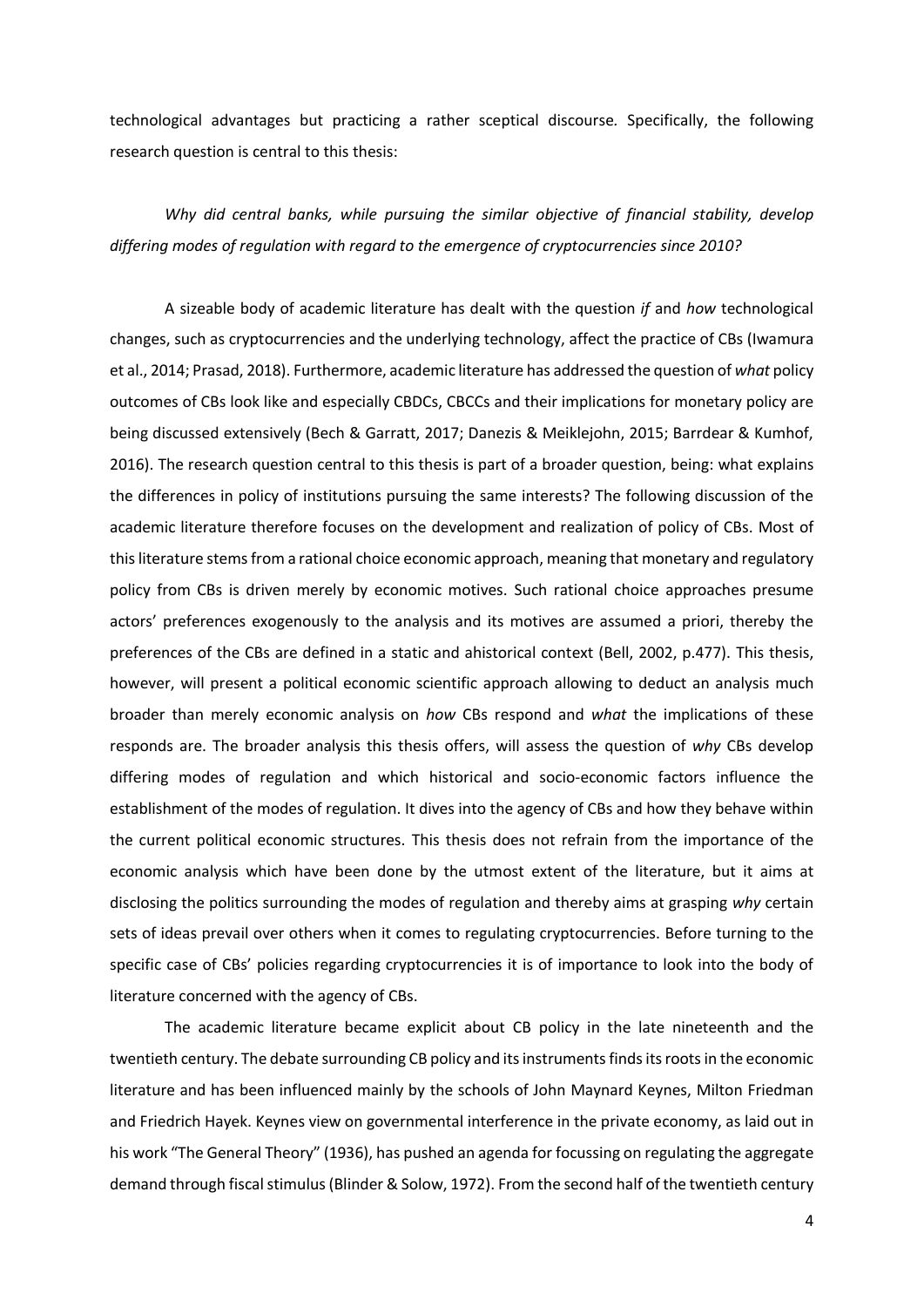the efficacy of the fiscal stimulus became heavily debated and Milton Friedman asserted that the neoclassical economics work well enough and Keynesian economics were harmful (Friedman, 1953; Krugman, 2009). Friedman countered Keynes with a doctrine named monetarism, which agreed with deliberate stabilization of the market by CBs, but refuted fiscal stimulus and emphasised CBs' role to manage the steady growth of money supply and price stability (Friedman, 1968). Monetarist argue that pushing unemployment leads to inflation and an more unemployment. This gained legitimacy with the stagflation in the 1970s and advanced the anti-Keynesian movement (Krugman, 2009). Ben Bernanke, former chairman of the Federal Reserve (FED), stressed the importance of Friedman's work by stating that contemporary monetary theory is nearly identical to Friedman's monetary framework (Bernanke, 2003). Hayek has been another prominent researcher in the field of business cycles and the influence of CB policies. Hayek pointed out that the business cycle was a result of CBs inflationary credit expansion and that CBs would never be able to have and apply the information rightly to manage the supply of money (Hayek, 1933; 1945). This debate in the academic literature relates to the development of CB policies, however, it treats CBs as independent rational actors isolated out of the context in which they are embedded. Although the former economic analyses of CB policy were understood as antagonistic to politics, politics are increasingly seen as inherent to CBs (Lockwood, 2016). Moreover, technological advances have altered the agency and practices of CBs (Prasad, 2018). Technological innovations have opened up markets and enhanced international investments. Therefore, CBs' "weapons in their policy arsenal" became restricted and less sharp (Frieden, 1991). Frieden found that prevailing interests of social groups in nations account for the variation across states regarding monetary policy and exchange rates. Another, influential study by Grilli et al. researched how and why similar capitalist countries with similar institutional preferences came to different financial policy outcomes (Grilli et al., 1991). By comparing institutional environments across OECD countries, they found that a higher degree of independence of CBs leads to lower inflation. This claim is supported by many other scholars (Bade & Parkin, 1982; Alesina 1988; Alesina & Summers, 1993). Whereas CBs have been put mostly under political control in the early 1990s (Goodman, 1991), in less than a decade CB independence became the dominant standard (McNamara, 2002). This shift has been central to political science literature concerned with comparing CB policies (Lockhood, 2017). The studies in this era brought in the electoral cycle as an explanatory variable for differing policies across differing degrees of independence (Bernard et al., 2002; Schamis & Way, 2003). In all these rationalist explanatory studies for CB independence and variations of policy, domestic political factors are seen as the key independent variables (Lockwood, 2017). Bernhard et al., bring in a distinction in their rationalist explanations for CB independence between CBs that focus on policy makers and policy demanders, of which the latter concurs to Frieden's idea of relative power of social groups' preferences (2002;1991). Even though, political scientist progressed by bringing politics into studies on CB policies,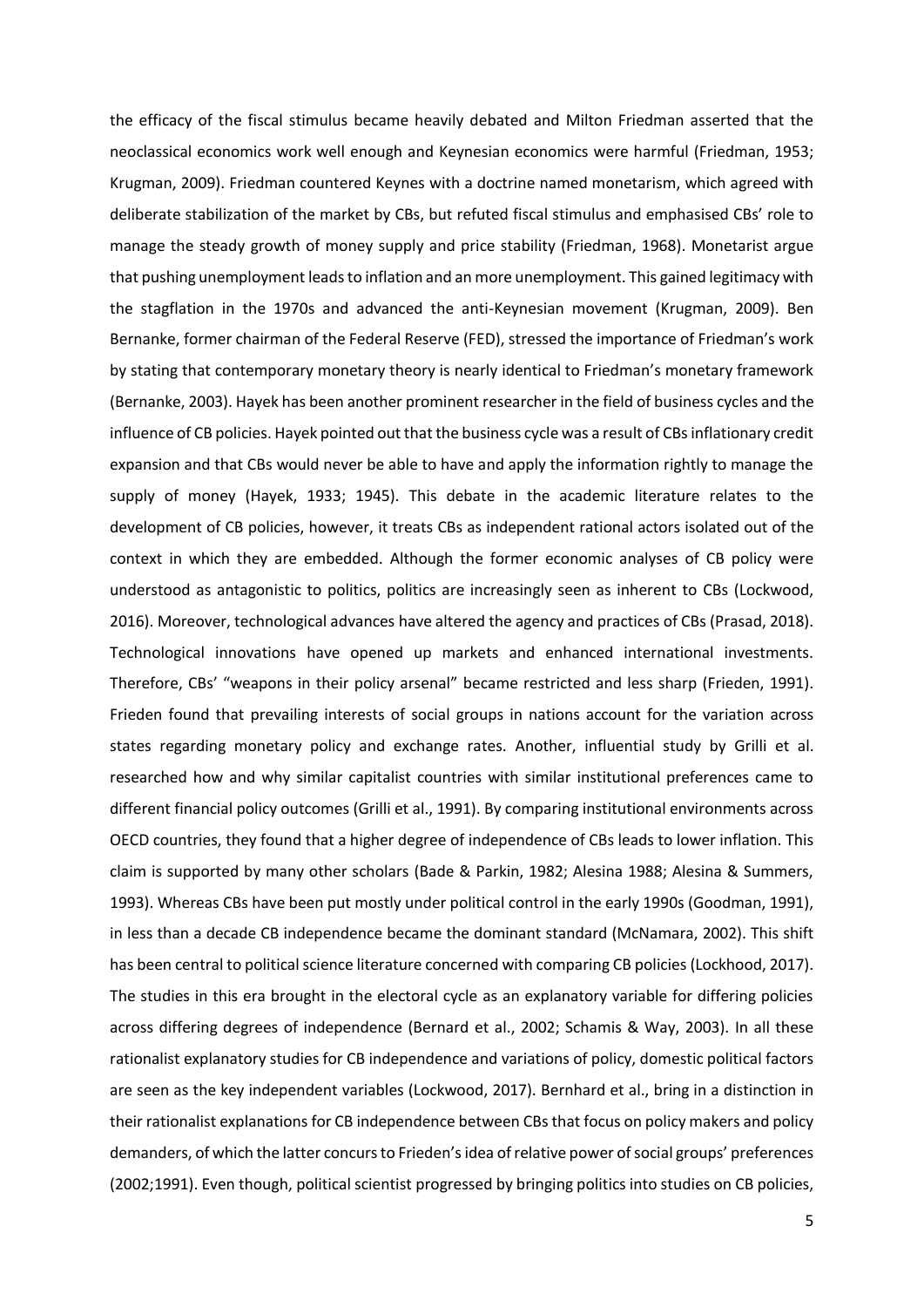these studies remain rather reductionist. Reducing the economy to either state or market interest and in addition, underexpose the emergence of the political-economic orders.

Since critical theory became salient in the academic literature, the former dominance of rationalist approaches has been criticised by several authors. A general critique has been that the rationalist explanations merely embed politics in their analyses since it can account for the deviations from rationalist economic expectations (Lockwood, 2017). Krishner argued that the economic evidence for low to moderate levels of inflations being harmful for growth and employment is absent, and therefore questions what accounts for the power of this belief (2002). Furthermore, Grabel argues that CB policy does not derive from merely exogenous, apolitical economic logic, but has to be put within the broader neoliberal project which intends to prefer free markets over other, more democratic processes (2000). Likewise, McNamara argues that CB independence cannot be substantiated by objective functional benefits but is rather 'rational' within a neoliberal cultural context in which it bears importance to legitimising ideas (2002). Based on findings that contradict the justification of independence as the determining variable for CB policy, the critics accuse rationalist analyses of conflating ideological justifications with analytical explanation (Lockwood 2017). The critics of the rationalist analysis argue that democratic politics do not differ in policy outcomes compared to independent CBs, that inflation is not inherently bad and that delegating authority to CBs does not produce lower rates of inflation. Therefore, the explanatory power attributed to independence is "a product of ideas – often backed by powerful state and international actors – that are rooted in reflexive expectations, self-fulfilling prophecies, and a broader social valuation of neoliberal norms" (Lockwood, 2017, p.12). Relating the ideational and material dimension is one of the key characteristics of the critical theory approach and also will be adopted in this thesis.

The features of rationalist literature are ahistorical in nature and disregard the effects of uneven economic development and the inherent contradictions of capital accumulation. Whereas scholars applying these rationalist approaches would argue that such issues are of no interest when analysing the development of CB policy, this thesis challenges that argument. To fully assess why differing policy positions have been developed, the full context of the structure, both material and ideational, should be taken into account. To this end, this thesis adopts a critical political economy perspective. The discussed critical scholars have mainly been concerned with debunking the rationalist analyses of CB policy and arguing that the institutional power of CBs is being used to reinforce the neoliberal agenda. These are critical perspectives since they stand apart from the prevailing social and power relationships and the institutions into which they organised, and question how this prevailing order came into being (Cox, 1981, p.128). However, the argument that CBs' institutional power is being used as means to reinforce the neoliberal agenda would result in homogeneity amongst CB policies.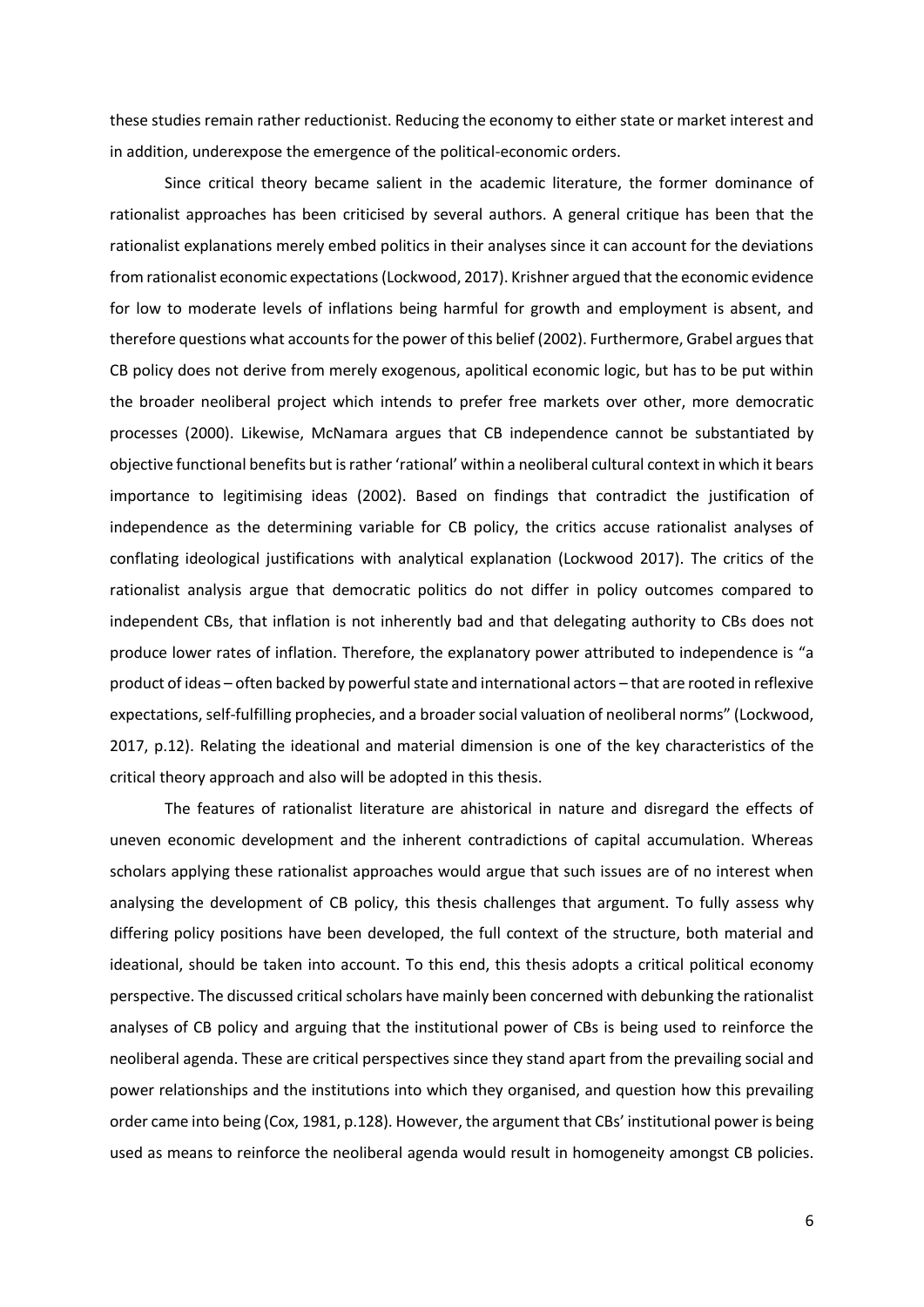This thesis is actually interested in the heterogeneity in policies amongst CBs regarding cryptocurrencies.

The critical realist ontology underlying the critical political economy approach adopted in this thesis elucidates the interrelationship between the ideational and the material dimensions (Sayer, 2000, p.25). Critical realism takes into account structure and agency but rejects the idea of unbiased empiricism and the existence of predetermined patterns or regularities exist in the international system (Bhaskar, 1975, p. 248). That is because social relations should be analysed in the historical context in which they came into being. This thesis applies insights from Regulation Theory, which is positioned within the critical realist school. Regulation Theory aims at explaining how regulatory modes, such as financial institutions and economic practices, stabilize capitalist accumulation, despite the inherent contradictions and crises inherent to capitalism (Jessop & Sum, 2006, p.4). Two concepts central to Regulation scholars are the 'accumulation regime' and the 'mode of regulation'. The 'accumulation regime' refers to reproducible patterns of production and consumption (Jessop & Sum 2006, p.301). The 'mode of regulation' is being described as an ensemble of "rules, norms, conventions, patterns of conduct, social networks, organisational forms and institutions which can stabilize an accumulation regime" (Jessop, 1997, p.291). Both concepts will be operationalised since they are of importance analysing how CBs try to stabilize the accumulation regime while the emergence of cryptocurrencies seems to challenge the current regime of accumulation.

In addition to the scientific contribution, the emergence of cryptocurrencies has brought a lot of uncertainty with regard to which direction this new technology will take our deeply financialised societies. This thesis contributes to a better understanding of how monetary institutions cope with disruptive technologies and how the context in which CBs are embedded steers their policy development. This thesis draws upon a wide range of sources with the primary method of data collection being an extensive literature review to explain how the CBs are institutionalised and how the patterns of accumulation have developed throughout the 20<sup>th</sup> century. This data will be enriched with the regulatory modes of CBs on cryptocurrencies based on policy papers, research papers, speeches, news articles and other governmental documents. A discourse analysis of those qualitative sources provides insights to how CBs' policy positions influence the framing of cryptocurrencies and their own institutional legitimacy. This thesis thereby contributes to the existing literature by offering a comprehensive and theoretically informed answer to why CBs develop differing modes of regulation to stabilize similar capitalist accumulation regimes.

The thesis is structured as follows. Chapter 1 discusses the ontologies and shortcomings of rationalist theories, and social constructivism. This is followed by a discussion of the ontological foundations of critical realism and then specified to regulation theory. Chapter 2 discusses the epistemologies concerns of existing theories and offers Regulation Theory as a critique. Furthermore,

7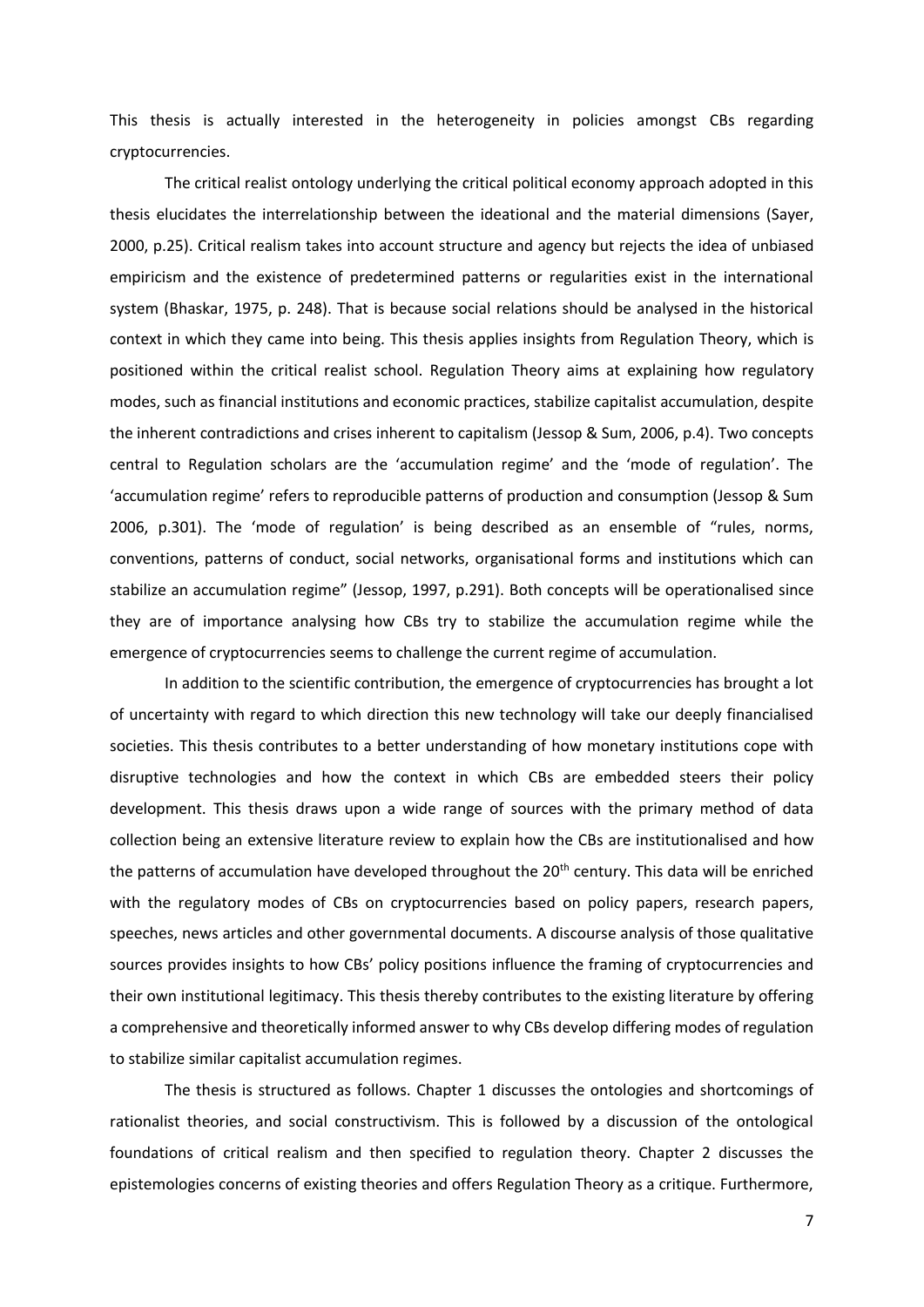the operationalization of the key analytical concepts and explanation of chosen methods will be elaborated. Chapter 3 will consist out of the empirical analysis. Three cases will be analysed, starting with a brief overview of the economic context and CB, followed by an analysis of the regulations in place and the discourse of the CB. Then the regimes of accumulation will be analysed in order to derive the instabilities of those regimes. Lastly, different forms of the overall modes of regulation stabilising the forms of capital are analysed. The chapter ends with an interpretation of the analysis. Finally, chapter 4 will start with a conclusion, followed by a discussion of the shortcomings, and avenues for future research.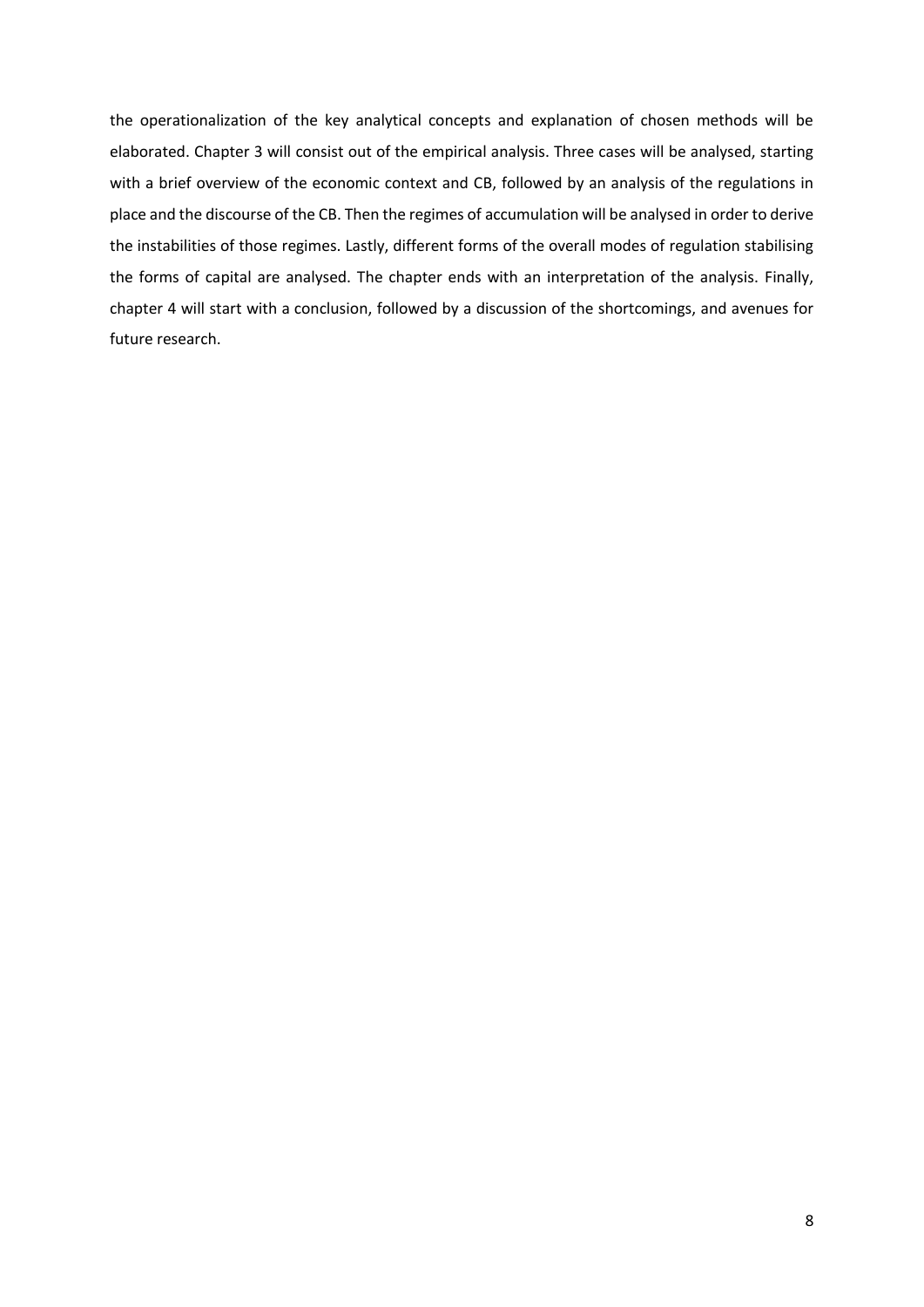#### <span id="page-13-0"></span>1. Theoretical Considerations

Since the understanding of cryptocurrencies and its impact on the financial system is not unambiguously, the positions of CBs rely on interpretations of ideas and consciously chosen frames to legitimise their policy. For that reason, the interrelatedness between ideas and the material economic context of a nation contributes to the explanatory power of this thesis. Without falling into straw man arguments, this chapter will concern itself with a discussion of the ontologies of rationalist approaches and social constructivism. It aims at transposing ontological shortcomings into an understanding why adopting these approaches would reduce the explanatory power and comprehensiveness of this thesis.

#### <span id="page-13-1"></span>1.1. Ontological Fallacy of Rationalist Theories

Global political economy (GPE) gained significance as a subfield of study of International Relations (IR) in the 1970s, due to the end of the era of Bretton Woods resulting in (Watson, 2014, p.20). GPE seeks to answer the question: Who gets what, when and how (Lawell, 1950)? The field of enquiry of GPE consists out of competing theoretical approaches. Liberal institutionalism has been one of the most profound approaches. Rooted in the classical political economy, the theory builds on the central premise that actors are goal-oriented, utility-maximising and self-interested (Tierney & Weaver, 2004, p.8). It argues that in the international economy actors pursue goals which are in their own interest with the endeavour to maximize profit in the most efficient way (Sterling-Folker, 2000, p.103). This aligns with rational choice theory: the idea that all action is fundamentally 'rational' and based upon costs and benefits analysis (Scott, 2000). It presumes that the interests of agents are determined exogenously and thereby given by the structure (Wendt, 1992, p.391-392). In this structure institutions have the possibility to provide information to actors and thereby limit costs for those actors (Katzenstein et al., 1998, p.662). Institutions can therefore promote cooperation between actors in order to gain efficiency, changing the behaviour of agents but not the interests (Wendt, 1992, p.392; Smith, 2004, p.502). Through liberal institutionalism the focus moved away from the sphere of production towards a focus on all forms of exchange, building a theory covering all market relations (Van der Pijl, 2009, p.32). The focus on market relations is emphasised by one of Smith's – one of the founders of classical political economy – notion of the invisible hand in the Wealth of Nations (1776) and the mid-nineteenth-century advocates of the laissez-faire economy (Watson, 2014, p.41).

Another theory based on rationalist logic, and profound in the field of GPE, is the realist approach. Where liberal institutionalism is rooted in liberalism with a large emphasis on the economy, realist tradition in IR is mostly concerned with military security and balancing of power. Realism in GPE is a subset of the realist tradition in IR (Watson, 2014, p.33). The theoretical core of realism in IR is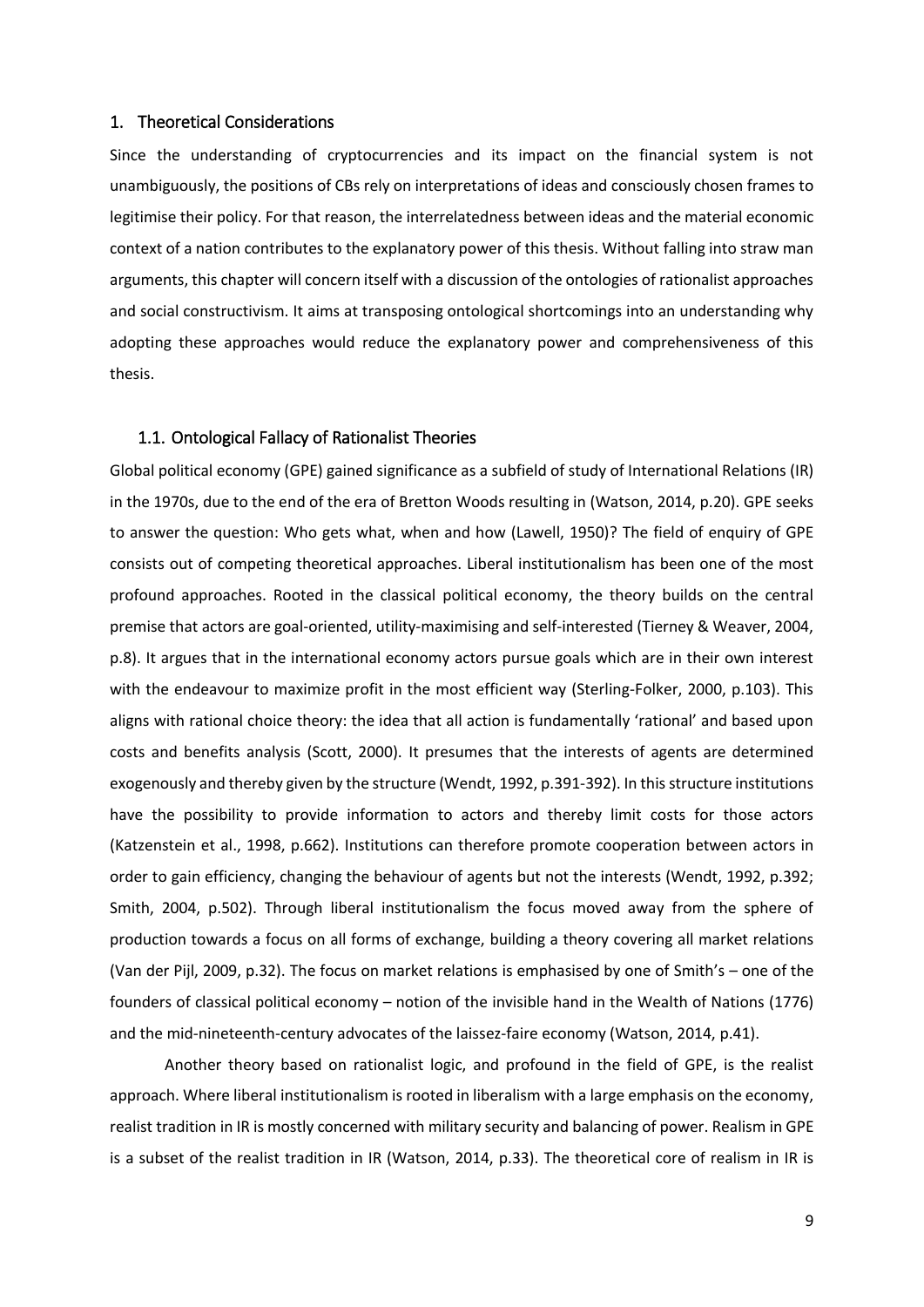simply transposed to the subject matters that link states in an economic way (ibid.). The underlying assumption of realist work in GPE is that states have particular interests and compete amongst each other in the international system to achieve those goals (Robinson, 2006, p.530). Realism divides the concept of the international economy into distinct national economies that interact with one another (ibid.). The three foundations are: the state, pursuing the national interest, in an environment defined by anarchy (Kirshner, 2009, p.36). The rationale underlying both approaches share similarities. Its distinctness, however, lies in the realist's expectations of human behaviour.

Whereas liberal institutionalist argue that actors are driven by the desire to maximize their interests and their behaviour is best explained by this pursuit, realists' perspective is firstly motivated by politics (ibid., p.37). Realists do not refute the importance of material incentives, but account for those incentives in the context of a mind-set that is primarily informed by fear. The state will therefore always cast a judicious view on international economic relations. Realism turns away from the endeavour of short-term economic benefits since these could lead to a decrease in the power and security of the state (ibid., 36). Since power is dominant in influencing the state's behaviour, realist political economists do not see mutually beneficial cooperation through institutions as a relevant influence. In contrast, the angle of incidence for realists is concerned with how states aim at imposing their national interests on other states, at the costs the other state's interests, thus pursuing relative gains in a zero-sum game (Waltz, 1979, p.195). This contrasts with the liberal institutionalist underlying rationale in which a positive sum game – both actors benefiting absolute gains – can take place through institutionalised cooperation. The state-centricity and the general approach of realists to international politics as a bounded realm (Waltz, 1979, p.116), implicates that states behaviour is rationally determined by the anarchic structure and there is no historical context of influence to it.

Both theoretical approaches share great ontological similarities, which are based on rationalism and both highly reductionist. A criticism addressed to realism is that non-state actors and in particular, transnational actors are ignored or simply considered irrelevant (Ashley, 1984, p.238). Moreover, the rational state actor in realism rejects the idea to organise itself with other states in order to pursue collective goods, while the possibility exists of reaping benefits by free-riding (ibid., p.247). Liberalism on the other hand does not limit the number of actors as severely, but treats all political and social aspects as self-contained, apart from the economy. Therefore, interests of agents are determined exogenously and have no political or social aspect to them. This would limit the analysis in order to answer the research question since different institutional agents, being CBs, argue for contradictory approaches on regulating cryptocurrencies. The ahistorical ontologies of these approaches, stating a continuing present in which they analyse economic power relations (Cox, 1981), limits one to answer a research question of which the aim is to analyse the interrelatedness between the development of norms and ideas, and different institutional agents. Another important criticism is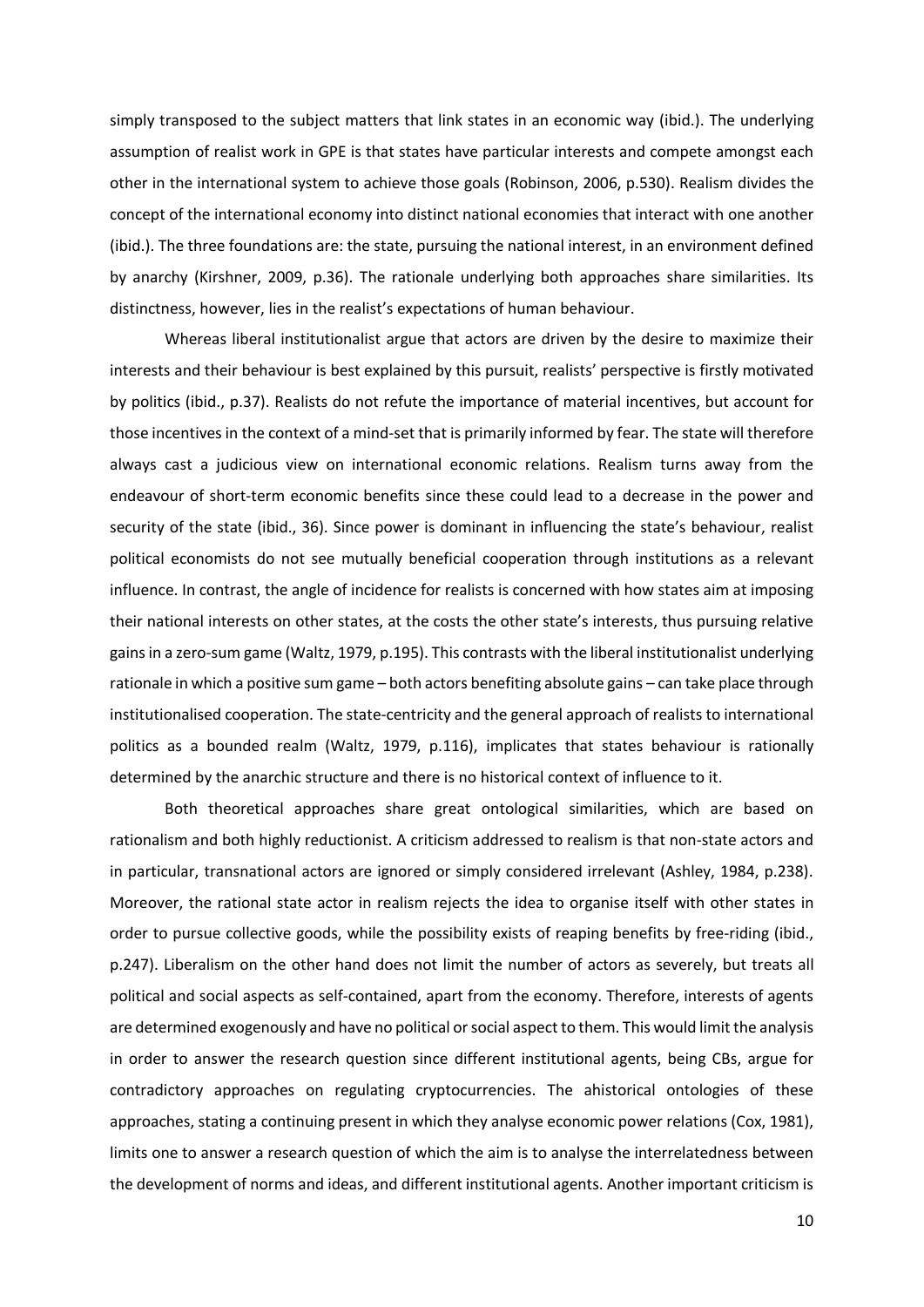how these respective approaches treat ideas exogenously to state's interest formation and interaction (Bieler and Morton, 2008, p. 103). The weakness of these theoretical approaches stems from the rationalist ontological fundaments which holds the assumption of a black-box analysis, thereby circumventing ideational objects and their potential causal effects. Moreover, such approaches are not capable of answering questions of *which* economic interests and believe have the potential to shape interests in IR and *why* certain sets of ideas prevail over others (Woods, 1995, p.161). Since this is exactly the goal of this thesis, the respective approaches have to be perceived as lacking relevant explanatory elements and therefore inappropriate to answer the research question.

#### <span id="page-15-0"></span>1.2. Ontological Shortcomings of Social Constructivism

Social constructivism includes the ideational dimension and questionsthe possibility of positivist causal relationships within a given objective reality (Bieler and Morton, 2008, p.104). Instead of exogenously determined interests, it argues for an interrelatedness between reality, ideas, interests and agents, and therefore might better account for the differing policies of interest. Agents are not a mere product of the international structure but are constructed through ideas and norms. The concept of intersubjectivity of ideas plays an important role. That is, ideas should be interpreted as meanings which are shared among many. The outcome of the production of these shared interpretations and definitions form the 'web of meaning'. Through this web of meaning, agents understand the material world surrounding them. Social constructivism rejects the primacy of material interests and emphasizes the importance of both when analysing IR and GPE, material power and discursive power (Hopf, 1998, p.177). Mainstream theoretical approaches lack the ability of grasping the importance of norms and ideas. According to Klotz (1995, p.15) this is for two reasons. By treating norms as given, mainstream scholars neglect how norms and ideas are important constitutive components when analysing them. Second, rationalist positivist assumptions are "inherently incapable of capturing the crucial intersubjective aspect of norms". Social constructivism argues that agents, their interests and identities are not merely shaped by the international structure but shaped by social constructions through constitutive norms and ideas. This assumption strengthens the ability to analyse how ideas and underlying interests about regulating cryptocurrencies came into existence, and compete among each other, prior to how such interests influence outcomes in the international structures (Ruggie, 1998, p.863).

Social constructivist deserve credit for highlighting the role of ideas as intersubjective meanings rather than merely expressions of interests as conceptualised by positivist rationalist theories. Whereas social constructivists' ability to include the ideational dimension into their theoretical approach enhances the possibility to analyse and explain how ideas contribute to constituting political structures, its vision of the relation between the ideational and material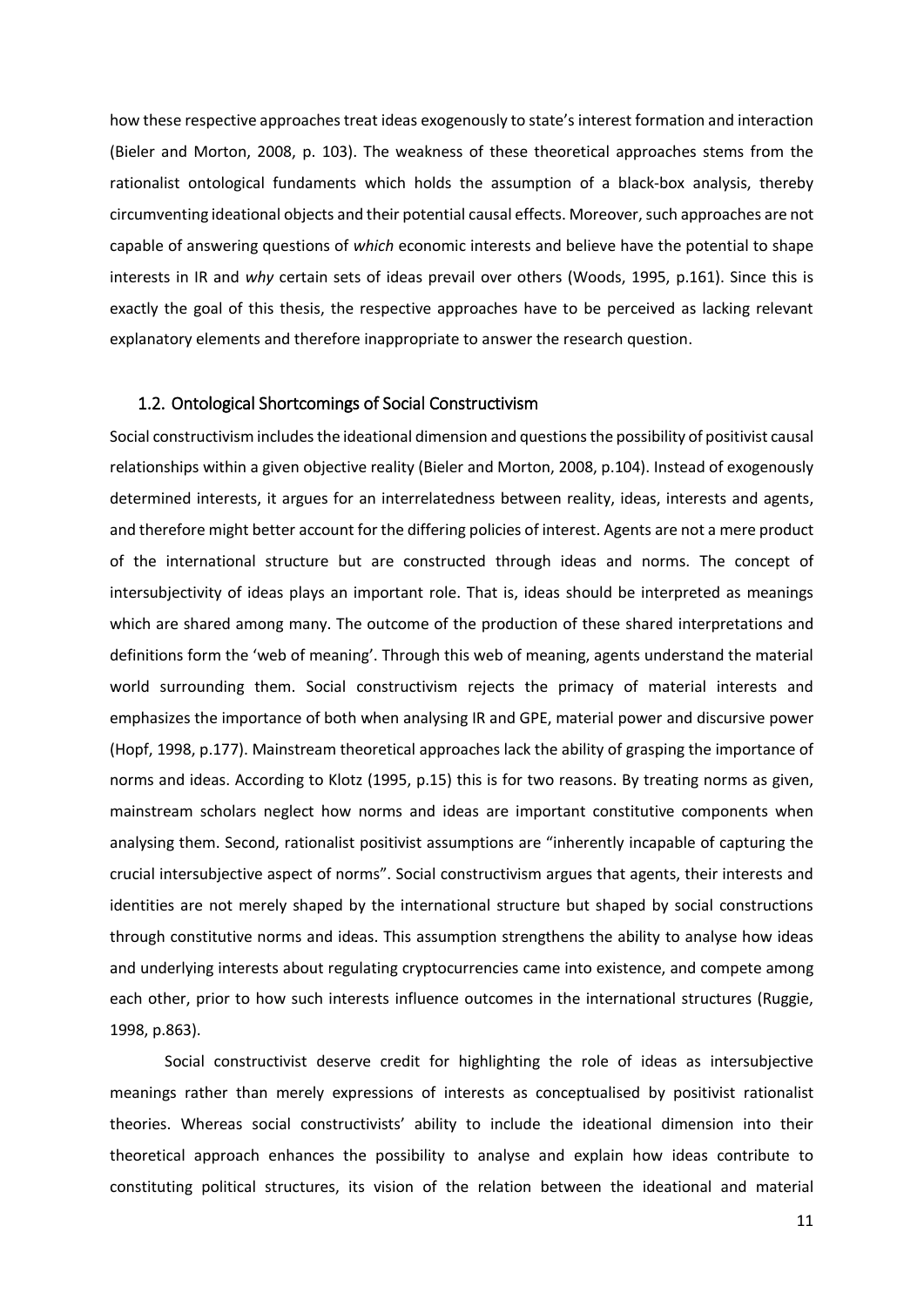dimension has been criticised. Reflecting upon different profound authors in the constructivist tradition, Marsh (2009, p.680) argues – while acknowledging the importance of the turn to the ideational dimension – that overemphasising the role of ideas has problematic implications for the theoretical approach. Marsh (ibid.) distinguishes between different stances academics take regarding conceptualising the relationship between the material and ideational. Social constructivists find themselves on the dialectical position that contends that the material and ideational dimension are interactive and iterative (ibid.). This is a visual circle in which there is a context of ideas in which new ideas emerge. Agents use these ideas to interpret and change the material constraints, through which a new context is established in which ideas are developed again. Within that stance is a major division existing out of thin versus thick constructivism in which the former prioritises the material and the latter the ideational dimension. The dualistic view of the ideational and material that social constructivists hold ensures that social constructivism is not able to grasp the complexity of the internal relations between material conditions and ideas (Bieler and Morton, 2008, p.108). Ideas constrain or enable agency and such ideas can change as the result of both individual and collective agency through the development of new intersubjective meanings (ibid., p.104). The theory is able to answer questions of *how* certain ideas might become part of the structure and a dominant discourse, however, it remains unable to answer *why* a certain set of ideas became part of the structure (ibid.). Moreover, social constructivism fails to account for historical and spatial contingencies. Specifically, this approach lacks the ability to perform a multidimensional analysis on the development of certain ideas. Regarding this thesis this implicates that social constructivism would be helpful to the extent of explaining how the competition takes place between sets of ideas about regulating cryptocurrencies. It cannot, however, account for the historical dimension which may influence the constitution of a set of ideas nor geopolitical factors which could be of importance. According to Bieler and Morton (ibid., p.109) the problem is "the disembedding of intersubjective ideas, norms and values from the social relations in which they cohere", resulting in an always-already separation of the ideational and material. Therefore, three important questions remain unanswered: "*Whose* values and beliefs have constituted or embodied state identities and interests and the relevant constitutional structure of the international society of states? *Which* agents shape the core intersubjective beliefs of underlying social and world orders? *Why* does a particular set of ideas become part of the structure and not another?" (ibid., p.109, emphasis in original). Or as argued by Checkel (1998, p.325) social constructivism lacks a sound theory of agency and thereby it overemphasizes social structures at the expense of agents who develop and influence these structures and norms. This leads to an under-theorised notion of power regarding these social structures. For this thesis, the latter is of the utmost importance. Adopting an ontology which lacks the ability to explain why and through whose influences the idea of pro-actively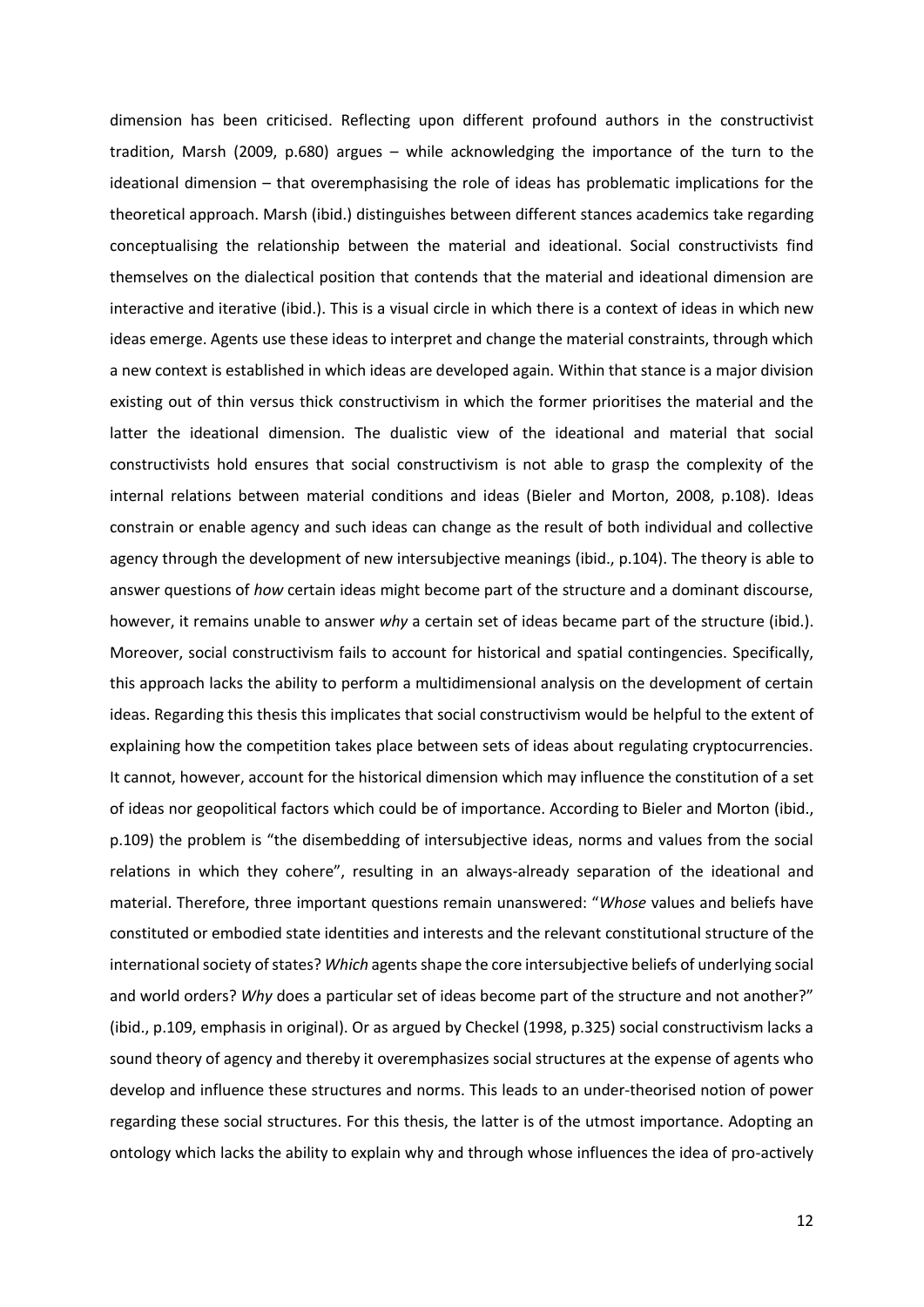regulating cryptocurrencies prevailed in Canada and Japan while the idea of banning it prevailed in China, significantly weakens the explanatory power of this thesis.

The ontological premises of both rationalist approaches and social constructivism are insufficient to fully comprehend the internal relations between the material and the ideational dimension. Those relations, however, are of key analytical interest for understanding how ideas of CBs are constituted and then used to shape the material dimension in terms of regulation. Furthermore, the notion of capitalism is absent in both approaches, while this thesis seeks explanatory power in the specific development of the nations' capitalist organisation. Leaving the specific forms of capitalism, its degree of financialisation and the underlying tensions out of scope eludes the context and therefore comprehensiveness of the explanations offered as to why such differing ideas and policy positions on cryptocurrencies were developed. By seeking an explanation for the discourse of CBs in the material dimension of the capitalist system, this thesis specifically demands an ontology which relates this material dimension with the ideational dimension, which consist out of the interpretations and framing of cryptocurrencies used to translate into policy.

#### <span id="page-17-0"></span>1.3. Critical Theory: Critical Realism in GPE

The theoretical approach applied in this thesis draws on the ontological assumptions of critical realism. Critical realism breaks with empirical realism by separating between the transitive dimension and the intransitive dimension to social reality (Bhaskar, 1975, p.21). The intransitive dimension represents the objects that we study and are not ought to be treated as equal to the transitive dimension which consists out of theories and discourses (Sayer, 2000 p.10). A shift in our theories of science does not per se result in a change in the objects we study. The world consists out of both observable atomistic objects but also unobservable qualities such as structures or powers (ibid., p.11). Therefore, critical realism draws on a 'stratified ontology', separating between levels within the social reality. The three levels are the *real*, the *actual* and the *empirical* (Bhaskar, 1975, p.13; see Table 1). The real refers to the structures and powers of the objects we study (ibid., p.11-12). The level of the actual, refers to the generation of phenomena as the outcome of essential structures being activated (ibid., p.12). The level of the empirical, can be defined as the domain of experience. The empirical can both refer to the actual and the real, however it is neither necessary nor impossible to know the real or the actual (ibid.). Unobservable structures do not imply their inexistence, however, observability enhances our confidence about their existence. Therefore, critical realism accepts causality as a criterion as well, meaning that unobservable entities can exists by referring to observable outcomes which can only be the result of the activation of unobservable entities. The activation of structures happens through generative mechanisms (Bhaskar, 1975, p.14). This also implies that powers maybe unexercised at a given moment since there are also other generative mechanisms counterbalancing. A CB can embody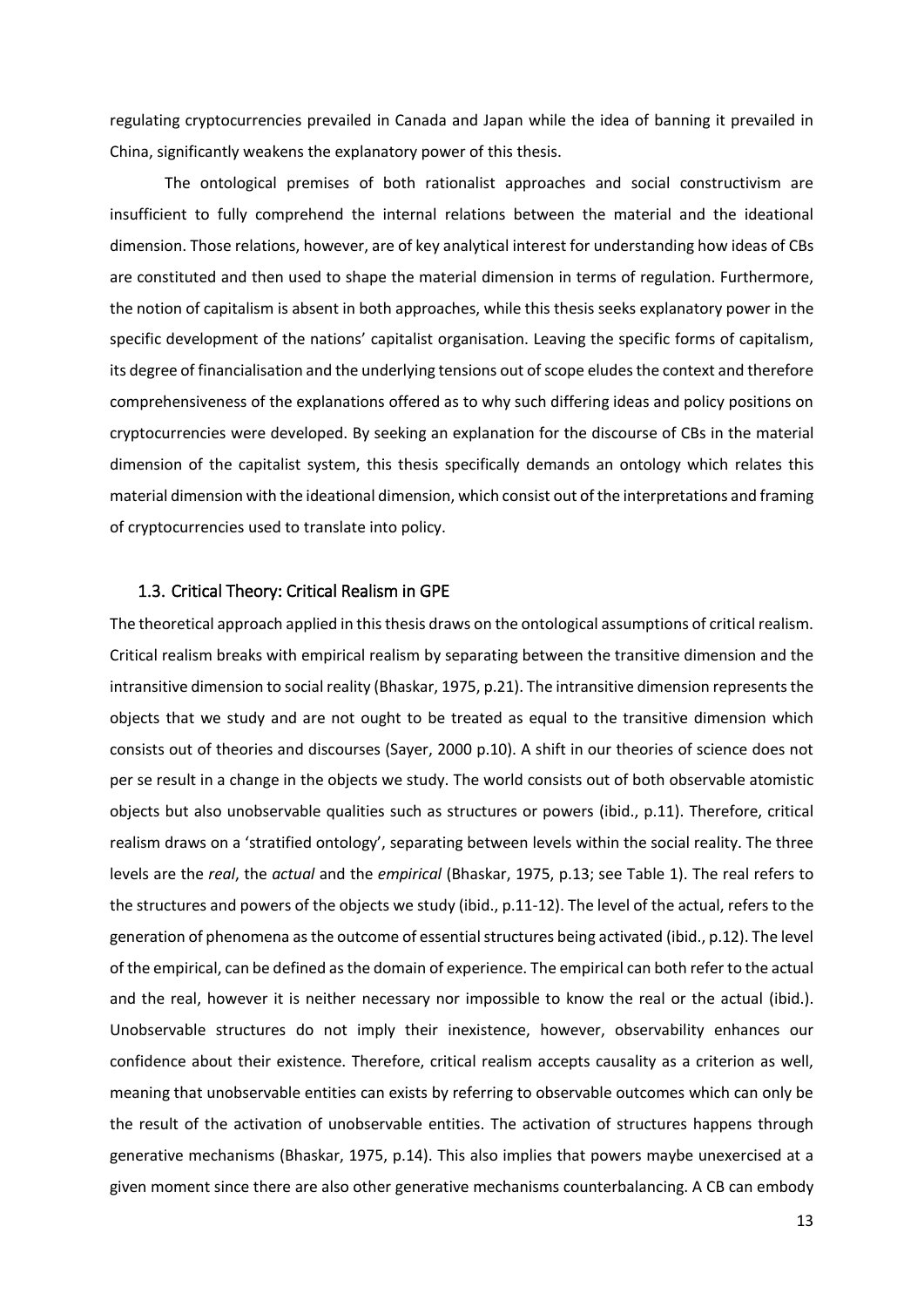the generative mechanism to reinforce the neoliberal agenda, thereby embracing the liberal aspects of cryptocurrencies. However, this generative mechanism could remain unexercised since other generative mechanisms, such as controlling aspects of governmental policies outweigh the neoliberal agenda which is being pursued by the CB. This ontological foundation can offer insights regarding differing policies and thereby overcomes the fallacy of the rationalist approaches.

#### *Table 1 Separation of the Domains in Critical Realist Ontology*

|                | Domain       | of Domain of Domain | of        |
|----------------|--------------|---------------------|-----------|
|                | Real         | Actual              | Empirical |
| Mechanisms $V$ |              |                     |           |
| Events         | ν            | ν                   |           |
| Experiences    | $\mathbf{V}$ | $\mathbf{v}$        |           |

*Source: Bhaskar, 1974, p.14*

Critical realism thus offers an alternative approach with advantages regarding this thesis. Critical realism takes into account both structure and agency and separates them on an ontological level (Yalvaç, 2010, p.172). In contrast to the positivist understanding of structures which is the existence of empirical regularities in the interactions between states (ibid.), Bhaskar argues for a less one-sided definition and defines structures in terms of different relations. Structures, according to Bhaskar, always depend on social relations and these relations pre-exist individuals and are being (often unconscious) reproduced or transformed by people (Bhaskar, 1979, p.35). Social structures thus preexist agency and restrict the scope of acting for those agents. Therefore, the historical context is always of explanatory power when analysing phenomena (Bhaskar, 1998, p.218-219). Since the reproduction, however, depends on the actions of agents, they can act consciously on the level of practices and potentially transform structures (Joseph, 2007, p.357). By taking into account the material and ideational dimension, the influence of agency and structure and the historical context in which phenomena emerge, the ontological base of critical realism allows for an extensive and broad analysis of the development of CB policy regarding cryptocurrencies. A theory embedded in critical realism which specifically allows for an extensive analysis of the historical context of the capitalist structure which restricts the scope of agency of CBs, is Regulation Theory.

#### <span id="page-18-0"></span>1.4. Regulation Theory

Regulation Theory has been a leading research paradigm which started at the early 1970s as a revival of institutional and evolutionary economics (Jessop & Sum, 2006, p.1). The approach explores the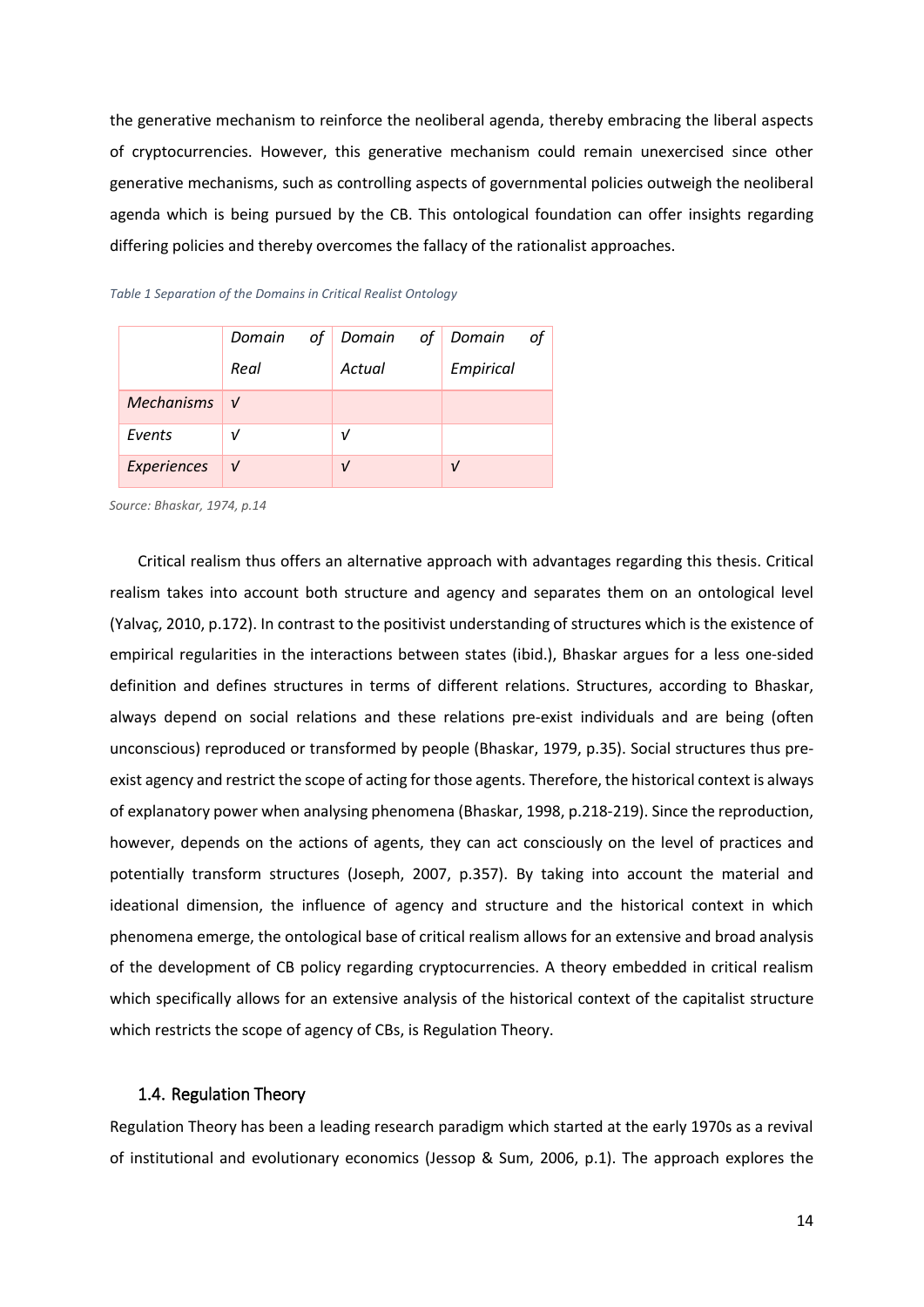interrelatedness of institutions and dynamic regularities in capitalist economies (ibid., p.3). It offers an analysis of capitalism and its transformations, thereby aims at understanding periods of stability and moments of structural change (Boyer, as cited in Natalia, 2010, p.2). The two main currents are the Grenoble School (see de Bernis, 1981; Byé & de Bernis, 1987) and the Parisian School (see Aglietta, 1979; Lipietz, 1982; and Boyer, 1986) of which the latter has had repercussions at a worldwide level (Natalia, 2010). The Parisian School acquired recognition with the analysis of the economic recession in the 1970s by Michel Aglietta (1979) in which he analysed the characteristics of the US economy during the oil crisis. Aglietta (1979) and Boyer and Mistral (1978) identified 'Fordism' as a descriptive term for the capitalist organisation of a 'consumer society' which contributed to the crisis in the 1970s and the rise of the post-Fordist capitalist regimes (Jabko, 2009, p.233). Regulation Theorists refer to regulation as a wide range of economic and extra-economic mechanisms which interact to "normalize the capital relation and guide the conflictual and crisis-mediated course of accumulation" (Jessop & Sum, 2006, p.15). With the term 'regulation' being understood properly, it is of importance to start with a discussion of the claim central to Regulation Theory and moreover, this thesis. That is, capitalism is conflictual in its nature and bears inherent contradictions (Warringo, as cited in Van der Pijl, 2009, p.153), which demand institutions such as central banks to act as stabilising factors.

#### 1.4.1. Inherent Contradiction in the Accumulation of Capital

<span id="page-19-0"></span>By laying out three basic features which are present in every capitalist economy, Harvey elaborates on Marx' work on crisis prone capitalism and argues why these accumulation regimes have a tendency towards over accumulation (Harvey, 1989, p.181). The first characteristic is that capitalism is always growth-oriented. Since this characteristic is one of necessity, successful capitalist countries embrace growth as inevitable and good, while lack of growth is defined as a crisis (ibid., p.180). Secondly, growth in real values can only be achieved through the exploitation of labour. Granted, labour gets a piece of the pie but growth can only be achieved by sustaining a gap between what labour produces and what it gets (ibid.). Finally, capitalism in necessity is technologically and organisationally dynamic (ibid.). Besides labour and wage control, growth can also be achieved through technological and organisational changes since they increase the productivity relative to the labour force (Harvey, 2006, p.159). Moreover, the coercive laws of competition push capitalists to innovate in their pursuit for profits, which pushes regulatory institutions to innovate as well. The interdependence of innovation and capitalism as supposed by regulation theorists is of key interest for this thesis. Cryptocurrencies offer innovation, however, simultaneously bearing the potential to bypass the tradition owners of capital. The in-depth analysis of the form of capitalism and its tensions can therefore contribute to make sense of how the policy developers relate this material dimension, to the ideational dimension of what the implications of cryptocurrencies are for the goal of stabilising the accumulation of capital.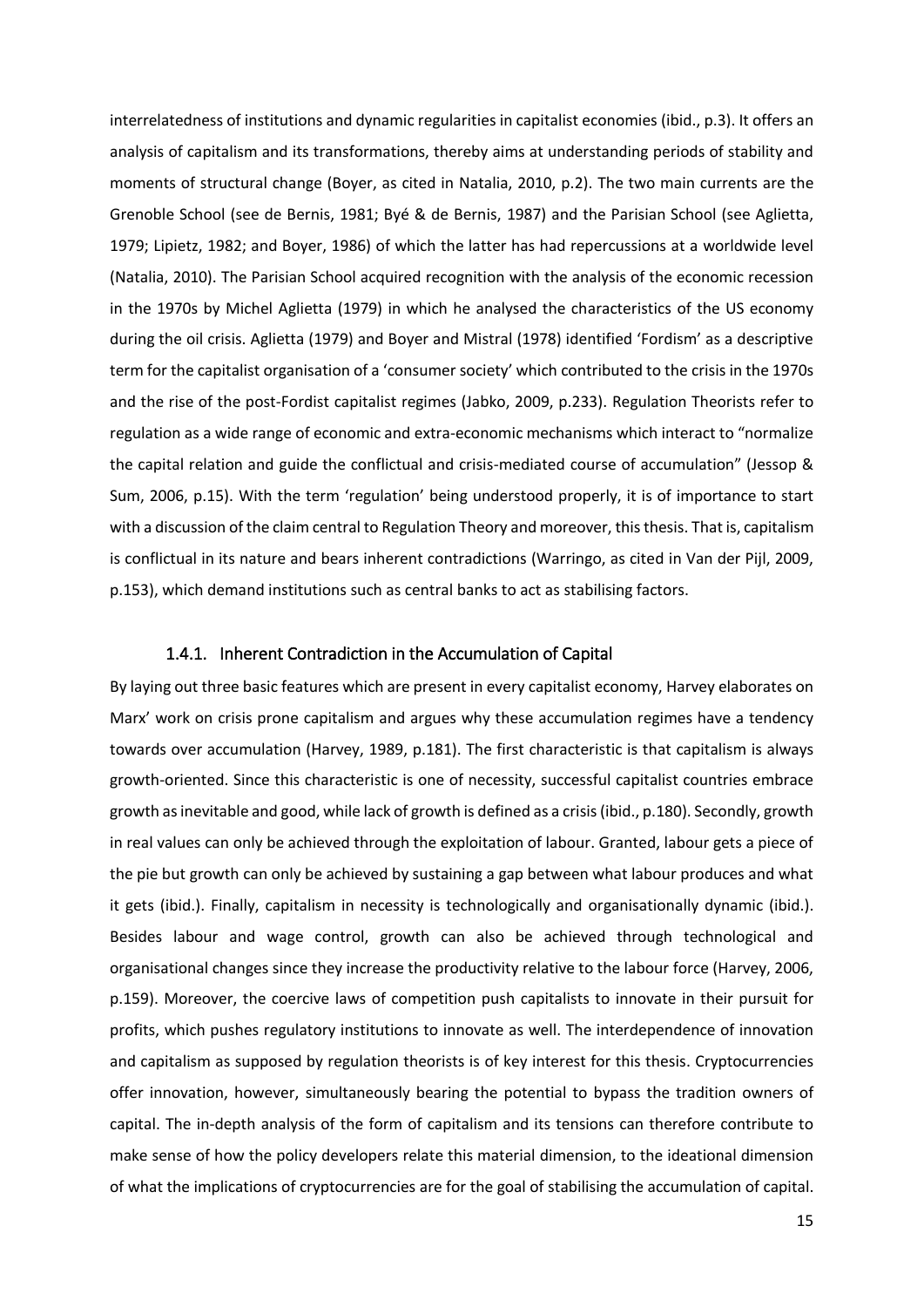The requirement of capitalism for reinvestment of surplus value, can come to a point where both capital and labour will devaluate which then results in a crisis. These phases of over accumulation can never be fully eliminated, since they are generated through the necessary conditions of capitalism. Whereas, the cycle of accumulation has been familiar to economists for more than two hundred years, the source of this cyclical form in the inherent contradictions of capitalism is less obvious (Clarke, 1990, p.18). The question remaining is how this tendency towards over accumulation can be contained. Harvey outlined three possible responds to these crises. The first one is devaluation of commodities, productive capacity and money value (1980, p.181). Devaluation, however, comes with a high price for both the capitalist as the workers class. The second possible respond is macro-economic control. Through institutionalization of a regulatory system a period of stable growth can be achieved. However, looking back at extended periods of steady macro-economic growth, it always has been a result of policies directed towards a persistent expression of over accumulation (ibid., p.182). The third option is the "absorption of over accumulation through temporal and spatial displacement […]". With this respond capitalist can choose to reinvest their surplus capital in geographical locations in which the capital has not been accumulated. While expanded implementation of capitalist accumulation theoretically offers a long run solution for the accumulation problem, it actually just expands the region in which over accumulation can take place. On the other hand, the temporal solution is focused on switching resources directed at meeting current needs towards exploring future options, or changing the turnover time so that surplus money is invested in projects and therefore stay in circulation (ibid.).

Regulation Theory scholars are concerned with these possible mechanisms which contain the crisis-prone nature of capitalism and in order to achieve a precise analysis of different forms of regulation under capitalism, it is necessary to define more specific concepts. In order to do so, the theory analyses the interplay of capitalist growth patterns (regime of accumulation) and the institutional apparatus (mode of regulation) which enables or hinders the sustainability of this growth. This angle of incidence offers the comprehensiveness to come to an understanding how central banks as institutions develop and frame ideas on cryptocurrencies, since the latter potentially pose a solution or threat to the inherent contradictions of the capitalist growth patterns of the affiliated nations.

#### 1.4.2. Regimes of Accumulation and Modes of Regulation

#### <span id="page-20-0"></span>*Regime of Accumulation*

The mode of development of any political-economic system consists out of the combination of the 'accumulation regime' and the 'mode of regulation' (Hein et al., 2014, p.2). The 'accumulation regime' is derived from habits and institutional forms which compel agents to behave in a manner which is not antagonistic to the reproduction of the existing structure (Lipietz & Benko, 1998, p.2). Through this force, economic agents act contradictory to their interests and reproduce structures in spite of their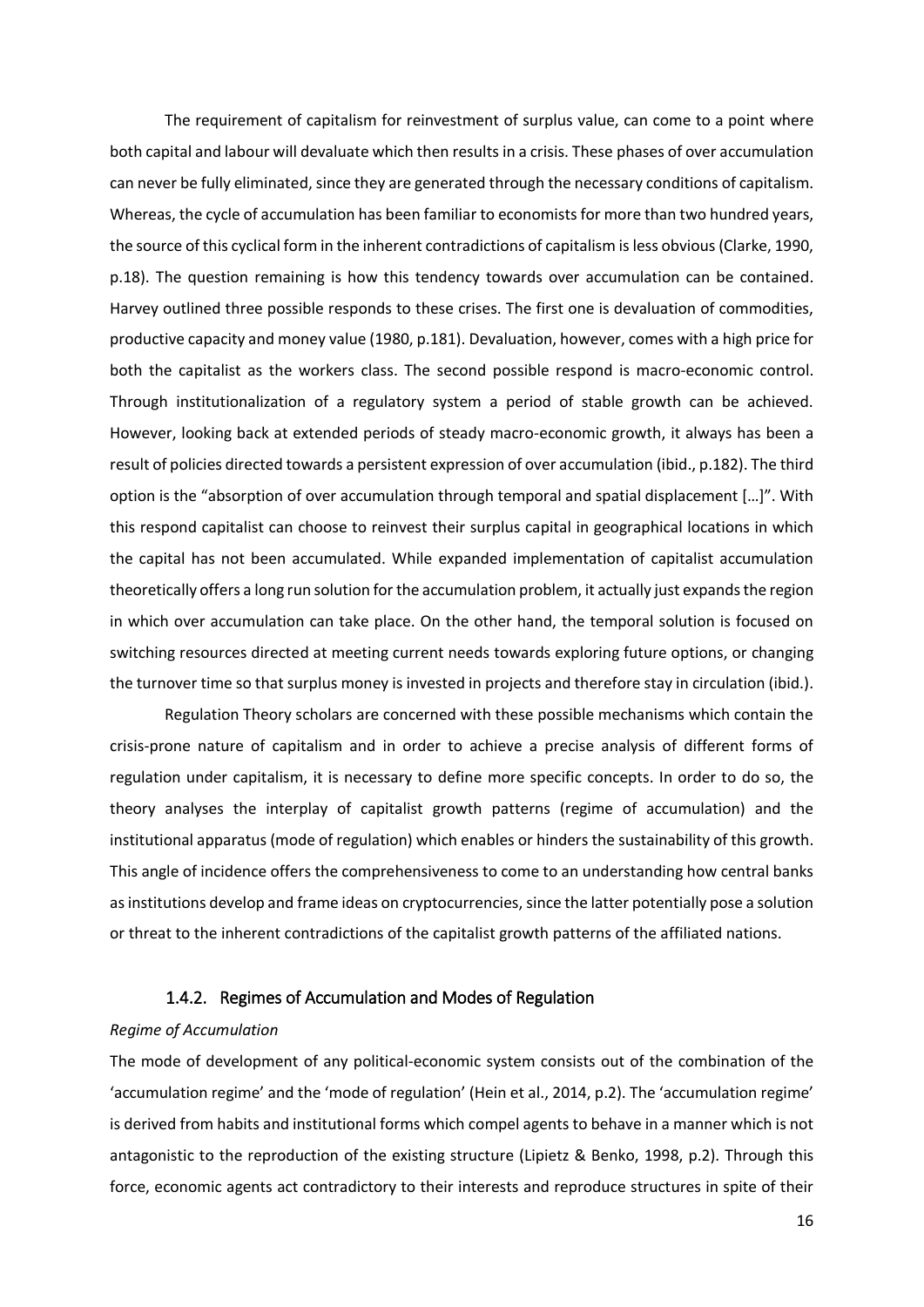contradictory behaviour. However, the 'unity of rules of the game' varies in time and space, therefore, structures can differ but are characterised by stability between crises. The functioning of such a structure is defined as the 'accumulation regime' (ibid.). The regime of accumulation is "a complementary pattern of production and consumption structures and relations which is reproducible over a long period, thus ensuring capital accumulation" (Arvanitidis, 2014, p.27). Regulation scholars are particularly interested in the contradictory nature of such regimes since when they intensify, crises occur. A transition from one 'regime of accumulation' to another is always a convulsive one and needs many structural changes and adjustments in economic behaviour and policy before the new regime can blossom (Aglietta & Breton, 2001, p. 434).

The most recent example has been the transition from the Fordist regime which was in place until 1975, towards the current Neoliberal regime, which is being characterised by financialisation (see Table 1). Innovation in information technology (IT) has boosted productivity and opened new opportunities for investment goods. When the demand for such capital goods is present, the price trends to go down and potential growth is being fostered (ibid.). With growth being secured, a new regime of capital accumulation will be established since, as discussed above, growth is a necessary condition for capitalism. This sequence of events is of interest for this thesis since the emergence of cryptocurrencies might have the potential to offer new investment opportunities or, in contrast, destabilise 'regimes of accumulation' and this could be of explanatory power when analysing the phenomena of CBs' difficulty to develop a homogenous policy for regulating this technology.

|                                  | Fordist capitalism          | Neoliberal capitalism  |  |  |
|----------------------------------|-----------------------------|------------------------|--|--|
|                                  | $1945 - 1975$               | 1980 - 2010            |  |  |
| <b>Accumulation regime</b>       | Fordism                     | Financialisation       |  |  |
| Technological paradigm           | Taylorism                   | Information technology |  |  |
| Social regulation                | Social compromise           | Flexibility            |  |  |
| International division of labour | <i>Internationalisation</i> | Globalisation          |  |  |

*Table 2 Characteristics of Fordist capitalism and Neoliberal capitalism*

*Source: Husson, 2012, p.10*

#### *Axes of Accumulation*

In order to specify the variation of accumulation processes, three typological axes of accumulation are evaluated (Becker et al., 2010, p.227). The first, and most fundamental axis is productive versus financialised accumulation. Productive accumulation represents investment in the productive processes whereas financialised accumulation represents investments in the expansion of financial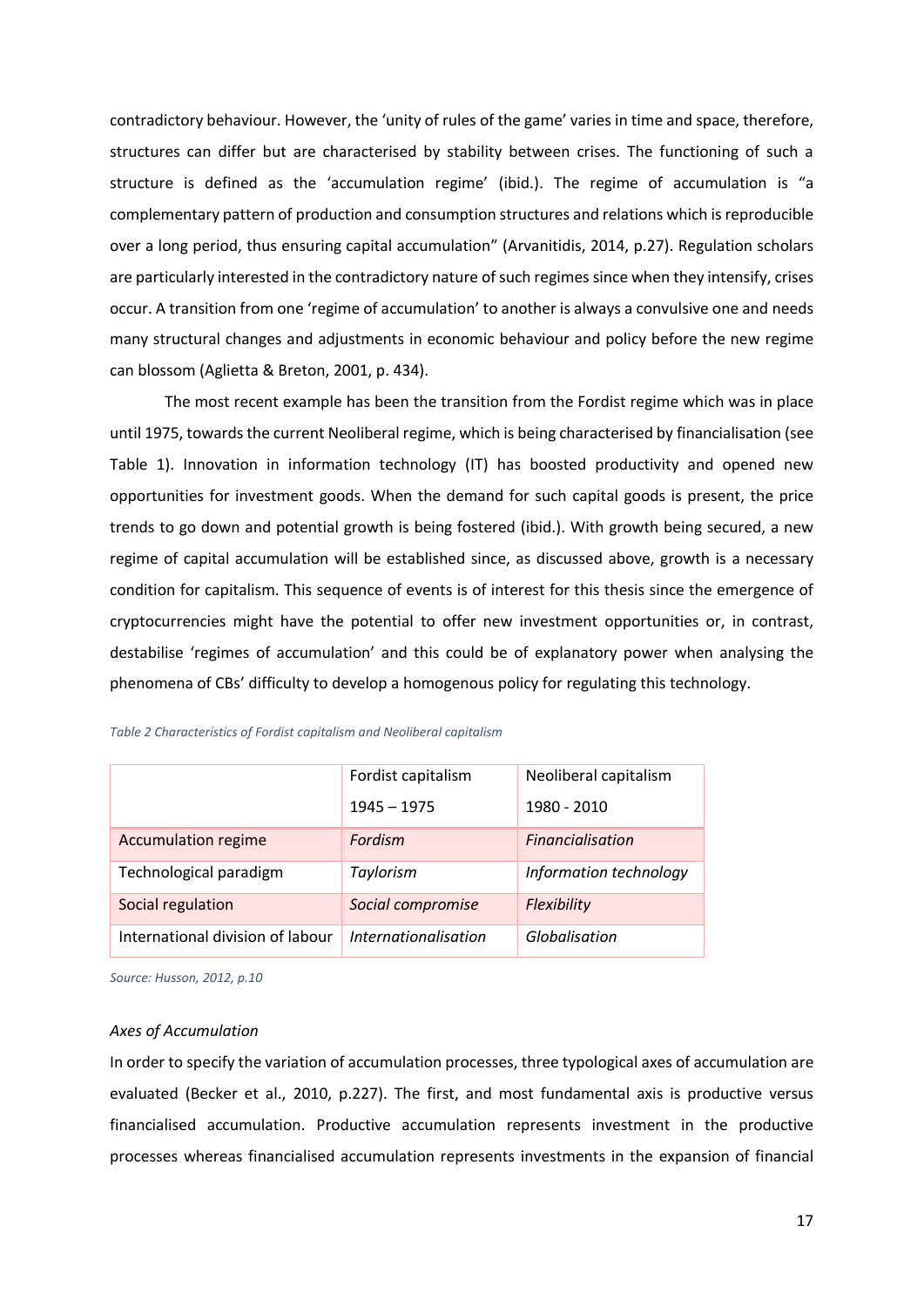assets or in interest bearing capital such as credit (ibid.). For financialised capitalism, cryptocurrencies offer a new opportunity for growth in fictitious capital, a more permissive attitude can stabilise the growth which is essential to capitalism and temporarily suspend a crisis of over accumulation. Productive capitalist nations with rather underdeveloped financial systems are expected to perceive cryptocurrency as a destabilising factor since they pose highly efficient alternatives to the conventional system. Moreover, the stabilising institutions of these nations are also less developed and therefore less able to effectively integrate and regulate this technology. The second axis refers to extensive versus intensive productive accumulation (ibid.). The organisation of the productive sector, however, does not add explanatory power of the analysis of this thesis. The third axis consists out of introverted and extraverted accumulation. Introverted accumulation has a strong focus on the domestic market and extraverted accumulation is strongly outward-oriented regarding trade as well as flows of productive and money capital (Becker et al., 2010, p.227). Between the form of extraverted accumulation one can distinguish between outward-orientation based on export, labelled as active extraversion, and outward-orientation based on import-dependence, labelled as passive extraversion (ibid.; Becker & Jäger, 2012, p.172). The degree of integration with the global economy, and hence openness of the domestic markets, helps understanding the policy positions of CBs on cryptocurrencies. The more integrated a nation is with the global economy the more prone the nation is towards welcoming cryptocurrency related businesses.

A clear understanding of the typological axes provides concrete analytical tools to distinguish between differing national regimes of accumulation in this thesis, and thereby adds explanatory power to the absence of homogenous policy outcomes from CBs. Different national 'regimes of accumulation' bear different contradictions and thus tensions within them.

#### *Modes of Regulation*

Besides its focus on the characteristics of the process of accumulation, Regulation Theorists looks at institutional forms that deal with the inherent contradictions of capitalist societies and refers to these institutional forms as a 'mode of regulation' (Becker & Jäger, 2012, p.173). A 'mode of regulation' can be defined as a set of institutions which evolves through class struggles and is related to an historical context which has specific social relations of production (Aglietta as cited in, Becker & Jäger, 2012, p.173). Within Regulation Theory this set of institutions is referred to by the term structural forms (ibid.; Petit, 1999). The 'mode of regulation' should not merely be understood as material institutions but rather as an "emergent ensemble of norms, institutions, organisational forms, social networks and patterns of conduct […]" (Jessop & Sum, 2006, p.42). Regulation Theory distinguishes between five structural forms which are the state apparatus (institutionalised compromise between capital and labour, forms of state intervention), money (its dominant form and emission, the organisation of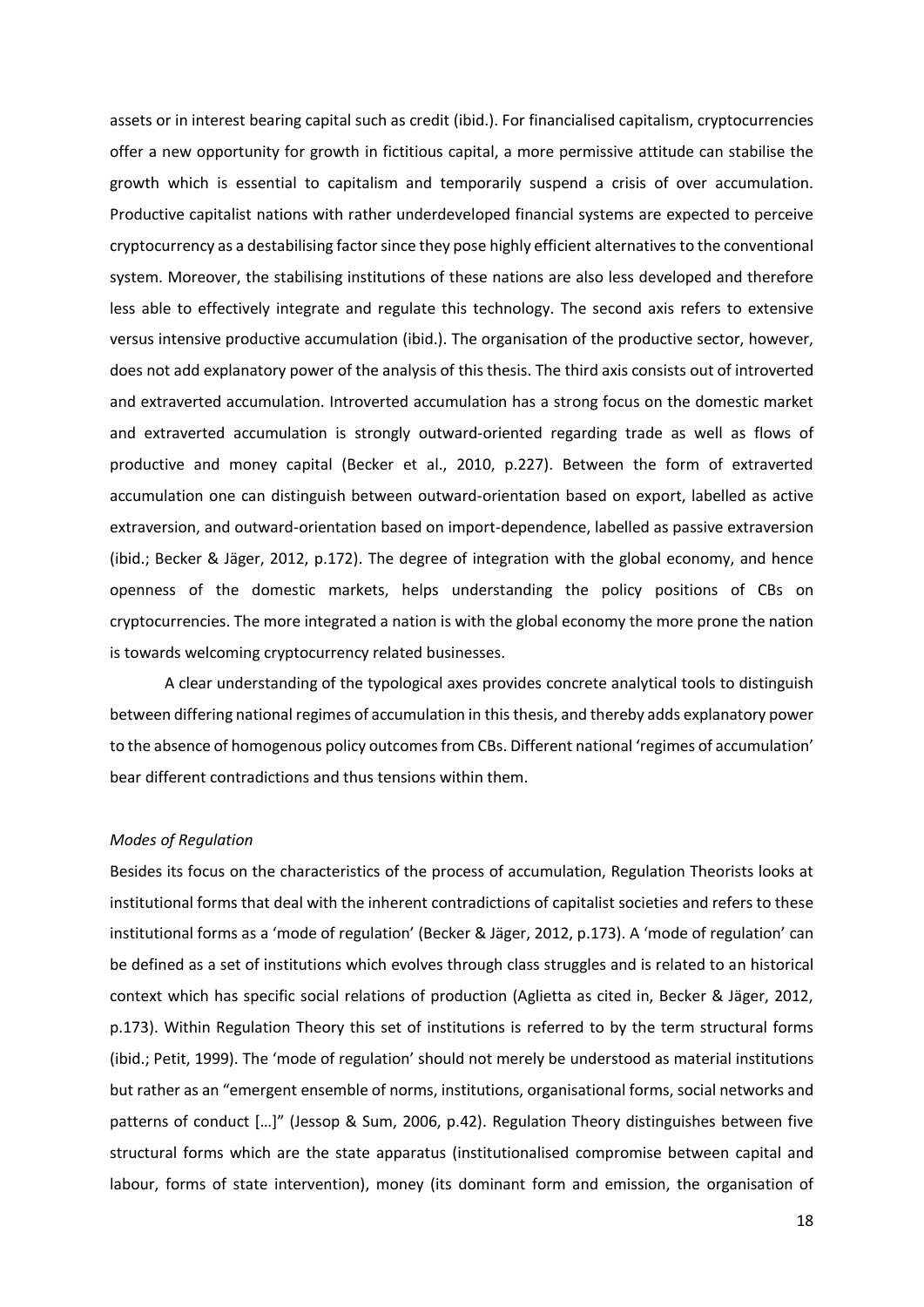banking and credit systems, the allocation of money capital to production, the circulation and articulation of national money and international currencies, and basic institutional features of monetary systems), international relations (trade, investment, monetary settlements and political arrangements linking nations and economies), the enterprise form (source of profits, forms of competitions, ties among enterprises and banking capital) and the wage relation (labour markets and wage-effort bargaining, individual and social wages, life style) (Petit, 1999, p.266; Jessop & Sum, 2006, p.42). Whereas, the latter is of less relevance for this thesis, it is expected that an institutional organisation in which CBs enjoy relatively high independence, payment systems are highly digitalised and there is a rather competitive market for enterprises, accounts for a more permissive attitude towards cryptocurrency. The influence of the nations 'international relations' will be interpreted by influences coming from institutions such as the World Trade Organization (WTO) and International Monetary Fund (IMF). The IMF, for example, is repetitively urging China to take control over its risky financial sector which is expected to influence its attitude towards allowing cryptocurrencies.

Variance in the organisation of the accumulation process and the supporting structural forms add explanatory power to the differing positions CBs take on cryptocurrencies. Whereas it has been pointed out that 'modes of regulation' are corresponding to the 'regime of accumulation' it is important to state that there is no clear-cut causal relationship between those concepts, hence one specific 'regime of accumulation' does not always and everywhere have the same 'mode of regulation' (Jessop & Sum, 2006, p.313). There are different options for nations to mediate the contradictory characteristics in capitalism and capitalism occurs in a wide variety of forms. In addition, the contradictions apparent in national 'regimes of accumulation' have relative weight attributed to them which also affect the institutional choices a nation makes and both 'regimes of accumulation' and 'modes of regulation' are situated in a specific space and historical context which affect the construction (ibid.). Then the ontological question arises whether the objects pre-exist the 'mode of regulation'? The answer is both yes and no since the incompleteness of the capital relation holds that certain aspects of this relation become more determined when subject to regulation (ibid.). However, these elements will never be fixed under a certain 'mode of regulation' and therefore are dependent on the transformation which the regulation poses on them.

#### 1.4.3. Strengths and weaknesses

<span id="page-23-0"></span>Regulation Theory, as argued, offers the most applicable analytical tools to explain CBs policy positions through analysis of the organisation of capitalism. However, shortcomings should be addressed. Regulation Theory has, despite its non-reductionist nature, firm roots in economics and also treats the structural form of the state apparatus as means to economic goals. It pays little attention to the interrelatedness of the institutional organisation which for this thesis influences the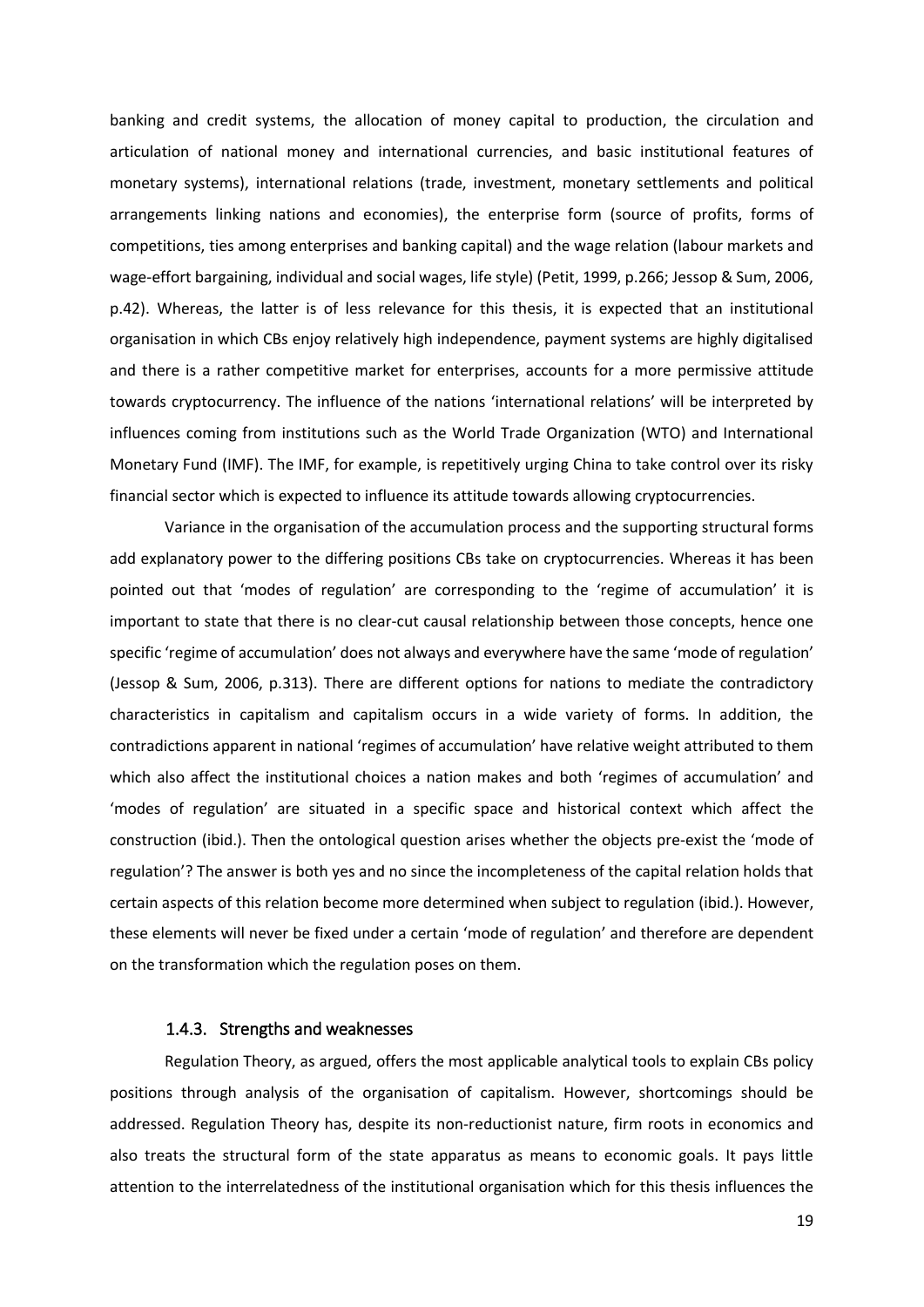agency of the CBs. This thesis aims at accounting for this shortcoming by embedding the agency and practises of the CBs in a historical and political rather than merely economic context. Secondly, Regulation Theory has been accused of structuralist and functionalist characteristics as it explaines 'accumulation regimes' in emerging economies as a product of the Eurocentric regimes (Jessop & Sum, 2006, p.157; Clarke, 1998, p.68-69). It overemphasizes how capitalism is sustained and thereby moves away from the argument that accumulation regimes can be transformed rigorously. In that sense, all the 'regimes of accumulation' seem to be a product of the overarching structure of capitalism. Granted, neoliberal insitutions such as the WTO influenced the regimes of accumulation in emerging economies, however, this thesis aims at an historical analysis of the regimes which accounts for their uniqueness in which globalisation and Western economies play are influencing factors in the development rather than the determining variables for the current organisation of capitalism and the underlying economic tensions.

This thesis, thus, applies Regulation Theory to explain the differing policy positions of the PBoC, BoJ and BoC on cryptocurrencies. The logic of the central claim is that the unique forms of capitalism in the analysed nations bear unique tensions within them which make the economies prone to crises. In order to stabilise and postpone the crises, a set of institutions is developed of which a CB is a part. In the process of developing policy positions, CBs are expected to weigh the potential influence of cryptocurrencies on the susceptibility of the existing tensions to intensify or diminish when the technology would be adopted. The tensions coming from the risky financial system in China are expected to be heavily regulated. Therefore, cryptocurrencies are likely to be perceived as a threat. For Japan and Canada, cryptocurrencies might offer an economic boost for the economic stagnation of the nations. The consideration on policy positions, however, is not made in isolation since the mode of regulation comprises more institutions than the CB. This institutional environment limits the agency of the CB and is therefore also of influence to the eventual policy position. Policy positions, legislation and discourse coming from these institutions therefore are co-opted in the explanatory analysis. The degree of agency a CB enjoys, hence determines the autonomy under which the CB can develop policy positions. It is then expected that the PBoC's policy position is much more influenced by the views of the surrounding institutional environment than the position of the BoC or BoJ.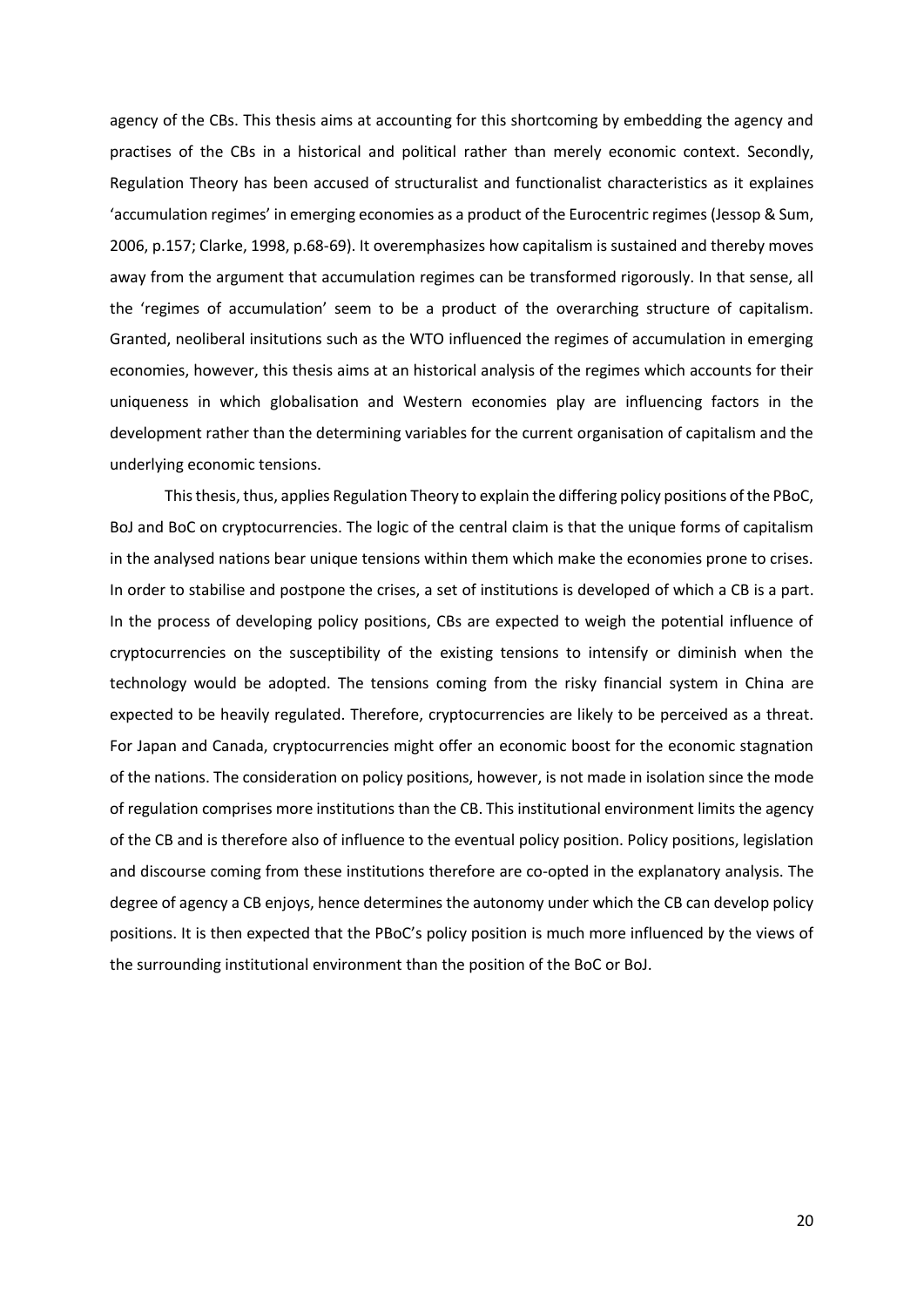#### <span id="page-25-0"></span>**2.** Epistemology, Methods and Operationalisation

The epistemological debate is concerned with the question how we gain knowledge over the world (Patomäki & Wight, 2000, p.223). As discussed in the former chapter, Regulation Theory is rooted in critical realism, which breaks with theories such as liberalism and realism on both an ontological as an epistemological level. This chapter will concern itself with that epistemological debate. The value of the retroductive epistemology will be outlined followed by the methodology applied in this thesis. Lastly, the rather abstract key concepts as discussed in the theoretical chapter will be operationalised to move towards concrete analytical tools.

#### <span id="page-25-1"></span>2.1. Critical Realist Epistemology

On an epistemological level, critical realism developed a critique towards positivist and relativist theories and is referred to as post positivist. Positivist theoretical approaches draw upon empiricism and presumes that all scientific knowledge is embedded within empirical regularities (Wight, 2007, p.382,385). While strands compete about what the exact form of these principles are, they concur to one another in the existence and the goal to define them (ibid.). Through observations positivists make law like generalizations with causal mechanisms as its focus. To evaluate these generalisations, positivists mainly adopt a deductive approach. Brian Fay describes the positivist view on social science by noting four elements. Positivism has a deductive-nomological account of explanation, beliefs in neutral observation language as the foundation of knowledge, has a value-free idea of scientific knowledge and argues for methodological unity (Fay as cited in, Keat, 1980, p.1). The belief in the possibility of value-free knowledge and its argument for the ability of scientific solutions to be established for social problems have been rejected by multiple scholars (see: Habermas, 1986; Weber as cited in Ashley & Orenstein, 2005). Opposed to positivisms' empirical realism, critical realism argues that, complementary to the observable reality, there are unobservable structures and generative mechanisms (Joseph, 2007, p. 346). Since this thesis explains policy positions of CBs by diving the historical institutional context in which the agencies of the CBs are embedded, a positivist approach omitting unobservable, however logically arguable, mechanisms weaken the comprehensiveness of the analysis.

The other end of the spectrum is occupied by the relativist epistemological approach. This approach argues that different communities, cultures and networks endorse different epistemic systems for forming beliefs about what is true or false (Goldman, 2010, p.1). This approach reduces social sciences to the mere interpretation of meaning. Critical realism rejects this strain of postmodernism which assumes that due to absence of certainty, regularity and closure, hopes of reliable knowledge claims should be rejected completely (Sayer, 2000, p.3). Critical realism argues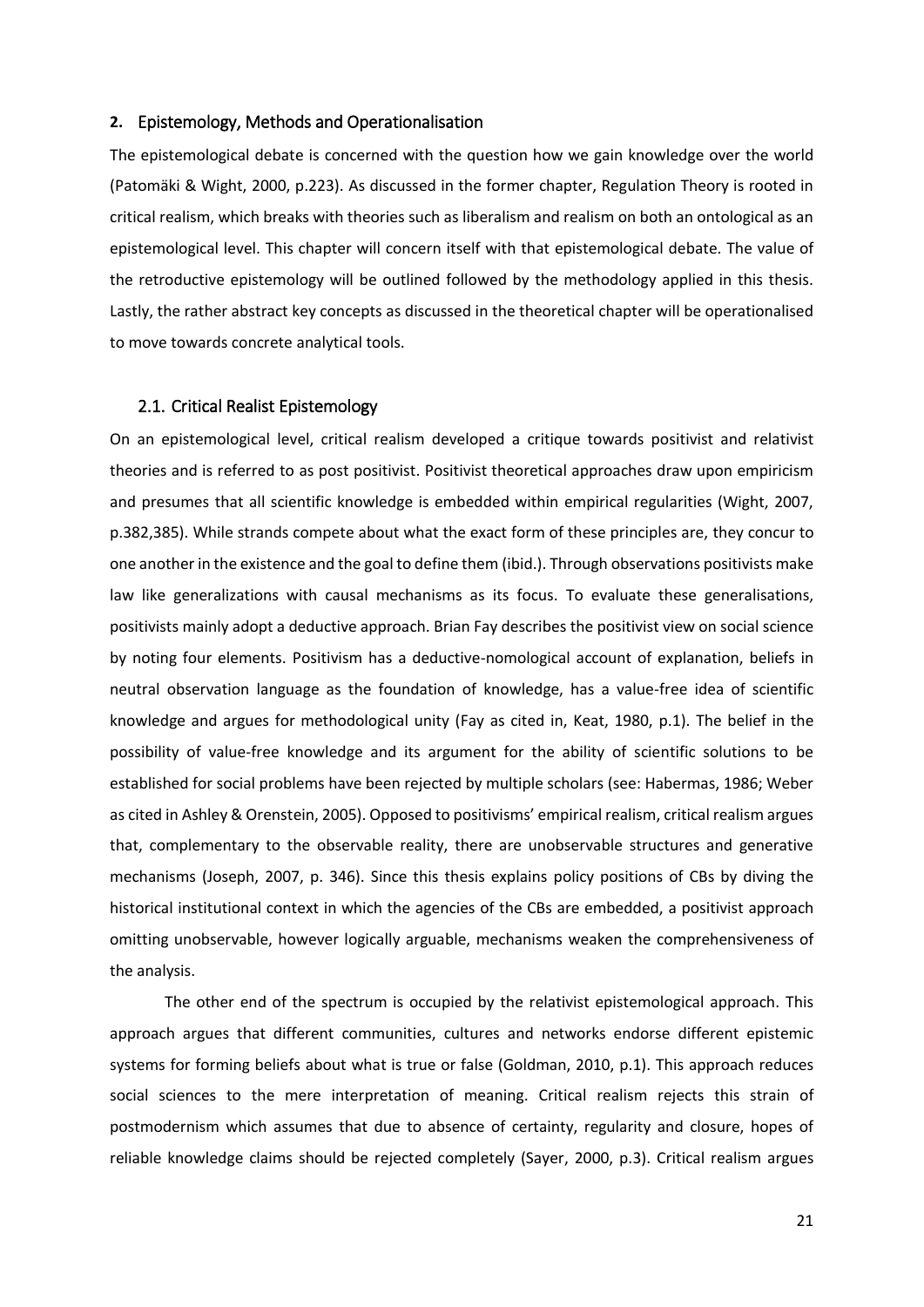there is a deeply structured reality, of which the ontological assumptions consists out of both observable and unobservable objects and structures. The epistemological assumptions hold that we can acquire knowledge about this reality but not without a bias. However, this does not result in the relativist epistemology rejecting science as a whole (ibid.). By drawing both on unobservable powers such as the historical context and interpretations of cryptocurrencies, and observable factors such as economic variables, this thesis does not decay in the extremes of the spectrum but rather applies an approach that allows for both, positivist features and interpretationist features: critical realism.

Critical realism shifts the emphasis in the philosophy of science from epistemology to ontology (Wight, 2007, p.385). Most of the debates in IR have been concerned with the epistemology rather than ontology (Yalvaç, 2010, p.169). By treating the empirical and the real as being one, the ontological question becomes of less importance. However, one than decays in the 'epistemic fallacy' (Bhaskar, p.16, 30). For this reason, the epistemology differs greatly from the aforementioned approaches in IR. Since the positivist approaches assume that what we can observe is what is reality, their only concern is finding a generalised scientific method. Critical realism acknowledges that all ontological assertions will require some form of epistemological support. However, by putting ontological issues first, the epistemological matters become less dogmatic and allows for a variety of methodologies(Wight, 2007, p.385). By arguing that an explanation only suits a specific explanandum, critical realism moves away from simplified models towards more concrete explanations of phenomena (Jessop & Sum, 2006, p.303). This is referred to as a method of articulation and allows investigation of concrete processes which are not readily identifiable by moving through levels of abstraction and complexity (Jessop, 1982, p.214-215). This allows for three unique analysis resulting in three specific explanations for the policy positions of the PBoC, BoJ and BoC on cryptocurrencies.

#### <span id="page-26-0"></span>2.2. Methodology

Regulation theory allows for a deduction of multiple methods in order to offer an explanation which is affiliated with a specific explanandum. In order to assess the causal mechanisms underlying the development of the differing CBs' policies, a methodological approach is needed that accounts for all the factors and forces which are present and of potential influence. Different types of data combined with different methods of analysis allow for an analysis across the domains as proposed by Bhaskar (1975) and levels of abstraction. Downward and Mearman provide two main arguments for justifying triangulation. The first is aimed at increasing the persuasiveness and validity through the triangulation. Second, on a more pragmatic base, is the argument of poor performing methods or data which can be enriched through triangulation (ibid., p.82). In order to enrich the explanatory power of the analysis in this thesis, both data as methodological triangulation will be applied. Combining discourse analysis, in order to offer a detailed comprehension of the three policy positions, with an explanatory narrative of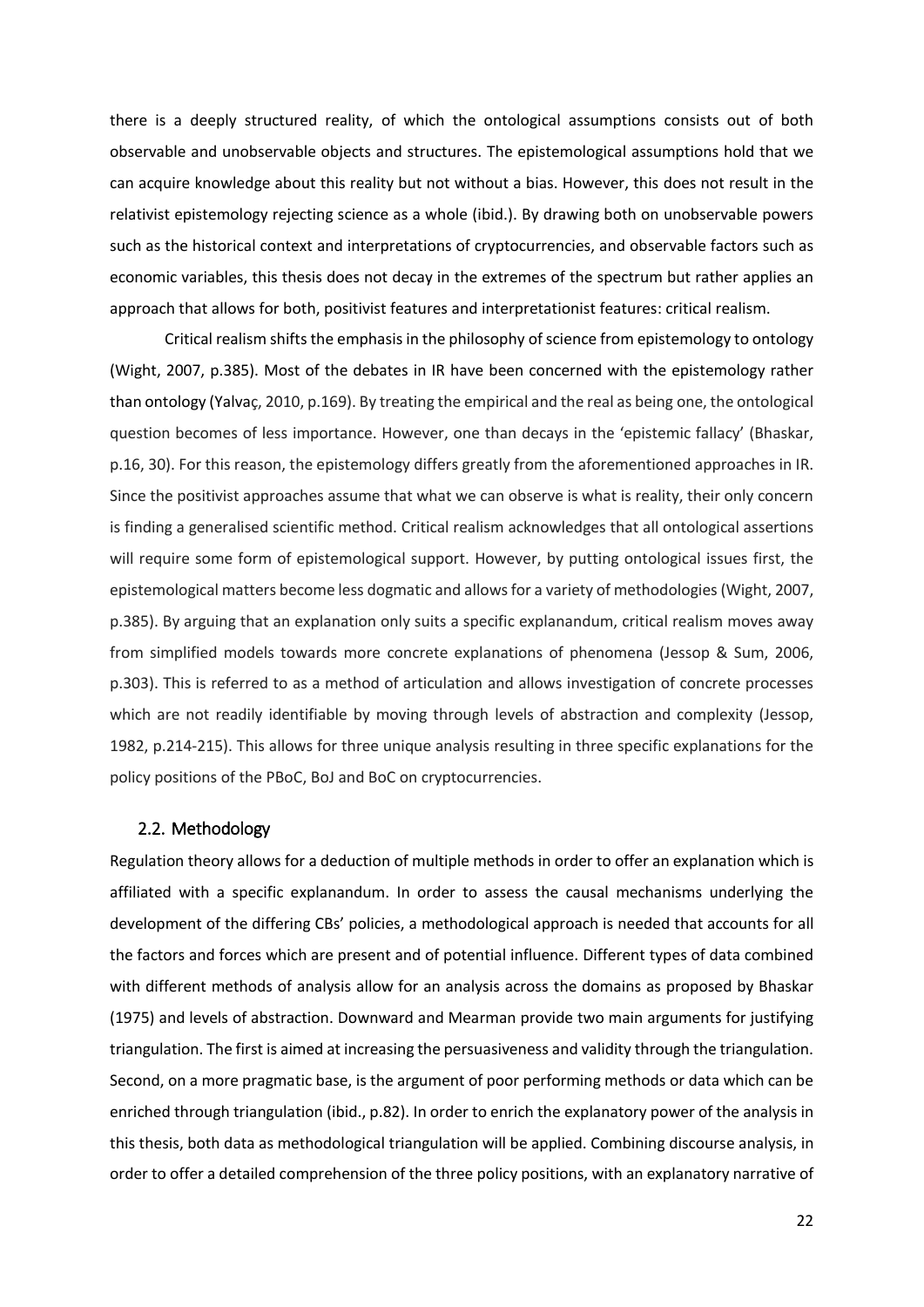the evolution of the CBs agency in the context of the historical development of the affiliated economy, allows this thesis to offer an explanation which relates the contemporary acting of CBs on cryptocurrencies to their historical path of decision making. E.g. a CB's legacy of protectionist policy on its currency and markets could add explanatory power to the contemporary policies aiming at criminalising cryptocurrencies and framing them as destabilising.

Firstly, this thesis will deduct a critical discourse analysis (CDA). CDA argues that there is a dialectical relationship between a discursive event and the institutions and social structures in which they are embedded (Fairclough and Wodak, 1997, p.258). The agency and acting of CBs influence the phenomena of the emergence of cryptocurrencies in their economies, however, the emergence of cryptocurrencies also influences the agency of the CBs. CDA is critical since it embeds the data in the social structures and identifies political stances explicitly, aiming at providing critical knowledge in order for people to emancipate (Wodak & Meyer, 2009, p.7). CDA sees discourse as an expression of ideology and can therefore be used to stabilise an accumulation regime (ibid, p.8; Fairclough and Wodak, 1997, p.9-10). This method will be employed through analysing statements and documents from the CBs, focusing on specific language related to risks or opportunities. Framing cryptocurrencies as potential risks does not only influence regulatory positions but is also an attempt to strengthen the authority of a CB. Vice versa, a positivist discourse can be seen as an attempt of the respective CB to gain trust as a progressive institution exploiting technological progress. Specific vocabulary such as the term 'crypto assets' for what in this thesis is referred to as 'cryptocurrencies' are attempts of a CB to frame the emergence of cryptocurrencies, distinguishing the technology from a means of payment. In addition to the CDA, an explanatory narrative will be provided. By tracing back the development of the economies of the nations of the three CBs, explanatory factors will be distilled. This is done both by analysing quantitative sources as qualitative literature on the respective economies and the role of the CB within the economy. Furthermore, CBs' policy legacy is used for explaining the development of its current policy position on cryptocurrencies.

Primary data sources such as policy statements, speeches, governmental documents, IMF reports will be used as qualitative data in order to provide persuasive evidence for the differing policies and attitudes of CBs towards regulating cryptocurrencies. Secondary sources such as academic literature and news articles will be used to assess the independence of the CBs, provide historical contextualization of the political and economic development of the nations and CBs. In order to define the nations' accumulation regimes, the qualitative data will be enriched with quantitative data, coming from the databases of the Organisation for Economic Co-operation and Development (OECD) and The World Bank. By combining these sources, the criticisms towards the dependency of political economic analysis on statistical models will be overcome. Quantitative data can identify trends over time in the process of accumulation while through qualitative data the political characteristics of the regimes can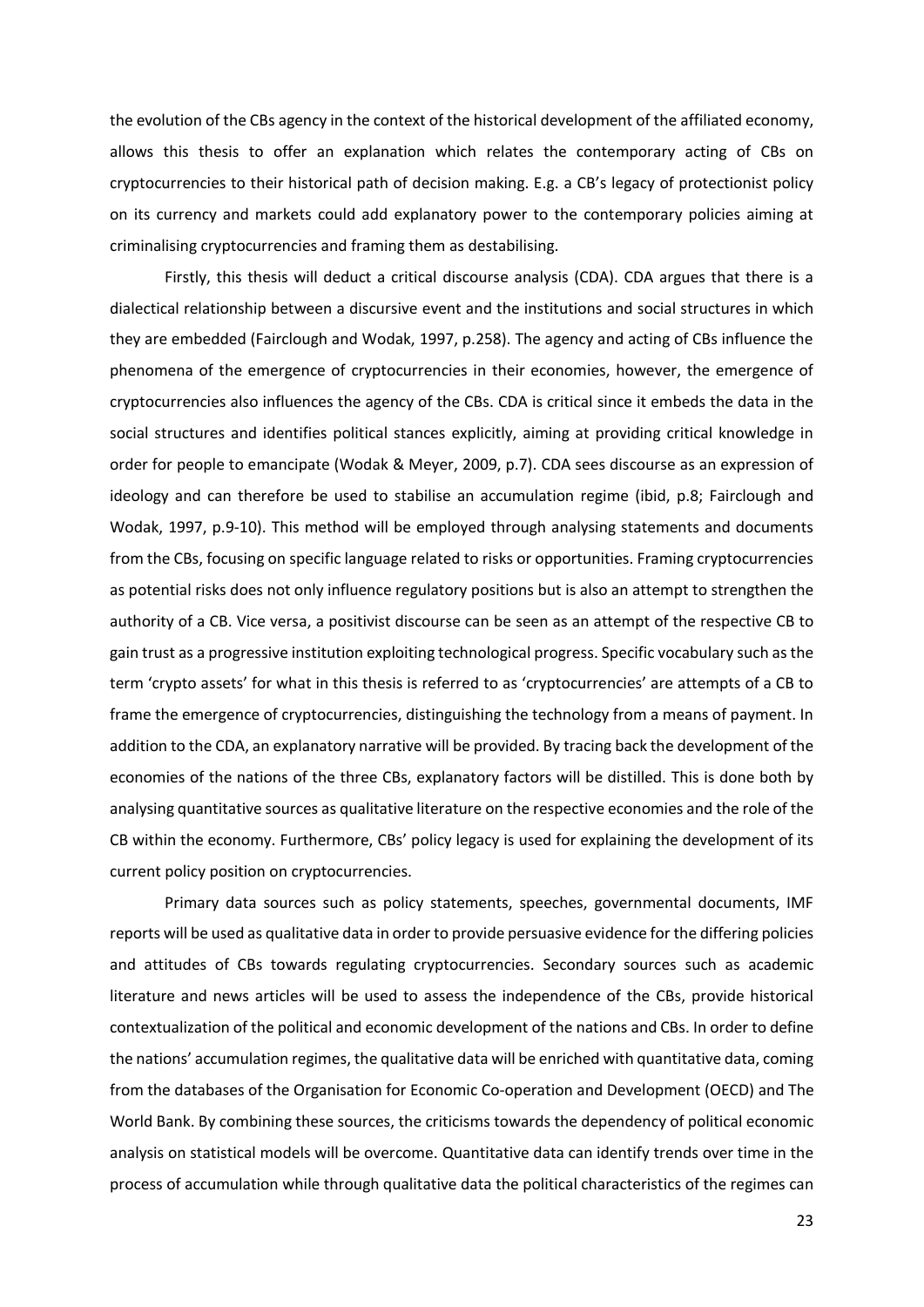be identified, allowing for identifying the generative mechanisms which influenced the differing policies.

#### <span id="page-28-0"></span>2.3. Operationalisation

Before the analysis of this thesis can be conducted, it is of importance to move from the abstract key concepts of Regulation Theory towards concrete operationalisations. Acknowledging units of measurement to the key concepts enhances transparency and reproducibility of the analysis that will follow. The operationalisation will thus be concerned with the most important concepts for measurement. Those concepts are the regime of accumulation and the mode of regulation as introduced in the theoretical chapter. Furthermore, the attitude and policies of CBs towards cryptocurrencies has to be operationalised as well to provide persuasive evidence for their differences. In order to fill the gap regarding the lack of attention for agency such as social forces the usage of cryptocurrencies the nations of interest will be operationalised as well.

#### *Regime of Accumulation*

The first axis – financialised versus productive accumulation – is determined by the size and strength of the financial market as relative to the whole economy in a nation. Since this thesis uses both qualitative as quantitative data sources, the operationalisation is alike. Measuring the relative size of the financial markets is achieved through economic indicators. One indicator is obtained through the OECD dataset 'Value added by activity'. This set provides data on the value added by financial and insurance sector as percent of value added in total. The second indicator which will be included is obtained through The World Bank and is the 'Gross capital formation as a percent of GDP'. This has formerly been labelled as the gross private domestic investment (The World Bank, n.d.) and represents a measure of investment, made by both foreign and domestic investors, in the productive capacity of the economy. Nations with a relative higher gross capital formation as part of their GDP tend to be more on the productive side of the axis. Vice versa, a combination of a decrease in the gross capital formation with an increase in the value added by the financial and insurance sector would indicate movement towards more financialised accumulation. These quantitative indicators can be seen as proxies for justification of the qualitative analysis. The latter will focus on liberalisation programs of the governments regarding the financial markets, thereby opening up for global competitiveness. The underlying reason for such agendas is noted in Regulation Theory as seeking for new opportunities to sustain economic growth and stabilize the accumulation regime.

The second axis – extraverted versus introverted accumulation – will also be measured through data triangulation. The first indicator is Foreign Direct Investment (FDI) and is obtained through The World Bank from the data set 'Foreign direct investment, net inflows'. Relatively higher FDI net inflows

24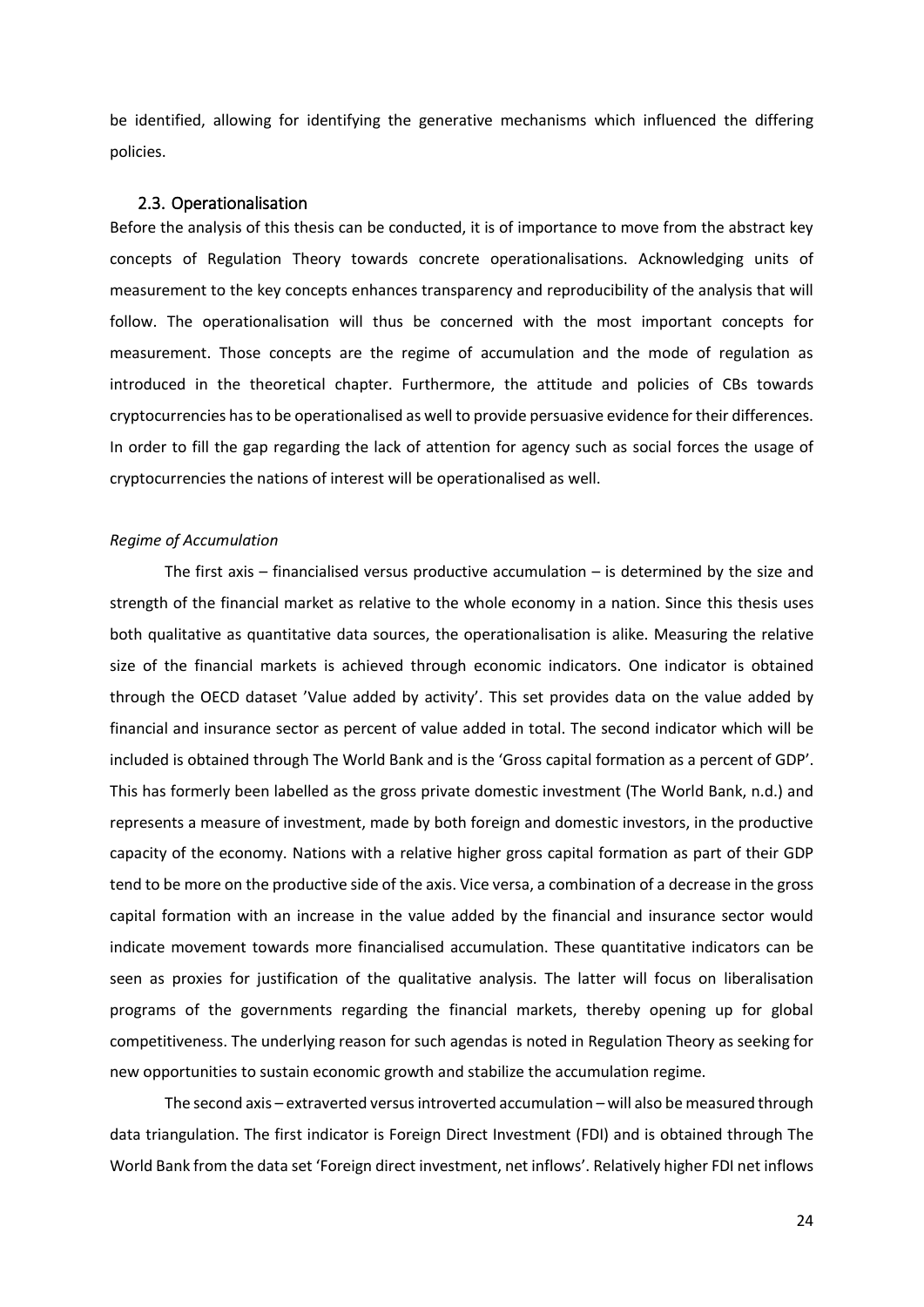indicate an accumulation which tends to be more extraverted and vice versa. FDI consists out of "the sum of equity capital, reinvestments of earnings, other long-term capital, and short-term capital" as represented in the balance of payments. Becker et al. also distinguished between passive, importdependent, and active, export-oriented, extravert accumulation regimes. An indicator which can account for this separation is the 'External balance on goods and services (% of GDP)'. This data is best described as the export of goods and services minus the import of goods and services (The World Bank, n.d.). Positive figures indicate active extravert accumulation and vice versa. Similar to the first axis, these indicators serve as proxies for justification of the qualitative claims about the accumulation regime. Qualitative sources such as media reports and policy papers of the government provide more contextual insights in trade relations.

#### *Modes of Regulation*

The state apparatus is expressed as state interventionism in the economy. Using both quantitative as qualitative studies on CB independence, the influence of the state apparatus on CB policy is measured (see: Klomp & Haan, 2010; Cukierman et al., 1992; Alesina & Summers, 1993; Grilli et al., 1991). The results of the study of Cukierman et al. (1992), who gave scores to CB legal independence ranging from zero (not independent) to one (complete independence), are combined with qualitative research into the independence of the CBs.

Since cryptocurrencies are perceived as an alternative to fiat currencies the current relation of a nation with its currency is analysed. Since cash and cryptocurrency share similar characteristics (Prasad, 2018, p.6), cash usage is analysed through news articles and studies of the CBs. A decline can lead to an opportunity for CBs to embrace a technological advanced version of cash, being cryptocurrencies. Furthermore, CBs' policies on their national currencies is adopted as well through academic literature. Protectionist policies, for example, indicate a tendency to diminish currency competition and therefore be hostile towards cryptocurrencies.

Drawing upon the first generation of Regulation Theory research, the enterprise form and competition will be indicated based on the degree of liberalisation of competition (Jessop & Sum, 2006, p.218). Academic literature of historical analysis of opening up the financial and domestic markets is used to position the respective nation on the degree of liberalisation and competition.

Lastly, the structural form of international relations is measured by including statements and warnings of the IMF and The World Bank aimed towards the CBs and economies of the nations which are subject to this analysis. The focus is on specific warnings regarding the risks and regulation of the nation's economy since this potentially influences the agency of CBs. Both news articles reporting on these warnings as primary statements of the two institutions will be analysed.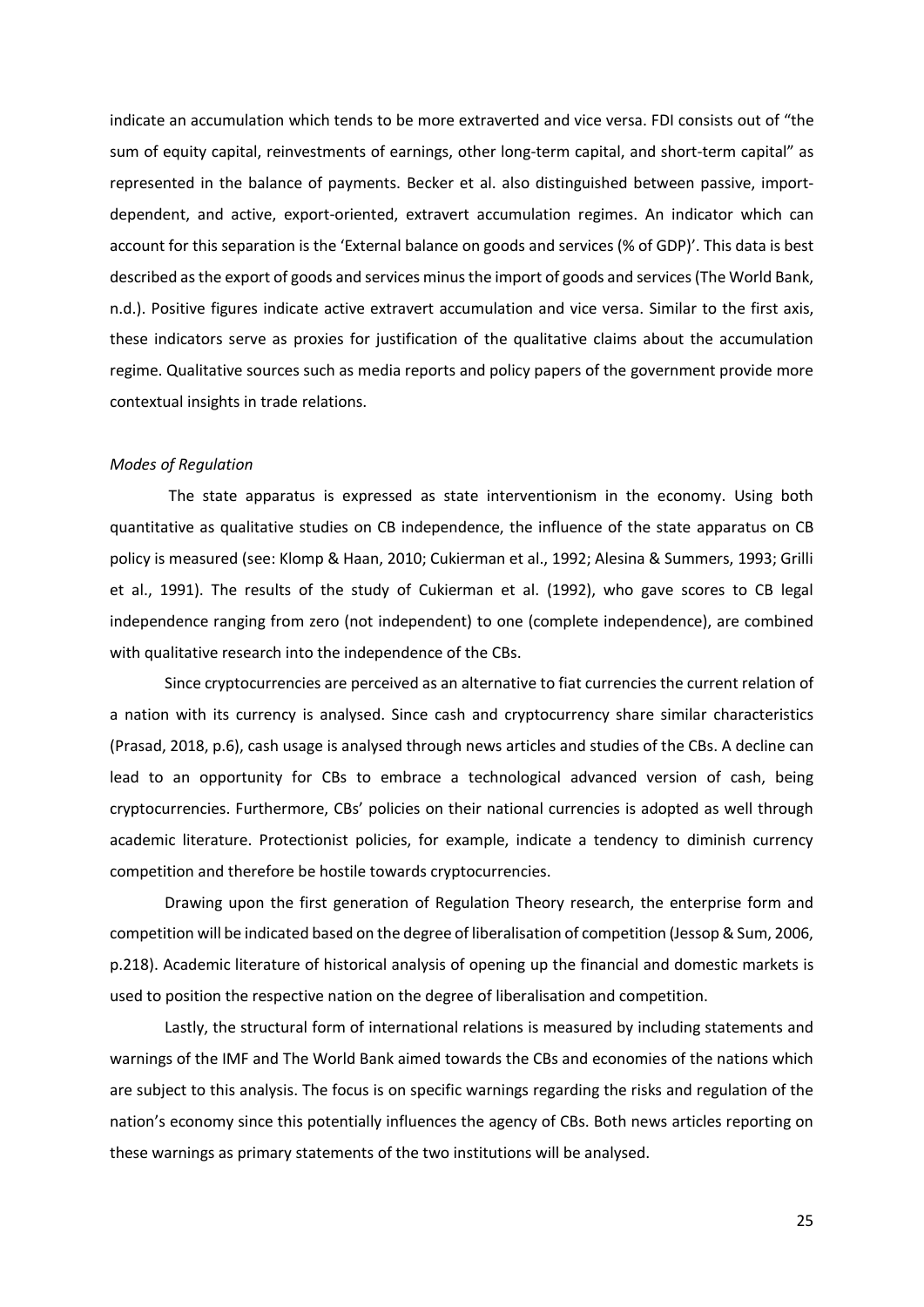#### <span id="page-30-0"></span>2.4. Case selection

Implications and consequences of the usage of cryptocurrencies is currently heavily researched by monetary institutions and several CBs have not yet issued definitive policy positions(e.g. Belgium, India and Sweden) or have been rather ambiguous (e.g. Cambodia and Colombia) (The Law Library Congress, 2018, p.31,99,55,107,12). For sake of the explanatory power of this thesis, cases have been selected on their outspoken policy positions, availability of interpretable data and unique developments of their accumulation regime.

The first case of interest is China and the PBoC. China is a state with developmental state characteristics and a socialist market economy. While undergoing a far-reaching transition from a communist economy towards a capitalist economy and thereby engaging with the global political economy, political freedom still seems to be a long way off (Breslin, S, 2016, p.1,5; McMillan & Naughton, 1992). According to the World Economic Freedom index, China is ranked 112<sup>th</sup> out of 159 (Gwartney, Lawson & Hall, 2017, p.7). Whereas China is known for its investment in its domestic innovative capacity (Cheung & Ping, 2004, p.42), the innovative potential that cryptocurrencies bear within them has been subjected to an implicit ban (The Law Library Congress, 2018 p.4, 106). Thereby the initial categorisation of this case is *hostile*. The second case which will be analysed is Japan and its BoJ. Japan is widely perceived as the pioneer of the developmental states, meaning it has undergone late industrialisation through far reaching state interventionism, and has a market-oriented economy (Johnson, 1999, p.32). The World Economic Freedom index ranks Japan as 39<sup>th</sup> free economy (Gwartney et al., 2017, p.7). Even though Japan has experienced one of the world's biggest cryptocurrency exchange hacks (Maleta & Stipanovic, 2018, p.593) – roughly 58 billion yen got stolen – it has taken a progressive stance towards regulating cryptocurrencies and aims at pro-actively further embedding the technology in its society through regulation (The Law Library Congress, 2018, p.111). Thereby Japan receives an initial categorisation of *advocate.* The third and final case is Canada and the BoC. Whereas China and Japan, at least partly, have been developmental states with since the late 20<sup>th</sup> century technology as the corner stone of their export-led economies, this thesis will be enriched by adding an early industrialised, Western economy. It is being ranked as  $11<sup>th</sup>$  regarding their free economy (Gwartney et al., 2017, p.7). Canada has an open attitude towards cryptocurrencies and is actively regulating them, however the BoC is practicing a rather sceptical discourse. The initial categorisation of Canada is *permissive.* It is important to note that every case has its specific historical and political context and that the goal of this thesis is not to provide generalizations towards cases with similar political economic characteristics.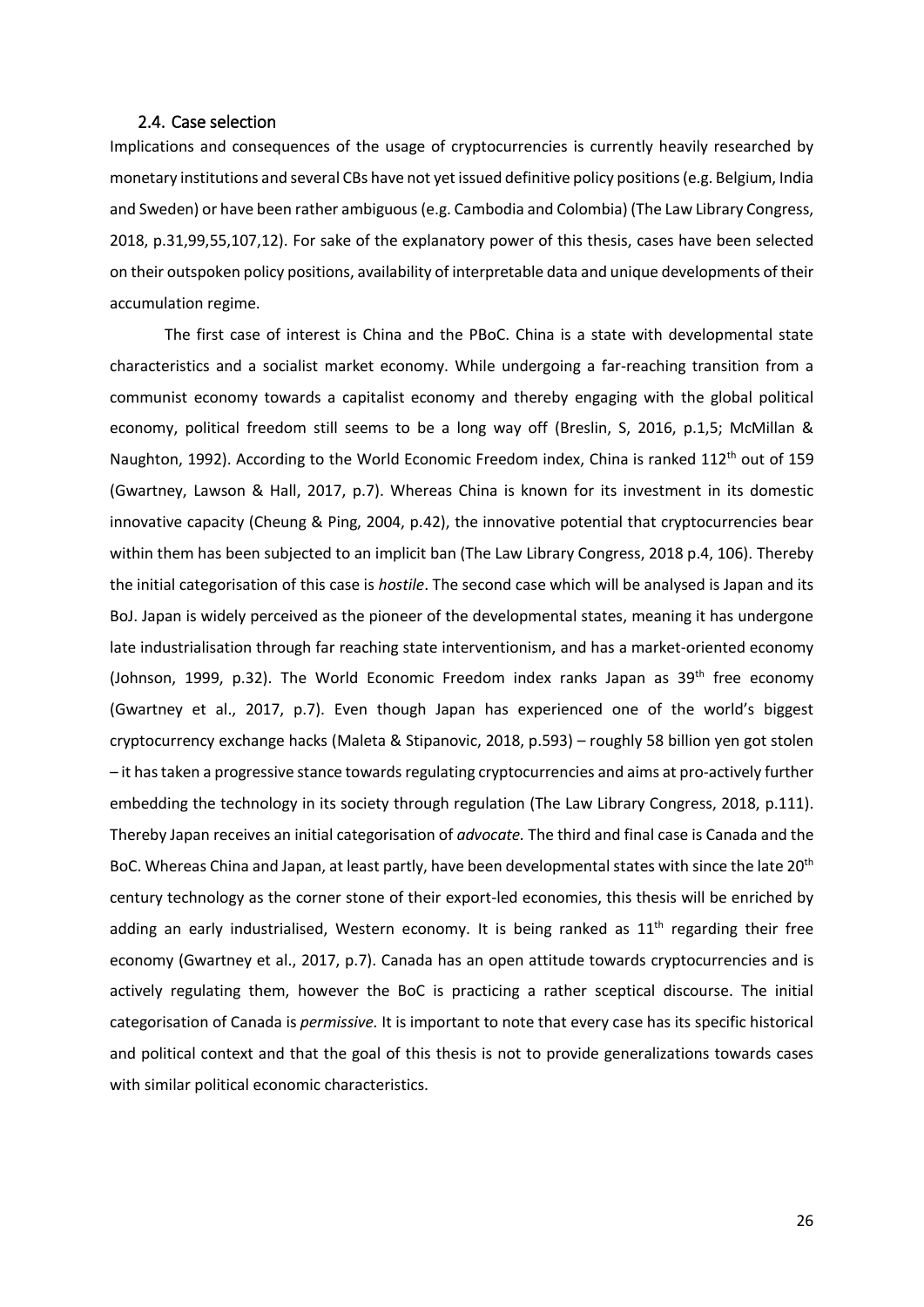#### <span id="page-31-0"></span>3. Empirical Analysis

This chapter dives into the specific discourse surrounding the differing policy positions of the PBoC, BoJ and BoC at greater length. By means of the operationalised key concepts of Regulation Theory a historical analysis of the development of the financial systems and institutional environments is conducted to identify the tensions of the three regimes of accumulation. The specific tensions and the institutions committed to stabilise the tensions provide an explanatory narrative for the differing policy positions of the three CBs. Before diving into the cases, a brief historical overview will be given to better comprehend the relation between money and central banking. By doing so, cryptocurrencies can better be plotted on the relation between CB and the conventional forms of money.

#### <span id="page-31-1"></span>3.1. Money and central banking in an historical context

To understand the relation between CBs and cryptocurrencies, one should understand the historical context between CBs and money first. Central banking can be traced back to the  $17<sup>th</sup>$  century as government experienced difficulties with selling people IOUs, since there was a lack of trust in governments (Wray, 2012, p.32). An IOU ('I owe you') is a document acknowledging debt. As a solution to the difficulties that governments experienced, the CB got established (ibid.; Bordo, 2007, p.1). CBs grew into the role of 'lender of last resort' (Bordo, 2007, p.1-2). In addition, CBs became monopolist to issue government backed notes. For a long time, currencies were backed by commodities as silver and gold to enhance their stability. The latest example is the Bretton Woods System. The dollar's value was linked to the value of gold and all the other currencies were linked to the dollar. In 1971 the system ended due to increasing trade deficits of the US that led to fear that the US dollar was over valuated (IMF, n.d.). The current system of national fiat currencies, currency without intrinsic value, started to be used globally. Through monetary policy, CBs play a decisive role stabilising the regime of accumulation (Aglietta, 1975, p.329). The three most used monetary policy instruments to manipulate the money supply are open market operations, such as the current quantitative easing programs, influencing the reserve requirements for credit institutions and lending credit institutions liquidity or influencing the discount rate against liquidity can be borrowed. It is through these accommodative monetary policies that the capitalist regimes of accumulation are stabilised by the monetary institutions.

An important aspect of monetary policy is CBs' holding reserves to stabilise then value of their national currency. The US dollar is widely the most held reserve followed by the euro. Thereby, these currencies bear political power within them and relying on its economic dominance has been a key factor for the Western dominance in international politics. The instability and specific aversion of the US dollar dominance has led to several attempts avoiding the Western economic influence and sanctions. Even though, the reserve currency basket of the IMF has been extended with the addition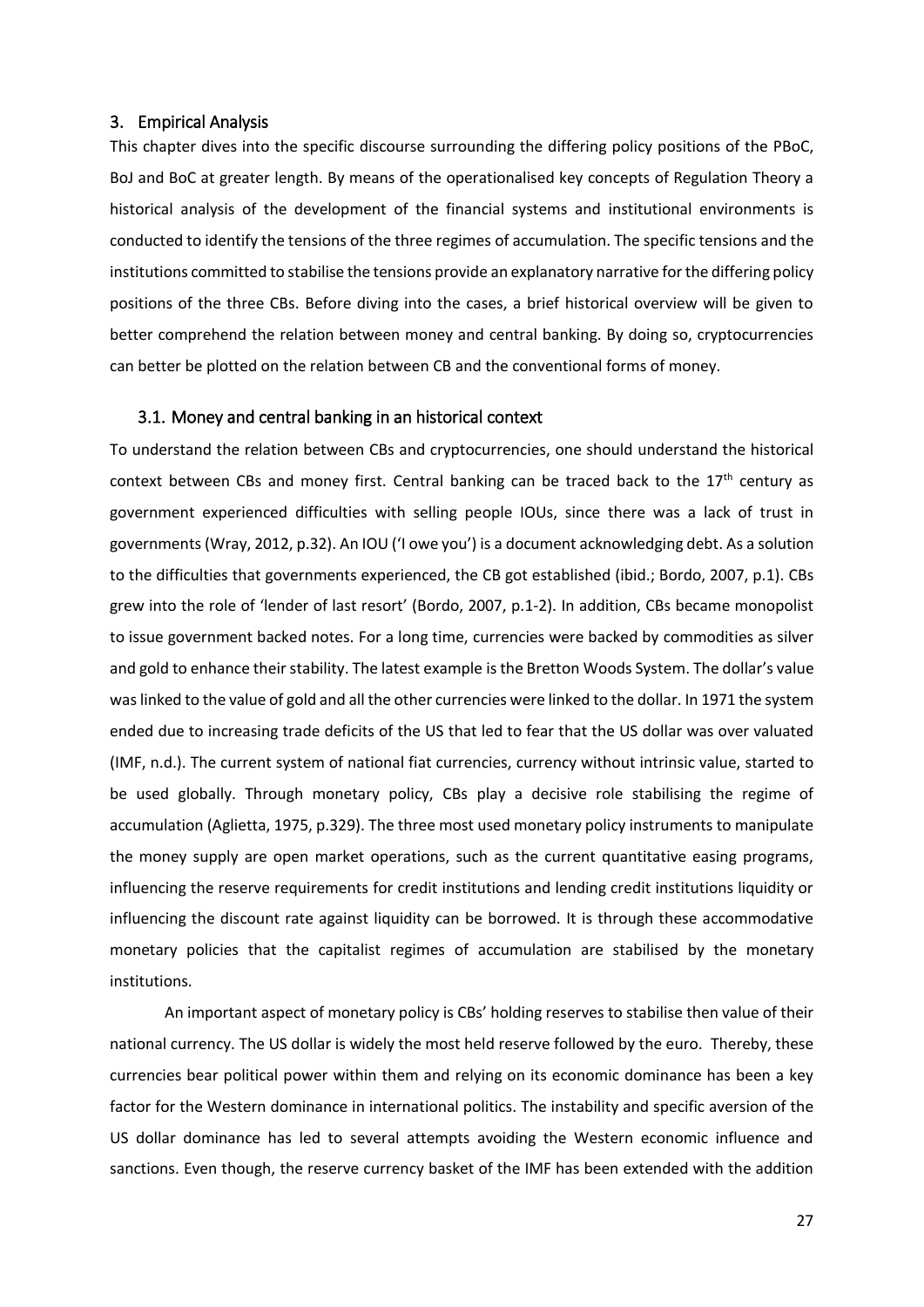of the Chinese Yuan in 2015, the US dollar remains the dominant currency. The decentralisation that cryptocurrencies offer seems a promising solution to overcome this Western economic dominance and therefore can alter the contemporary economic power relations. Moreover, theoretically the cryptographic protocol of cryptocurrencies makes the role of a CB obsolete (Lagarde, 2018a). The potential of cryptocurrencies to completely reshape our current fractional banking system with CBs as protagonists, pressures CBs to respond and act in a manner by which they retain their legitimacy.

#### <span id="page-32-0"></span>3.2. China: discourse, accumulation regime and mode of regulation

The rise of China is one of the most interesting cases among emerging economies. The large volume of exports and trade surplus, growing trade and investment links with Asia, major imports of intermediate goods and its success in establishing a fair stability in its financial sector contribute to this (Sen, 2010, p.2). Chinese economy grew rapidly three years after the foundation of the People's Republic (PRC) of China in 1949. Under Deng Xiaoping rule, China experienced an unstoppable process of export-led growth (Overbeek, 2015, p.9). China transformed from a socialist towards a new transnational capitalist state (Harris, 2009, p.6). However, this transformation happened in its own historical context and China still practices firm control over its capital and closed financial system (Overbeek, 2015, p.12).

China's economic reforms have also reformed its regulatory institutions. The PBoC is the world's biggest CB and holds the most assets (Yardeni & Mali, 2016, p.8). China's Banking Regulatory Commission (CBRC) and the China Insurance Regulatory Commission (CIRC) will be merged and this is perceived as the biggest government shake-up in years (Bloomberg, 2018). This reorganisation of the monetary institutions is part of the goal of the Communist Party of China (CPC) to strengthen the control over regulatory arbitrage in the financial sector (ibid.).

#### 3.2.1. Cracking down on cryptocurrencies

**.** 

<span id="page-32-1"></span>In the PBoC's policy statements and speeches coming from its former governor Zhou Xiaochuan, refers to cryptocurrencies with the term 'digital currencies'<sup>1</sup> (e.g. China Daily, 2018). By using this term, the scope of regulatory tools will entail more than merely encrypted forms relying on distributed ledger technology (DLT). As early as December 2013, the PBoC, CBRC, CIRC, China Securities Regulation Commission (CSRC) and the Ministry of Industry and IT (MIIT), issued Circular No. 289, the Circular on Preventing Risks from Bitcoin (King & Wood Mallesons, 2017; The Law Library Congress, 2018, p.106). The scope of application is "Bitcoin and related products and transactions", giving the regulators latitude to exercise law. This gets stressed in the determination of the attributes of the

<sup>1</sup> An additional confirmation of the term *digital* currency can be found by the establishment of the *Digital Currency Research Institute* within the PBOC (數字貨幣研究所).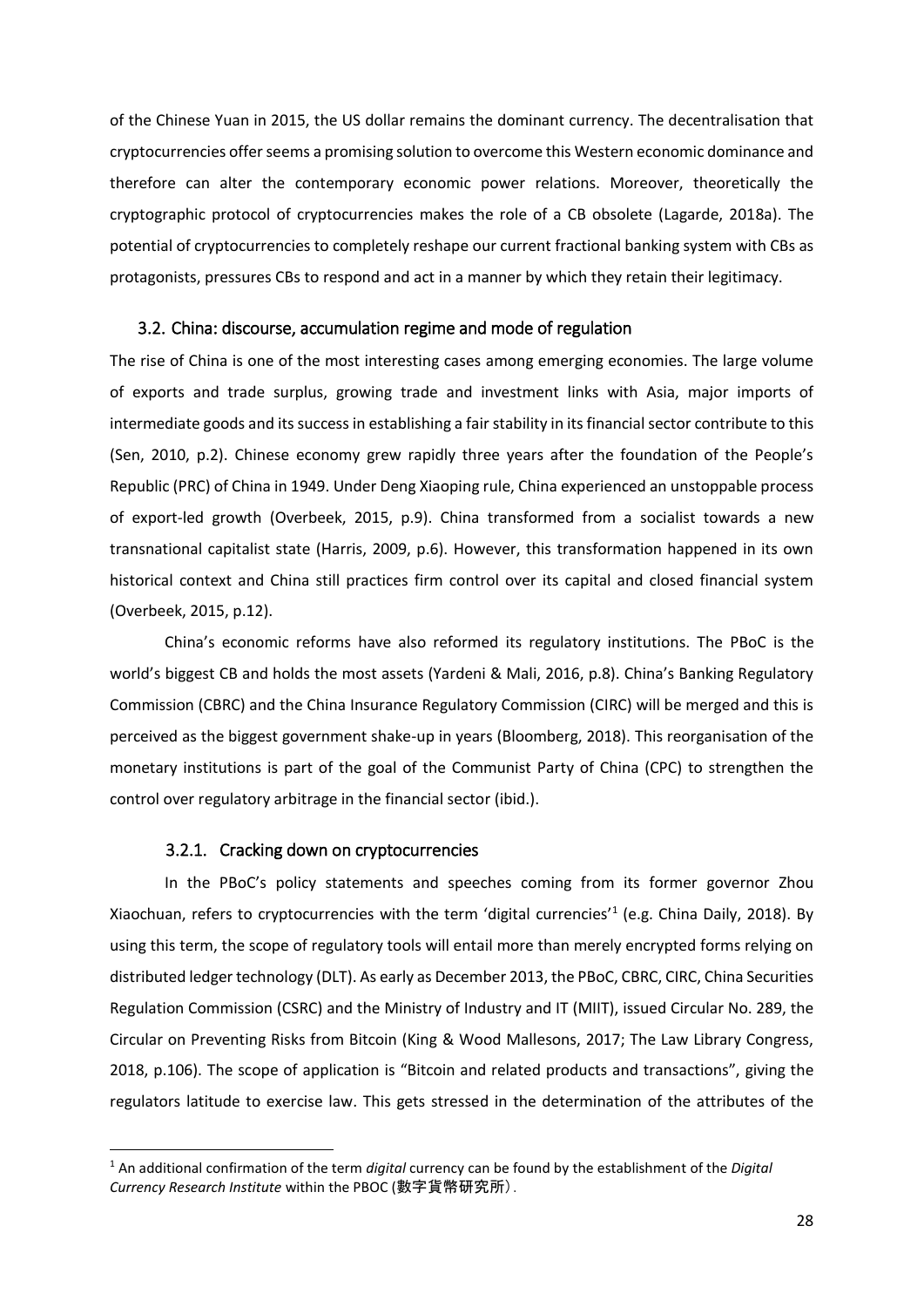"coin". It states that "Bitcoin is not issued by any official monetary authority" and is "not a currency from a legal perspective, and may not be used in the market as a currency". The implicit ban is found in the implications for financial institutions and payment agencies since the Circular states that is not allowed to (1) "Price goods or services in bitcoin;", (2) "Purchase or sell bitcoins or as central counterparty;", (3) "Underwrite any insurance business relating to bitcoin or include bitcoin in any insurance coverage;" and the most thorough one (4) "Directly or indirectly provide clients with other services relating to bitcoin, including providing clients with registration, trading, clearing and settlement services relating to bitcoin; accepting bitcoin or using bitcoin as means of payment or settlement; providing an exchange service between bitcoin and renmibi (RMB)/foreign currencies; carrying out deposit, custody or mortgage business relating to bitcoin; distributing financial products relating to bitcoin, etc.". Furthermore, "competent authorities" may close all websites "offering registration, trading and other services relating to bitcoin". (King & Wood Mallesons, 2017). The PBoC makes a clear distinction between legal tender and digital currency. It is interesting that it does not address civilians which has been done in other nations (Bolivia, Bangladesh)<sup>2</sup> who are affiliated with cryptocurrencies, however, it imposes restrictions by barring financial and non-financial institutions within their borders from facilitating any service related to digital currency (The Law Library Congress, 2018, p.2).

China's 'crackdown' on cryptocurrencies further intensified, when the PBoC issued the *Announcement on Preventing Risks from Token Financing*, on September 4th 2017 (King & Wood Mallesons, 2017; Chen & Lee, 2017). China was the first nation to officially ban initial coin offerings (ICOs). The state endorsed National Internet Finance Association of China warned that ICOs are perceived as disrupting the social economic order, which in China is a weighty allegation (Bloomberg, 2017). ICOs that have already taken place are obliged to refund the token financialisation (King & Wood Mallesons, 2017). Thereby, China has moved from home to the biggest cryptocurrency market, to increasingly strengthening its grip and criminalising all cryptocurrency related business. Whereas the PBoC does not target individuals, it does inform the public to be on high alert for various illegal financial activities in the name of 'coin' (ibid.). The PBoC seems rather protective of its fiat currency the (RMB) and therefore bans all trading between its fiat currency and all other digital currencies.

**.** 

<sup>&</sup>lt;sup>2</sup> In both Bolivia and Bangladesh, news sources reported that cryptocurrency advocates respectively have been or will be arrested.

Bolivia[: https://www.nasdaq.com/g00/article/bolivian-authorities-arrest-60-cryptocurrency-promoters](https://www.nasdaq.com/g00/article/bolivian-authorities-arrest-60-cryptocurrency-promoters-cm795914?i10c.encReferrer=aHR0cHM6Ly93d3cuZ29vZ2xlLm5sLw%3D%3D&i10c.ua=1&i10c.dv=14)[cm795914?i10c.encReferrer=aHR0cHM6Ly93d3cuZ29vZ2xlLm5sLw%3D%3D&i10c.ua=1&i10c.dv=14](https://www.nasdaq.com/g00/article/bolivian-authorities-arrest-60-cryptocurrency-promoters-cm795914?i10c.encReferrer=aHR0cHM6Ly93d3cuZ29vZ2xlLm5sLw%3D%3D&i10c.ua=1&i10c.dv=14) Bangladesh[: https://www.dhakatribune.com/bangladesh/crime/2018/02/19/police-hunt-bitcoin-users](https://www.dhakatribune.com/bangladesh/crime/2018/02/19/police-hunt-bitcoin-users-bangladesh/)[bangladesh/](https://www.dhakatribune.com/bangladesh/crime/2018/02/19/police-hunt-bitcoin-users-bangladesh/)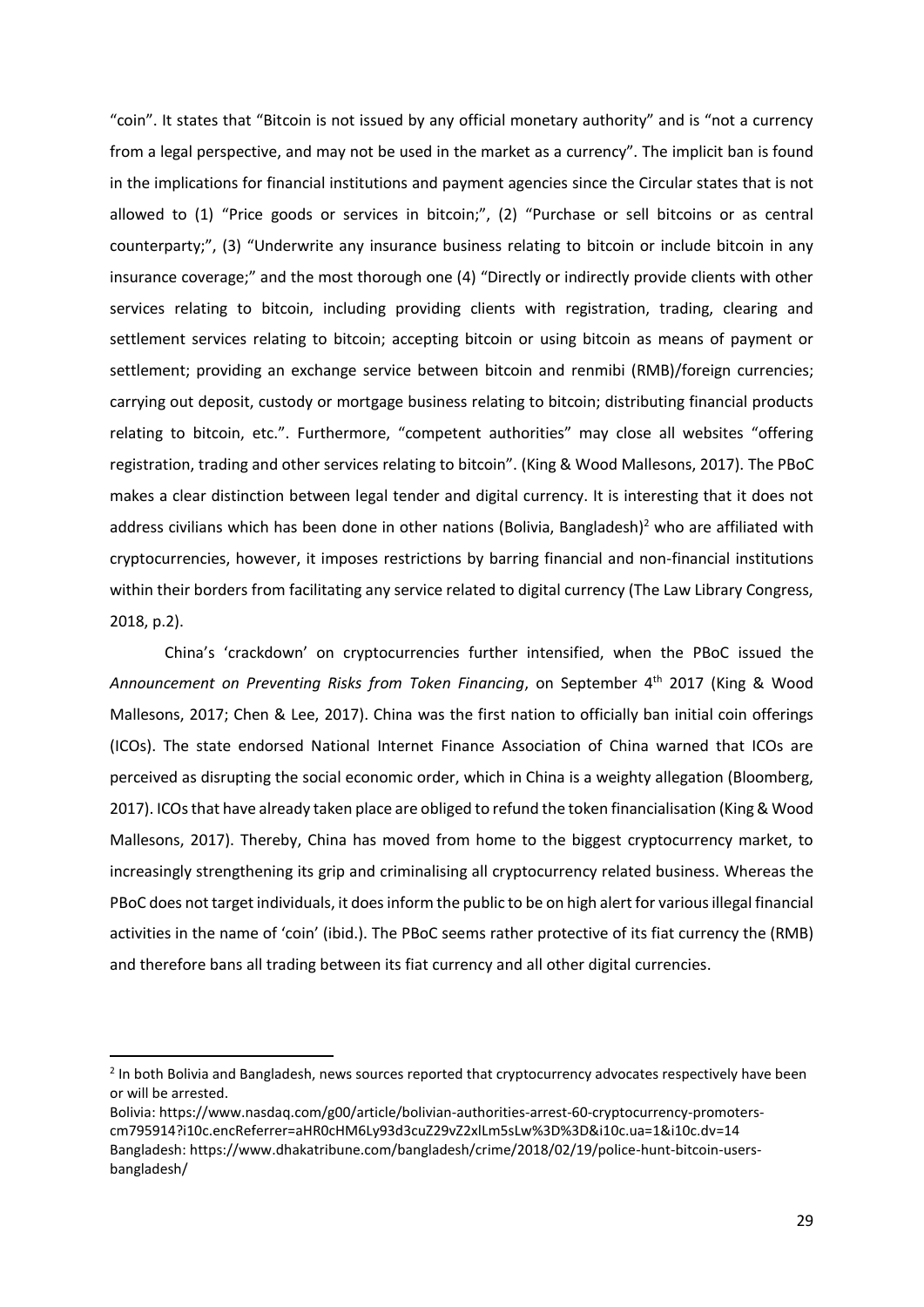During a press conference on the 9<sup>th</sup> of March 2018, PBoC's former governor Zhou argued that digital currencies lack government back up. Zhou stressed that the PBoC does not "currently recognize Bitcoin and other digital currencies as a tool like paper money, coins and credit cards for retail payments" (Reuters, 2018). Zhou added, "The banking system does not accept it." (ibid.). In his narrative Zhou pointed towards the goal of the PBoC to "prevent substantial and irreparable damages" to the domestic economy (Suberg, 2018). Zhou said that "If they spread too rapidly, it may have a big negative impact on consumers. It could also have some unpredictable effects on financial stability and monetary policy transmission" (Reuters, 2018). While maintaining a rather hostile narrative towards cryptocurrencies, simultaneously the PBoC has praised the progress of their research and development into CBDC. Yao Qian, director of the Digital Currency Research Institute, said "it is possible to incorporate digital currency wallet attributes into the existing commercial bank account system" (Reutzel & Rizzo, 2017). However, Qian notes that the decentralised underlying technology is problematic since mistakes are irreversible and centralised management is key to enhance trust (Antonovici, 2018). Zhou stated that the development of digital currency is "technologically inevitable" and in a news article, Fan Yifei, vice governor of the PBoC stated that "A CBDC will also help curb the public's demand for private cryptocurrencies, which will strengthen the role of our sovereign currency" (Chinadaily, 2018; Zhao, 2018). The narrative coming from the PBoC is twofold. The PBoC has a repetitive narrative supported by regulations prohibiting all crypto-related business in name of consumer protection and financial stability. While simultaneously advocating the issuance of its own CBDC. Throughout its discourse it is clear that China aims at taking centralised control of cryptocurrencies, opposed to the libertarian aspirations of the technology (Chen & Grant, 2018).

#### 3.2.2. The paradox of open markets with high interventionism

#### <span id="page-34-0"></span>*Financialised versus productive accumulation*

China's economy has experienced rather rapid growth since the reforms of 1979 with its GDP growing from 2.3% in 1980 towards 18.2% in 2017, thereby becoming the world's leading emerging economy (IMF, 2018a). The domestic markets opened towards the global economy and this formed the base for the current export-led growth model (Lin, 2011, p.213-214). The financial sector has been reformed since 1979, however, it is still perceived as an underdeveloped, closed financial system (Johansson & Wang, 2014, p.375; Lynch, 1996, p.3). China holds a firm grip on regulating interest rates, statecontrolled credit allocation, high and frequently adjusted reserve requirements and tightly controlled capital account (Johansson & Wang, 2014, p.375). Before the reforms, the PBoC was the sole institution authorised to carry out financial transactions and under direct control of the Ministry of Finance it coordinated the entire Chinese banking being both a CB as a commercial bank. China had a planned economy with heavy industry as its main target and the financial system was part of the planned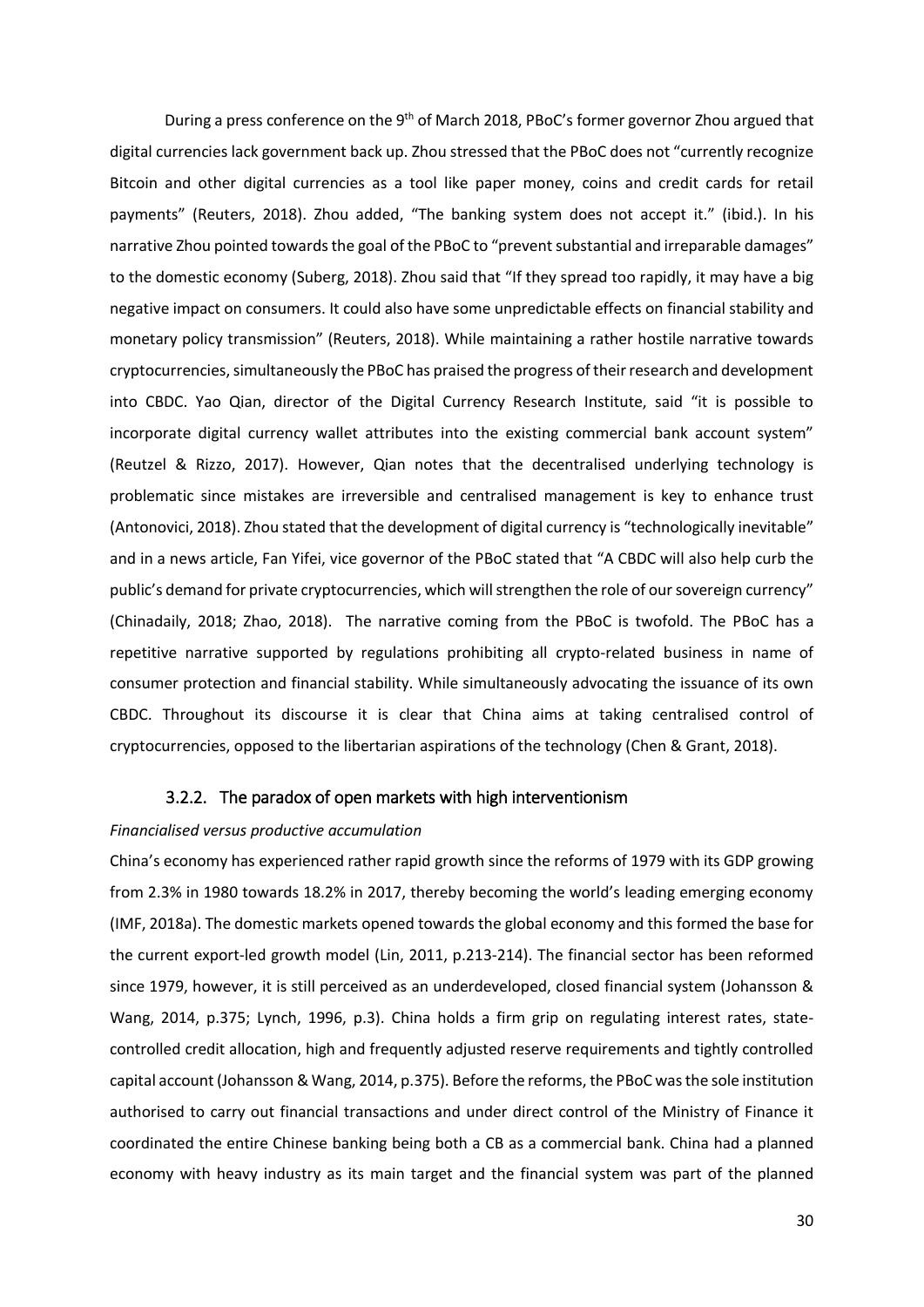economy (Lin, 2001, p.14). Financial liberalisation was marked by the abolishment of the ban on foreign banks (Yin, 2013, p.2). While the entry of non-state banks has been growing slowly but sure, the financial sector is still being dominated by the four state-owned banks: China Industry and Commerce Bank, China Agricultural Bank, Bank of China, and China Construction Bank (Lin, 2001, p.14). The cautiousness by which China allowed its financial sector to open up is also represented by the Asian Financial Crisis of 1997. While the emerging Asian economies collapsed, the Chinese economy and RMB remained fairly stable (Gurtner, 1999, p.135; Overbeek, 2015, p.12). Both direct and indirect effects were limited since demand in the Western nations hardly suffered. However, the perceived stable position of China was still subject to an inefficient performing financial industry flooded by nonperforming loans (NPL). The politicising of the issue of NPL and the absence of a commercial and competitive banking sector are contributors to the instability of NPLs (Shih, 2004, p.931; Gurtner, 1999, p.136).

Probably the most far-reaching policy decision with regard to financial liberalisation is China's accession to the WTO in 2001. China agreed to removing restrictions within five years, thereby allowing foreign banks to engage in the financial industry in all cities (Lin, 2001, p.15). This has boosted the profits coming from the financial industry, while at the same time imposing competition for the first time in China's banking industry (see: Figure 2). Contrary to the Asian Financial Crisis, the Global Crisis of 2008 did impact Chinese economy since its export markets were struck by recession. China's dependence on export had become a vulnerability and its policy response has been a massive stimulus programme (Overbeek, 2015, p.13). The tensions underlying the Chinese regime of accumulation became more visible. The economy appeared to rely on bubbles such as government debt, stock market booms, real estate booms and shadow banking. Attempts to stabilize the economy resulted in worse results of these imbalances such as the 2015 collapse of the stock markets (ibid.).

Simultaneously to the financial system, the productive industries have undergone far-reaching reforms as well. The reforms initiated by Deng Xiaoping are known as the 'Four Modernizations' which aimed at strengthening agriculture, industry, national defence, and science and technology. China is still perceived as one of the biggest manufacturing countries and since the economy opened up for FDI, the inflow has been dominated by the manufacturing sector (Liu & Daly, 2011, p.15). China is a global leader in manufacturing output (Rhodes, 2018). However, within the productive sector the focus has shifted between industries. In 1978, the primary occupation of Chinese labour force was agriculture with 75% (Cheremukhin et al., 2015, p.12). This decreased to 33% in 2012. This decrease was coupled by a firm decrease in value added by agriculture as percentage of GDP, falling from 30% to 5% by 2012 (ibid.). However, the non-agricultural goods experienced an appreciation of 40% in prices from 1980 to 1985 and continued to grow (ibid.). The value added by manufacturing as percentage of value added in China, shows a relatively small decline from 32% in 2010 to 29% in 2016,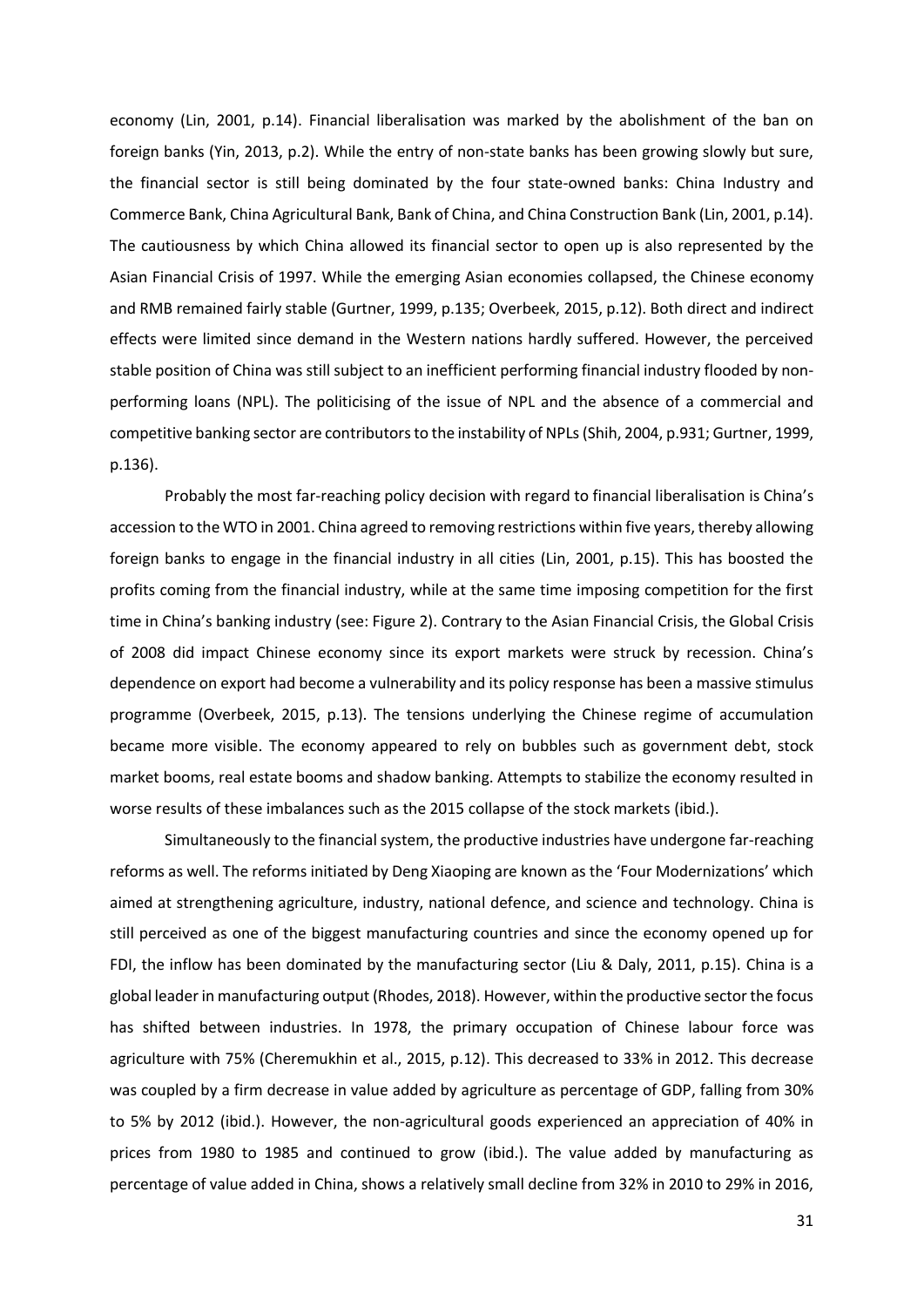whilst manufacturing remains the biggest contribution to the total contribution of labour and capital to production (OECD, n.d.). Turning to the gross capital formation as percentage of GDP in China, it remained relatively stable and experienced a growth of approximately 10% since 1980 (see: Figure 2). This data indicates that while profits form the financial sector have increased, especially since 2004, the levels of investment in the domestic economy did not significantly change. China has moved towards a more financialised regime, but the productive regime remains a significant aspect of China's economy. The financialised regime is growing rapidly and in 2016 made up for more than 8% of the total value added (OECD, n.d.).



*Figure 1: Financial and insurance industry value added and gross capital formation - China*



*Source: own graph; data from OECD (financialised) and World Bank (productive)*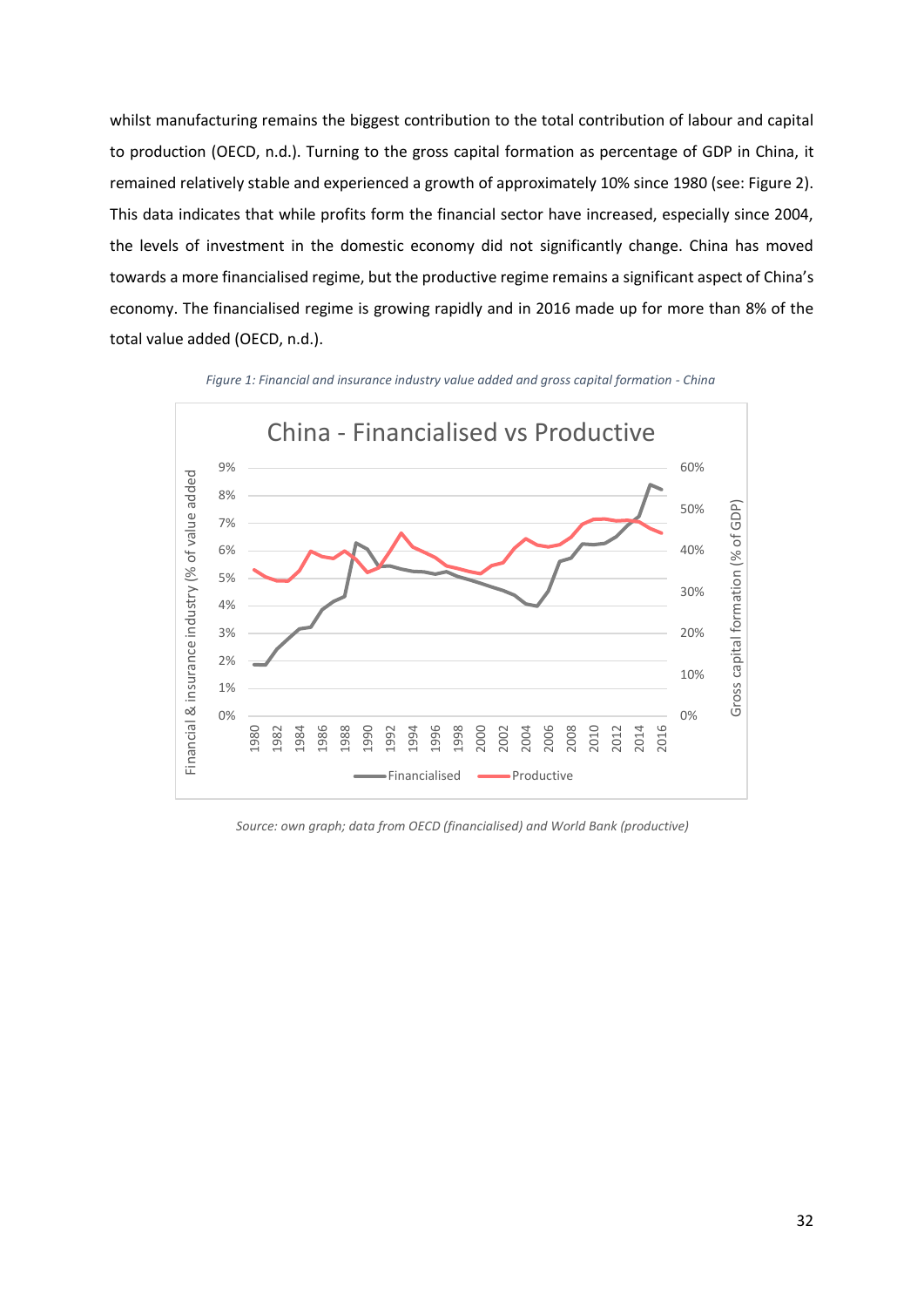#### *Introverted versus extraverted accumulation*

As discussed above, China has an export-led model of growth. The first steps towards the more marketbased private sector were also rooted in the 1979 reforms. Small-scale agriculture got privatised and private sector activity spread more widely (Palley, 2005, p.71). By appointing Special Economic Zones in 1979, such as Shenzhen, FDI was attracted and the accelerated growth was set in motion (Overbeek, 2015, p.9). The external accumulation regime of China rests on FDI, while internally it still funds its state-owned enterprises (SOEs) through state-controlled credit creation (Palley, 2005, p.71). However, government gave more room for SOEs to become privatised thereby partly retracting their far-reaching market control. FDI boomed during the early 1990s, growing from \$4.366 billion in 1991 to \$33.787 billion in 1994. However, the expectations of investors failed to materialize which slowed the FDI inflowsin the late 1990s(Walmsley et al., 2006, p.1). After the accession of China to the WTO, however, FDI growth picked up again and grew to \$47.053 billion in the year of China's accession to \$104.109 billion 4 years later (see Figure 3). The integration of China with the global economy following the opening up of its economy strengthened its extraverted accumulation regime.



*Figure 2: FDI net inflows US\$ and External balance of goods and services % of GDP - China*

*Source: own graph; data from The World Bank*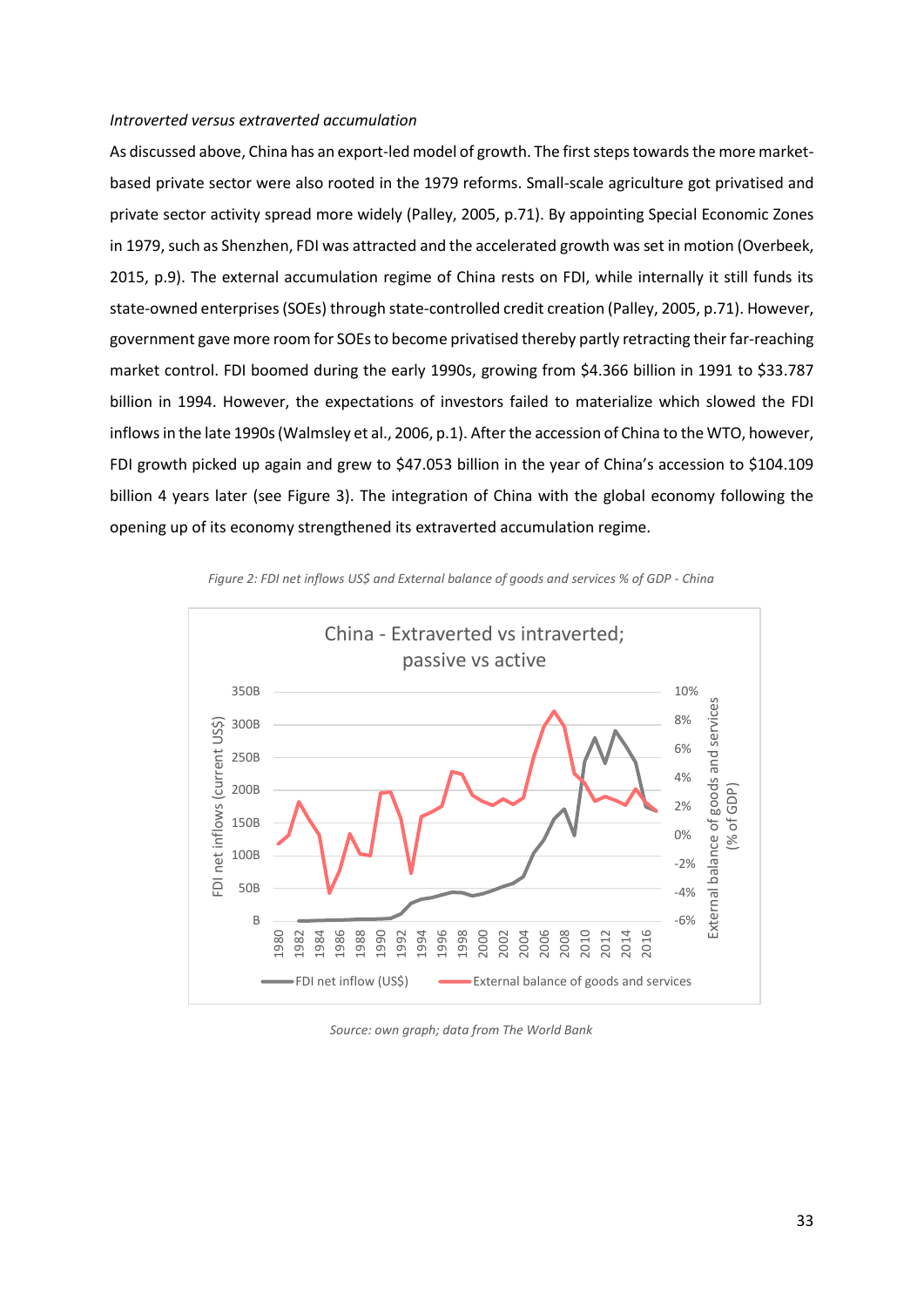China's exports exceeding a staggering \$2.000 Billion, represents what Becker et al. (2010) referred to as an active extravert regime (World Economic Forum, 2018). However, besides being the biggest exporting nation of the world, China is also the second biggest importer of the world (World Economic Forum, 2018a). To make a more sophisticated argument for placing China on the axis of active versus passive extraverted regimes, one should take the historical context into account. Looking at the external balance of goods and services as percentage of GDP indicator, China's export appears to be growing as share of the GDP relatively to their import. Figure 3 also shows that the export driven economy took a hit far beyond the predicted forecasts during the global financial crisis in 2008 (Anderlini & Dyer, 2008). Whereas, Chinese policymakers, amongst whom the PBoC, committed themselves to mitigate the effects of the crisis and re-establish stable growth, its export experienced decrease again since 2016 due to increasing competition coming from emerging markets such as Vietnam, and China cedes ground to developed countries such as Japan, South-Korea and Taiwan (Economist, 2018).

### *Instabilities in China's regime of accumulation*

The instabilities of China's capitalism create the context in which the regulating institutions develop policy aimed at suppressing the tensions. One instability which became obvious in the aftermath of 2008 has been China's dependence on export. Due to the global impact of the crisis, China's export markets' demand decreased. This pushes Chinese policymakers towards new strategies of accumulation. Not only its dependence on export but also its dependence on massive currency reserves are a vulnerability. China financed over half of the US debt, which enhanced the instability during the financial crisis of 2008 (Overbeek, 2015, p.14; Hung, 2008, p.151). The inefficient banking sector and stimulus programmes have also fuelled more instability. Major-state owned banks have encouraged domestic overinvestment in SOEs which resulted in excess capacity (Lu et al., 2005; Hung, 2008, p.159). This enhanced a key problem of the Chinese financial industry, being NPLs. Fiscal stimulus programmes have successfully staved off a recession but appeared to be only deepening the contradictions in its regimes. China's corporate debt is the highest in the world according to the Bank of International Settlements (BIS) and was in 2017 \$18 trillion, or 163% of China's GDP (BIS, 2018). International institutions have warned China several times to tamp down the debt growth and decrease its debt vulnerabilities which have remained high (IMF, 2017, p.42).

An additional reason for the concerns about the instabilities the ever-growing debt in China is bringing forward, is the lack of data due to China's excessive shadow banking industry. According to the PBoC, shadow banking is "credit intermediation involving entities and activities outside the regular banking system", providing "liquidity and credit transformation" and "which could potentially" be a source of "systemic risk or regulatory arbitrage" (PBoC, 2013 as cited in Elliot, Kroeber & Qiao, 2015,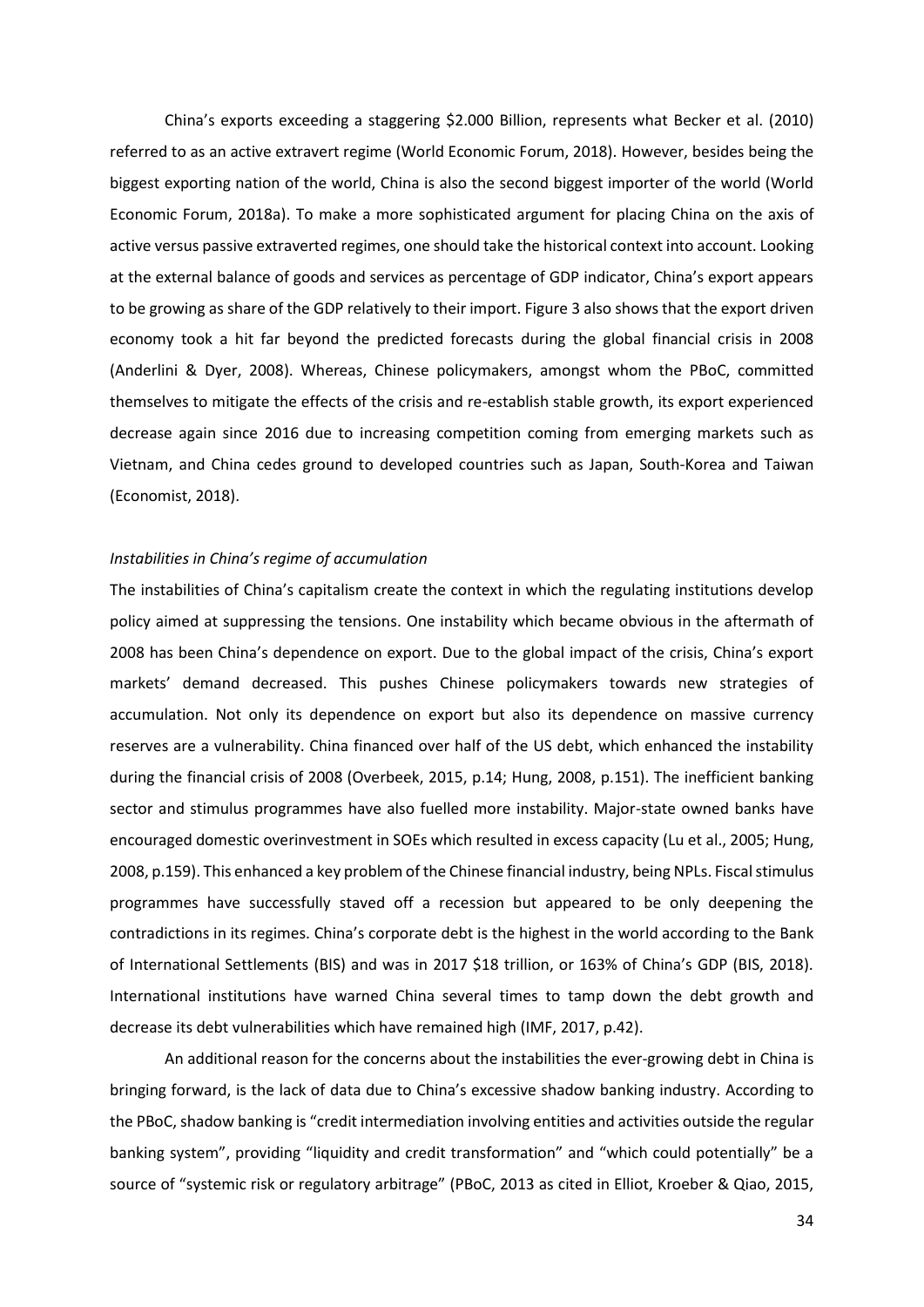p.4). Since shadow banking activities act outside of the regulatory scope, it does not comply to the liquidity requirements and pose stability risks. The IMF pushing China to tighten its control over this sector, has made mitigating financial risks a top priority for the Chinese leaders. Zhou, former governor of the PBoC, pointed out in an article that latent risks are accumulating and that those risks are "hidden, complex, sudden, contagious and hazardous" (Bloomberg, 2017a). Since cryptocurrencies bear similar characteristics to shadow banking, the PBoCs position on cracking down on cryptocurrencies is in line with its shadow banking policy.

# 3.2.3. China's far reaching control

As exemplified by the government's extreme stimulus programme, the state apparatus of China can be characterised as heavily interventionist. This interventionism also contaminates the autonomy of the PBoC. The PBoC lacks legal independence, a characteristic that many of the major CBs do enjoy. As monetary authority, the PBoC is subject to the goals of the Communist Party. A study conducted by Cukierman et al. (1992, p.362) scores the PBoC at 0.29 on a zero (not independent) to one (complete independence) scale regarding independence. The recent appointment of Guo Shaqing as party secretary of the CB represents the control the Communist Party practices (Mitchell & Wildau, 2018). Exemplary for how China's monetary authority is being restricted is China's legacy of practicing a fixed exchange rate and its careful liberalisation of capital account (Cappiello & Ferrucci, 2008, p.27). Its control over the outflow of capital drives its strict cryptocurrency regulation since cryptocurrencies potentially add to this outflow.

The institutional form of money in China is therefore rather interesting. Unlike most large currencies which have floating exchange rates, the RMB is pegged to the US dollar (Chang et al., 2013, p.4). Through this strict control currency regime China regulates trading activities and volatile movements of the RMB on the market. Furthermore, China has had a monetary strategy of devaluating the RMB in order to accelerate export growth (Overbeek, 2015, p.12). The RMB is internationalising at a controlled pace which implies more linkage between China's financial system and those of other countries. The Chinese government and PBoC allow higher volatility through easing of the monetary policy (Asia Times, 2018). China's recent monetary policies have been somewhat paradoxical. On the one hand the PBoC has aimed to steadily appreciate to restrict the capital from flowing out of China. On the other hand, by devaluating the RMB, as done in 2015 by 2%, China can regain on its export position in the global market. The addition of the RMB to the IMF basket of reserve currencies has been the latest milestone in the internationalisation process of the RMB (Reuters, 2016). China is very protective of its fiat currency and even though it eased its fixing, controlling its currency is still an important tool for its economic and political power.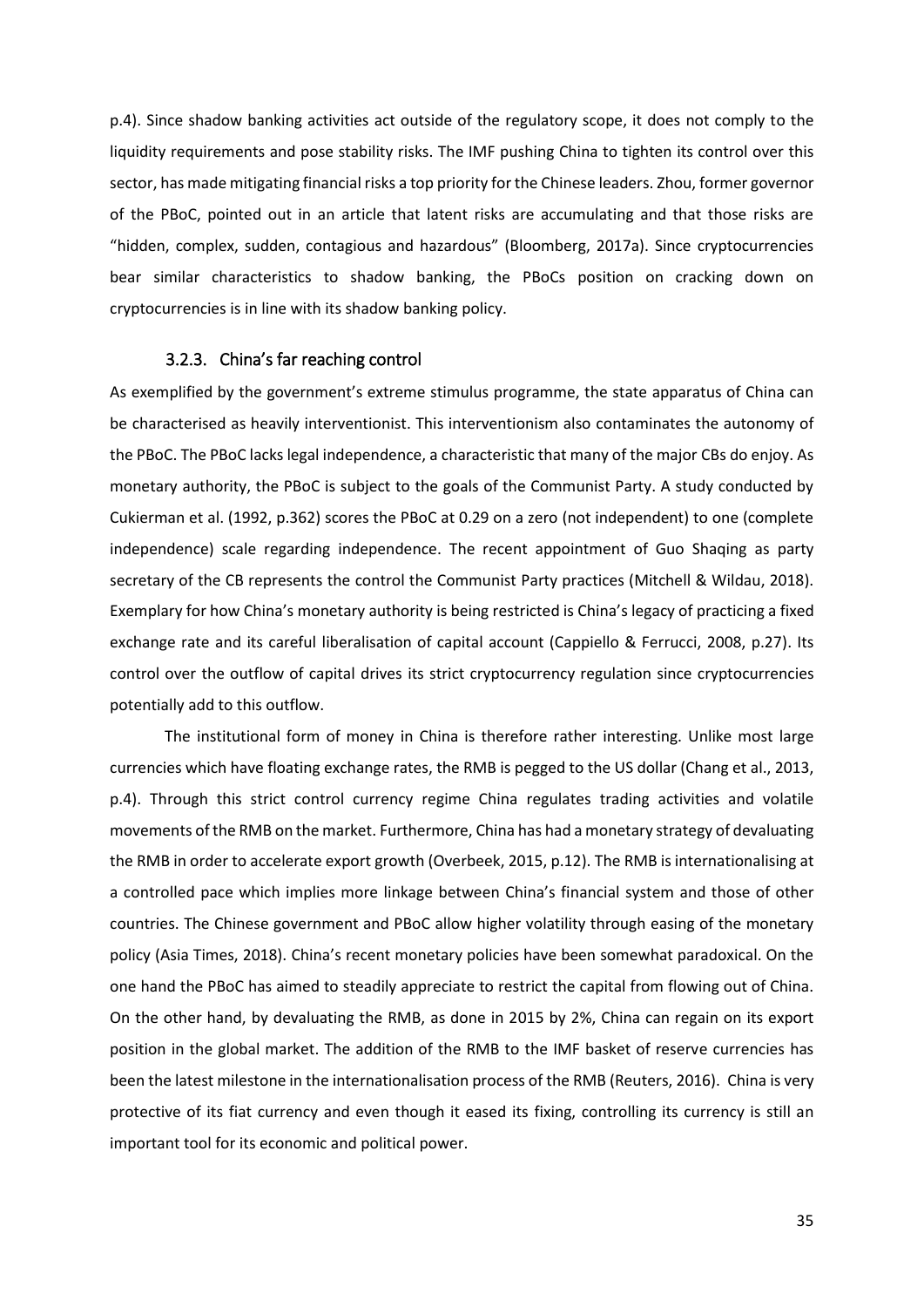China is gradually moving towards liberalisation of its market and thereby allowing for foreign companies to enter the market enhancing competition. However, the aftermath of China's legacy of market intervention and preferring SOEs credit allocation is still present. Through enhanced competition the growing income inequality of China can be slowed down (Anwar & Sun, 2012, p.1275). The governor of the PBoC and the president Xi Jingping are known for their pro-market vision. On March 21 2018, the PBoC released a statement in which it said to open their \$27 trillion payments market to foreign players (Bloomberg, 2018a). While the domestic market is still dominated by domestic players, the cross-border payment market is a chance for competition (ibid.). That having said, the criminalising of cryptocurrency related business still shows its tight control over the market.

China's accession to the WTO has pushed to further for further liberalisation programmes, moving more towards its current mixed market economy. The IMF has pushed China towards more transparency regarding its financial sector and tighter control over shadow banking activities, of which cryptocurrency business can be seen as one, and this mantra seems to gain commitment from the PBoC which is getting very serious about the risks in their financial system. The PBoC, however, deviates from the IMF's narrative that cryptocurrencies in itself do not pose any risk to the macroeconomic system (IMF, 2018, p.24-25). Furthermore, the PBoC is part of the South East Asian Central Banks (SAECEN), however this learning hub remained silent about cryptocurrency related policies. It therefore seems that the structural form regarding international relations have impacted China's accumulation regime to become more capitalised thereby pushing its mode of regulation to adapt its policy, however turning to the specific regulatory policy of cryptocurrencies there does not seem to be influence coming from the international monetary system.

### 3.2.4. China's case summarised

The discourse analysis combined with the analysis of the regulatory steps taken by Chinese governmental institutions, support the initial categorisation of *hostile.* Before completely cracking down, China was home to the biggest mining community and RMB-to-cryptocurrency transactions made up for 90% of all fiat-to-cryptocurrency transactions. Within China's financialised regime of accumulation, its financial system is one full of risks, instabilities and intransparity. The crackdown on cryptocurrencies, hence, happened in the context of the PBoC's commitment to fully mitigate the high risks present in its financial sector due to lack of effective control and the enormous shadow banking industry. Its negative discourse and actions regarding cryptocurrencies are in line with its historical policy to heavily control its currency to influence exports and stop capital outflow. Furthermore, moving early by banning all cryptocurrency related business represents a display of institutional power stressing the PBoC's legitimacy as monetary authority. Cryptocurrency is an empowering tool for the Chinese people, which can bypass intermediary institutions and governmental influence and the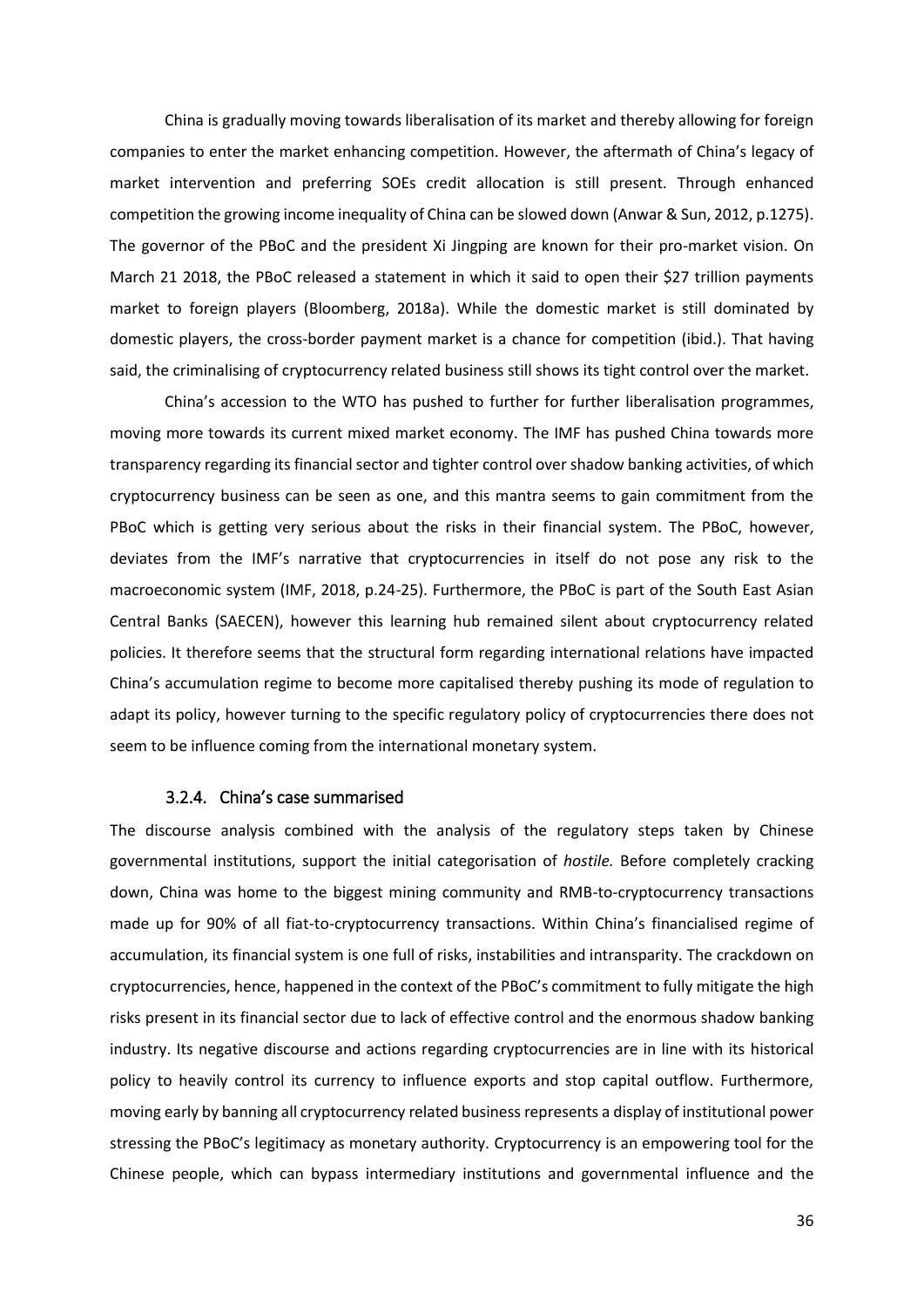Chinese government does not seem willing to accept such development. Banning ICOs is considered risk management on the surface, but it shows that the PBoC is not letting any room for disruptive development without the institution being in full control. It's positive discourse on a CBDCC emphasises this argument since the PBoC sees this as an opportunity to strengthen its economic influence and curb the demand for private cryptocurrencies.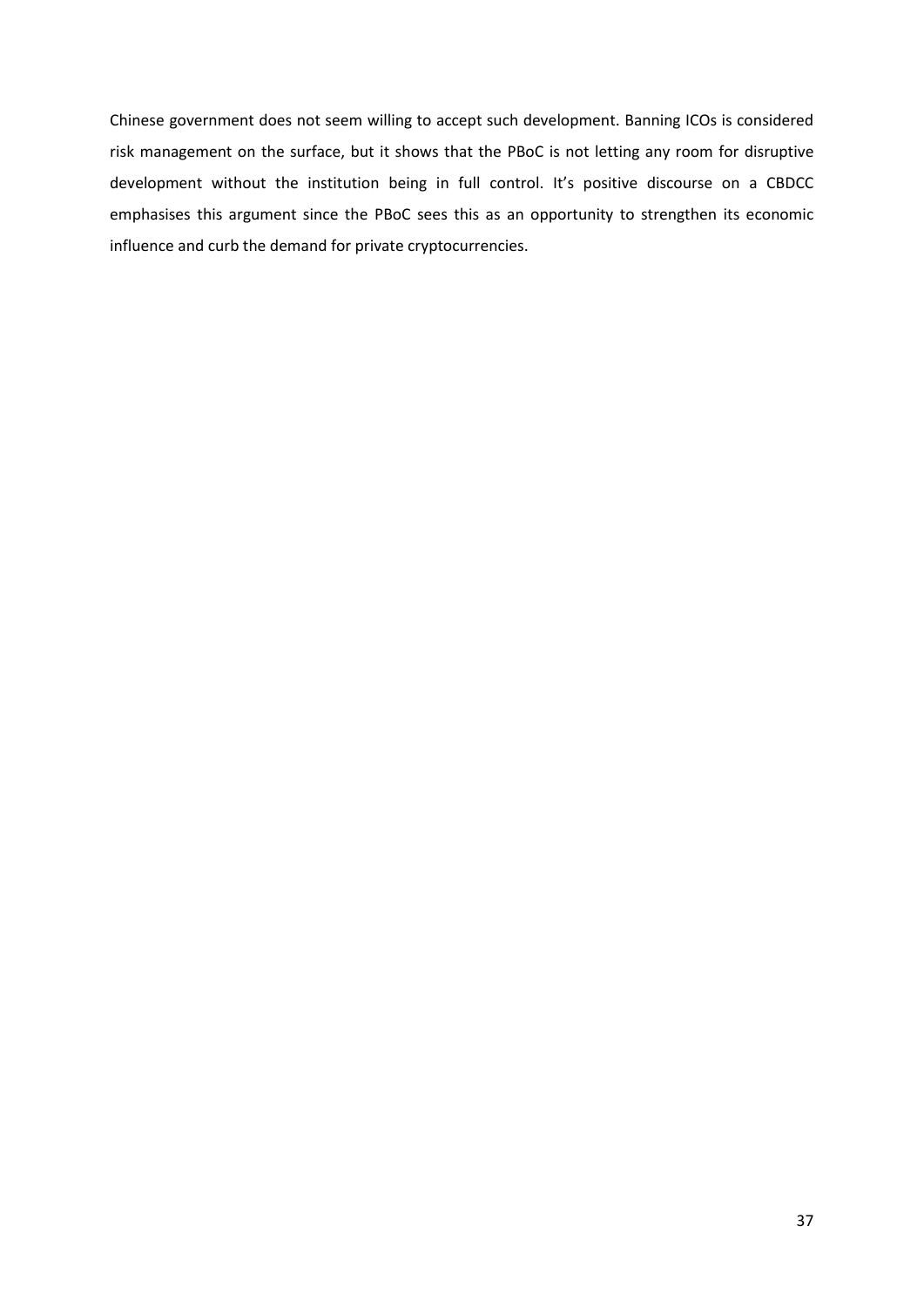#### 3.3. Japan: discourse, accumulation regime and mode of regulation

Japan's post-World War II economic recovery until the end of the Cold War has been referred to as the Japanese Miracle. The end of World War II left Japan's economy in rags and close to 40% of its capital stock had been destroyed (Henderson, 2002). In the period of 1945 until 1952 the occupation by the allied powers pushed economic reforms (Otsubo, 2007, p.7) After the occupation, the Japanese economy caught up with Western economies (Otsubo, 2007, p.5; Ambramovitz, 1986, p.396). In 1970 Japan experienced its peak of economic growth. However, loose monetary policy of the BoJ, lacking investment opportunities and speculation in financial and real estate markets, fuelled the Japanese bubble economy of the 1980s and triggered the 'Lost Decade'. Japan's economy has since then struggled to gain economic recovery and faces weak growth, deflation and a high level of public sector debt (Harari, 2013).

The BoJ has been established during the Meiji era in 1882, as means to overcome the turmoil caused by multiple payment instruments. The BoJ gained monopoly on controlling the supply of the Yen in 1884. After high inflation at the end of World War II, the BoJ was reorganised under an amendment of the BoJ Act in 1949 (BoJ, n.d.). While meant to enhance the independence through a policy board, it did the opposite by increasing the Ministry of Finance's influence, coining the term "the sleeping board". The BoJ Act of 1997 offered independence from the government (BoJ, n.d.). This happened in the context internationalisation throughout the 1980s and 1990s as a result of Japan's relationship with the US (Shizume, 2018, p.22). The BoJ's mandate is limited to issuing banknotes, carrying out currency and monetary control, and ensuring smooth settlement of funds among financial institutions. The principal regulator is the Financial Services Agency (FSA). The FSA and BoJ work closely together and act as consentient and complementary institutions (BoJ, 2004, p.173). Both the FSA and the BoJ will be analysed as part of Japan's mode of regulation since they both construe the discourse as Japan's monetary authority.

# 3.3.1. Inviting cryptocurrencies

The BoJ and FSA have been known for its permissive attitude and pro-active regulatory steps towards cryptocurrencies. Japan has tax regulation in place, defining cryptocurrencies as miscellaneous income and the FSA has pushed anti-money-laundering business improvements on the biggest cryptocurrency exchanges (Lewis, 2018). The reference term used in both speeches as in legislation incorporating cryptocurrency related business is 'virtual currencies' (仮想通貨) (BoJ, 2018; FSA, 2017). The hack of the Tokyo based cryptocurrency exchange Mt. Gox in 2014, led the Financial Action Task Force (FATF) to issue its "Guidance for a Risk-based Approach to Virtual Currencies" (FATF, 2015). It recommended to register and licence exchanges so that they are subject to the same scrutiny as other financial services. Japan developed regulation and made an amendment to the Payment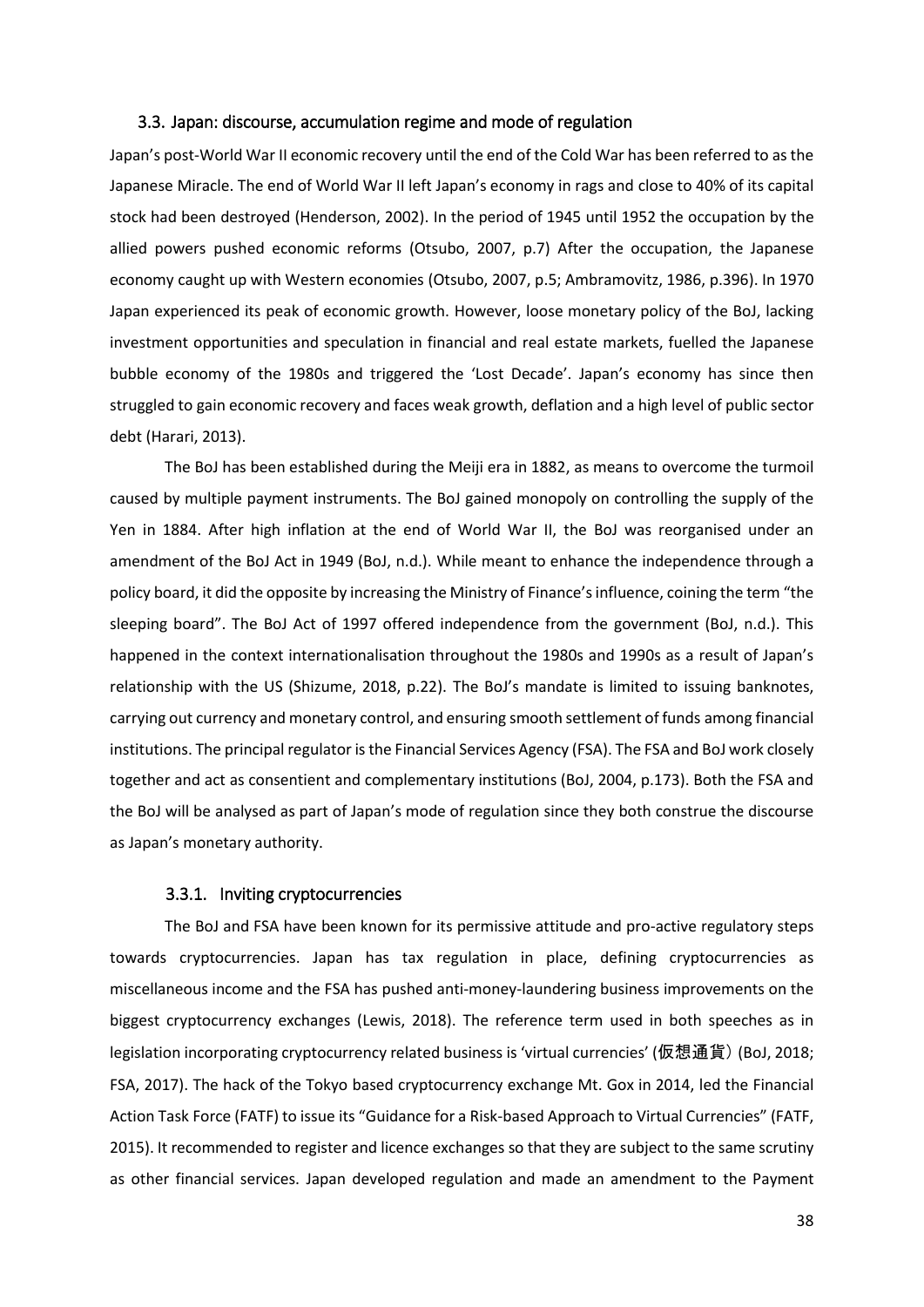Service Act. It defines virtual currency as "property value that can be used as payment for the purchase or rental of goods or provisions of services by unspecified persons, that can be purchased from or sold to unspecified persons, and that is transferable via an electronic data processing system" or "property value that can be mutually exchangeable for the above property value with unspecified persons and is transferable via an electronic data processing system" (Act No. 59 of 2009 as amended by Act No. 62 of 2016, translated by The Law Library Congress, 2018, p.111). The amended Payment Service Act states that business operators must be registered with competent Local Finance Bureau to be allowed to operate virtual currency exchange services (FSA, 2017, p.1). Both Japanese stock companies and foreign virtual exchange service providers are allowed to enter Japan's payments market under these stipulations. Japan is paving the way to become a regulatory template regarding cryptocurrencies. By adding virtual currency exchanges to the "designated service provider" under the Act on Prevention of Transfer of Criminal Proceeds, anti-money laundering (AML) and transparency enhancing legislation as know your customer (KYC) have been installed (Masujima, 2018, p.10,22). Whereas almost all cryptocurrency reporting media state that cryptocurrencies are considered legal tender, the official website of the FSA states that "virtual currency is not legal currency"<sup>3</sup> (FSA, 2018). The guidelines on ICOs, issued by the government-backed ICO Business Research Group, have led Japan to become a true global advocate for cryptocurrencies (Hagiwara & Nakamura, 2018).

While the FSA is concerned with the regulatory framework, the BoJ is concerned with the research agenda on cryptocurrencies. The narrative practiced by the governor of the BoJ, Haruhiko Kuroda, has been aimed at risk awareness. At a media conference after a BoJ's monetary policy meeting in December 2017, he said that "the rise [in virtual currencies] is undoubtedly abnormal" and that virtual currencies are not used "as a means of settlement but rather as pure speculation" (Yuda, 2017). Hiromi Yamaoka, head of the BoJ's payment and settlement systems department said that the replacement of physical money by virtual currencies "is too far off" and that "it would change the banking system too drastically" during a forum on financial innovation. Regarding a joint experiment of the BoJ and the ECB, Yamaoka stated that "[the underlying technology] is still under construction" and not yet mature enough for replacing the world's biggest payment systems (Reuters, 2017). However, the BoJ is investing heavily in enhancing education and awareness on cryptocurrencies through its Financial Public Relations Central Committee website. In the elaborate Q&A on virtual currencies a case is being made why Japan should "try it actually in the real world"<sup>4</sup> and the effective

[https://www.fsa.go.jp/policy/virtual\\_currency/index.html](https://www.fsa.go.jp/policy/virtual_currency/index.html)

**.** 

 $3$  A translation of the FSAs webpage to inform on virtual currencies shows that they are not considered legal currency (仮想通貨は「法定通貨」ではありません。).

<sup>4</sup> は、世の中では実際に試してみることが重要ですであり。

o[n https://www.shiruporuto.jp/public/document/container/kasotsuka/](https://www.shiruporuto.jp/public/document/container/kasotsuka/)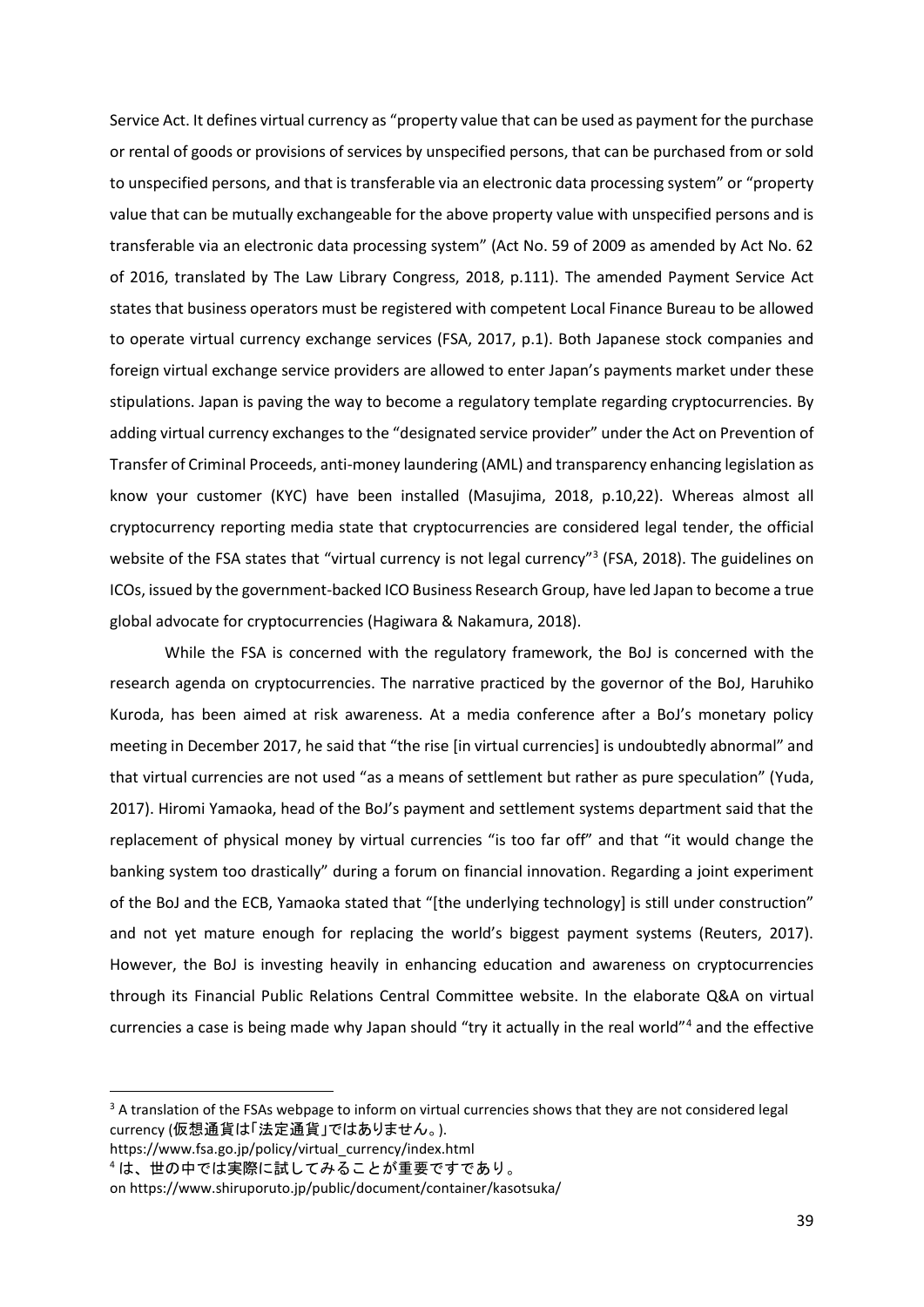regulatory measures taken by Japan are being emphasised (Financial Public Relations Central Committee, 2018).

The Institute for Monetary and Economic Studies of the BoJ published a discussion paper evaluating the demand for cryptocurrencies and the policy levers trough which it can assert "its hegemony over non-governmental digital currencies" (Koichiro, 2017, p.23). The paper argues that both CBDCs as non-governmental variants have "the potential to become a major medium of exchange in time". CBDCs can "drive out paper and non-governmental currency, though not completely" (ibid., p.25). The analysis also points out "… taxation on CBDC to be easier than on non-governmental currency" (ibid., p.19). The combination of CBDC and the potential of bestowing it with the status of legal tender is being argued as a viable option to develop a more transparent currency system. An interesting argument is that a CBDC "raises the efficacy of negative interest rate policy if introduced in concert with positive tax rates on cash holdings". This is interesting since the economy of Japan is characterised by high savings and lack of investment.

Despite the foreseen opportunities the BoJ has stated it will not further pursue issuing its CBDC for now. In a speech given by the deputy governor of the BoJ, Masayoshi Amamiya, during the IMF-JFSA-BOJ Conference on Fintech, he elaborated on the impact of cryptocurrencies and DLT as payment settlement on our existing currency systems. Masayoshi stressed that the two-tiered system – CBs acting as stabilising institutions and private banks efficiently create and allocate credit – "reflects the wisdom of human beings in history to achieve both efficiency and stability in the currency system" (2018, p.4). Emphasising the positive sides of the current financial system, Masayoshi, argues that CBDCs for general use "may have a large impact on the aforementioned two-tiered currency system and private banks' financial intermediation" (ibid.). While omitting normative judgement, Masayoshi stresses the BoJ's efforts in research and states that "the Bank fully acknowledges the importance of deeply understanding innovative technologies not only for maintaining financial stability but also for seeking the possibility of applying them to central bank infrastructure in the future" (ibid., p.5). Pursuing to become a cryptocurrency hub, the narrative which is practised shows that the BoJ is assessing that the maturity of the technology is not up to standard. A transition towards adopting the technology in Japan's payment system seems far away. It persists, however, a positive discourse towards both business and public in engaging with the innovative technology, clearly preferring a merge of the real and crypto-economy to the separation of the two.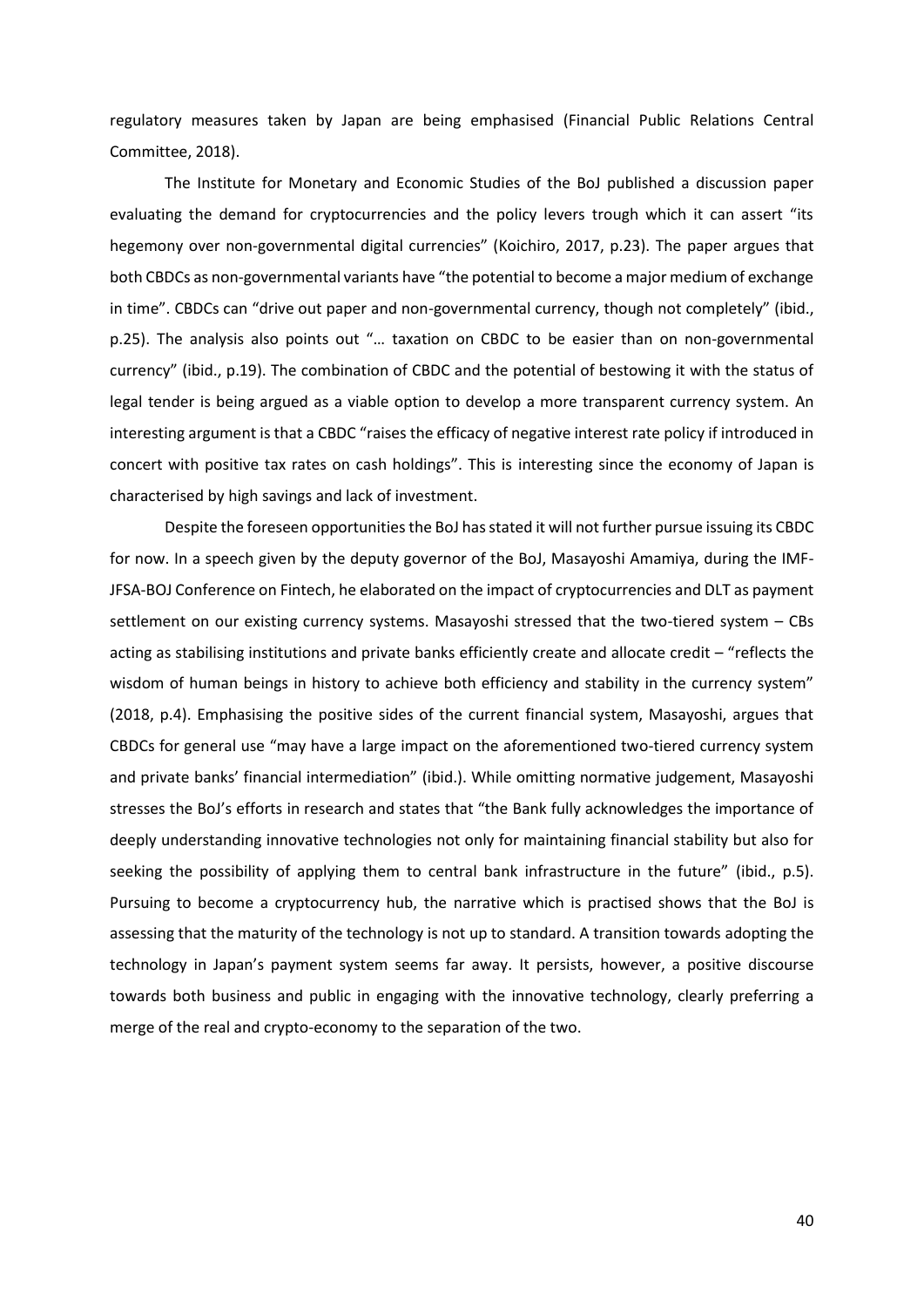### 3.3.2. From miracle to liquidity trap

#### *Financialised versus productive accumulation*

Going back to the 19<sup>th</sup> century, Japan has experienced two periods of rapid economic growth and both of these periods Japan opened its economy and ideas for Western societies. The first period began in 1854 until the end of World War II, and the second period characterised by re-establishing its industrial dominance followed from 1945 until the 1990s. During the first period, in 1872 the Japanese government promulgated the National Banking Act which was the start of the formation of the banking system (Yabushita & Inoue, 1993, p.390). Japan's laissez-faire idea of the financial sector rapidly increased the number of banks. Both national banks as private banks were practicing the same business, whereas the so-called quasi-banks were concerned with short-term credit such as financing of working capital. Following the establishment of the BoJ in 1882, a policy of active support for the commercial banking system was exercised and former national banks became private banks (ibid., p.391). The Bank Act of 1980 was loosely defined, lacking restrictions on bank sizes and interest rates in order to enhance a more competitive system. This led to a growth of approximately 200 banks per year of which 30 to 40% disappeared. The peak reached 1867 banks in 1901 (Goto, 1970). In the early 1920s the government came to the insight that too many small banks would create instabilities and policies got directed towards merges and restrictions on loans. Later in 1927 the Japanese economy experienced the largest crisis up to date, the Showa Financial Crisis. This financial panic was fuelled by persistent financial instability due to incomplete restructuring in the business sector and bad loans (Shizume, 2012, p.1). With the promulgation of the new Banking Act in 1927, regulations aimed at the "inappropriate business practices" happening in the loosely regulated banking system got tightened and structural reform took place (Fukai, 1941, p.255). Due to the following Showa Depression, many businesses and small bank collapsed, which left a few of the so-called Zaibatsu houses, being financial conglomerates to dominate the market until the end of World War II.

Following World War II, the development of the Japanese financial system can be divided into three phases. In its first period, from 1945 until 1964, Japan was characterised by labour intensive commodities and Japan was a debtor nation. In its pursuit for reconstruction it established centralised control over capital market transactions aimed at expanding export-oriented business (Guttman, 1987, p.1257). During the second phase from 1965 until 1971, the focus shifted towards more capitalintensive commodities coupled by a shift from current account deficits towards surpluses (ibid., p.1256). In order to sustain the export-led growth, the interest rates were kept low, and the internationalisation of the Japanese capital market was limited in order to gain domestic savings (ibid.). The financial system was built up out of separate institutions focused on an affiliated industry in order to decrease competition. This slowed down the development of financial institutions and markets and thereby the further liberalisation of Japan's financial centre (McRae, 1985, p.7). The paradigm shift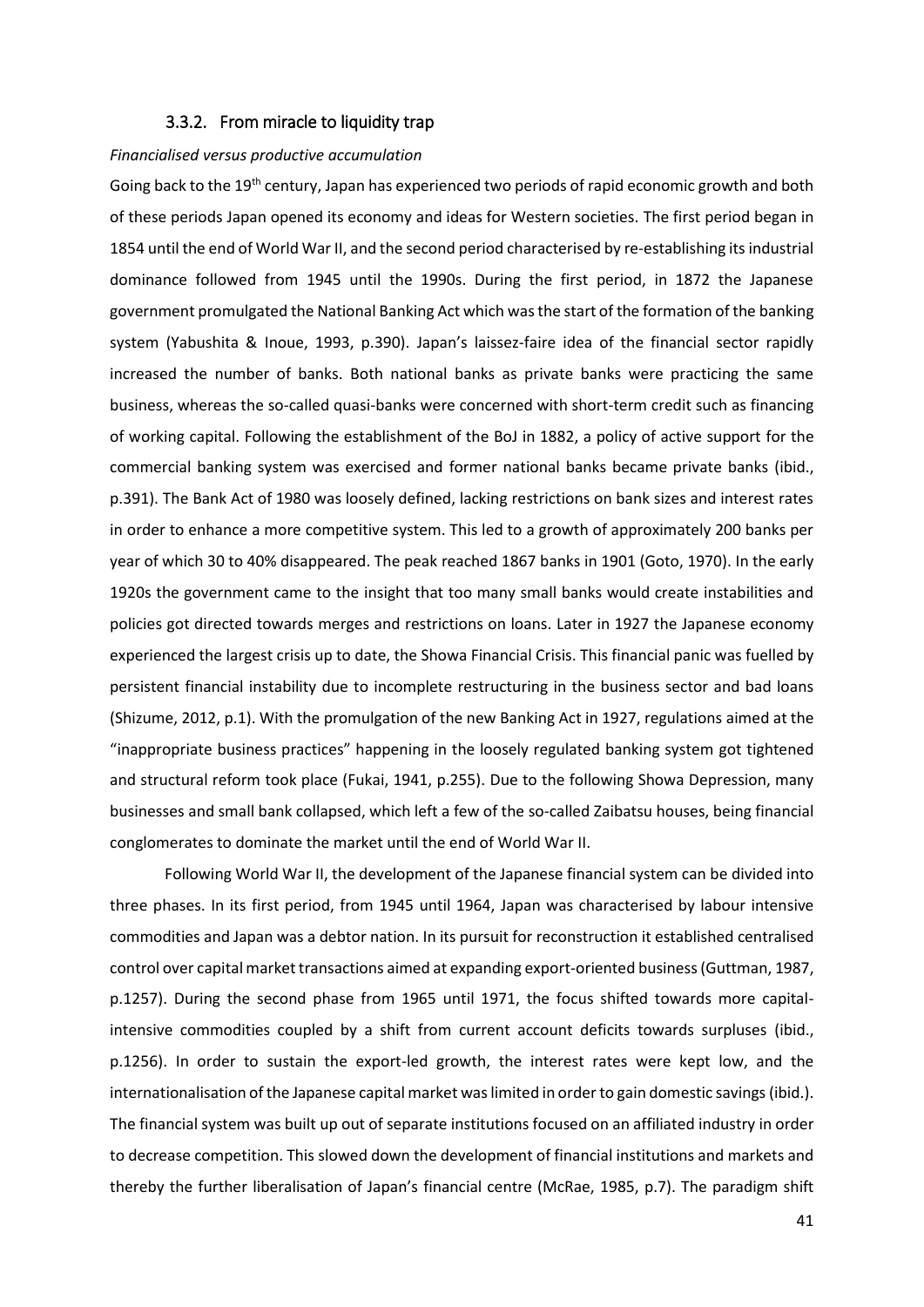took place in the late 1970s. Domestic developments as decreasing income growth, weakening relations between Japanese business and domestic banks and the increasing difficulty of the BoJ monetary management through the control of bank credit led the BoJ to move towards a better developed and open capital market through deregulation in the 1980s (Guttman, 1987, p.1260). The tensions coming from the rapid increasing competition contributed to the asset price bubble in the 1980s, which later showed a massive number of NLPs. Financial liberalisation, however, and deregulation was further pushed, the Japan Offshore Market got established, cross-border capital transactions were liberalised and in 1996 the 'Big Bang Reform" took place (Takahashi & Kobayakawa, 2003, p.7-10). The two lost decades have posed challenges to Japan's current financial system. Profitability of the financial sector is currently low and Japan is facing many challenges (see Figure 4) (IMF, 2017a, p.6-11). The BoJ's unconventional monetary regime both before and after the global financial crisis has limited long term yields and made the financial sector vulnerable (ibid., p.11,13).

The Japanese empire experienced moderate growth first and during the Russo-Japanese War (1904-1905) the economy still heavily relied on agriculture, making op for 38% of the GDP (Dolan & Worden, 1992, p.198). Due to governmental promoting of industrialisation, the composition of the GDP changed and by the time of the late 1920s, manufacturing and mining made up for 23% of GDP and the contribution of agriculture declined towards 21% (ibid.). Whereas the 1930s were characterised by financial depression, manufacturing and mining still grew as relative share to the GDP towards 30%. The effects of World War II forced Japan to start rebuilding. In the 1950s the capacity was at the same level as the pre-war period and in 1965 the manufacturing and mining, construction and infrastructure together made up for 41% of the labour force (ibid.). As discussed, the focus of the industry changed around the same time towards capital intensive industry. The persistent growth of the industry sector is often attributed to interventionism of the Ministry of International Trade and Industry (MITI). MITI was closely linked to the industrial sectors and provided direction towards new markets such as information technology in order to strengthen domestic industry. Japan shifted its focus towards information technology while simultaneously it invested in flexible production resources, starting the shift from a Fordist era towards a post-Fordist regime. Whereas the actual influence of MITI is debated by scholars, the quality and product differentiation of Japanese industry on have definitely fuelled its economic growth until the 1990s (Henderson, 2002). The Asian Development Bank points out that the ongoing sluggish growth since the 1990s until present are due to causes such as the aging population, NPLs, BoJ monetary policy and the high appreciation of the Yen during the 1990s (Yoshino & Taghizadeh Hesary, 2015). Especially, the appreciation of the Yen coupled by wage increases has been a reason for diminishing production industry and the current stagnation (see Figure 4). 'Abenomics', referring to the economic policies of Prime Minister Abe, is the most recent commitment made to re-incentivize Japan's economy. The three-arrow strategy, consisting out of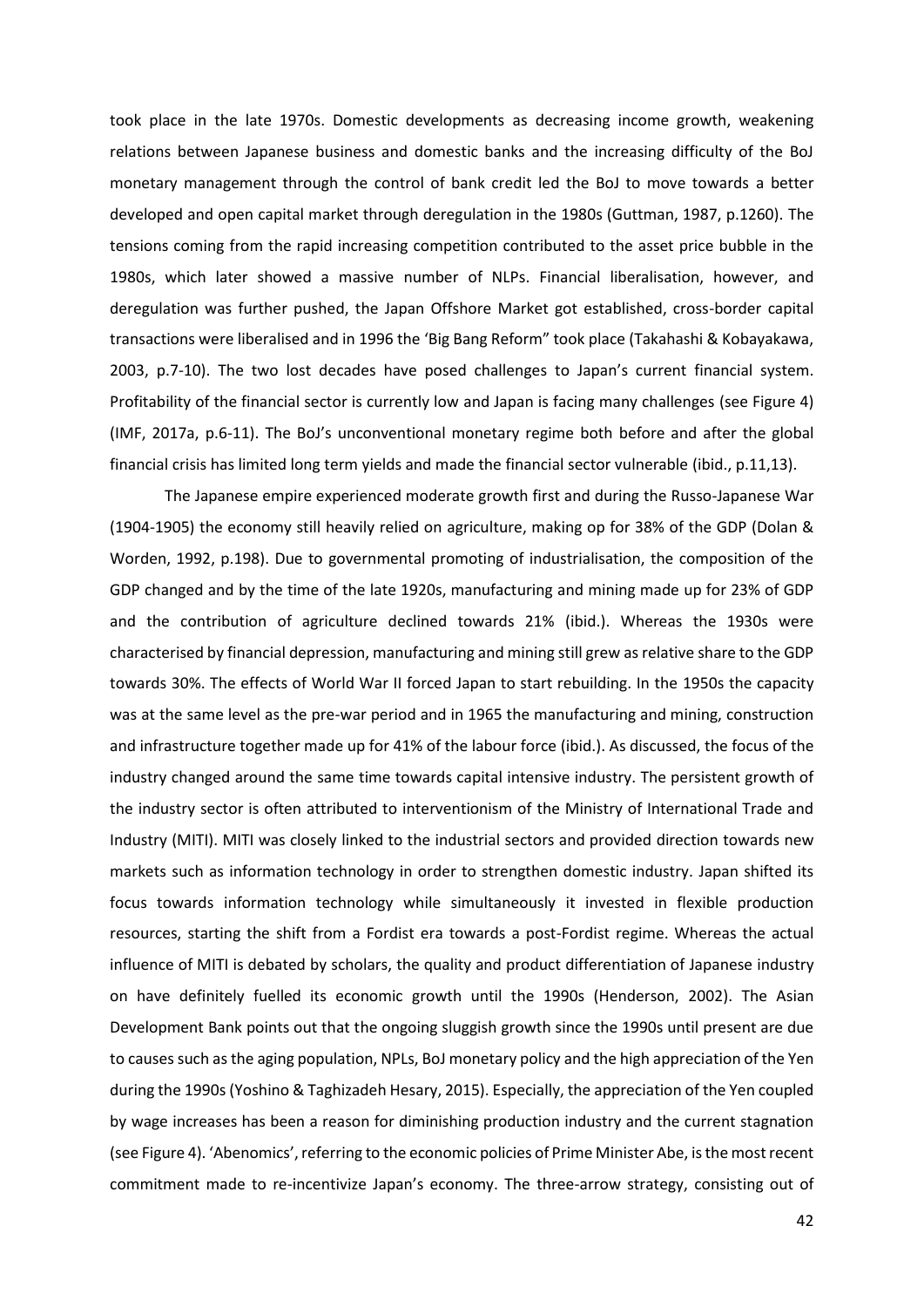unprecedented monetary easing, fiscal stimulus and business deregulation, is aimed at higher productivity, increased consumer spending and an increase in export to re-establish Japan's once so dominant role in the global economy. Japan has definitely pushed liberalization of the financial sector and the financial sector has played a very big role in its economy. Both indicators in Figure 4 show declining shares due to the long-lasting crisis. The financialisation of Japan's regime of accumulation has led to a system in which the former influences of the developmental state have been weakened (Lechevalier et al., p.14). Through programs of deregulation aimed at making the financial sector more competitive, the government lost its grip on coordination between firms and the state. Its inability to subordinate finance to its industrial goals indicates a financialised regime, however industry remains an important component of the economy.



*Figure 3: Financial and insurance industry value added and gross capital formation - Japan*

*Source: own graph; data from OECD (financialised) and World Bank (productive)*

#### *Introverted vs extraverted accumulation*

The fact that Japan's economy is subject to sluggish growth due to the strength of the Yen and relatively low foreign demand, points towards the current extraverted accumulation regime of Japan. Whereas Western scholars often refer to "Japan Inc.", a single-minded cooperation between business and government, when they try to explain Japan's success, this seems oversimplified. The post-war Japanese economy had a strong focus on domestic markets, restrictive regulation and high tariffs to protect these domestic markets (Lawrence & Krugman, 1987). It was in the late 1970s and the 1980s, under policies of opening the economy, that the export of goods took off. Exports rose from \$384 billion in 1970 towards \$4.297 trillion by 1990 (World Bank, n.d.). As the economy opened up, Japan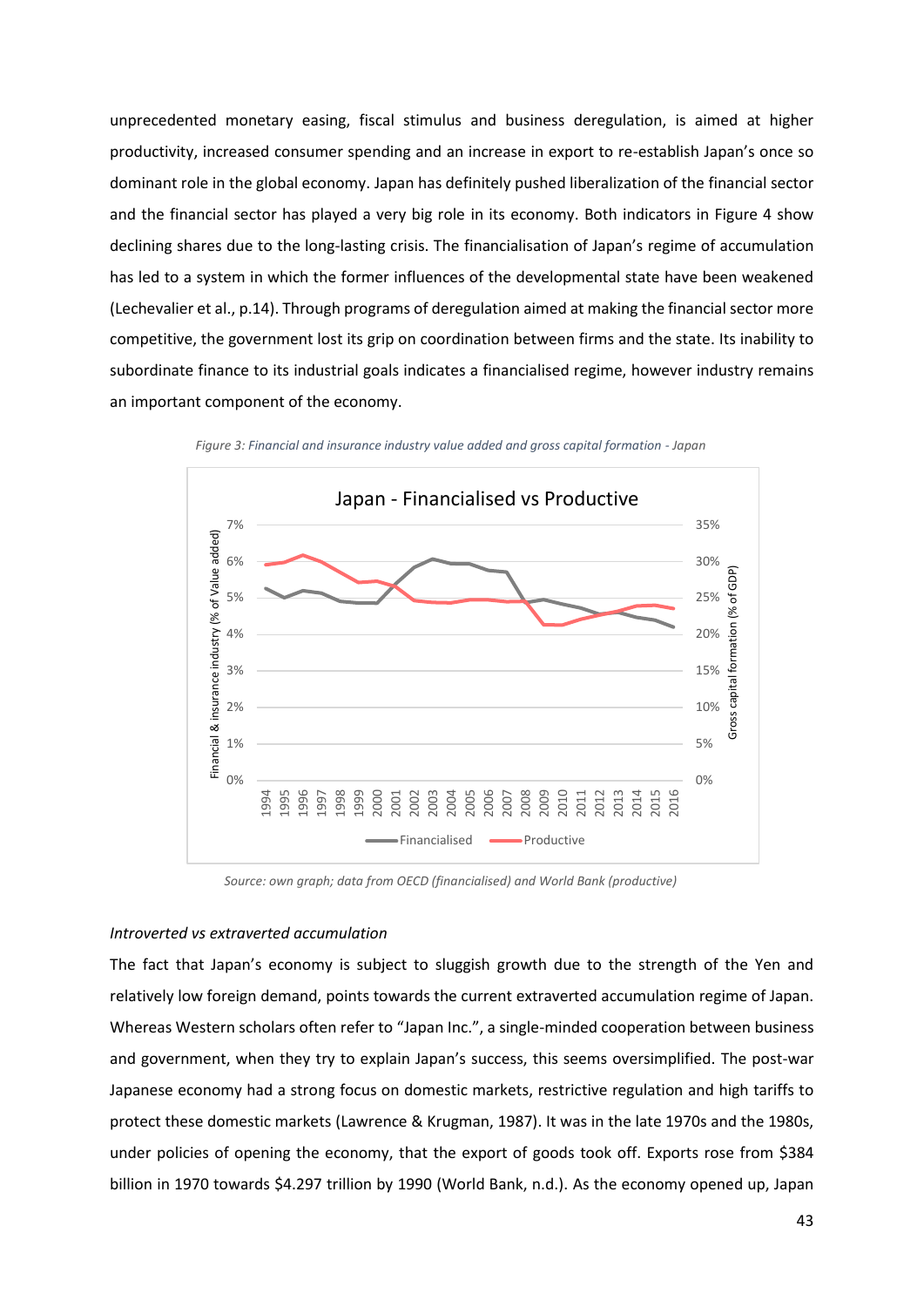did not directly enjoy a high inflow of FDI (see Figure 5). It was only in 2007 that the Japanese Ministry of Economy, Trade and Industry promulgated amendments lining up the domestic regulations with that of other leading countries (Bebenroth, 2015, p.8). Figure 4 shows the success of the specific attention the government spend on attracting more FDI, however, the global financial crisis and difficulty Japan has to overcome its economic stagnation result in a relatively low FDI inflow. FDI is not the exclusive indicator, but the trade orientation and export-led growth of Japan during the 20<sup>th</sup> century indicate a strong movement towards an extraverted regime.



*Source: own graph; data from The World Bank* 

The strong growth in export since the 1980s indicates an active extravert accumulation regime. Simultaneously to the growth in exports, Japan's imports increased from \$64.303 billion in 1975 to \$295.832 billion in 1990 (World Bank, n.d.). This has been due to a period in which the government embarked import promotion policy to ease trade friction (Abe, 2017, p.52). While being a relative growth within Japan, this is significantly lower than imports of other leading nations. Since 2002 the imports of Japan took off and in 2012 Japanese import accounted for close to \$1 trillion. Driving forces behind the import are the lack of agricultural capacity due to the mountainous island and the large population. Japan imports raw materials and exports products in which Japan has a comparative advantage which has been research and development-led industrial products. Japan, however, has been losing its position as technological innovator to other Asian countries such as Korea (Economist, 2014). The Japanese manufacturers reallocating its capacity closer to their markets, the diminishing comparative advantage of Japan's industry and the decrease in demand as a result of the global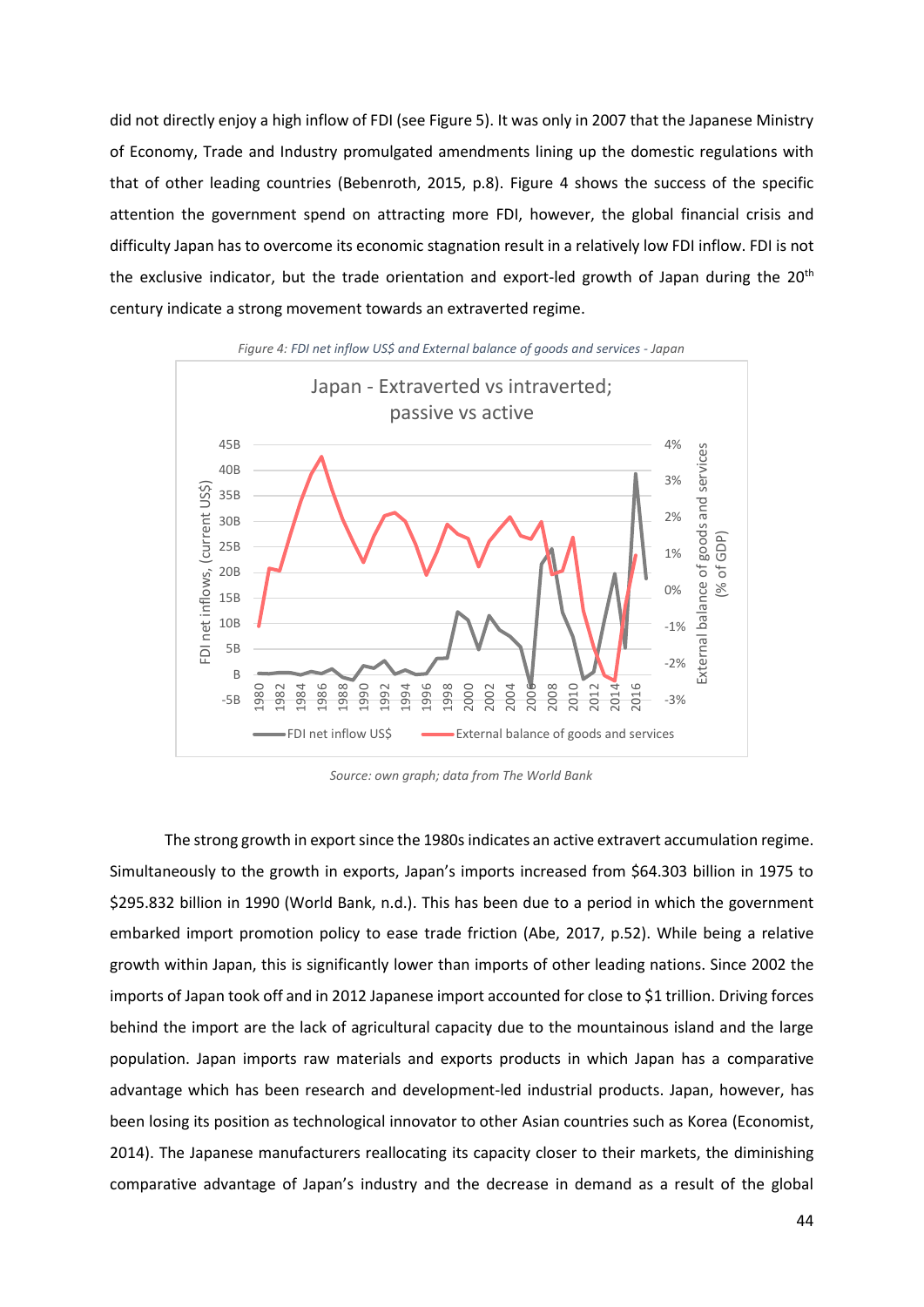financial crisis have negatively impacted the external balance of trade in Japan resulting in trade deficits between 2011 and 2015 (see Figure 5). However, recent numbers have shown that Japan's export seems to gain stable growth, and is expected to regain steadily on its export-led economy (Reuters, 2018a). Although Japan has known periods of more introverted accumulation, its policies to open up to the global economy starting in the 1980s have resulted in a shift towards an active extraverted regime. It should be noted, however, that the lost decades and its difficulty to pick up economic growth through export makes it complex to position Japan's contemporary situation on one clear edge of the axes.

#### *Instabilities in Japan's regime of accumulation*

Since the burst of Japan's 'bubble economy' in the 1980s which incurred accumulated debt for many corporations and banks, the underlying tensions of the accumulation regime have become clearly visible. Japan has been experiencing deflation for over 20 years and despite unconventional monetary policy, the problem remains unsolved. By the mid-1990s the economy experienced debt-deflation which has not been witnessed in the global economy since the Great Depression (Lucarelli, 2015, p.318). Japan's commitment to expand its productive capacity while simultaneously experiencing declining effective demand has triggered a crisis of over accumulation (ibid., p.313). The burst of Japan's speculative bubble also strengthened the effects of the East Asian Financial crisis since the appreciation of the Yen incentivized business to move its production to other Asian economies (Sheng, 2009, p.51-53). This was coupled by the curtailment of the Japan dominated FDI in Asian economies. The then sharp depreciation of the Yen acted as a catalyst for the East Asian Financial crisis.

The economic stagnation, deflation and low interest rates have Japan caught in a 'liquidity trap'. It is despite efforts of the BoJ in accommodative monetary policy, consisting out of low nominal interest rates and an increasing balance sheet, that the economy does not seem to respond in terms of growth (Akran, 2016, p.2).Iinvestors prefer savings over investing in bonds, which then enhances high savings for consumers as well. Since Japan is stuck in its low interest rates, monetary policy does not have any effect. Although the BoJ increases the money supply through unconventional monetary policy, it does not affect the interest rates. This leaves fiscal policy as the remaining tool to get Japan out of its economic stagnation. Fiscal stimulus is in line with the three-arrow strategy of Abenomics. Government is boosting its expenditure, but this however also comes with the trade-off of rebuilding the finances since Japan has the worst debt balance among the OECD members (Nippon, 2015). The third government policy, is aimed at increasing the attractiveness of the investment climate in Japan. After 6 years of Abenomics, some of the intended stimulus towards the economy seem to be achieved. GDP has been growing steadily and exports have picked up slowly coupled by a depreciation of the Yen. However, the most important goal, being the inflation target of 2%, is lagging behind (Economist,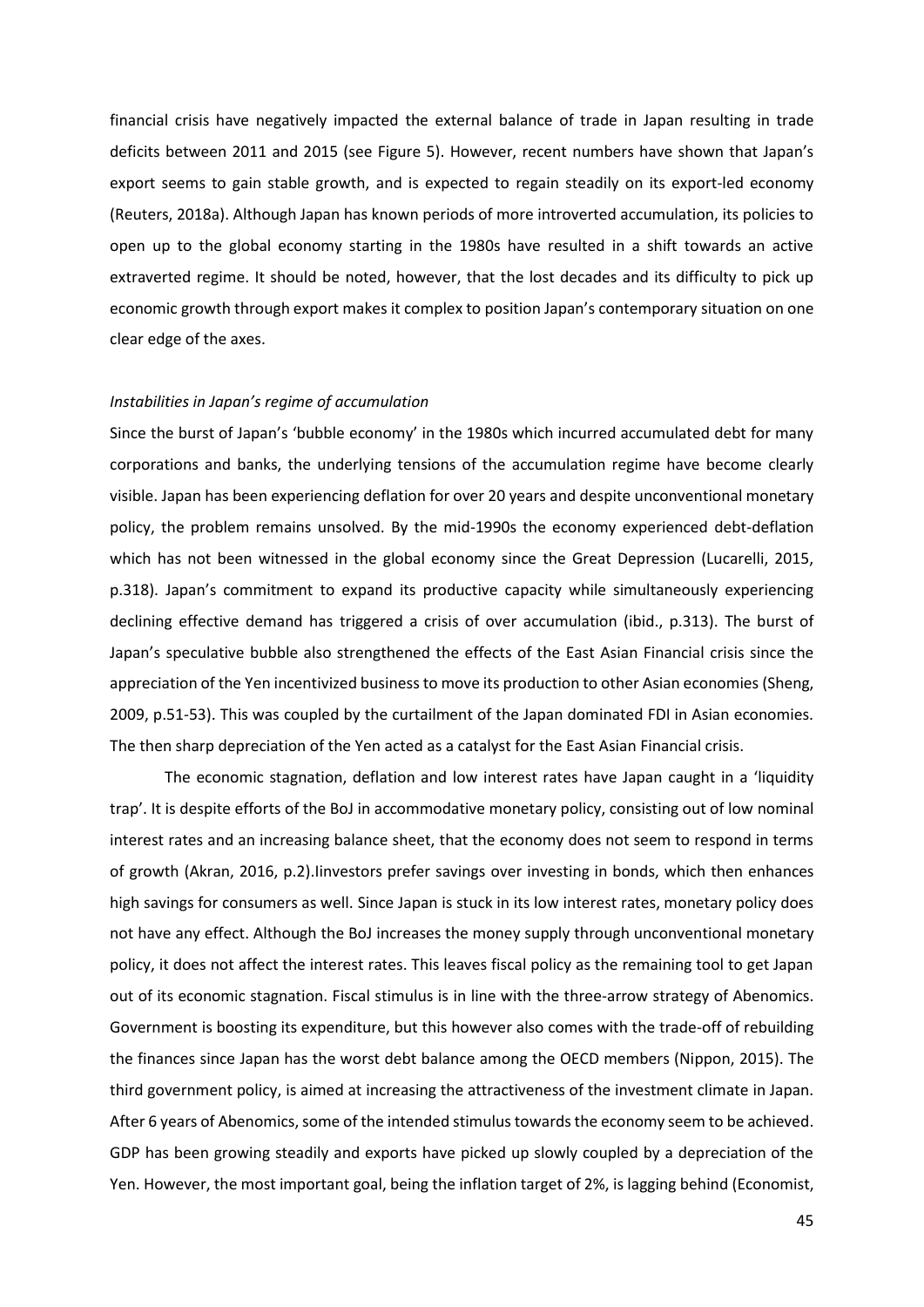2017a). With the interest rates being close to zero and irresponsive inflation, Japan and the BoJ remain in an economic struggle to sustain price stability.

# 3.3.3. Regulating cryptocurrencies to revitalise Japan's economy

Japan is attributed a score on legal independence worth 0.18 on a scale from zero (minimum legal independence) to one (maximum legal independence) (Cukierman et al., 1992, p.362). The BoJ has not experienced a high degree of independence until the promulgation of the 1997 revision of the BoJ Act. A nine-person board has been installed and is decisive when it comes to monetary policy. The domestic collapsed bubbly economy pointed out that reforms in the financial sector were necessary which contributed to the reform of the BoJ. Simultaneously this reform took place in a context of reforms among CBs in Europe which also strengthened CBs' autonomy (Takahashi, 1997). The significance of the revision is increased autonomy, clarification of objectives, ensuring transparency, enhanced money market operations and clarification of involvement in the banking supervision (ibid.). This only partly diminished government influence. Government representatives can postpone voting, expenditures need to be checked by the government and foreign currency intervention is solely conducted by the government (ibid.). The BoJ committing to the 2% inflation rate and moreover, working closely together with the government of Abe, have been troubling developments with regard to CB independence. The adoption of FinTech (Financial Technology) business as part of the economic plans of Abe, seem closely intertwined with the attitude of the BoJ towards cryptocurrencies (Reuters, 2016a).

Japan is known to be the country in which households love cash more than any other major economy. According to a head of the BoJ FinTech Center, this is the reason the BoJ has turned its back towards issuing a CBDC (Fujioka & Hidaka, 2018). A report from the BIS shows that the value of the circulating cash is worth 20% of Japan's economy in 2016, making it the highest among leading economies (BIS, 2017). This contributes to the risk analyses concluding that the new technology does not pose a threat to the Yen nor the payment system. As Japan is becoming the cryptocurrency hub, the new technology does also enjoy popularity amongst the Japanese society. Furthermore, the liquidity trap has resulted in a lack of investment. Bonds are not attractive anymore since the interest rates are too low. The unconventional monetary policy does not promise more lending nor spending. Cryptocurrencies seem to offer a new economy in Japan which has been struck by a rather unstable currency and mistrusted policies.

It has been argued that the Japanese government has been highly interventionist in both securing domestic industrial capacity and the 1980s deregulating in order to enhance competition. The exogenous pressure to open op the market for competition came from trade tensions between the US and Europe mid-1980s (Abe, 2017, p.50). It was due to this pressure and in this historical context that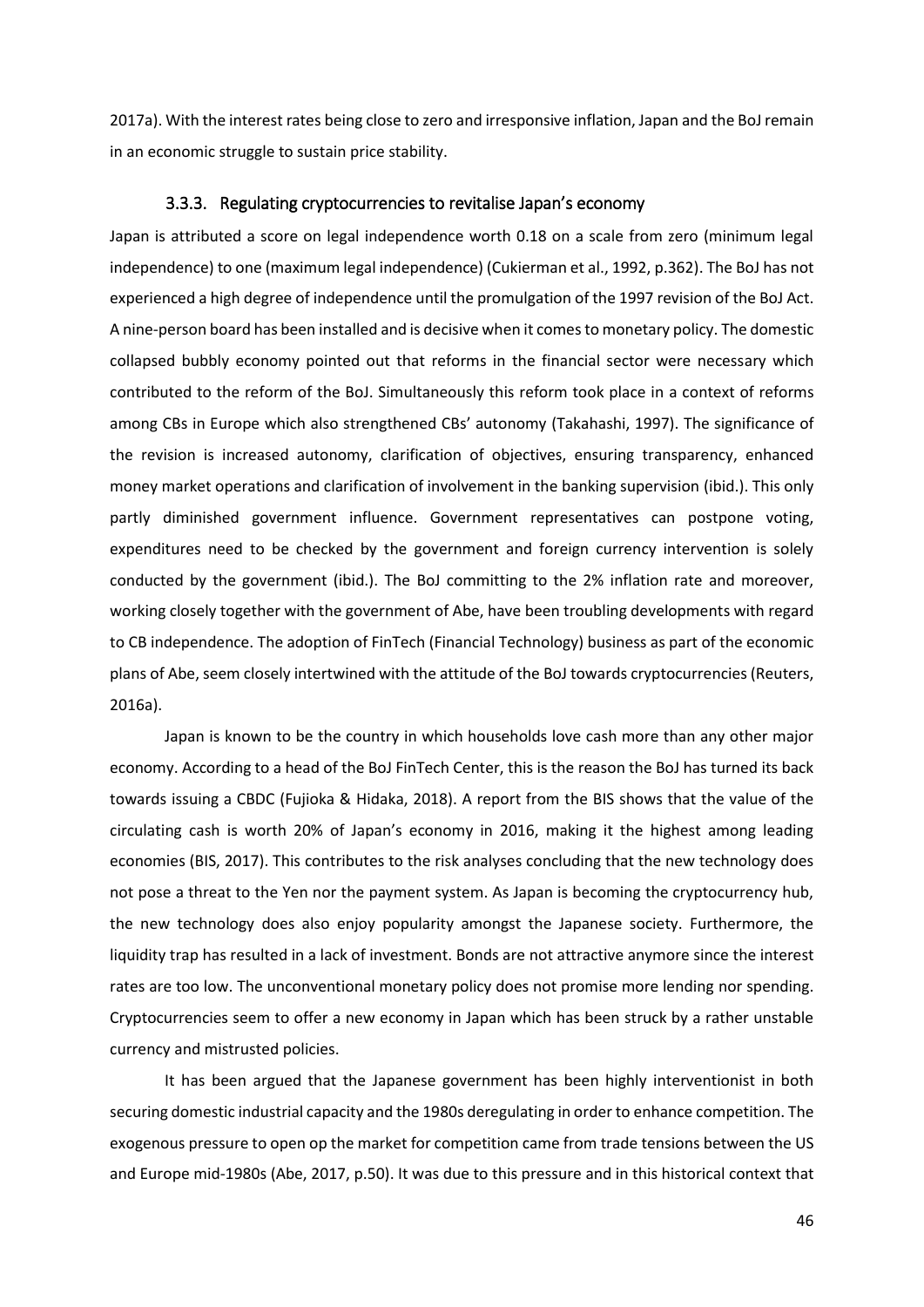Japan shifted from industries in which the competition and mergers were driven by ministries towards a more open market. Major corporations privatised or broke up into different corporations, the capital and foreign exchange markets became deregulated and entry restrictions were lowered. This enhanced the competition in Japan and the FDI therefore increased as well (see Figure 5) (Porter & Sakakibara, 2004, p.46). In addition to the macroeconomic issue which is addressed when discussing the Japanese stagnation, the microeconomic structures of fair competition contribute as well (ibid., 47). The third arrow of Abenomics, however, is committed to increase foreign entry and an attractive economy for investors and business. This movement towards more truly open competition is also in line with the regulatory steps taken to secure Japan as a cryptocurrency hub. The recent establishment of a self-regulatory body for cryptocurrencies resembles the effort to increase the attractiveness of the business climate.

As discussed, the report of the IMF "Monetary Policy in the Digital Age" by deputy director Dong He has summoned CBs to "strive to make fiat currencies better and more stable units of account" (IMF, 2018, p.15). The vision of the BoJ, however, remains that cryptocurrencies are too far from posing a reasonable alternative to the Yen and the existing monetary system. It perceives cryptocurrencies rather as a means to attract new business. The Global Financial Stability Report of the IMF has pointed towards several advantages of a CBDC such as tailoring the level of anonymity, savings by replacing notes and coins and more important CBDCs "might allow central banks to overcome the zero-lower bound, facilitating truly negative interest rates when necessary […]" (IMF, 2018b). Japan, interestingly with regard to their macroeconomic context, however decided to not continue their issuance of a CBDC due to lack of demand. The BoJ and FSA set an example which is in line with the strategy that IMF chief Christine Lagarde proposes CBs to take. Lagarde urged CBs to "distinguish between real threats and needless fears" and expects much from the technology. "That is why policymakers should keep an open mind and work toward an even-handed regulatory framework that minimizes risks while allowing the creative process to bear fruit", the Chief of the IMF argued (2018). Apart from the promise of a CBDC, the BoJ and FSA have adopted all guidelines from the IMF and the Financial Action Task Force in order to develop a regulatory template.

### 3.3.4. Japan's case summarised

The pro-active regulation, rather positive discourse and the self-regulating body for cryptocurrency business concur to Japan's initial categorisation of *advocate*. Since the 1990s Japan's economy has brought to light its instabilities which led to an ongoing crisis of stagnation and deflation. By developing a clear regulatory framework, advocating for the use of cryptocurrencies in the real world and educational policy on cryptocurrencies has led Japan to be one of the leading nations in becoming a cryptocurrency hub. Japan is experiencing high savings by households, lack of investment from and in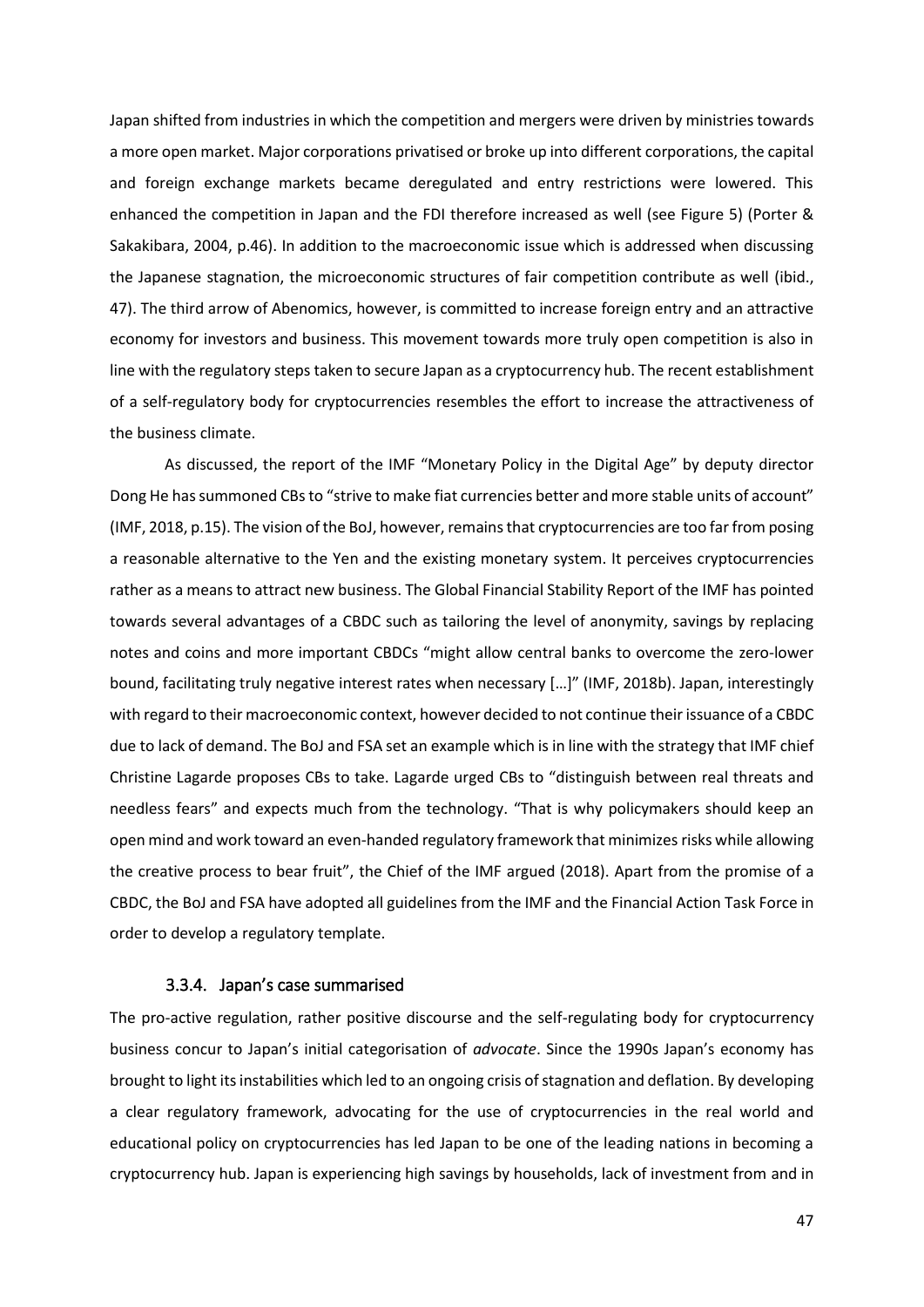the business sector and ineffective monetary policy. This led prime minister Abe to propose its economic policy programme of Abenomics attempting to revitalise Japan's deflated economy. Since the BoJ announced close policy coordination with Abe's government, it handed in a big deal of its independence, forcing the BoJ as a stabilising institution to act in line with the government's outspoken promise to repair Japan's economy. Especially its third arrow of structural reform aimed to regain on Japan's competitiveness seems to be the driving force behind the welcoming environment for cryptocurrency business. Japan has lost much of its comparative advantage with its former technology dependent. By becoming a cryptocurrency hub Japan can regain on this position, attract an innovative business sector which revitalises the economy, and aims at incentivising households to increase consumption and thus capital circulation. In the context of its far-reaching, long-lasting economic instability, Japan and the BoJ see cryptocurrencies as a welcome opportunity to start and pave the way again towards its former economic prosperity.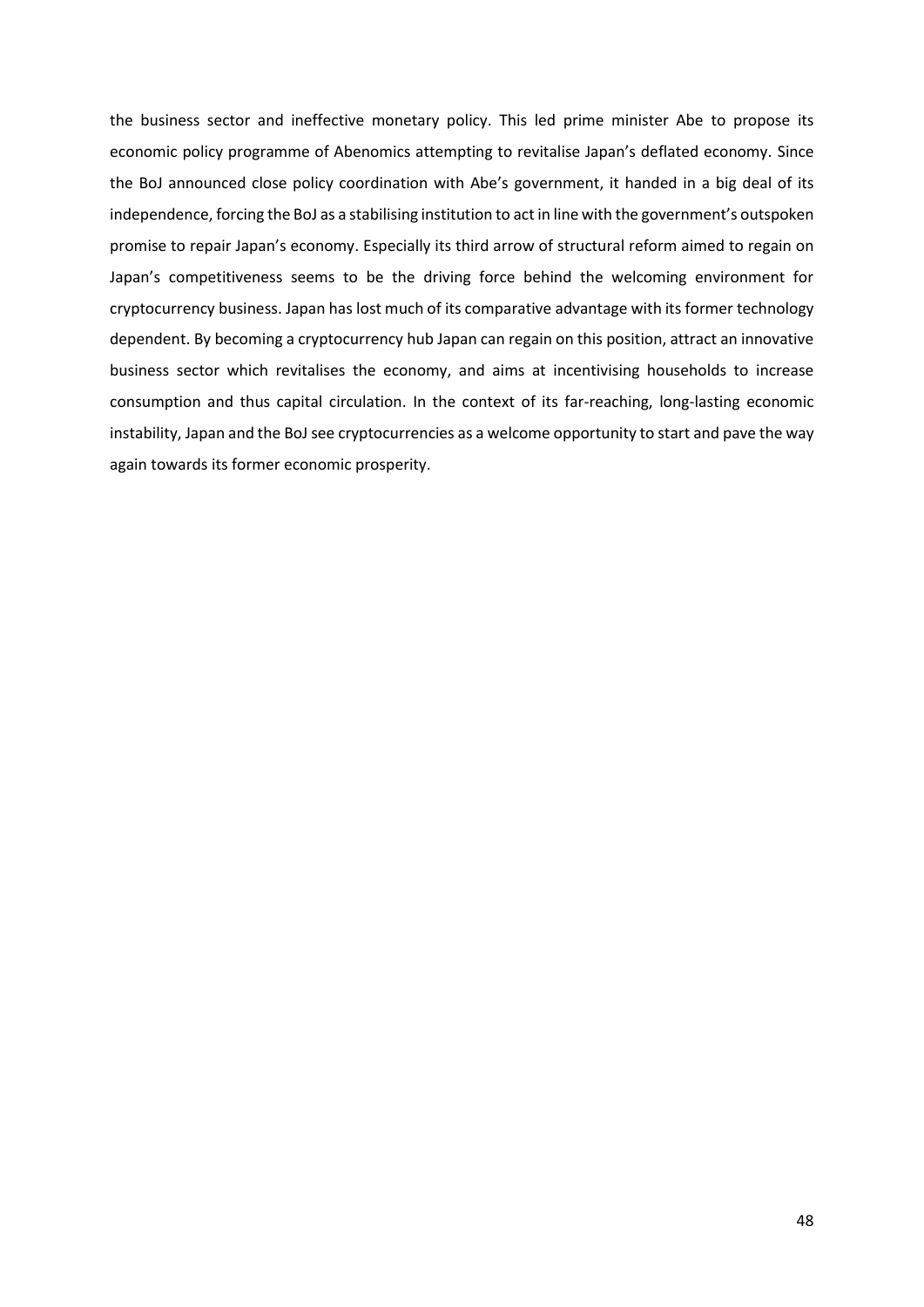# 3.4. Canada: discourse, accumulation regime and mode of regulation

Under the Constitution act of 1867 the former British North America, became independent as Canada. The staples theory has been dominant for years in explaining Canada's economic growth. It presumes that the growth was achieved due to the abundance of resources which were traded as commodities (Watkins, 1963, p.141). The assumed late industrialisation was therefore attributed to the over reliance on commodities. However, later research pointed out that Canada's industrialisation started in the second half of the 19<sup>th</sup> century (Belshaw, 2016, p.100). Adopting the industrial wave of Britain and the US, Canada's industry started breaking out in the 1860s. After 1867 a common financial system including a currency and mint were established (ibid.). In the 1890s the second industrial revolution took place under which the industrial sector shifted towards industrial capitalism, and Canada became an exporter for international markets. During World War II, the manufacturing sector of Canada grew significantly which made it in the post-war era leading nation in some industries. Simultaneously its petroleum industry rose. The economy, however, took a hit in the mid-1970s as inflation reached over 10% (OECD, n.d.). Massive monetary restrained followed, debts increased, unemployment grew, commodity prices fell, and economic growth fell to an historically low level (Slater, 1997, p.11). The declining economic growth of Canada has continued and is still facing challenges. The macroeconomic environment with expanding federal deficits, lack of innovation, drops in oil prices are damaging its economy (World Economic Forum, 2018b). Recently the BIS has pointed out that Canada is currently vulnerable to another financial crisis (Aldasaro et al., 2018, p.40).

During the Great Depression, criticism towards the existing banking system intensified and a Royal Commission recommended the establishment of a CB (BoC, n.d.). The BoC got established in 1934 under the Bank of Canada act. The financial system was based on five principal groups: chartered banks, trust and loan companies, co-operative credit movement, life insurance companies, and securities dealers (Freedman, 1988, p.2). Throughout the  $20<sup>th</sup>$  century amendments have been made to the Banking Act mainly aimed at deregulation enhancing competition. Banks were allowed to get involved in more business, eroding the five-pillar based system (ibid., p.7-8). High inflation in the 1970s, followed by high real interest rates also influenced the reforms in the financial sector (Engert, Fung, Nott & Selody, 1999, p.151). Inflation and interest rates influence the investment behaviour of households which creates a variable demand for financial services. The combination of the current credit to GDP gap and the house price gap in Canada is putting serious pressure on its financial system. This vulnerability is problematic for the financial system of Canada, which has been labelled as one of the most stable financial systems of the world in 2008 (IMF, 2008).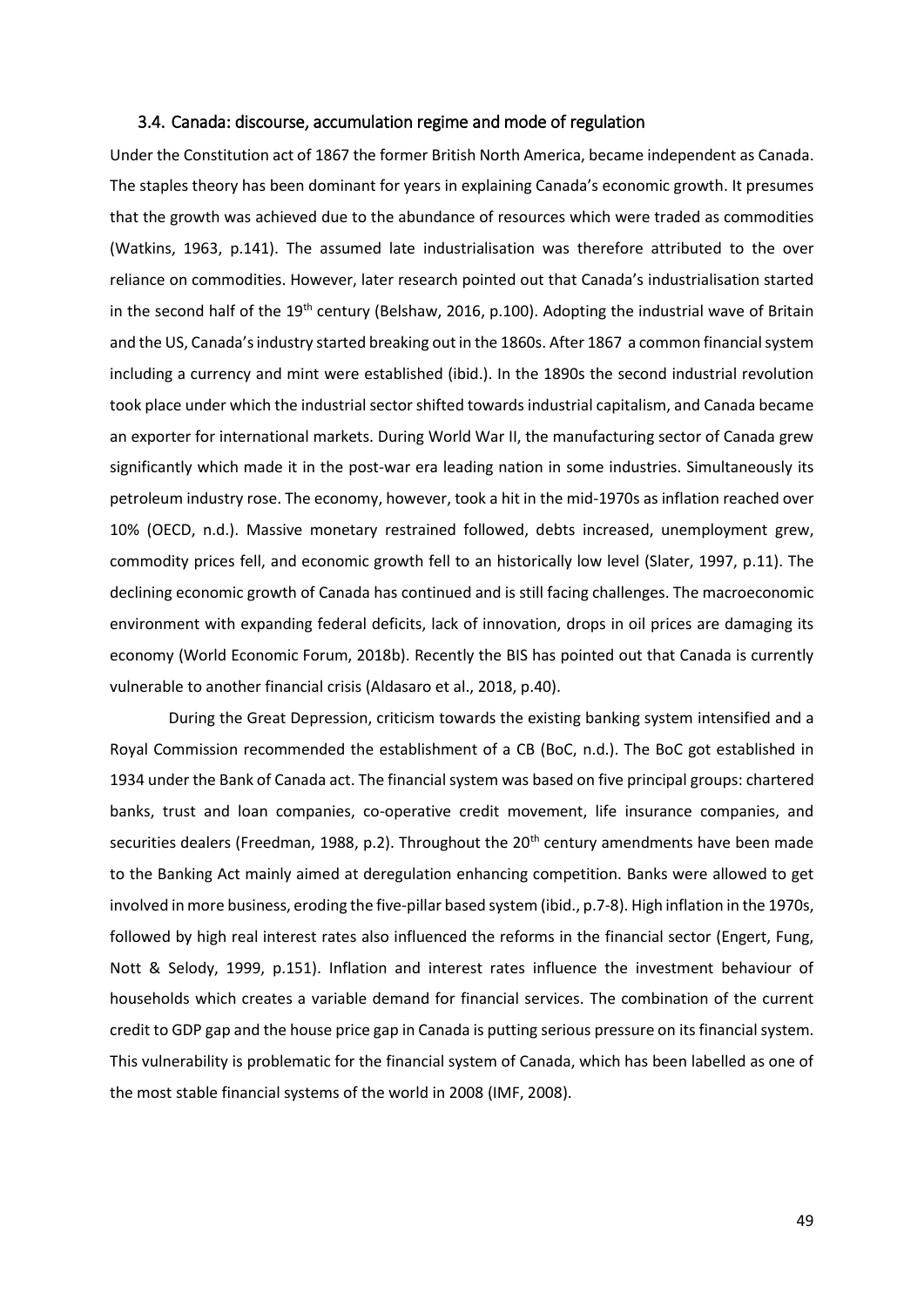#### 3.4.1. A sceptical narrative

Underpinning Canada's initial categorisation as global advocate is the regulatory framework which has been put in place. The Financial Consumer Agency webpage states that it is permitted to use cryptocurrencies to buy goods and services and it is also legal to buy and sell them on open exchanges (FCA, 2018). However, the Currency Act of the BoC definition of legal tender omits cryptocurrencies to be of that status. In order to regulate the risks cryptocurrencies pose towards money laundering and terrorism funding, Stephen Poloz, BoC's governor, as early as 2014 issued Bill C-31 broadening the scope of AML and anti-terrorism funding legislation treating cryptocurrencies as "money service business". In a speech by the BoC's deputy governor, she stated that cryptocurrencies do not account for the desired characteristics of money and are perceived "as investment products rather than money", adding that the Canada Revenue Agency also "considers digital currencies as a commodity…" (Wilkins, 2014, p.5). As a commodity, tax legislation treats cryptocurrency transactions as barter transactions. Barter transactions are transactions in which there are goods or services exchanged without using a legal tender. Thereby it is subject to Canada's Income Tax Act and one "... must report any gains or losses from selling or buying digital currencies" (The Law Library Congress, 2018a). When a taxpayer engages in actively trading cryptocurrencies, gains and losses should be perceived as on account of income, whereas taxpayers not engaging in trading should treat gains and losses as on account of capital (Crowling WLG, 2017). Canada has thereby advanced in an early stage on its regulatory framework with regard to the circulation of cryptocurrencies through its economy. Cryptocurrency related companies are required to register with the Financial Transactions and Reports Analysis Centre of Canada which makes them subject to many reporting obligations. The FATF evaluation advised even strengthening the reporting requirements and a KYC threshold is set at transactions of C\$1000 (Canada Gazette, 2018). Canada is thereby amongst the leading nations in its regulatory framework, although experts and advocates are concerned about vagueness of regulations and for stifling innovation (Willms, 2018).

The BoC, however, seems to practise a balanced discourse on cryptocurrencies, but it has engaged in some serious researches and experimentations with FinTech companies to investigate the implications of a CBDC. The deputy governor argues that "E-money is not big enough to pose material risk to financial stability in Canada at this time", however, she acknowledges some benefits since "[t]hey give us more choice about how we make purchases, and can reduce the cost of certain transaction" (Wilkins, 2014, p.5). Furthermore, cryptocurrencies can overcome the problem of high fees for cross border transactions (ibid., p.6). Wilkins then says that cryptocurrencies do have some benefits in certain economies, "especially when cash is not a viable option". The importance and advantages of cash are being emphasised throughout the speech. Regarding anonymity Wilkins argues that "[…] people often overestimate how anonymous Bitcoin really is. It is not as anonymous as cash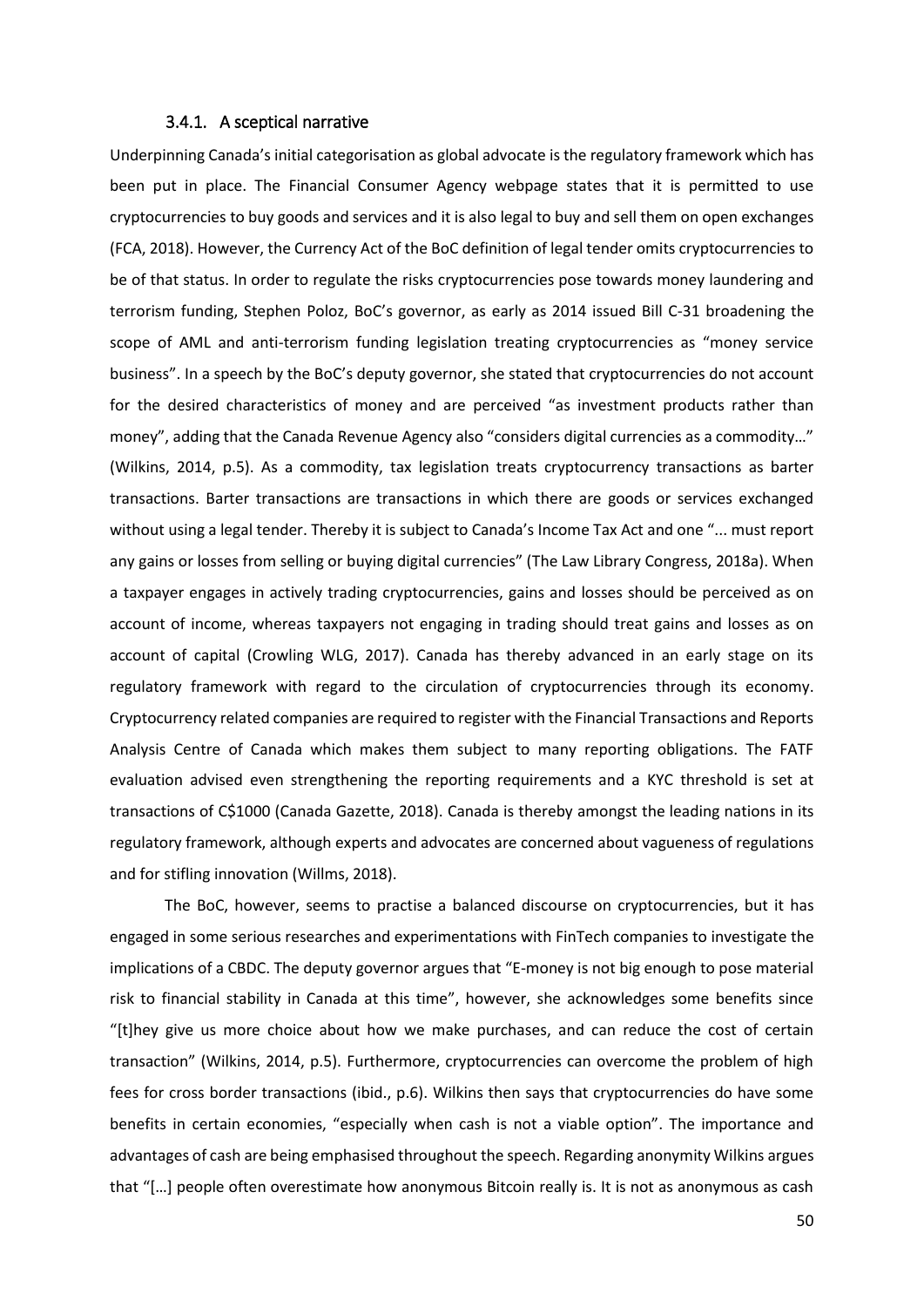[...]" (ibid.). Wilkins rejects the advantage of leaving out the financial mediator since "[...] they still require users to put their trust in numerous private businesses, such as exchanges and Bitcoin wallets. This leaves them exposed to theft, fraud and loss". Finally, she touches upon the tensions between the mandate of the BoC and the emergence of cryptocurrencies. "In the unlikely situation in which cryptocurrencies were used broadly [..]" the situation "[…] would reduce the Bank's ability to influence macroeconomic activity through Canadian interest rates. Let me be clear, we are nowhere near this point today" (ibid., p.7). The BoC sees "[…] risks to the economy in a structure that would allow the benefits of money issuance to accrue to the private sector while losses would be borne by the government and taxpayers". For these reasons, Wilkins concludes, the BoC is helping the government to modernize its oversight and the Bank is also looking into the potential merits of issuing its own CBDC.

Governor Stephen Poloz gave a speech on the "Three things keeping me awake at night". These three things were cyber threats to Canada's financial system, high house prices and household debt, and the tough job market for young people (Poloz, 2017). Whereas, these are three obvious risks in the Canadian economy, he added a fourth one: cryptocurrencies (ibid., p.5). Rebuking the term cryptocurrency firstly, he continued by comparing it to gambling and emphasised that the BoC does "not regulate these instruments and their markets […]". The narrative of the BoC balances between technological advantages and scepticism. It is mainly focused on consumer risks and systematic risks if acceptance is widespread.

Regarding issuing a CBDC, Wilkins have asked the question to the attendees of a conference in Toronto: Is money a public good? (Financial Post, 2018). This question would be important since if money tends to have more characteristics of a public good than a private good, the argument for the BoC issuing a CBDC would be a strong one. If it is a private good, competition among private firms will shape the future of cryptocurrencies. Wilkins outlined the BoC's three-line approach for approaching the subject of CBDC: research, experimentation and co-operations (2017). It found that the declining use of cash offers opportunities for alternative payment methods and has experimented with the 'CADcoin' and the 'settlement coin'. The BoC found positive results for the principles of collateral, credit risk, money settlement and liquidity risk (ibid.). A discussion paper of the BoC finds that contestability, is one of the main motivations for issuing a CBDC, and is rather ambiguous or somewhat negative towards all other aspects (Engert & Fung, 2017, p.23). A quantitative follow up working paper based on monetary policy models' implications, on the other hand, finds that the welfare gains increase with 0.64% for Canada (Davoodalhosseini, 2017, p.1). Furthermore, a CBDC could ensure a higher level of flexibility in adjusting monetary policy (ibid.). The BoC's narrative for a CBDC is still inconclusive, however based on findings and resources spend it is clear that it is taking rather serious considerations.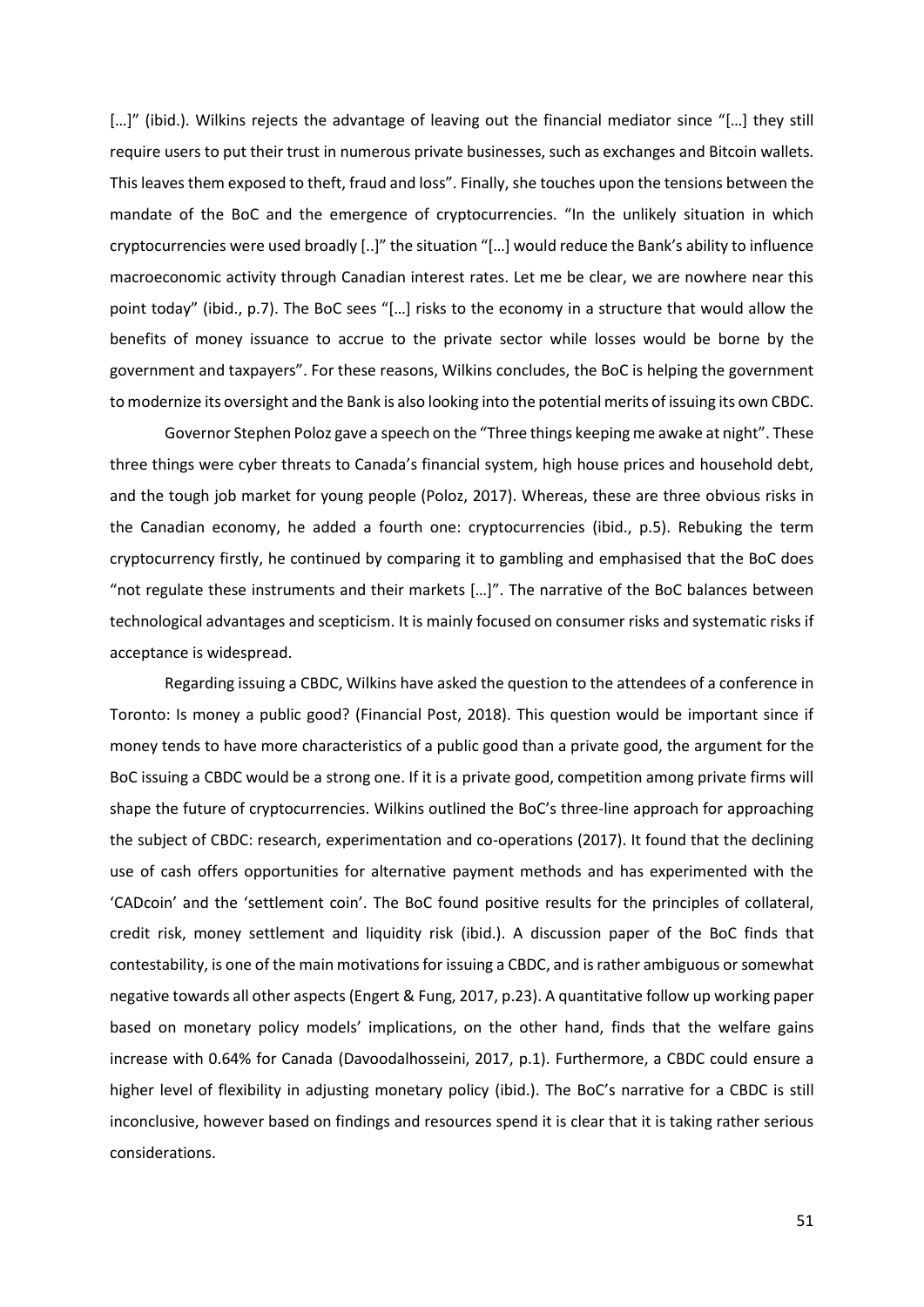# 3.4.2. High debts and a struggle for competitiveness

#### *Financialised versus productive accumulation*

The first Banking Act in Canada was passed in 1871 to form a more uniform operation within the banking sector and legal means to control it (Baum, 1970, p.1128). The federal government was given jurisdiction over both currency and banking, and it allowed chartered banks to issue notes (Powell, 2005, p.28). At that time banks were the major financial institutions and the legislation did not only offer effective control of the industry, but also enhanced a quasi-monopoly to the at that moment present actors in the financial sector (ibid., p.1129). The Bank of Canada Act of 1934 established the first CB of Canada. Canada had abandoned the gold standard, however, the BoC did not fulfil the expected goal, being expansive monetary policy, expansionary fiscal policy and checking the big banks which were held accountable the Great Depression (Bordo et al., 1999, p.22). Chartered banks prior to World War II, which had diminished from 30 in 1870 to 10 by 1930, had been successful in growth, but static in their variety of products(Neufeld, 2001, p.327). The 1954 amendments allowed banks to offer mortgage loans and were the beginning of a series of amendments aimed at making the financial system more competitive through a varied product range. In the 1960s banks engaged with mutual funds and shortly after the emergence of credit cards, individual bank cards and ATMs took place (ibid., 329). The most significant amendments were those of 1987 and 1992, respectively allowing banks to acquire investment dealers and trust companies, thereby enhancing competition across all business in the financial system (Freedman, 1998, p.9-14). The successful expansion of products had been exhausted by the end of the 20<sup>th</sup> century. Simultaneously the process of globalization intensified coupled by global competition. In 2001 Bill C-8 was issued as a framework to reform Canada's financial sector. The bill was drafted in order to promote efficiency and growth, improve the regulatory environment, and enhance costumer protection (Daniel, 2003, p.9). While the financial crisis impacted many of the Western financial systems dramatically, the Canadian financial system was found to remain strong and resilient by the IMF (2014). Canadian banks are engaged with significant international operations and are performing well among their peer group since 2008 (ibid.). In addition to the international engagement and maturity of the financial system of Canada, recent studies have argued for the high pace of financialisation in other sectors such as the agri-food sector (Magnan, 2015) and the housing sector (Kaslman-Lamb, 2017). While these developments indicate a highly financialised accumulation regime<sup>5</sup>, it is of importance to take the development of its productive industry into account as well.

**.** 

 $5$  Due to the lack of available data the quantitative indicator in Figure 6 does not contribute to the claim based on the qualitative sources.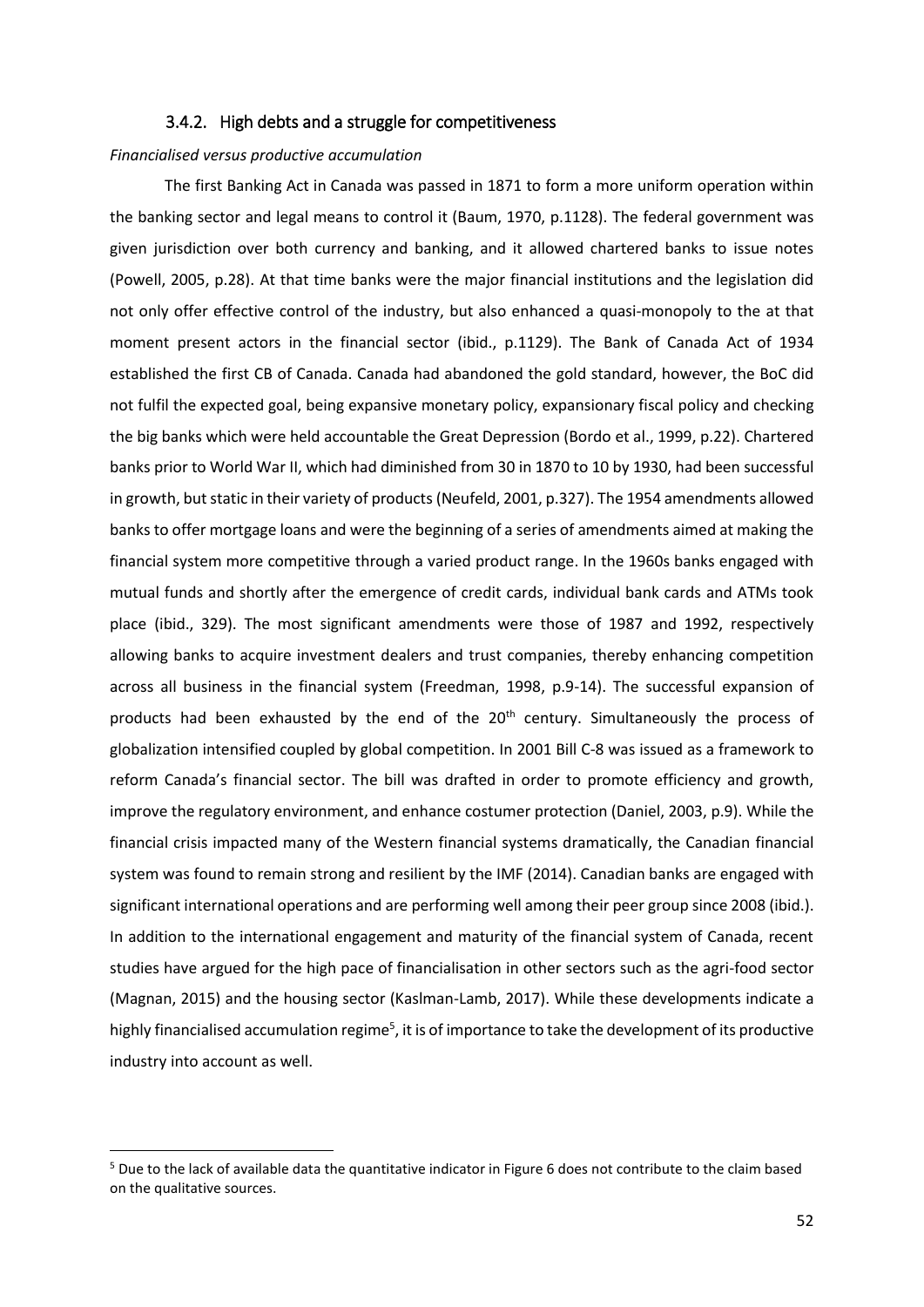Trade in raw commodities, has been an integral component of Canada's growing economy under the rule of the British Empire. Whereas economic growth declined during the late  $19<sup>th</sup>$  century, developments in the manufacturing industry between 1900 and 1929 revitalised the economy. Manufacturing GDP accounted for a constant share of 22% throughout the first three decades of the 20<sup>th</sup> century (Statistics Canada, 2011). Simultaneously, the agricultural production experienced a rapid expansion due to the opening of Western nations. The agricultural sector represented more than 30% of employment and accounted for 20% of economic output in the 1920s. In 2017, the sector represents a mere 1,5% of the employment and output, however, Canada remains a significant net exporter of food (Janzen, 2017; Statistics Canada, 2018). While agriculture decreased as relative share of the GDP, manufacturing became an important sector. During the post-war period, the Department of Trade and Commerce got established which aimed at reconstructing the economy and established close linkages between the government and business. The emphasis on economics in government and how this could help business played an important role (Slater, 1997, p.6). The period until the 1970s was characterised by economic growth, however after 1973, economic growth stagnated and overall performance fell sharply. The manufacturing sector productivity growth outpaced that of the business sector during the 1970s until the 1990s (Janzen, 2017, p.2). While the manufacturing industry remains an integral component of Canadian economy, it declined in its output over the last decades. This resembles the same pattern as for the shift from agricultural industry towards manufacturing, since the cause is Canada's expanding service economy (Poloz, 2016, p.2). The share of manufacturing as percentage of the total value added declined from 13.12% in 2007 towards 10.45% in 2014 (OECD, n.d.). The investment in productive capacity as percentage of GDP has experienced slow growth since 2000 (see Figure 6). The composition of manufacturing and exporting has changed significantly. The share of manufactured goods such as cars declined while energy products grew as a relative share (Statistics Canada, 2018a). The recent fall in commodity prices does pose a challenge to the reliance of Canada on its natural resources, which should be compensated by diversifying its economy to ensure growth (Patterson, 2014, p.1).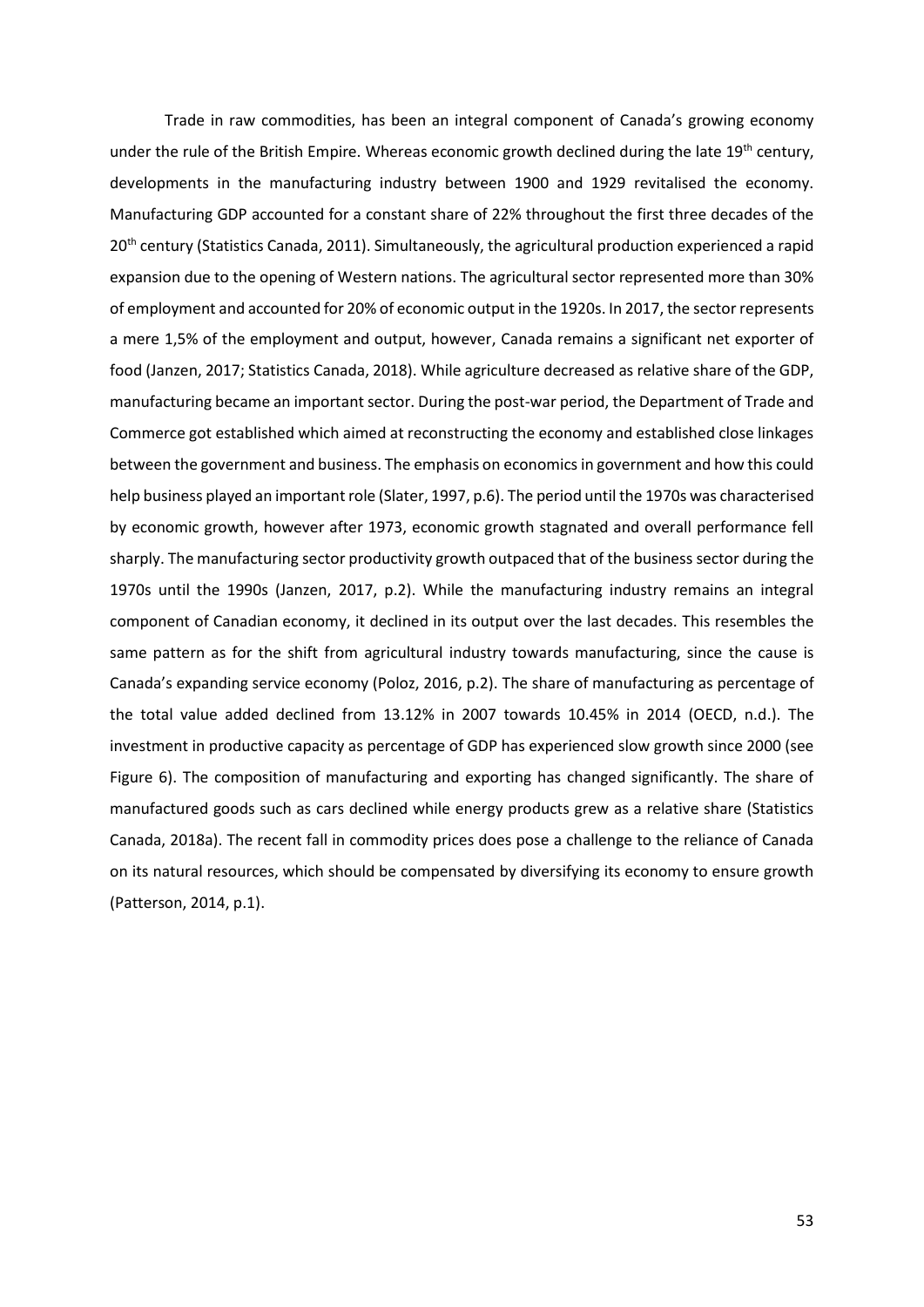

*Figure 5: Financial and insurance industry value added and gross capital formation - Canada*

*Source: own graph; data from OECD (financialised) and World Bank (productive)*

### *Introverted vs extraverted accumulation*

International trade has affected Canada's economy as a catalyst for industrial production, income growth but also as means through which foreign funds, investment goods, technology and other goods and services became accessible (Statistics Canada, 2018a). Canada has particularly gained from international trade through exports which started with staple commodities. In the first half of the 20<sup>th</sup> century this were mainly metals, minerals and processed resource products. Further integration of Canada in the global economy since the 1970s, and the rise of new technologies determined the development of Canada's export-oriented manufacturing sector. This was being coupled by new crossborder trade legislation between the US and Canada supporting further growth of the manufacturing industry (ibid.). Although declining, the manufacturing industry of Canada has always been and will remain an important part of the economic growth. The relatively high presence of the primary and secondary sectors compared to other highly developed countries made Canada an outward oriented nation in its economic history. Furthermore, the abundance of natural resources played a key role in attracting FDI. The sharp fall of commodity prices however, has negatively influence the FDI inflows (see Figure 7).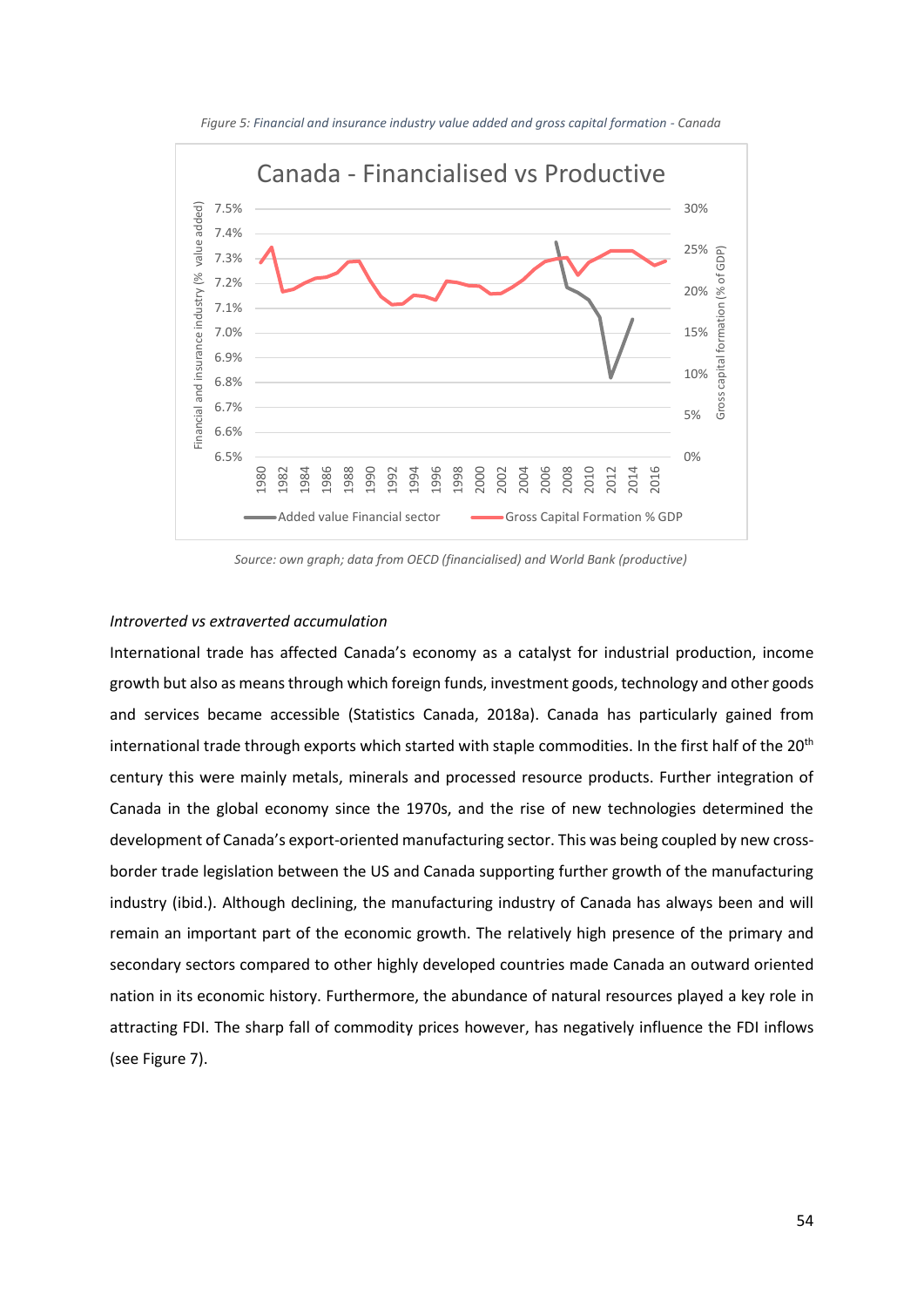

*Figure 6: FDI net inflows US\$ and External balance of goods and services % of GDP - Canada*

*Source: own graph; data from The World Bank*

Canada's export-led growth model indicates an extraverted active regime of accumulation. While its imports have also increased slowly during globalisation, Canada has the lowest amount of import, being \$548.292 billion in 2017, compared to the cases of interest in this thesis (World Bank, n.d.). However, China's accession to the WTO has not only boosted China's exports, it also diminished exports in manufacturing coming from other WTO members due to China's cheaper production. Whereas manufacturing in Canada declined, the reallocation of the manufacturing industry also resulted in a boom in global commodity demand of which Canada's territory is rich. With China's economy slowing down, the declining demand due to the global financial crisis and partly as a result the falling prices of commodities have led to a widening trade deficit in Canada (see Figure 7). This indicates a trend of Canada becoming a more extraverted passive accumulation regime, however the indicator of Figure 7 does not account for exports in natural resources. But with those prices declining it becomes clear that the underlying tensions in Canada's accumulation regime become more visible and create vulnerabilities.

# *Instabilities in Canada's regime of accumulation*

Recently, more of the underlying tensions of Canada's model of economic growth are becoming visible such as its competitiveness problem and its recent stagnation of productivity (Rao et al., 2003; World Economic Forum, 2017; Hemsworth, 2017). The output of the working-age population has stagnated for more than a decade (Conesa & Pujolas, 2017). While the stagnation of the productivity growth is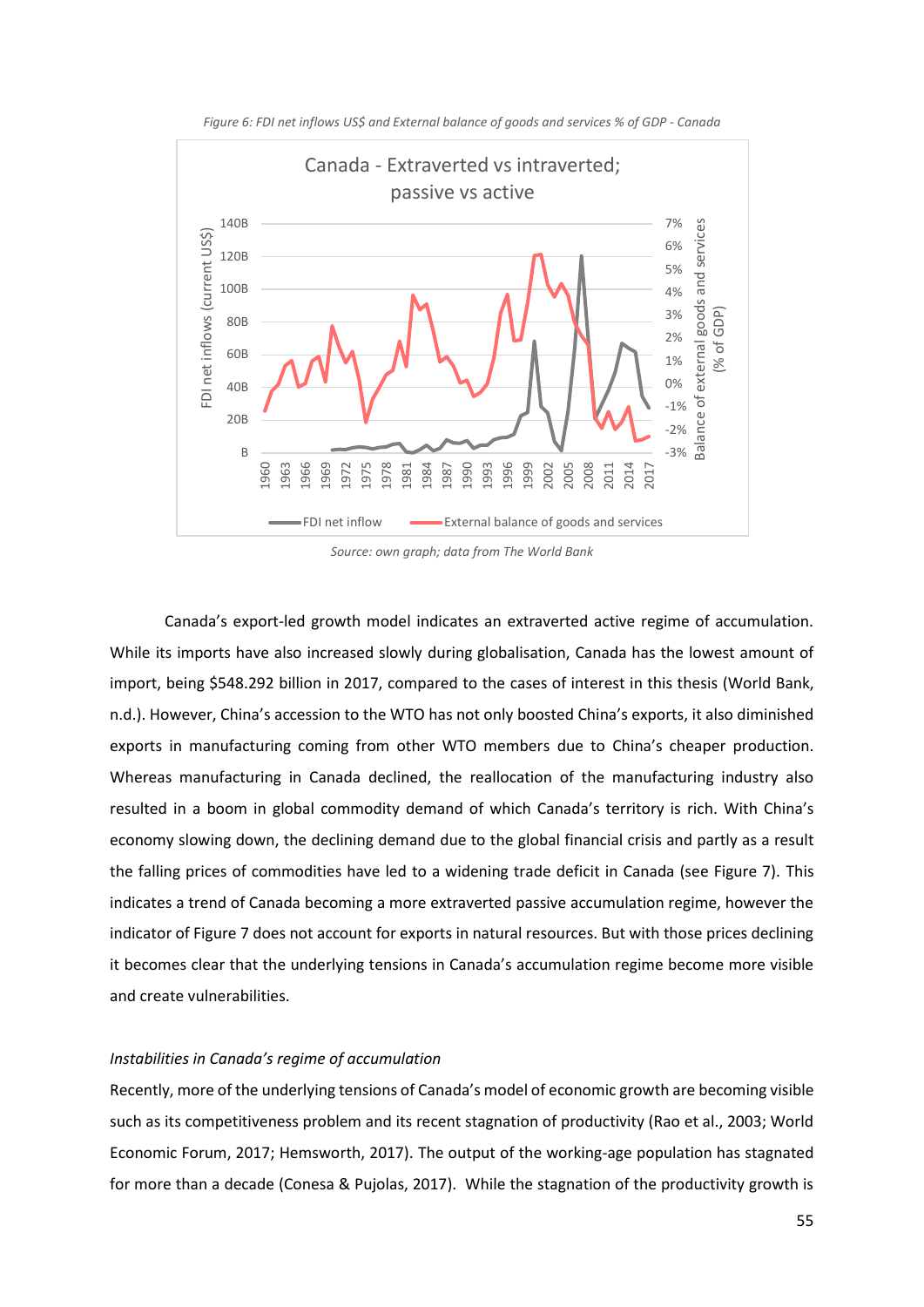a salient observation in Canadian academics, there has not been one unambiguously causing factor identified. Another discussed instability is the share of the economy which relies on the primary sector. The falling commodity prices have damaged Canadian economy through relative price-shocks. If these prices tend to keep decreasing in the long-run, this could affect the GDP of Canada urging them to restructure the shares of their GDP into balance.

On the question whether a financial crisis is prone to the Canadian economy, the report of the BIS brought forward some important considerations. Canada is the only G7 nation which breached the critical ceiling of the credit-to-GDP gap of the score of 10 by a score of 14.1. The credit-to-GDP gap measures the risk associated with the current credit spread among households and businesses by comparing this with the long-term trend (Aldasoro et al., 2018, p.30). Canada is also flashing red with its economy-wide debt service ratios (DSR). Both of the signals are being reinforced by housing prices according to the BIS (ibid., p.40). The combination of the loose lending for housing, ongoing housing appreciation, and the household debt being among the highest in the world creates a vulnerable situation for the stability of the Canadian economy. The final instability which grows concerns in Canada is their lack of competitiveness as an economy. According to the WEF global competitiveness rankings Canada is ranked 14<sup>th</sup>. Reasons can be found in Canada's macroeconomic environment which has very public debt due to an era of fiscal stimulus (World Economic Forum, 2017). The decreasing levels of FDI as shown in Figure 7 support this weakening investment climate in Canada. In addition to the macroeconomic environment, the rank of the private sector in Canada being judged on technological readiness, business sophistication and innovation paced 23<sup>rd</sup> (World Economic Forum, 2018b). There is no single solution to this competitiveness problem, but it should urge the Canadian government to refine several policy aspects since competitiveness is an important indicator for longterm economic prospects.

# 3.4.3. Interventionism in a quest for competitiveness

In the struggle of overcoming its instabilities, the Canadian government has bet high on the effectiveness of engaging in a fiscal stimulus project. Whereas the Fraser Institute has ranked Canada  $11<sup>th</sup>$  in the World Economic Freedom ratings, it also argued that the increasing government intervention in the economy threatens its economic freedom (McMahon & Eisen, 2016). The government interventionism since 2015 thereby accounts for the drop from the 5<sup>th</sup> place in the former ranking from the data released in 2014, to the  $11<sup>th</sup>$  rank of the last report. The government's budget projected that federal spending increased by approximately 20 percent between 2014-15 and 2017- 19 (ibid.). Canada's fiscal stimulus is also explained through the lens of lacking monetary policy effectiveness of the BoC, which stated that the low interest rates limit the effectiveness of its policy (Mackrael, 2016). Regarding the relation between the Canadian government and the BoC, the BoC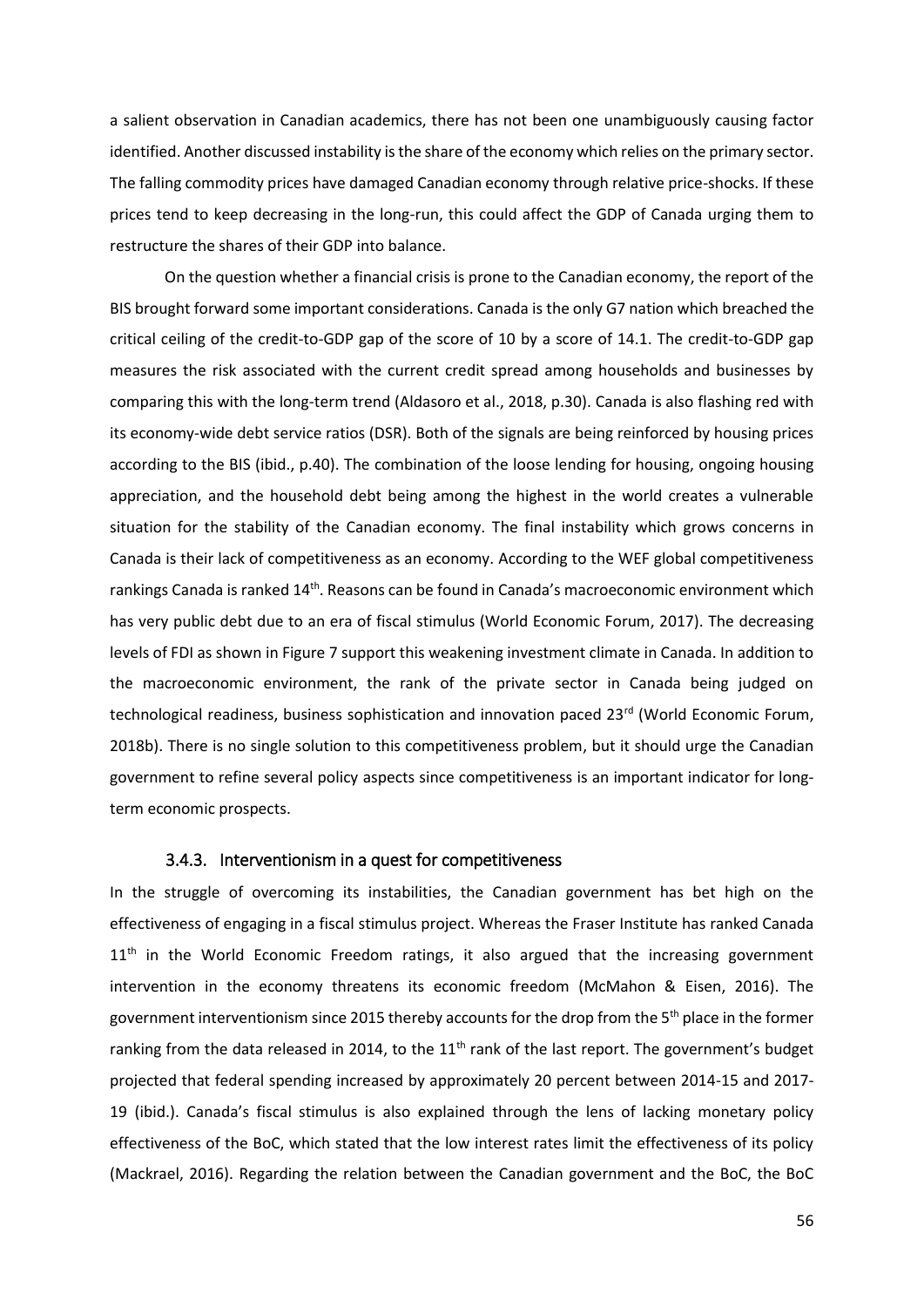enjoys considerable legal independence with a score of 0.45 (Cukierman et al., 1992, p.362). There is however the possibility for the Minister of Finance to issue a public directive to the governor of the BoC if parliament disagrees with the BoC's monetary policy. However, this specific possibility has never been utilised and attempts of government influencing monetary policy seems absent in Canada.

Contrary to the situation of Japan, cash is definitely losing importance in the Canadian economy. This decline offers an opportunity, or at least can raise considerations, whether an alternative form of decentralised money should be offered. However, the current amount of cash money circulating in the economy does not make CB money too difficult to access as it does for example in Sweden. Regarding its exchange rate regime, Canada has first experienced a period of fixed exchange rates to later shift towards a floating regime. Whereas the exchange rate policy in Canada is one that is often debated, there are no signs of pegging the Canadian Dollar to another currency. The ongoing appreciation of the Canadian dollar led to shocks in the export-oriented and importcompeting industries, but has been the outcome of the BoC moving away from monetary stimulus or quantitative easing (Blitz, 2017). The exchange rate policies, nor the distribution of different forms of money seem to clearly incentivise the Canadian government and BoC to take a permissive stance towards cryptocurrencies. However, a report based on the BoC's research concludes that a CBDC can strengthen the monetary policy transmission mechanism, which can be a valuable gain inasmuch that the low interest rates erode the current effectiveness of the BoC's policy. Interesting is that the BoC's reports find that the advantages of issuing a CBDC are most effective when cash is completely removed from circulation.

The lack of competitive markets in Canada is perceived as problematic to their economic prosperity. Whereas the solution is multifaceted, the causes are too. One of the negative developments regarding the structural form of competition is the issue to move goods and services freely throughout the country. Another factor is the tax reforms coming from the US which pose extra pressure on the attractiveness of Canada's investment climate. Canadian taxes, on the other hand, have risen since 2012 (Financial Post, 2018a). Canada has also announced its creation of 'Invest in Canada', an agency seeking to attract FDI. Canadian government has been criticised heavily by top economists and think thanks. One of this criticism is that "[c]anada has denied investors two of the things they crave most: predictability and competitiveness" (Taylor, 2018). The absence of those two factors damaged the stabilising of the Canadian regime of accumulation. However, its pro-active stance towards cryptocurrencies are a clear step in exactly offering those two factors for cryptocurrency related business.

The final structural form is that of international relations. Even though there have not been any pressures coming from international monetary institutions forcing policy changes regarding cryptocurrencies, the narrative and other pressures potentially have influence. The overall narrative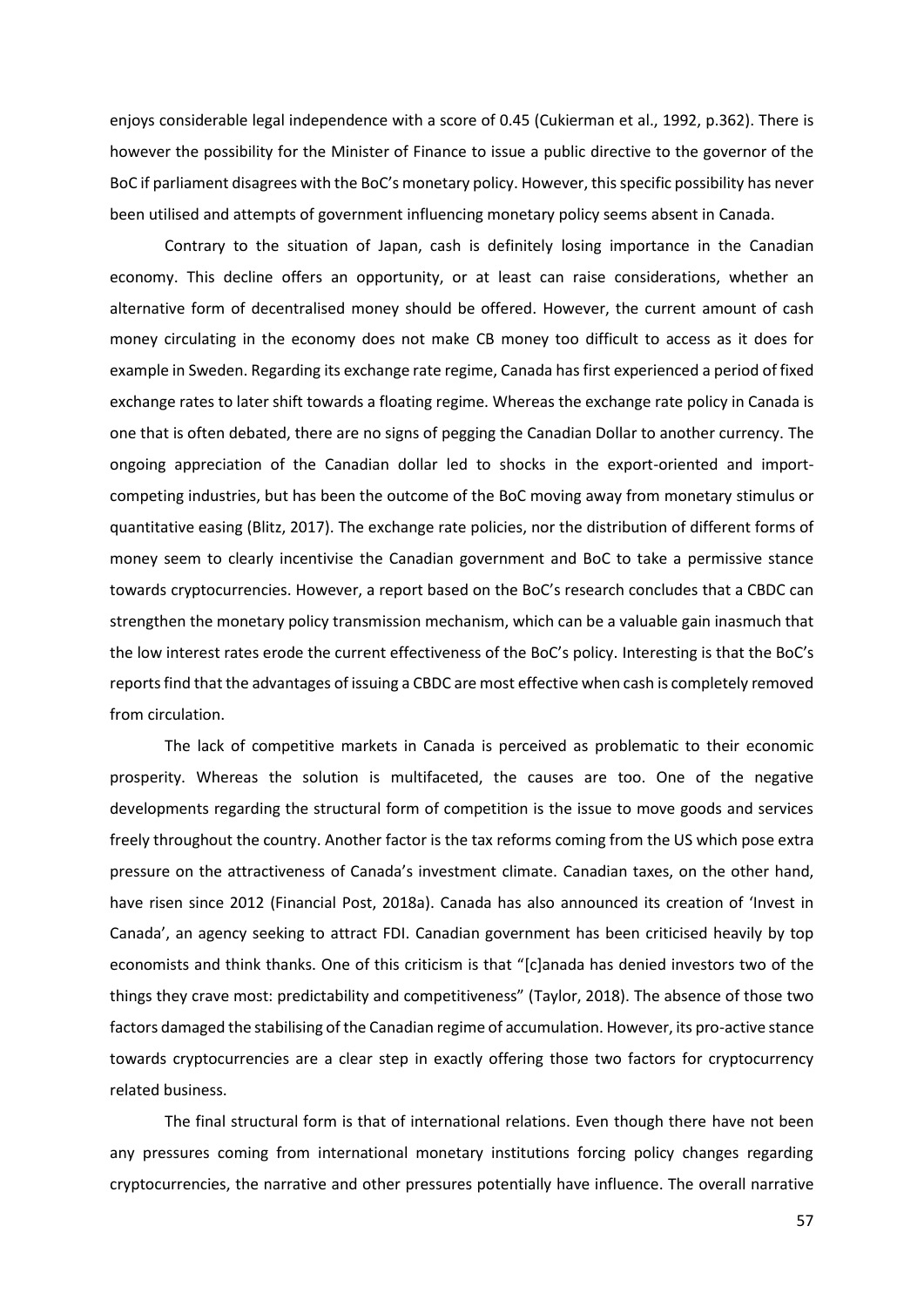of the BoC and the IMF on cryptocurrencies resembles similarity in that it does not pose a threat to the financial stability yet. Presumably the most noteworthy resemblance in one another's discourse is the call for global cooperation and alignment (Wilkins, 2017; IMF, 2018). While the influences regarding the cryptocurrencies are rather complementary, there have been other advices and analyses coming from the IMF and WEF that might have contributed to Canada's pro-active regulatory framework. That is, the IMF has been urging Canada to reconsider its corporate taxation among other policies as it is worried about Canada's competitiveness (IMF, 2018c, p.16). These recommendations have also come from the WEF, urging Canada to secure for example the free flow of goods and services in order to remain competitive (World Economic Forum, 2018b, p.31).

## 3.4.4. Canada's case summarised

While Canadian legislative institutions are pro-actively delivering a regulatory framework, the discourse of the BoC resembles serious scepticism on private cryptocurrencies. BoC representatives practise a narrative filled with weighty warnings, however do not advocate for a ban or criminalising the new technology and affiliated businesses. The described situation therefore is in line with the initial categorisation of the BoC's policy position being *permissive.* While Canada's financial system is considered sound, its economy and especially its lack of competitiveness is a major weakness for its economic prosperity. Its dependence of its primary sector and the uncertainty surrounding that sector, urges Canada to act on recomposing its GDP. Furthermore, through fiscal stimulus programmes of the government, public spending has outpaced private growth which is an unsustainable situation. Canada's effort to attract the growing business sector engaged in cryptocurrencies by offering transparency and predictability, therefore can be seen as a rational move. However, the BoC is the most independent CB of this thesis and this allows the BoC to compose its own, deviating narrative on the assessment of the destabilising risks cryptocurrencies pose to the financial system. That having said, the BoC is one of the most prominent CBs when it comes to engaging in research and experimentation and its rather positive discourse on the improvements a CBDC could bring to the effectiveness of the monetary authority resemble the trust and expectations it has in the new technology. As Canada is forced to once again recompose its GDP, technology, and cryptocurrencies specific, might seem as an opportunity. The cryptocurrency sector is emerging in a time where the Canadian economy is considered highly crisis prone and offers an impulse to its economy which can temporarily stabilise its capital accumulation, supplements tax incomes and can contribute to overcoming its problem of lacking competitiveness. The BoC however, is not concerned with attracting new business and looks from a purely monetary point of view to the opportunities the technology can offer to a CB.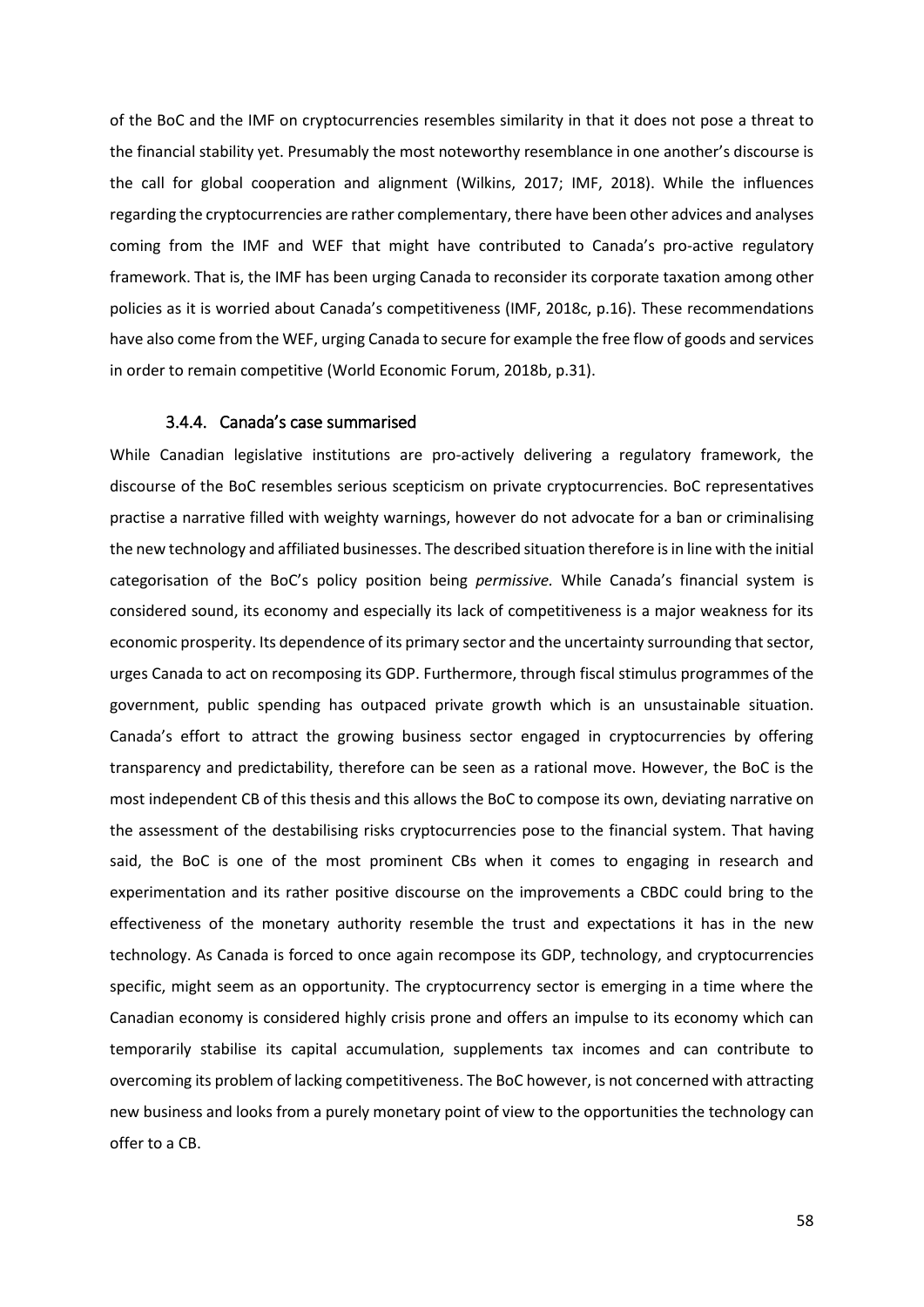# Conclusion and reflection

The question which has been central to this thesis was: Why did central banks, while pursuing the similar objective of financial stability, develop different modes of regulation with regard to the emergence of cryptocurrencies since 2010? Rather than treating the attitudes and policy proposals coming from CBs as rational decisions of institutional agents, this thesis used the analytical concepts of Regulation Theory to offer an explanation rooted in the political and economic tensions which are the result of the inherent contradictions of the capitalist regimes of accumulation. This thesis proved that the historical and institutional context combined with the specific instabilities of the nation's form of capitalism heavily influence the development of policy positions and attitudes towards cryptocurrencies and thereby account for the variance.

CBs, as presumably independent monetary authorities, compile a set of policies in order to mitigate the tensions coming from these instabilities. The analysis showed that CBs then weigh the potential impact of cryptocurrencies on their policy package which can lead them to ban the technology as in the case of China, or perceive the technology as a partial solution to the economic instabilities, as in Japan. This thesis, however, went beyond accepting merely the instabilities of a nation's capitalism as explanatory variable for the CBs' differing positions. In addition to the capitalist instabilities, this thesis also found that the historical context of CBs' and governmental policies, the soundness of the financial system and the power relations within the institutional context, contribute to the explanation of the phenomenon of monetary authorities developing deviating viewpoints. While cryptocurrencies offer the potential to overcome Japan's and Canada's problematics with competitiveness, tax revenues and the investment climate, the BoJ has a more supportive discourse than the BoC. The BoC as the most independent CB raises weighty warnings regarding the technology since it objectively assesses the impact on the Canadian financial stability. The BoJ on the other hand, handed in its possibility to deviate from the economic policy strategy of the government, thereby strongly advocating for households and business to engage in the new technology. For the PBoC, also influenced by the Communist Party, stabilising its regime of accumulation implies illegalising all cryptocurrency related business as this poses the possibility of added risks to its already risky and ineffectively regulated financial system. Moreover, cryptocurrencies threaten the PBoCs role as the sole legitimate issuer of money thereby eroding its authority. The CBDC therefore offers an outcome reconfirming its monetary authority while rooting out all other cryptocurrencies. Hence, the answer to the research question is that specific economic instabilities and the power relations within the spatiotemporal institutional context, limit the latitude in which CBs can develop policy. Within this framework CBs then develop a policy position which invigoratesthe policies they are already practicing in pursuit of both stabilising and strengthening the capitalist system and retaining their position as the sole legitimate monetary authority.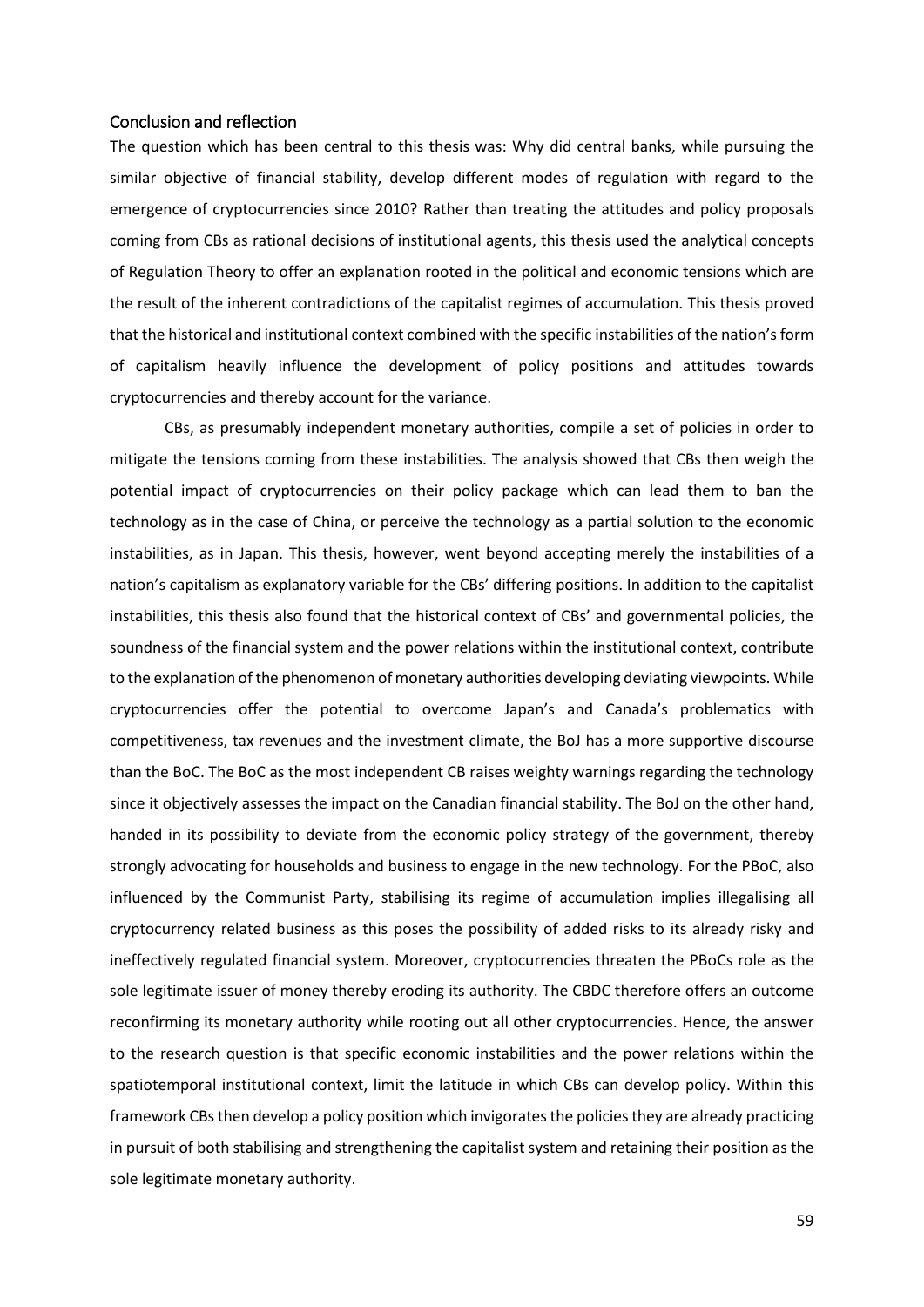That having said, it is of importance to evaluate on the design and limitations of this research. Applying Regulation Theory made it possible to conduct a very comprehensive analysis adopting variables ranging from historical economic development to institutional agency. Thereby this thesis really stretched the existing perspectives on the relation between CBs and cryptocurrencies. However, this broadness of the scope simultaneously increases the superficiality of some aspects of the analysis. For example, the role of cash money in a society and its relation to cryptocurrencies could be the subject of one complete study in contrast to the supporting role it played in this thesis. As the Swedish Riksbank has sought a solution in cryptocurrencies to overcome the decline of cash usage, it would be interesting to further investigate whether there is a relation in cash usage and cryptocurrency legislation. Furthermore, the relation between cryptocurrency legislation and the for many nations unwanted and mistrusted reality of economic power coming from the US dollar and euro as reserve currencies, which has been touched on briefly, could be exploited in much greater length and depth, and would also be an interesting avenue for further research (e.g. Russia, Venezuela). The methodological approach of combining CDA with an historical analysis of the CBs' role in the regimes of accumulation, supported the comprehensive explanatory narrative. However, the lack of available interpretable data due to the limitations in case selection, eroded the robustness of the CDA which has led the discourse analysis to mainly be a tool to confirm or debunk the initial categorisation of the CBs. This in combination with the question whether CBs are the determining agents in shaping the dominant discourse for a nation, made it complex to strongly explicate the presumed differences of the policy positions.

It should be noted that the hype around cryptocurrencies and its underlying technology has posed the complex tasks for monetary and legislative authorities to come to an objective understanding of what the valuable and less valuable characteristics are and then how to respond to the emergence. This process is still underway for CBs, which makes current policy positions and assessments not set in stone. The analysis of this thesis has been conducted on early movers, which are also driven by more symbolic politics of creating a desired appearance of being progressive and remaining relevant. Over time, the specifics of legislation and its nuanced differences are much more significant regarding the environment nation's create for cryptocurrencies. This also holds for the relation to CBs. Per definition decentralised currencies are a threat to the mandate of CBs which forces them to act sceptical and cautious, and differences should therefore be sought in details. The fact that this thesis has been an analysis of initial responses holds that there is a lot of development to be expected and therefore to be further researched.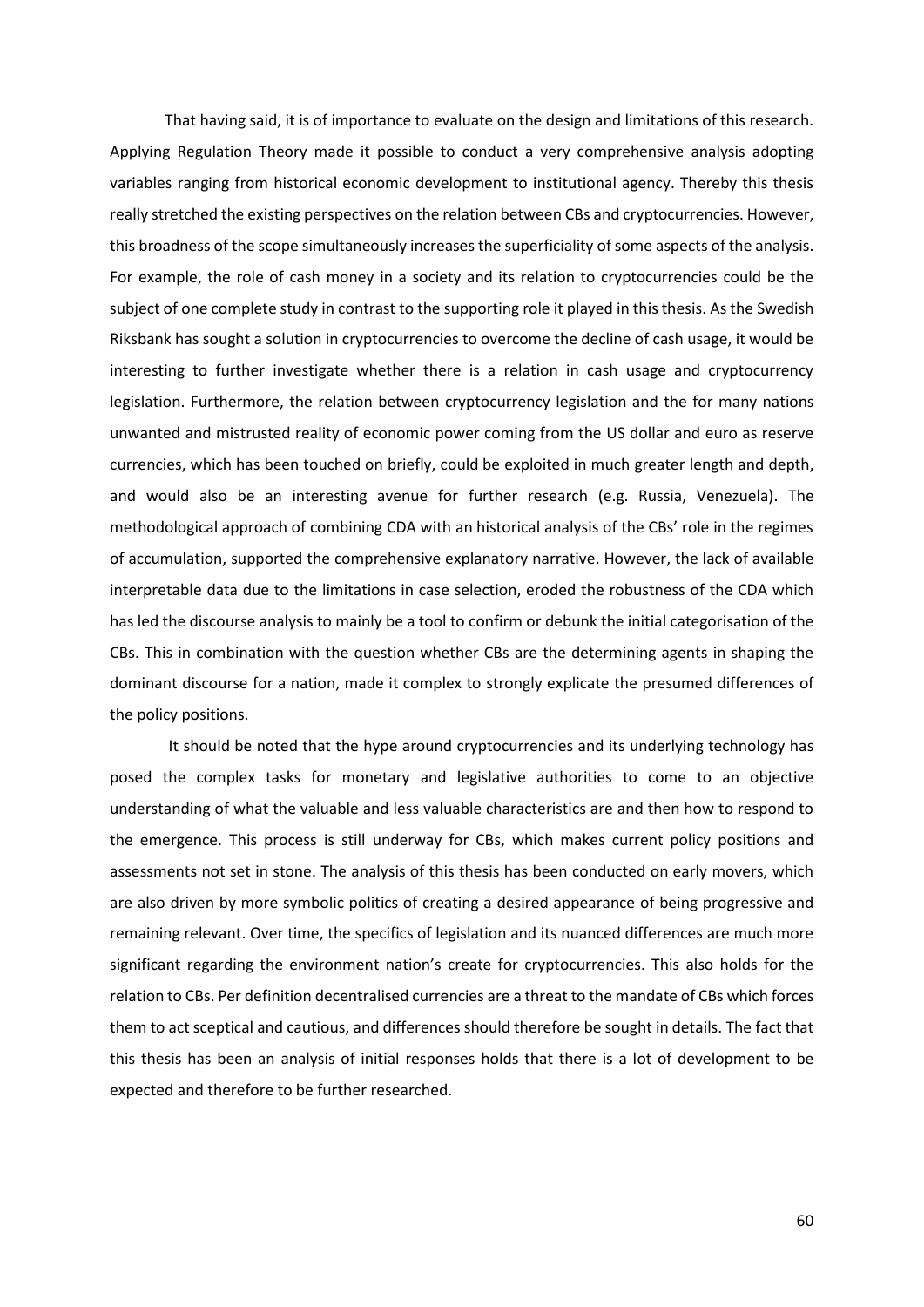# Reference list:

Abe, T., (2017). The History & Significance of Japan's Trade & Industrial Policy — a Case Study of Trade Friction at the End of the 20th Century. *Japan Spotlight, November/December,* 50-54*.* 

Aglietta, M. (1979). A Theory of Capitalist Regulation: the U.S. Experience. London: New Left Books.

Aglietta, M. (1998). Capitalism at the turn of the century: regulation theory and the challenge of social change. *New left review*, 41-90.

Aglietta, M., & Breton, R. (2001). Financial systems, corporate control and capital accumulation. *Economy and Society*, *30*(4), 433-466.

Akram, T. (2016). *Japan's Liquidity Trap* (Levy Economics Institute Working Paper No. 862). Retrieved from: [http://www.levyinstitute.org/pubs/wp\\_862.pdf](http://www.levyinstitute.org/pubs/wp_862.pdf) 

Aldasoro, I., Borio, C. E., & Drehmann, M. (2018). Early warning indicators of banking crises: expanding the family.

Alesina, A. (1988). Macroeconomics and politics. *NBER macroeconomics annual*, *3*, 13-52.

Amamiya, M. (2018). Central Banking in the Digital Age. Retrieved from: [http://www.boj.or.jp/en/announcements/press/koen\\_2018/data/ko180416a.pdf](http://www.boj.or.jp/en/announcements/press/koen_2018/data/ko180416a.pdf)

Anderlini, J., & Dyer, G. (2008, December 10). China's export fall is worse than predicted. *Financial Times.* Retrieved from:<https://www.ft.com/content/704c10ca-c69f-11dd-97a5-000077b07658>

Antonovici, A. (2018, April 30). PBoC's Yao Qian Takes Pragmatic Stance on Blockchain, Finds Shortcomings. *Cryptovest.* Retrieved from: [https://cryptovest.com/news/PBoCs-yao-qian-takes](https://cryptovest.com/news/pbocs-yao-qian-takes-pragmatic-stance-on-blockchain-finds-shortcomings/)[pragmatic-stance-on-blockchain-finds-shortcomings/](https://cryptovest.com/news/pbocs-yao-qian-takes-pragmatic-stance-on-blockchain-finds-shortcomings/)

Anwar, S., & Sun, S. (2012). Trade liberalisation, market competition and wage inequality in China's manufacturing sector. *Economic Modelling*, *29*(4), 1268-1277.

Arvanitidis, P. A. (2014). *The Economics of Urban Property Markets: An Institutional Economics Analysis*. Routledge.

Ashley, D., & Orenstein, D. M. (2005). *Sociological theory: Classical statements*. Allyn & Bacon.

Ashley, R. K. (1984). The poverty of neorealism. International organization,38(02), 225-286.

Asia Times. (2018, June 15). China may start easing monetary policy as economy cools. Retrieved from:<http://www.atimes.com/article/china-may-start-easing-monetary-policy-as-economy-cools/>

Bade, R., & Parkin, M. (1982). Central bank laws and inflation-A comparative analysis. *University of Western Ontario*.

Bank of Canada, (2014, April). Decentralized E-Money (Bitcoin). Retrieved from: <https://www.bankofcanada.ca/wp-content/uploads/2014/04/Decentralize-E-Money.pdf>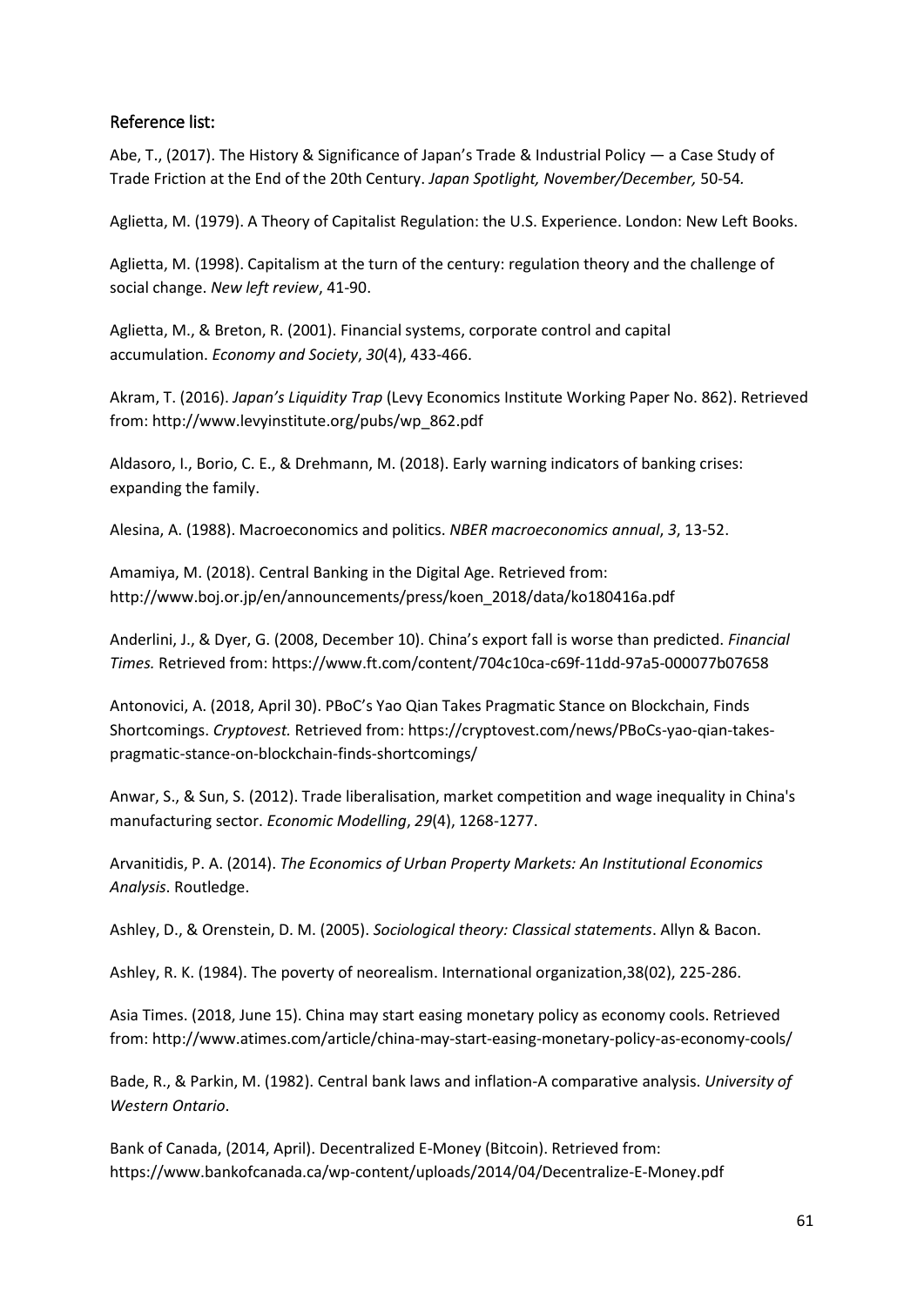Bank of Canada, (n.d.). The Bank's History. Retrieved from: <https://www.bankofcanada.ca/about/history/>

Bank of Japan, (2004). Functions and Operations of the Bank of Japan. The Bank of Japan's Business for Ensuring Financial System Stability. Retrieved from: <https://www.boj.or.jp/en/about/outline/data/foboj08.pdf>

Bank of Japan, (n.d.). History. Retrieved from: <https://www.boj.or.jp/en/about/outline/history/index.htm/>

Barlin, R. (2017). Regulation on the Rise as Bitcoin Gains Popularity. *CPA Journal*, 10-11.

Barrdear, John and Michael Kumhof (2016). "The Macroeconomics of Central Bank Issued Digital Currencies." Bank of England Staff Working Paper No. 605, July.

Barro, R. J. (1990). Government spending in a simple model of endogeneous growth. *Journal of political economy*, *98*(5, Part 2), S103-S125.

Baum, D. J. (1970). Banking in Canada. *Geo. LJ*, *59*, 1127-1150.

Bebenroth, R. (2015). Japan and Foreign Direct Investment. In *International Business Mergers and Acquisitions in Japan* (pp. 7-22). Springer, Tokyo.

Bech, M. L., & Garratt, R. (2017). Central bank cryptocurrencies.

Becker, J., & Jäger, J. (2012). Integration in crisis: A regulationist perspective on the interaction of European varieties of capitalism. *Competition & Change*, *16*(3), 169-187.

Becker, J., Jäger, J., Leubolt, B., & Weissenbacher, R. (2010). Peripheral financialization and vulnerability to crisis: A regulationist perspective. *Competition & Change*, *14*(3-4), 225-247.

Bell, S. (2002). The limits of rational choice: new institutionalism in the test bed of central banking politics in Australia. *Political Studies*, *50*(3), 477-496.

Belshaw, J. D. (2016). *Canadian History: Post-Confederation*. Campus Manitoba.

Benko, G., & Lipietz, A. (1998). From the regulation of space to the space of regulation. *GeoJournal*, *44*(4), 275-281.

Bernanke, B. S. (2003). Friedman's monetary framework: Some lessons. *Proceedings, Federal Reserve Bank of Dallas, Oct*, 207-214.

Bernhard, W., Broz, J. L., & Clark, W. R. (2002). The political economy of monetary institutions. *International Organization*, *56*(4), 693-723.

Bhaskar, R. (1975). *A Realist Theory of Science.* Leeds: Leeds Books.

Bhaskar, R. (1978). On the possibility of social scientific knowledge and the limits of naturalism. *Journal for the Theory of Social Behaviour*, *8*(1), 1-28.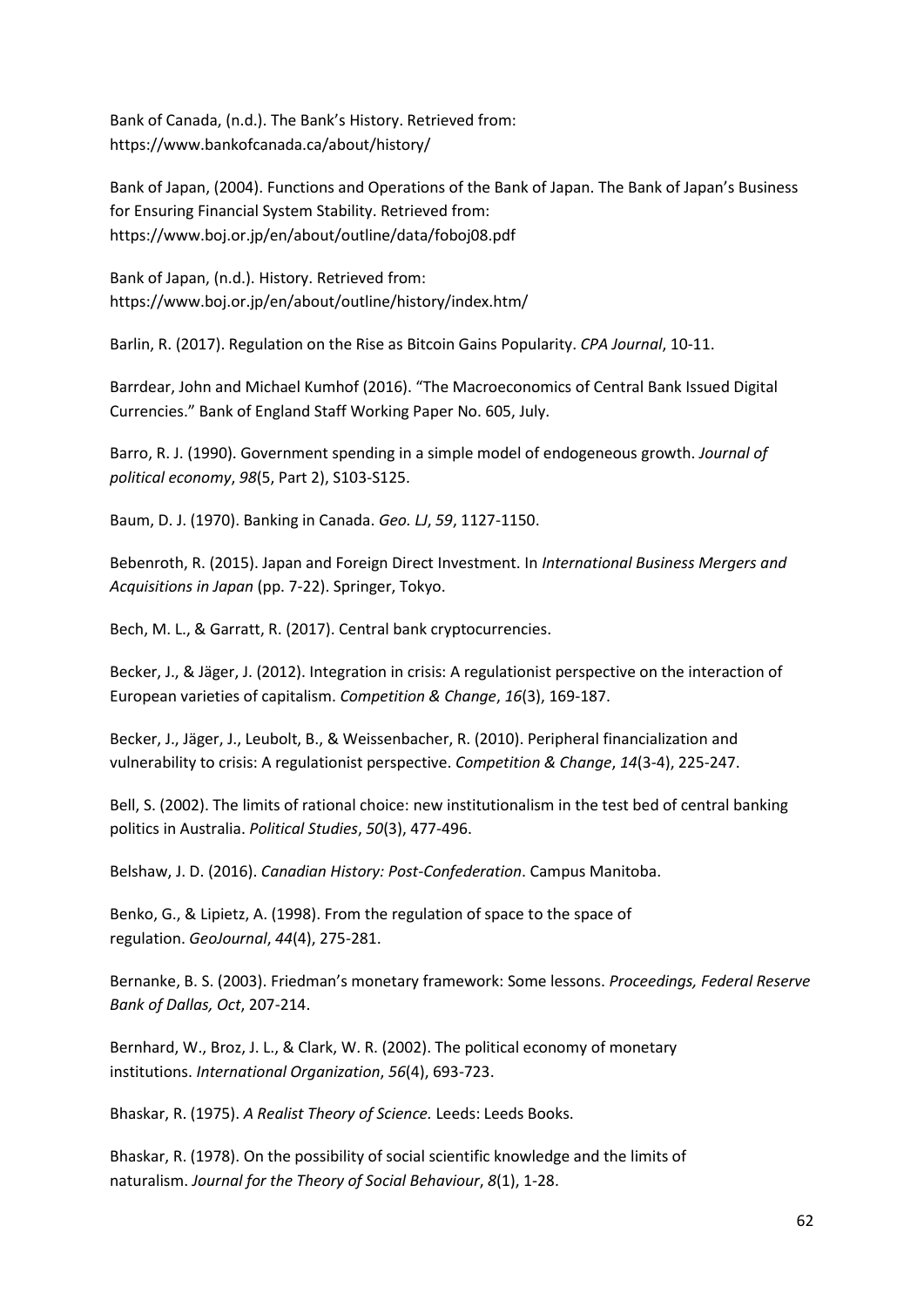Bhaskar, R. (1979). The possibility of naturalism. *A Philosophical Critique of the Contemporary Human Sciences. Brighton, UK: Harvester*.

Bhaskar, R. (1989). *Reclaiming Reality.* London: Verso.

Bhaskar, R. (1998). Societies. In M. Archer, R. Bhaskar, A. Collier, T. Lawson & A. Norrie (Eds.), Critical Realism: Essential Readings. London: Routledge.

Bhaskar, R. (2013). *A realist theory of science*. Routledge.

Bieler, A., & Morton, A. D. (2008). The deficits of discourse in IPE: Turning base metal into gold?. *International Studies Quarterly*, *52*(1), 103-128.

BIS. (2015). CPMI report on Digital Currencies. Retrieved from: <https://www.bis.org/cpmi/pcubl/d137.pdf>

BIS. (2017). Statistics on payment, clearing and settlement systems in the CPMI countries. Retrieved from:<https://www.bis.org/cpmi/publ/d172.pdf>

BIS. (2018). Credit to the non-financial sector. Retrieved on August 19, 2018, from: <https://www.bis.org/statistics/totcredit.htm>

Bjørnskov, C. (2012). How does social trust affect economic growth?. *Southern Economic Journal*, *78*(4), 1346-1368.

Blinder, A. S., & Solow, R. M. (1972). *Does fiscal policy matter?.* (No. 144). Econometric Research Program, Princeton University.

Blitz, R. (2017, September 6). Canadian dollar surges higher after surprise rate tightening. *Financial Times.* Retrieved from:<https://www.ft.com/content/057d0cbe-9318-11e7-a9e6-11d2f0ebb7f0>

Bloomberg L.P. (2017, August 31). Initial Coin Offerings Draw Fraud Warning From China Trade Group. Retrieved from: [https://www.bloomberg.com/news/articles/2017-08-31/initial-coin](https://www.bloomberg.com/news/articles/2017-08-31/initial-coin-offerings-draw-fraud-warning-from-china-trade-group)[offerings-draw-fraud-warning-from-china-trade-group](https://www.bloomberg.com/news/articles/2017-08-31/initial-coin-offerings-draw-fraud-warning-from-china-trade-group)

Bloomberg L.P. (2017a, November 4). China's Central Bank Chief Warns of 'Sudden, Contagious and Hazardous' Financial Risks. Retrieved from: [https://www.bloomberg.com/news/articles/2017-11-](https://www.bloomberg.com/news/articles/2017-11-04/china-s-zhou-warns-on-mounting-financial-risk-in-rare-commentary) [04/china-s-zhou-warns-on-mounting-financial-risk-in-rare-commentary](https://www.bloomberg.com/news/articles/2017-11-04/china-s-zhou-warns-on-mounting-financial-risk-in-rare-commentary)

Bloomberg L.P. (2018, March 13). China's Central Bank Gains More Power in Xi's Regulatory Shuffle. Retrieved from[: https://www.bloomberg.com/news/articles/2018-03-13/china-announces-plan-to](https://www.bloomberg.com/news/articles/2018-03-13/china-announces-plan-to-merge-banking-insurance-regulators)[merge-banking-insurance-regulators](https://www.bloomberg.com/news/articles/2018-03-13/china-announces-plan-to-merge-banking-insurance-regulators)

Bloomberg L.P. (2018a, March 21). China Allows Foreigners to Enter \$27 Trillion Payments Market. Retrieved from[: https://www.bloomberg.com/news/articles/2018-03-21/china-allows-foreigners-to](https://www.bloomberg.com/news/articles/2018-03-21/china-allows-foreigners-to-enter-27-trillion-payments-market)[enter-27-trillion-payments-market](https://www.bloomberg.com/news/articles/2018-03-21/china-allows-foreigners-to-enter-27-trillion-payments-market)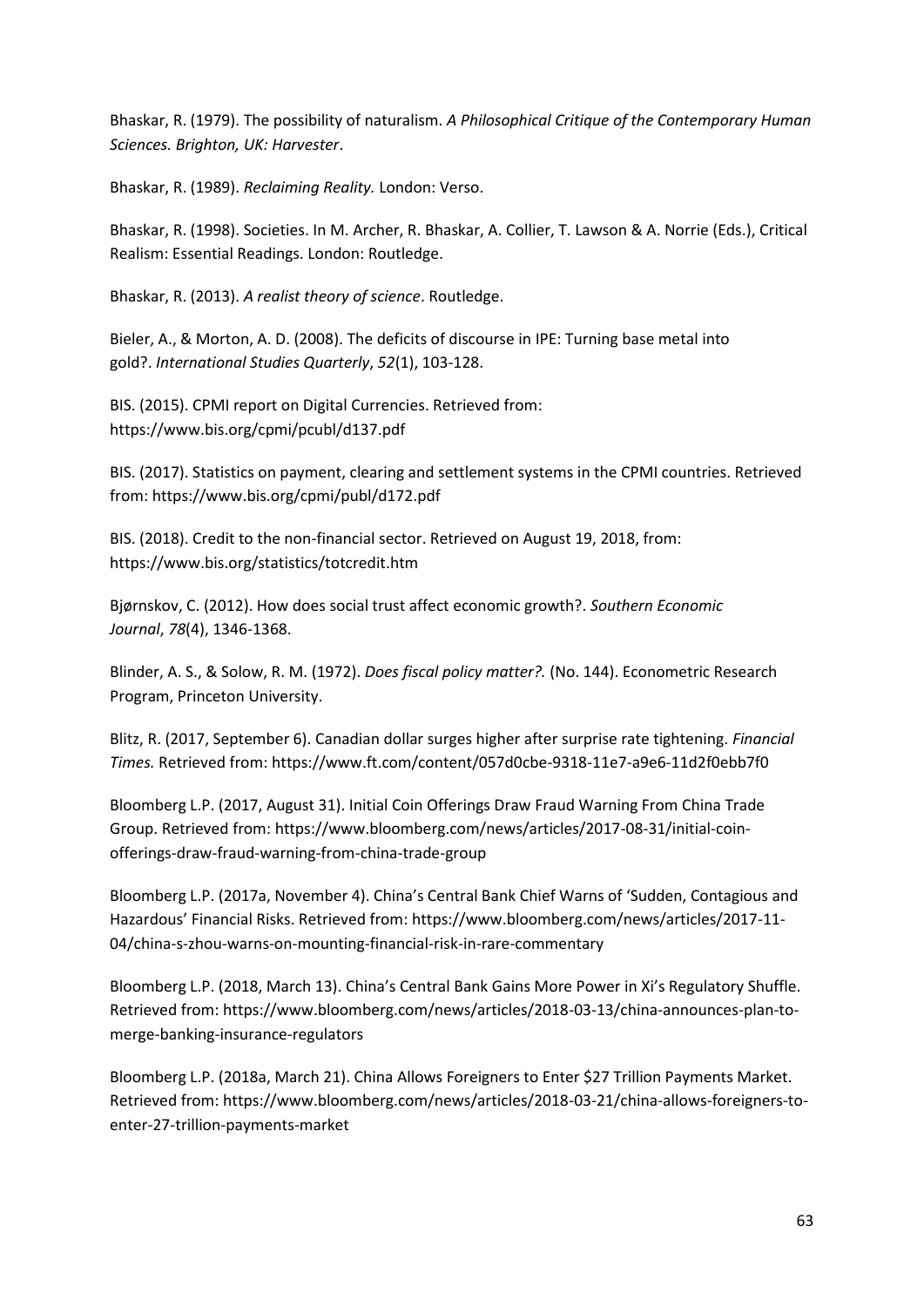Bordo, M. D. (2007). A brief history of central banks. *Economic Commentary, Federal Reserve Bank of Cleveland*.

Bordo, M., Redish, A., & Shearer, R. (1999). *Canada's Monetary System In Historical Perspective: Two Faces Of The Exchange Rate Regime*. Working Paper, University of British Columbia (April).

Boyer, R. (1986). La Théorie de la Régulation: une analyse critique. Paris: La Découverte.

Boyer, R., & Mistral, J. (1978). Accumulation. *Inflation, Crises (Presses Universitaires de France, Paris).*

Breslin, S. (2016). *China and the global political economy*. Springer.

Browne, R. (2018, January 26). Bitcoin can be called an assest, just don't call it money, Swedish central banker says. *CNBC.* Retrieved from: [https://www.cnbc.com/2018/01/26/riksbanks-skingsley](https://www.cnbc.com/2018/01/26/riksbanks-skingsley-bitcoin-cryptocurrencies-are-assets-not-money.html)[bitcoin-cryptocurrencies-are-assets-not-money.html](https://www.cnbc.com/2018/01/26/riksbanks-skingsley-bitcoin-cryptocurrencies-are-assets-not-money.html)

Bunjaku, F., Gorgieva-Trajkovska, O., & Miteva-Kacarski, E. (2017). Cryptocurrencies–advantages and disadvantages. *Journal of Economics*, *2*(1).

Byé, M. & de Bernis, G.D. (1987). Relations économiques internationales. Paris: Dalloz.

Canada Gazette (2018, June 9). Regulations Amending Certain Regulations Made Under the Proceeds of Crime (Money Laundering) and Terrorist Financing Act, 2018. Retrieved from: <http://www.gazette.gc.ca/rp-pr/p1/2018/2018-06-09/html/reg1-eng.html>

Cappiello, L., & Ferrucci, G. (2008). The sustainability of China's exchange rate policy and capital account liberalisation.

Carmichael, K. (2018, March 26). A decade after the financial crisis, it's clear policy still matters. *Financial Post.* Retrieved from[: https://business.financialpost.com/news/economy/a-decade-after](https://business.financialpost.com/news/economy/a-decade-after-the-financial-crisis-its-clear-policy-still-matters)[the-financial-crisis-its-clear-policy-still-matters](https://business.financialpost.com/news/economy/a-decade-after-the-financial-crisis-its-clear-policy-still-matters)

Carney, M. (2018). The Future of Money [speech]. Retrieved from: [https://www.bankofengland.co.uk/-/media/boe/files/speech/2018/the-future-of-money-speech-by](https://www.bankofengland.co.uk/-/media/boe/files/speech/2018/the-future-of-money-speech-by-mark-carney.pdf?la=en&hash=A51E1C8E90BDD3D071A8D6B4F8C1566E7AC91418)[mark-carney.pdf?la=en&hash=A51E1C8E90BDD3D071A8D6B4F8C1566E7AC91418](https://www.bankofengland.co.uk/-/media/boe/files/speech/2018/the-future-of-money-speech-by-mark-carney.pdf?la=en&hash=A51E1C8E90BDD3D071A8D6B4F8C1566E7AC91418) 

Carroll, T., & Jarvis, D. S. (2014). Introduction: Financialisation and development in Asia under late capitalism.

Chang, C., Liu, Z., & Spiegel, M. M. (2015). Capital controls and optimal Chinese monetary policy. *Journal of Monetary Economics*, *74*, 1-15.

Checkel, J. T. (1998). The constructive turn in international relations theory. *World politics*, *50*(2), 324-348.

Chen, L & Lee, J. (2017, September 4). Bitcoin Tumbles as PBOC Declares Initial Coin Offerings Illegal. *Bloomberg L.P.* Retrieved from: [https://www.bloomberg.com/news/articles/2017-09-04/china](https://www.bloomberg.com/news/articles/2017-09-04/china-central-bank-says-initial-coin-offerings-are-illegal)[central-bank-says-initial-coin-offerings-are-illegal](https://www.bloomberg.com/news/articles/2017-09-04/china-central-bank-says-initial-coin-offerings-are-illegal)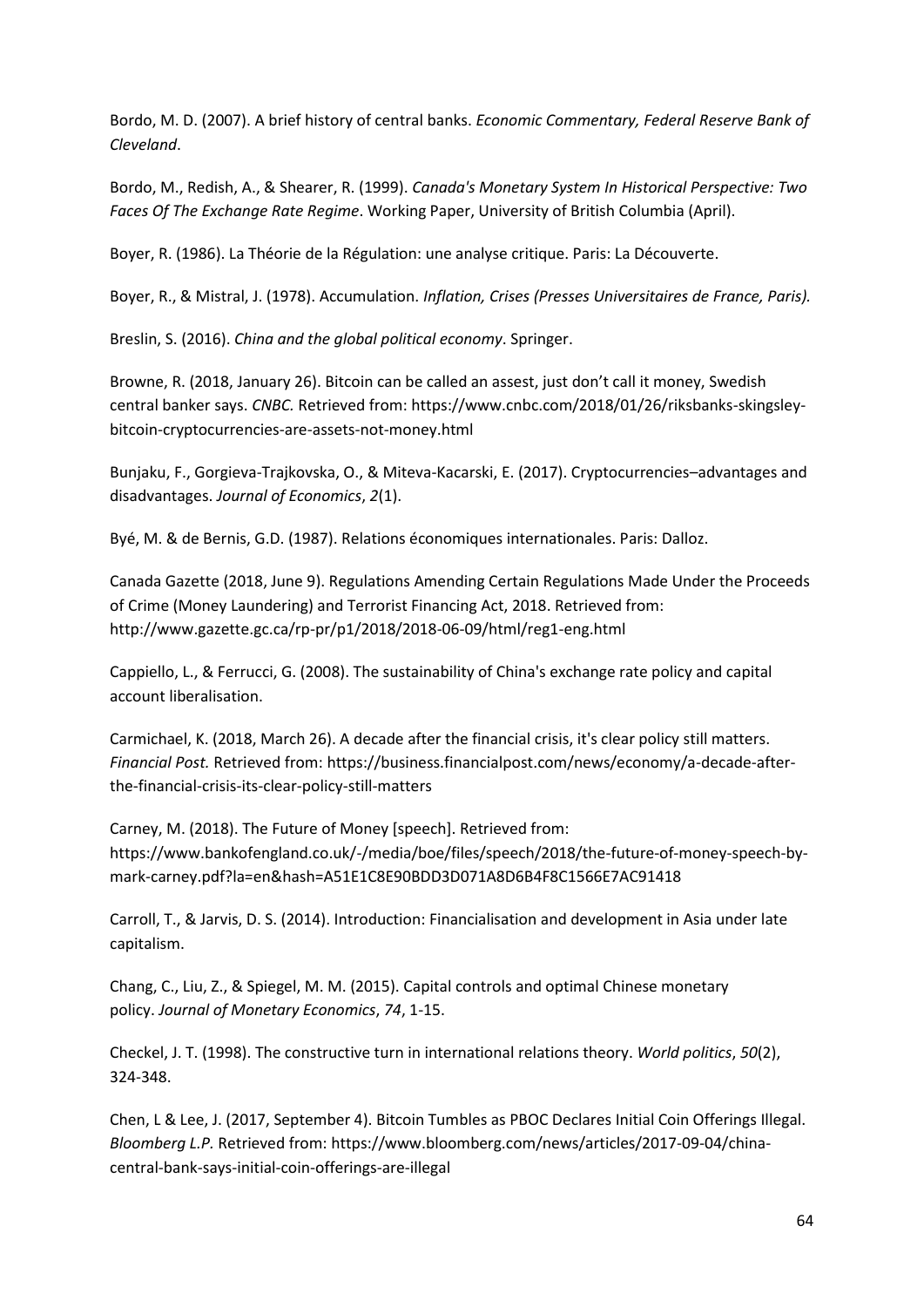Chen, L. & Grant, C. (2018, January 9). How China's Stifling Bitcoin and Cryptocurrencies: QuickTake. *Bloomberg L.P.* Retrieved from: [https://www.bloomberg.com/news/articles/2018-01-09/how-china](https://www.bloomberg.com/news/articles/2018-01-09/how-china-s-stifling-bitcoin-and-cryptocurrencies-quicktake-q-a)[s-stifling-bitcoin-and-cryptocurrencies-quicktake-q-a](https://www.bloomberg.com/news/articles/2018-01-09/how-china-s-stifling-bitcoin-and-cryptocurrencies-quicktake-q-a)

Cheremukhin, A., Golosov, M., Guriev, S., & Tsyvinski, A. (2015). *The economy of People's Republic of China from 1953* (No. w21397). National Bureau of Economic Research.

Cheung, K. Y., & Ping, L. (2004). Spillover effects of FDI on innovation in China: Evidence from the provincial data. *China economic review*, *15*(1), 25-44.

China Daily. (2018, March 9). China not in Hurry to Develop Digital Currency: Central Bank. Retrieved from:<http://www.chinadaily.com.cn/a/201803/09/WS5aa256dfa3106e7dcc140b45.html>

Clarke, S. (1988). Overaccumulation, class struggle and the regulation approach. *Capital & Class*, *12*(3), 59-92.

Clarke, S. (1990). The Marxist theory of overaccumulation and crisis. *Science & Society*, *54*(4), 442- 467.

Conesa, J., & Pujolas, P. (2017). The Canadian Productivity Stagnation, 2002-2014.

Cox, R. W. (1981). Social forces, states and world orders: beyond international relations theory. *Millennium*, *10*(2), 126-155.

Crowling WLG. (2017, November 14). Canadian taxation of cryptocurrency ... so far. Retrieved from: <https://www.lexology.com/library/detail.aspx?g=6283077e-9d32-4531-81a5-56355fa54f47>

Cukierman, A., Web, S. B., & Neyapti, B. (1992). Measuring the independence of central banks and its effect on policy outcomes. *The world bank economic review*, *6*(3), 353-398.

Danezis, G., & Meiklejohn, S. (2015). Centrally banked cryptocurrencies. *arXiv preprint arXiv:1505.06895*.

Daniel, F. (2003). Recent changes to Canada's financial sector legislation. *Bank of Canada Review*, *2002*(Winter), 3-16.

Davoodalhosseini, S. M. (2017). Central Bank Digital Currency and Monetary Policy.

De Bernis, G. (1981). Theorie de la régulation et historique des crises'. *GRREC, Crise et Régulation, Grenoble: DRUG*, *1983*, 168-91.

De Filippi, P. (2014). Bitcoin: a regulatory nightmare to a libertarian dream.

Dolan, R. E. & Worden, R. L. (1992) *Japan: A Country Study*. Washington, D.C.: Federal Research Division, Library of Congress. Retrieved from:<https://www.loc.gov/item/91029874/>

Dow, S. C. (1990). Post-Keynesianism as political economy: a methodological discussion. *Review of Political Economy*, *2*(3), 345-358.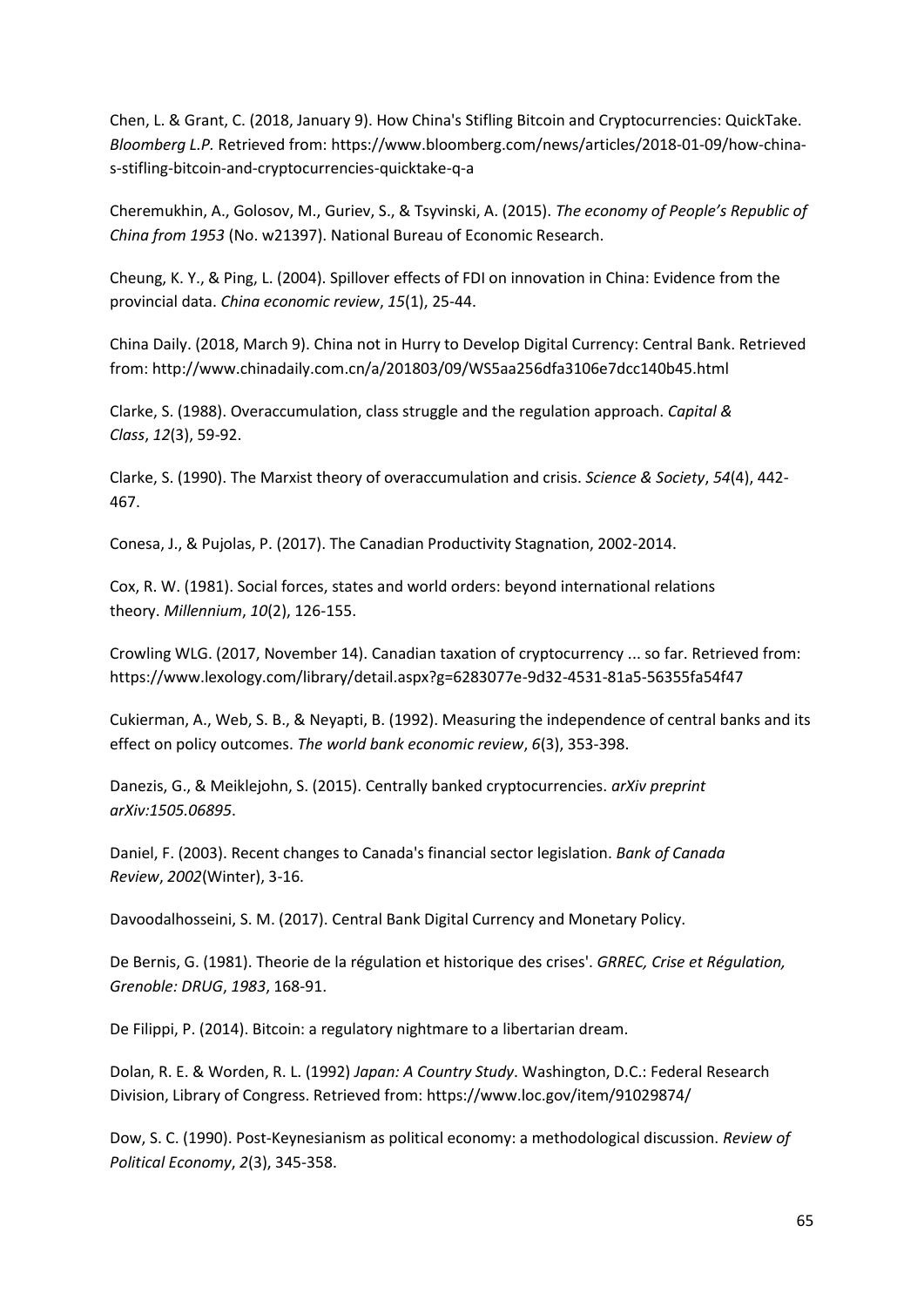Dow, S. C. (1996). The methodology of macroeconomic thought. *Books*.

Downward, P., & Mearman, A. (2006). Retroduction as mixed-methods triangulation in economic research: reorienting economics into social science. *Cambridge Journal of Economics*, *31*(1), 77-99.

Dray, W. H. (1985). Narrative versus analysis in history. *Philosophy of the Social Sciences*, *15*(2), 125- 145.

Economist. (2014, October 7). The mystery of Japan's sluggish exports. Retrieved from: [https://www.economist.com/the-economist-explains/2014/10/06/the-mystery-of-japans-sluggish](https://www.economist.com/the-economist-explains/2014/10/06/the-mystery-of-japans-sluggish-exports)[exports](https://www.economist.com/the-economist-explains/2014/10/06/the-mystery-of-japans-sluggish-exports)

Economist. (2017, April 27). The history of central banks. Retrieved from: <https://www.economist.com/briefing/2017/04/27/the-history-of-central-banks>

Economist. (2017a, November 16). What five years of Abenomics has and has not achieved. Retrieved from[: https://www.economist.com/finance-and-economics/2017/11/16/what-five-years](https://www.economist.com/finance-and-economics/2017/11/16/what-five-years-of-abenomics-has-and-has-not-achieved)[of-abenomics-has-and-has-not-achieved](https://www.economist.com/finance-and-economics/2017/11/16/what-five-years-of-abenomics-has-and-has-not-achieved)

Economist. (2018, March 8). China's share of global and Asian exports is falling. Retrieved from: <https://www.economist.com/china/2018/03/08/chinas-share-of-global-and-asian-exports-is-falling>

Eisen, B. & McMahon, F. (2016). Government policies threaten economic freedom in Canada. Retrieved from[: https://www.fraserinstitute.org/article/government-policies-threaten-economic](https://www.fraserinstitute.org/article/government-policies-threaten-economic-freedom-in-canada)[freedom-in-canada](https://www.fraserinstitute.org/article/government-policies-threaten-economic-freedom-in-canada)

Elliott, D., Kroeber, A., & Qiao, Y. (2015). Shadow banking in China: A primer. *Economic Studies at Brookings*, *3*, 1-7.

Engert, W., & Fung, B.S.C. (2017). Central Bank Digital Currency: Motivations and Implications. *Bank of Canada Staff Discussion Paper.* 2017-16

Engert, W., Fung, B., Nott, L., & Selody, J. (1999). Restructuring the Canadian Financial System: Explanations and Implications. *The Monetary and Regulatory Implications of Changes in the Banking Industry*, 142-167.

Epstein, G. A. (Ed.). (2005). *Financialization and the world economy*. Edward Elgar Publishing.

European Central Bank. (2015, November 24). What is money?. Retrieved from: [https://www.ecb.europa.eu/explainers/tell-me-more/html/what\\_is\\_money.en.html](https://www.ecb.europa.eu/explainers/tell-me-more/html/what_is_money.en.html)

Fairclough, N. (2013). *Critical discourse analysis*. R. Wodak (Ed.). London: Sage.

Farell, R. (2015). An analysis of the cryptocurrency industry.

Fay, B. (2014). *Social theory and political practice (RLE social theory)*. Routledge.

Financial Action Task Force. (2015). Guidance for a Risk-Based Approach to Virtual Currencies. *June 2015*.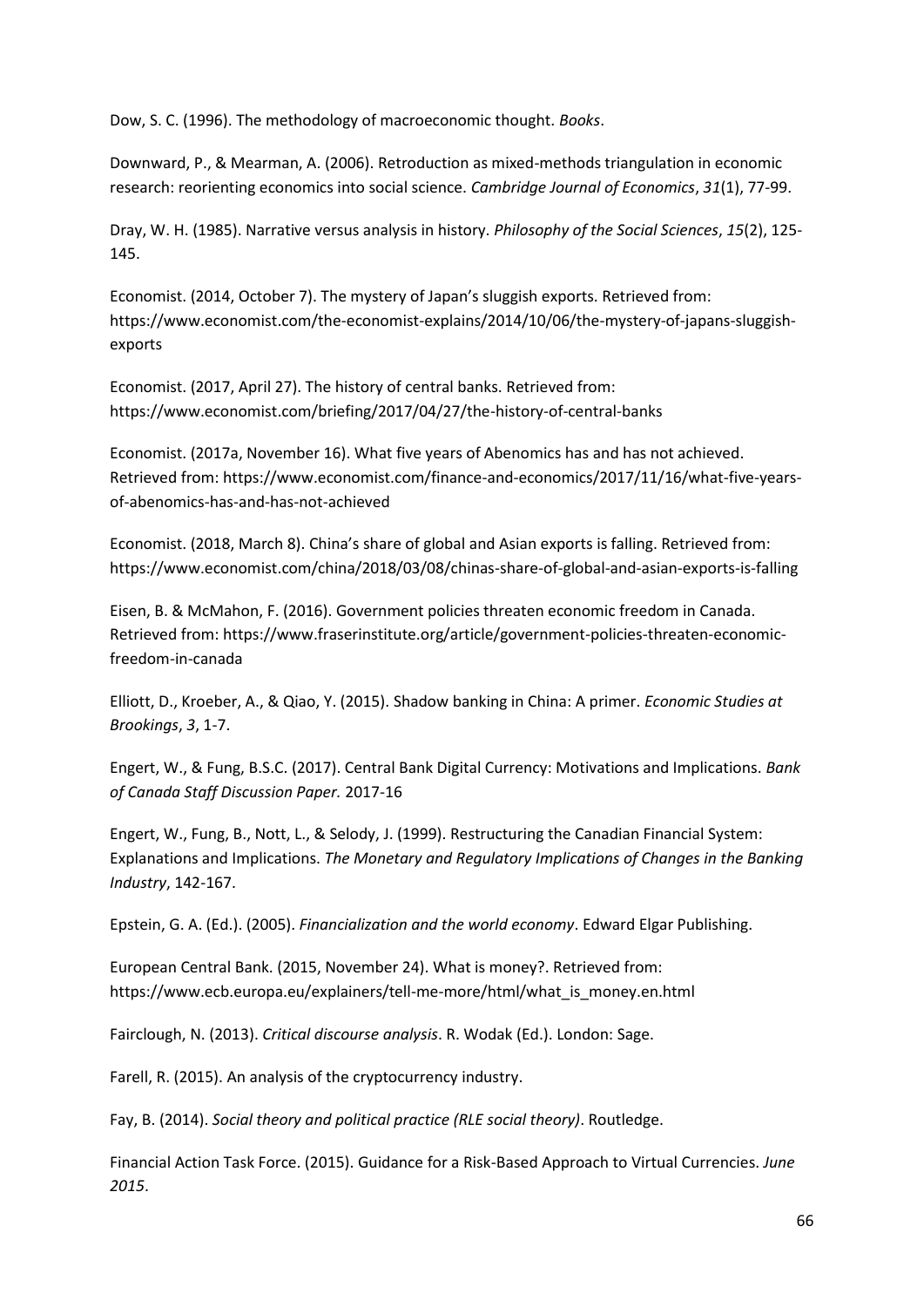Financial Consumer Agency of Canada. (2018). Digital currency. Retrieved from: <https://www.canada.ca/en/financial-consumer-agency/services/payment/digital-currency.html>

Financial Public Relations Central Committee. (2018). Let's think about "virtual currency"!. Retrieved from:<https://www.shiruporuto.jp/public/document/container/kasotsuka/>

Financial Services Agency. (2017). Details of Screening for New Registration Application as Virtual Currency Exchange Service Provider. Retrieved from: <https://www.fsa.go.jp/en/news/2017/20170930-1/02.pdf>

Financial Services Agency. (2018). To users of virtual currency. Retrieved from: [https://www.fsa.go.jp/policy/virtual\\_currency/index.html](https://www.fsa.go.jp/policy/virtual_currency/index.html)

Freedman, C. (1998). *The Canadian banking system* (No. 81). Ottawa: Bank of Canada.

Friedman, M. (1953). The methodology of positive economics. *Essays in Positive Economics, 1953,* 3- 43.

Friedman, M. (1968). The role of monetary policy. *The American Economic Review*, *58*(1) ,1-17

Fujioka, T. & Hidaka, M. (2018, January 28). Japan's Central Bank Sees No Need to Mint a Digital Currency. *Bloomberg L.P.* Retrieved from: [https://www.bloomberg.com/news/articles/2018-01-](https://www.bloomberg.com/news/articles/2018-01-28/japanese-don-t-need-digital-currency-as-they-love-cash-boj-says) [28/japanese-don-t-need-digital-currency-as-they-love-cash-boj-says](https://www.bloomberg.com/news/articles/2018-01-28/japanese-don-t-need-digital-currency-as-they-love-cash-boj-says)

Fukai, E. (1941). Kaiko nanajunen (Reflections on seventy years). *Iwanami Shoten*.

Fung, B., Molico, M., & Stuber, G. (2014). *Electronic money and payments: Recent developments and issues* (No. 2014-2). Bank of Canada Discussion Paper.

Goldman, A. (2010). Epistemic relativism and reasonable disagreement. *Disagreement*, 187-215.

Goodhart, C. A. E. (2011). The changing role of central banks. *Financial History Review*, *18*(2), 135- 154.

Goodman, J. B. (1991). The politics of central bank independence. *Comparative Politics*, *23*(3), 329- 349.

Goto, S. (1970). Nihon no Kin'yu Tokei (Japanese Financial Statistics). *Toyo Keizai Shimposha*.

Grabel, I. (2000). The political economy of'policy credibility': the new-classical macroeconomics and the remaking of emerging economies. *Cambridge Journal of Economics*, *24*(1), 1-19.

Grilli, V., Masciandaro, D., & Tabellini, G. (1991). Political and monetary institutions and public financial policies in the industrial countries. *Economic policy*, *6*(13), 341-392.

Guba, E. G., & Lincoln, Y. S. (1994). Competing paradigms in qualitative research. *Handbook of qualitative research*, *2*(163-194), 105.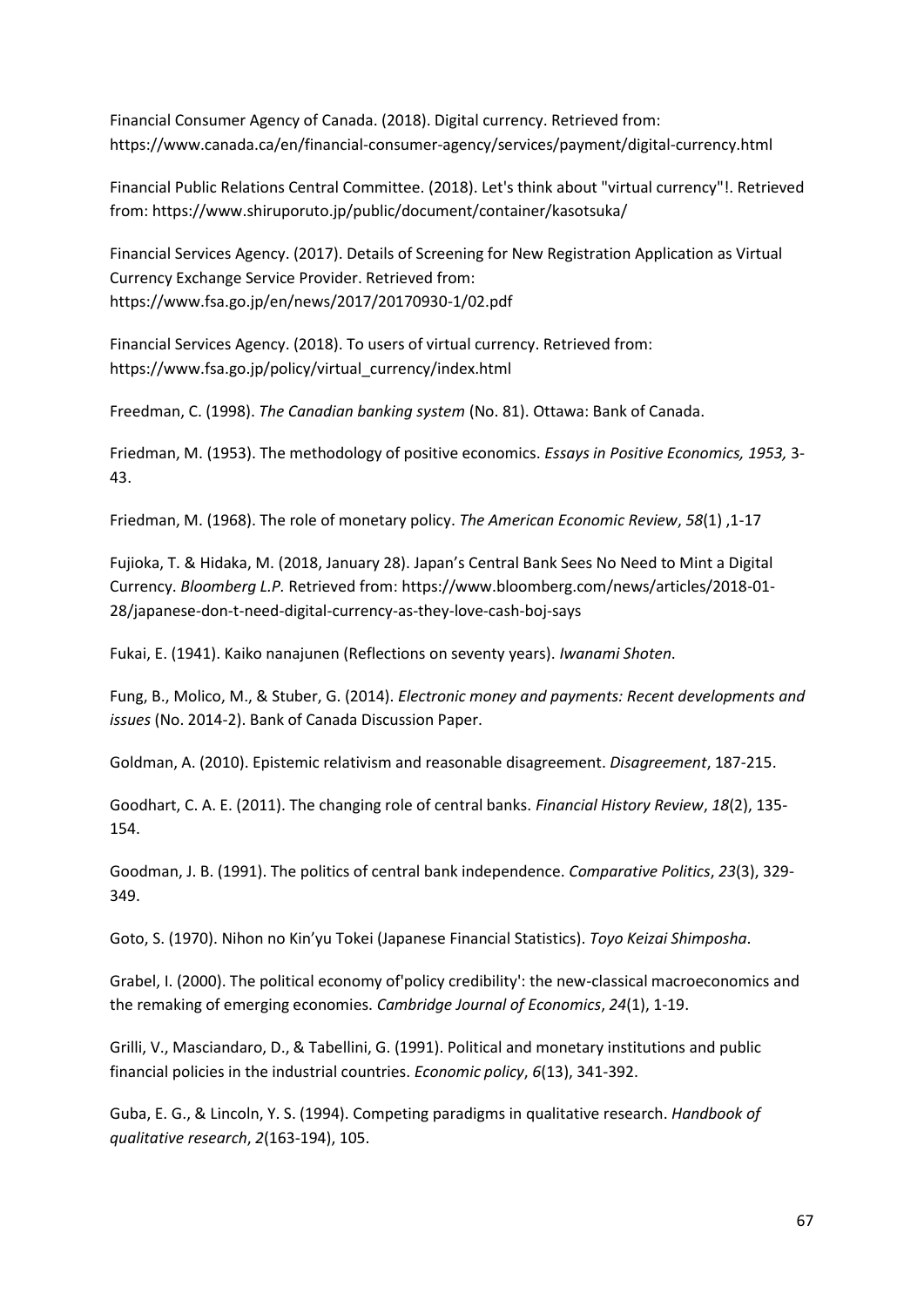Gurtner, F. J. (1999). The stability of the Renminbi in the wake of the Asian financial crisis. *Intereconomics*, *34*(3), 135-143.

Guttman, W. (1987). Japanese capital markets and financial liberalization. *Asian Survey*, *27*(12), 1256- 1267.

Gwartney, J., Hall, J. & Lawson, R. (2017). Economic Freedom of the World. 2017 Annual Report. Retrieved from[: https://www.fraserinstitute.org/sites/default/files/economic-freedom-of-the-world-](https://www.fraserinstitute.org/sites/default/files/economic-freedom-of-the-world-2017.pdf)[2017.pdf](https://www.fraserinstitute.org/sites/default/files/economic-freedom-of-the-world-2017.pdf)

Habermas, J. (1968). Technik und Wissenschaft als "Ideologie"?. *Man and World*, *1*(4), 483-523.

Hagiwara, Y. & Nakamura, Y. (2018, April 5). Japan Unveils Guidelines for Allowing Initial Coin Offerings. *Bloomberg L.P.* Retrieved from: [https://www.bloomberg.com/news/articles/2018-04-](https://www.bloomberg.com/news/articles/2018-04-05/japan-plans-first-step-toward-legalizing-initial-coin-offerings) [05/japan-plans-first-step-toward-legalizing-initial-coin-offerings](https://www.bloomberg.com/news/articles/2018-04-05/japan-plans-first-step-toward-legalizing-initial-coin-offerings)

Harari, D. (2013). Japan's Economy: from the 'Lost Decade'to Abenomics. *House of Commons Library, Standard Note SN06629. London: Oct*, *24*.

Harris, J. (2009). Statist globalization in China, Russia and the Gulf states. *Science & Society*, *73*(1), 6- 33.

Harvey, D. (1989). *The condition of postmodernity* (Vol. 14). Oxford: Blackwell.

Harvey, D. (2006). Limits to Capital. London: Verso.

Hein, E., Dodig, N., & Budyldina, N. (2014). *Financial, economic and social systems: French regulation school, social structures of accumulation and Post-Keynesian approaches compared* (No. 34/2014). Working Paper, Institute for International Political Economy Berlin.

Hemsworth, W. (2017, April 11). Improving Canada's stagnated productivity problem. Retrieved from: [https://brighterworld.mcmaster.ca/articles/improving-canadas-stagnated-productivity](https://brighterworld.mcmaster.ca/articles/improving-canadas-stagnated-productivity-problem/)[problem/](https://brighterworld.mcmaster.ca/articles/improving-canadas-stagnated-productivity-problem/)

Henderson, D. (2002). Japan and the Myth of MITI. *The Concise Encyclopedia of Economics*.

Hodgson, G. M. 2001. How Economics Forgot History: The Problem of Historical Specificity in Social Science, London, Routledge

Hopf, T. (1998). The promise of constructivism in international relations theory. *International security*, *23*(1), 171-200.

Hung, H. F. (2008). Rise of China and the global overaccumulation crisis. *Review of International Political Economy*, *15*(2), 149-179.

Husson, M. (2012). Neoliberalism: The Highest Stage?. *Actuel Marx*, (1), 86-101.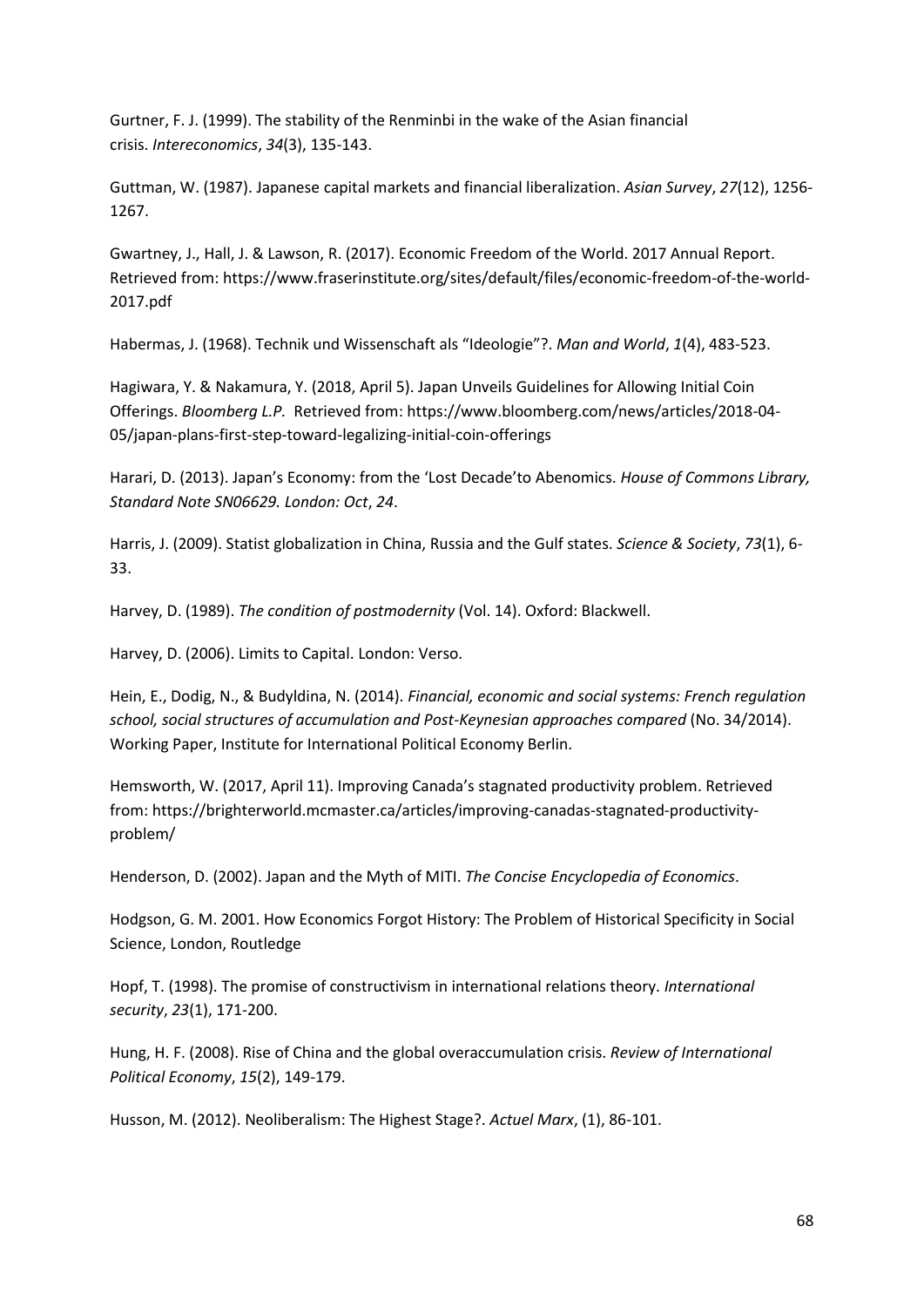International Monetary Fund. (2008). Canada : Financial System Stability Assessment-Update. Retrieved from[: https://www.imf.org/en/Publications/CR/Issues/2016/12/31/Canada-Financial-](https://www.imf.org/en/Publications/CR/Issues/2016/12/31/Canada-Financial-System-Stability-Assessment-Update-21710)[System-Stability-Assessment-Update-21710](https://www.imf.org/en/Publications/CR/Issues/2016/12/31/Canada-Financial-System-Stability-Assessment-Update-21710)

International Monetary Fund. (2017). People's Republic of China : 2017 Article IV Consultation-Press Release; Staff Report; and Statement by the Executive Director for the People's Republic of China. Retrieved from[: https://www.imf.org/en/Publications/CR/Issues/2017/08/15/People-s-Republic-of-](https://www.imf.org/en/Publications/CR/Issues/2017/08/15/People-s-Republic-of-China-2017-Article-IV-Consultation-Press-Release-Staff-Report-and-45170)[China-2017-Article-IV-Consultation-Press-Release-Staff-Report-and-45170](https://www.imf.org/en/Publications/CR/Issues/2017/08/15/People-s-Republic-of-China-2017-Article-IV-Consultation-Press-Release-Staff-Report-and-45170)

International Monetary Fund. (2017a). Japan. Financial System Stability Assessment. Retrieved from: <https://www.imf.org/~/media/Files/Publications/CR/2017/cr17244.ashx>

International Monetary Fund. (2018). Money Transformed. The Future of Currency in a Digital World. Retrieved from[: https://www.imf.org/external/pubs/ft/fandd/2018/06/pdf/fd0618.pdf](https://www.imf.org/external/pubs/ft/fandd/2018/06/pdf/fd0618.pdf)

International Monetary Fund. (2018a). GDP based on PPP, share of world. Retrieved from: <http://www.imf.org/external/datamapper/PPPSH@WEO/WEOWORLD/CHN>

International Monetary Fund. (2018b). Global Financial Stability Report October 2018: A Decade after the Global Financial Crisis: Are We Safer?. Retrieved from: [https://www.imf.org/en/Publications/GFSR/Issues/2018/09/25/Global-Financial-Stability-Report-](https://www.imf.org/en/Publications/GFSR/Issues/2018/09/25/Global-Financial-Stability-Report-October-2018)[October-2018](https://www.imf.org/en/Publications/GFSR/Issues/2018/09/25/Global-Financial-Stability-Report-October-2018)

International Monetary Fund. (2018c). Canada: 2018 Article IV Consultation-Press-Release; Staff Report; and Statement by the Executive Director for Canada. Retrieved from: [https://www.imf.org/en/Publications/CR/Issues/2018/07/16/Canada-2018-Article-IV-Consultation-](https://www.imf.org/en/Publications/CR/Issues/2018/07/16/Canada-2018-Article-IV-Consultation-Press-Release-Staff-Report-and-Statement-by-the-46084)[Press-Release-Staff-Report-and-Statement-by-the-46084](https://www.imf.org/en/Publications/CR/Issues/2018/07/16/Canada-2018-Article-IV-Consultation-Press-Release-Staff-Report-and-Statement-by-the-46084)

International Monetary Fund. (n.d.). The End of the Bretton Woords System (1972-81). Retrieved from:<https://www.imf.org/external/about/histend.htm>

Iwamura, M., Kitamura, Y., Matsumoto, T., & Saito, K. (2014). Can we stabilize the price of a Cryptocurrency?: Understanding the design of Bitcoin and its potential to compete with Central Bank money.

Jabko, N. (2009). Why IPE is underdeveloped in continental Europe: a case study of France. In: Blyth, M. (ed.) Routledge Handbook of International Political Economy (IPE): IPE as a global conversation. New York: Routledge, pp. 231-242.

Janzen, N. (2017). The Decline in Manufacturing's Share of Total Canadian Output — A Source of Concern?. Retrieved from: [http://www.rbc.com/economics/economic-reports/pdf/other](http://www.rbc.com/economics/economic-reports/pdf/other-reports/Manufacturing%20Trends-Feb2017.pdf)[reports/Manufacturing%20Trends-Feb2017.pdf](http://www.rbc.com/economics/economic-reports/pdf/other-reports/Manufacturing%20Trends-Feb2017.pdf)

Jessop, B. (1982). *The capitalist state* (pp. 9-12). New York: New York University Press.

Jessop, B. (1996). Post-Fordism and the state. In *Comparative welfare systems* (pp. 165-183). Palgrave Macmillan, London.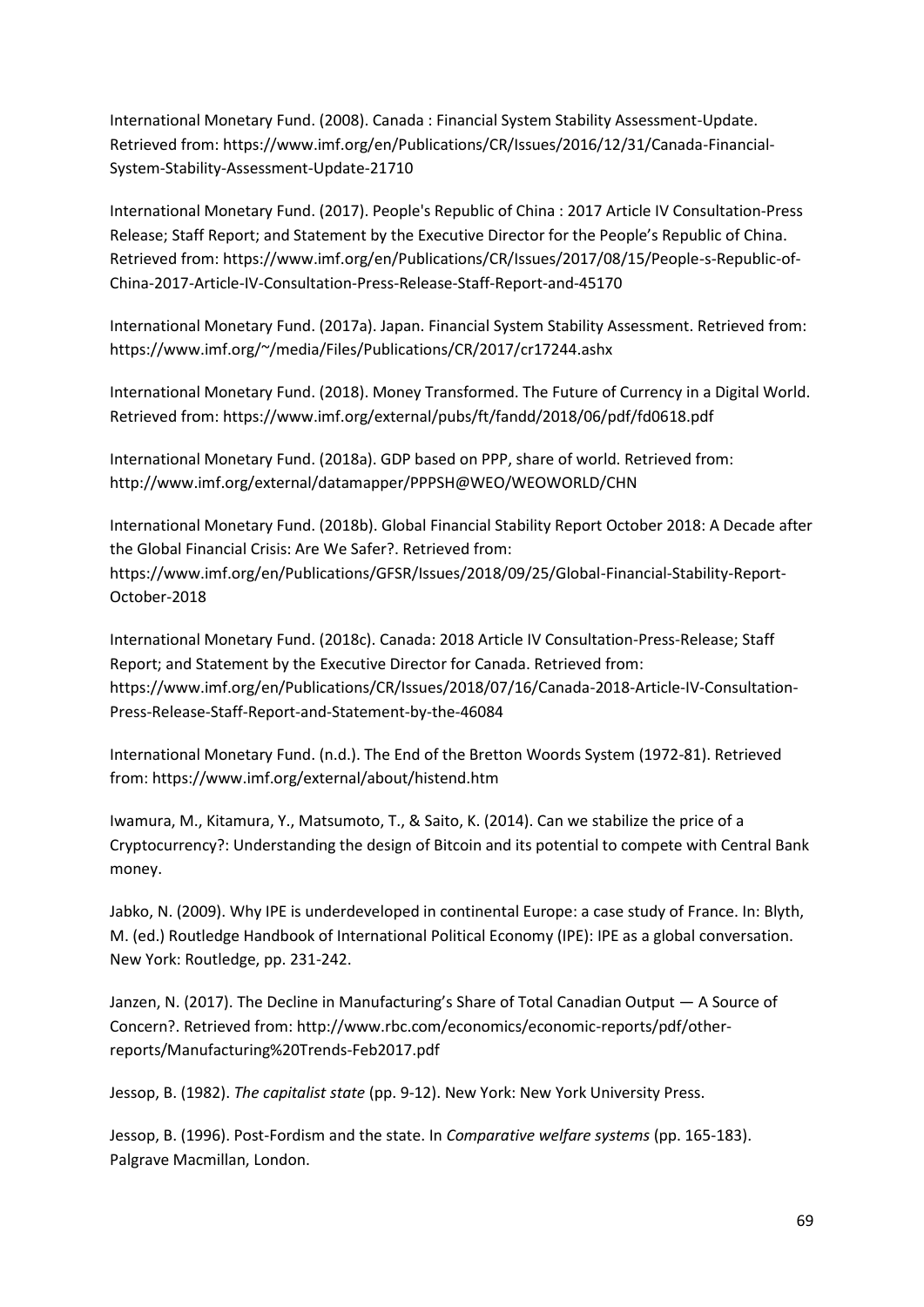Jessop, B., & Sum, N. L. (2006). *Beyond the regulation approach: putting capitalist economies in their place*. Edward Elgar Publishing.

Johansson, A. C., & Wang, X. (2014). Financial sector policies and income inequality. *China Economic Review*, *31*, 367-378.

Johnson, C. (1999). The developmental state: Odyssey of a concept. *The developmental state*, 32-60.

Joseph, J. (2007). Philosophy in international relations: A scientific realist approach. *Millennium*, *35*(2), 345-359.

Kalman-Lamb, G. (2017). The financialization of housing in Canada: intensifying contradictions of neoliberal accumulation. *Studies in Political Economy*, *98*(3), 298-323.

Keat, R. (1980). The critique of positivism. *British Sociological Association, University of Lancaster*.

Keynes, J. M. (2016). *General theory of employment, interest and money*. Atlantic Publishers & Dist.

King & Wood Mallesons. (2017). Timeline of ICOs in China. Retrieved from: [http://www.kwm.com/~/media/library/Files/Knowledge/Insights/cn/2017/09/19/ico-china](http://www.kwm.com/~/media/library/Files/Knowledge/Insights/cn/2017/09/19/ico-china-timeline.ashx?la=en)[timeline.ashx?la=en](http://www.kwm.com/~/media/library/Files/Knowledge/Insights/cn/2017/09/19/ico-china-timeline.ashx?la=en)

Kirshner, J. (2009) Realist political economy: traditional themes and contemporary challenges. In: Blyth, M. (ed.) *Routledge Handbook of International Political Economy (IPE): IPE as a global conversation*. New York: Routledge, pp. 36-47.

Kirshner, J. (Ed.). (2003). *Monetary orders: Ambiguous economics, ubiquitous politics*. Cornell University Press.

Klomp, J., & De Haan, J. (2010). Inflation and central bank independence: a meta‐regression analysis. *Journal of Economic Surveys*, *24*(4), 593-621.

Klotz, A. (1995) Norms in International Relations. The Struggle against Apartheid. New York: Cornell University Press.

Knight, W. (2017). China's Central Bank Has Begun Cautiously Testing a Digital Currency.

Koichiro, K. (2017). *The Transactions Demand for Paper and Digital Currencies* (Bank of Japan, Discussion Paper No. 2017-E-6). Retrieved from: <https://www.imes.boj.or.jp/research/papers/english/17-E-06.pdf>

Lagarde, C. (2018, April 16). An Even-handed Approach to Crypto-Assets [Blog post]. Retrieved from: <https://blogs.imf.org/2018/04/16/an-even-handed-approach-to-crypto-assets/>

Lagarde, C. (2018a). Central Banking and Fintech: A Brave New World. *Innovations: Technology, Governance, Globalization*, *12*(1-2), 4-8.

Lasswell, H. D. (1950). *Politics: Who gets what, when, how*. New York: P. Smith.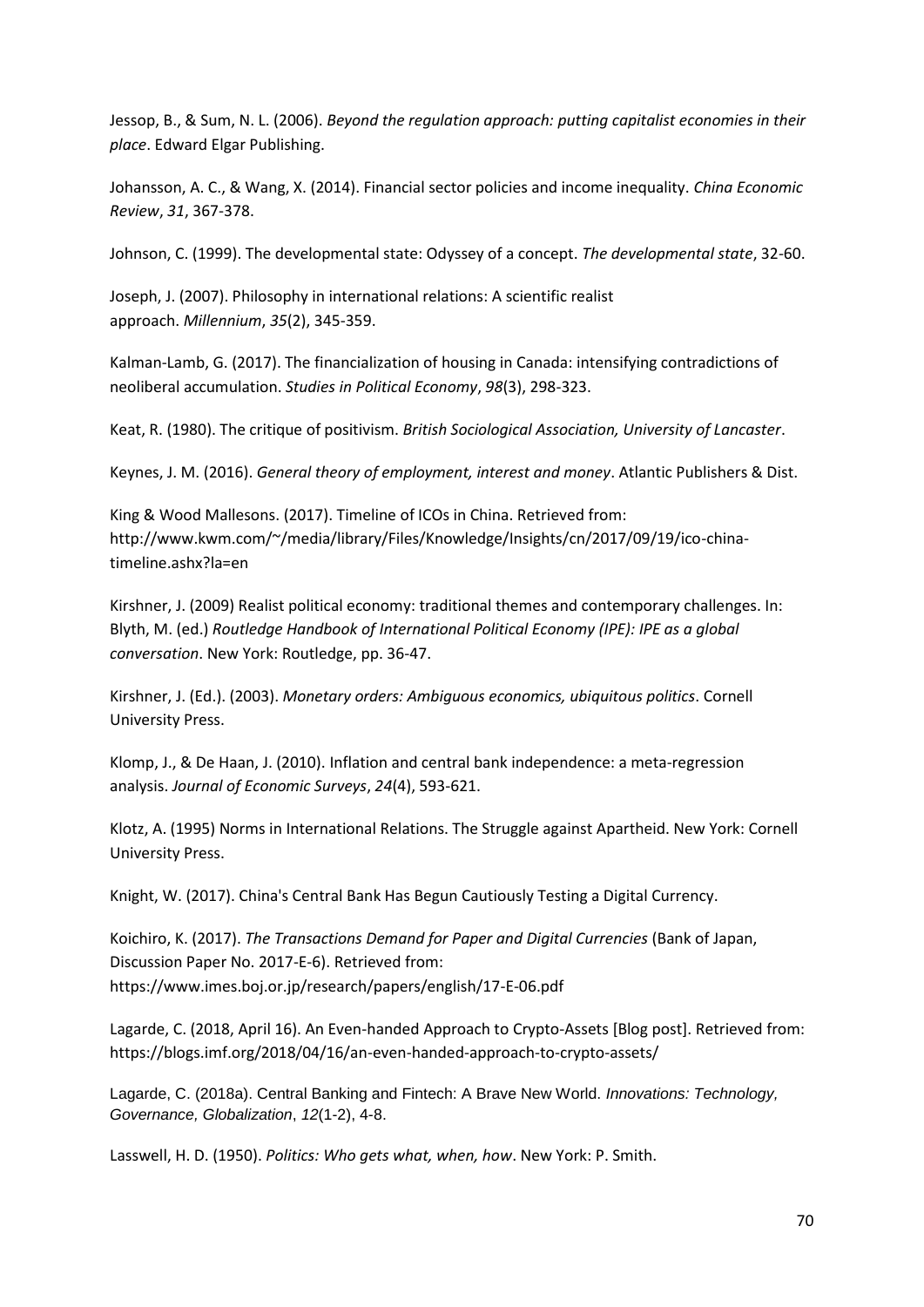Lawrence, R. Z., & Krugman, P. (1987). Imports in Japan: closed markets or minds?. *Brookings papers on economic activity*, *1987*(2), 517-554.

Lawson, T. (1997). Economics and reality. Routledge.

Lechevalier, S., Debanes, P., & Shin, W. (2017). Financialization and industrial policies in Japan and Korea: Evolving institutional complementarities and loss of state capabilities. *Structural Change and Economic Dynamics*.

Lewis, L. (2018, June 26). Japan's FSA shows how to war game cryptocurrency risks. *Financial Times.*  Retrieved from[: https://www.ft.com/content/fa7bb75e-794c-11e8-8e67-1e1a0846c475](https://www.ft.com/content/fa7bb75e-794c-11e8-8e67-1e1a0846c475)

Lin, J. Y. (2001). WTO accession and financial reform in China. *Cato J.*, *21*, 13.

Lin, J. Y. (2011). China and the global economy. *China Economic Journal*, *4*(1), 1-14.

Lipietz, A. (1982). Towards global Fordism. New Left Review, 132: 33-47.

Liu, K., & Daly, K. (2011). Foreign Direct Investment in China Manufacturing Industry–Transformation from a Low Tech to High Tech Manufacturing. *International Journal of Business and Management, 6*(7), 15-27.

Lockwood, E. (2016). The Global Politics of Central Banking: A View from Political Science.

Lowe, P. (2017). An eUAD? [speech]. Retrieved from: [http://www.rba.gov.au/speeches/2017/pdf/sp](http://www.rba.gov.au/speeches/2017/pdf/sp-gov-2017-12-13.pdf)[gov-2017-12-13.pdf](http://www.rba.gov.au/speeches/2017/pdf/sp-gov-2017-12-13.pdf)

Lu, D., Thangavelu, S. M., & Hu, Q. (2005). Biased lending and non-performing loans in China's banking sector. *Journal of Development Studies*, *41*(6), 1071-1091.

Lucarelli, B. (2015). The crisis of over-accumulation in Japan. *Journal of Contemporary Asia*, *45*(2), 311-325.

Lynch, D. (1996). Measuring financial sector development: a study of selected Asia‐Pacific countries. *The Developing Economies*, *34*(1), 1-27.

Mackrael, K. (2016, October 2). Canada's Big Bet on Stimulus Draws Global Attention. *Wall Street Journal.* Retrieved from: [https://www.wsj.com/articles/canadas-big-bet-on-stimulus-draws-global](https://www.wsj.com/articles/canadas-big-bet-on-stimulus-draws-global-attention-1475435258)[attention-1475435258](https://www.wsj.com/articles/canadas-big-bet-on-stimulus-draws-global-attention-1475435258)

Magnan, A. (2015). The financialization of agri-food in Canada and Australia: Corporate farmland and farm ownership in the grains and oilseed sector. *Journal of Rural Studies*, *41*, 1-12.

Maleta, N., & Stipanovic, I. (2018). Difficulties in procedure of obtaining evidence on money laundering through cryptocurrencies as a possible threat to the market stability. In *Economic and Social Development (Book of Proceedings), 31st International Scientific Conference on Economic and Social* (p. 589).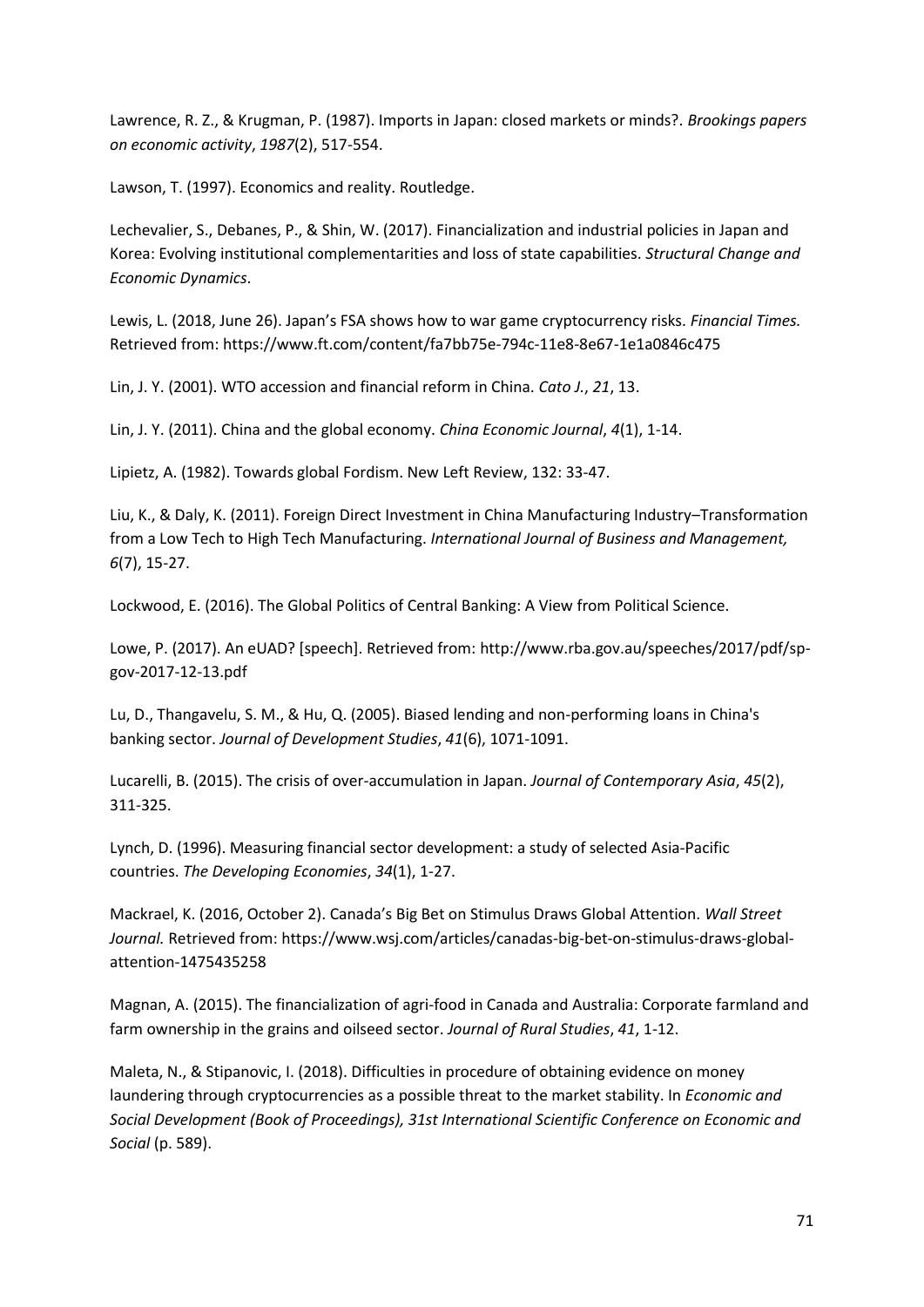Marsh, D. (2009). Keeping ideas in their place: in praise of thin constructivism. *Australian journal of political science*, *44*(4), 679-696.

Masujima, M. (2018). Japan's Virtual Currency Regulation and its Recent Developments. Retrieved from:

[https://events.eventact.com/ki2/crypto/Masakazu%20Masujima%20\(Mori%20Hamada%20&%20Ma](https://events.eventact.com/ki2/crypto/Masakazu%20Masujima%20(Mori%20Hamada%20&%20Matsumoto)-Japans%20Virtual%20Currency%20Regulation%20and%20its%20Recent%20Developments.pdf) [tsumoto\)-](https://events.eventact.com/ki2/crypto/Masakazu%20Masujima%20(Mori%20Hamada%20&%20Matsumoto)-Japans%20Virtual%20Currency%20Regulation%20and%20its%20Recent%20Developments.pdf)

[Japans%20Virtual%20Currency%20Regulation%20and%20its%20Recent%20Developments.pdf](https://events.eventact.com/ki2/crypto/Masakazu%20Masujima%20(Mori%20Hamada%20&%20Matsumoto)-Japans%20Virtual%20Currency%20Regulation%20and%20its%20Recent%20Developments.pdf)

McMillan, J., & Naughton, B. (1992). How to reform a planned economy: lessons from China. *Oxford Review of Economic Policy*, *8*(1), 130-143.

McNamara, K. (2002). Rational fictions: Central bank independence and the social logic of delegation. *West european politics*, *25*(1), 47-76.

McRae, H. (1985). *Japan's role in the emerging global securities market* (Vol. 17). New York: Group of Thirty.

Meaning, J., Dyson, B., Barker, J., & Clayton, E. (2018). Broadening narrow money: monetary policy with a central bank digital currency.

Mintz, J. (2018, May 9). Jack Mintz: End the denial and admit it: Canada has a competitiveness problem. *Financial Post.* Retrieved from: https://business.financialpost.com/opinion/jack-mintz-endthe-denial-and-admit-it-canada-has-a-competitiveness-problem

Mitchell, T. & Wildau, G. (2018, March 25). China asserts Communist party control over PBoC. *Financial Times.* Retrieved from[: https://www.ft.com/content/0939de8a-3003-11e8-b5bf-](https://www.ft.com/content/0939de8a-3003-11e8-b5bf-23cb17fd1498)[23cb17fd1498](https://www.ft.com/content/0939de8a-3003-11e8-b5bf-23cb17fd1498)

Modell, S. (2009). In defence of triangulation: a critical realist approach to mixed methods research in management accounting. *Management Accounting Research*, *20*(3), 208-221.

Nakamoto, S. (2008). Bitcoin: A peer-to-peer electronic cash system.

Natalia, G. (2010). The French Regulation School: A Critical Revision. *Visión de Futuro*, *13*.

Neufeld, E. P. (2001). Adjusting to Globalization: Challenges for the Canadian Banking System. *The State ofEconomics in Canada: Festschrift in Honour ofDavid Slater*, *14*, 325-353.

Neufeld, M. A. (1995). *The restructuring of international relations theory* (Vol. 43). Cambridge: Cambridge University Press.

Nippon. (2015, March 2). Rebuilding Japanese Finances: Tackling a ¥1 Quadrillion Debt. Retrieved from:<https://www.nippon.com/en/features/h00093/>

Organization for Economic Co-operation and Development. (n.d.). OECD Data. Retrieved from: <https://data.oecd.org/>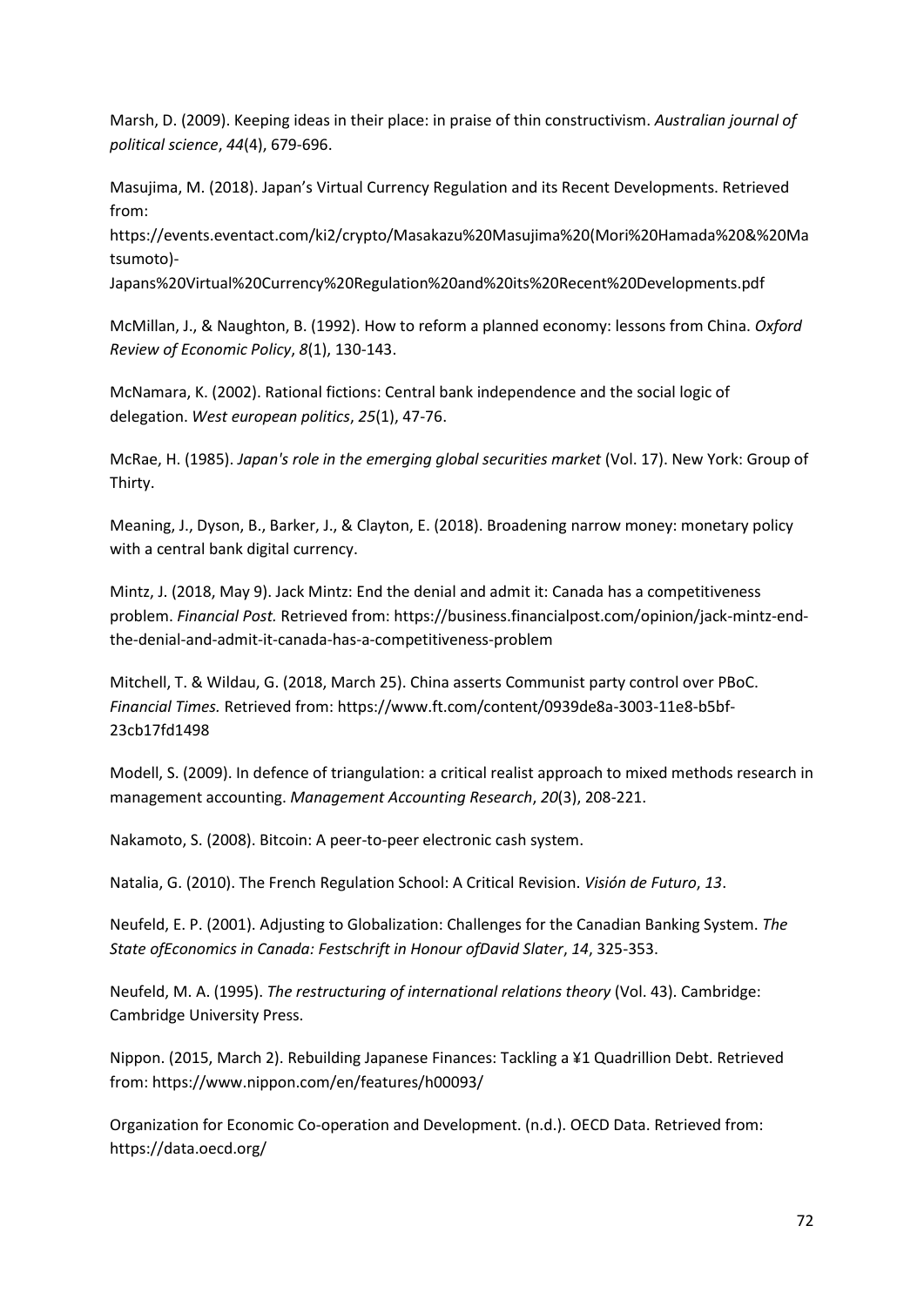Otsubo, S. T. (2007). Post-war Development of the Japanese Economy. *Nagoya University*.

Overbeek, H. (2015). The Rise of China: Strategic Shift Underway A historical political economy perspective.

Palley, T. I. (2006). External contradictions of the Chinese Development Model: export-led growth and the dangers of global economic contraction. *Journal of contemporary China*, *15*(46), 69-88.

Patomäki, H., & Wight, C. (2000). After postpositivism? The promises of critical realism. *International Studies Quarterly*, *44*(2), 213-237.

Patterson, L. (2016). Adjusting to the fall in commodity prices: One step at a time. *Remarks to the Edmonton Chamber of Commerce, March*, *30*.

Peters, G., Panayi, E., & Chapelle, A. (2015). Trends in cryptocurrencies and blockchain technologies: a monetary theory and regulation perspective.

Petit, P. (1999). Structural forms and growth regimes of the post-Fordist era. *Review of Social Economy*, *57*(2), 220-243.

Petit, P. (1999). Structural forms and growth regimes of the post-Fordist era. *Review of Social Economy*, *57*(2), 220-243.

Poloz, S. S. (2016). From Hewers of Wood to Hewers of Code: Canada's Expanding Service Economy. *Speech to the CD Howe Institute, Toronto*, *28*.

Porter, M. E., & Sakakibara, M. (2004). Competition in Japan. *Journal of Economic Perspectives*, *18*(1), 27-50.

Powell, J. (2005). *A history of the Canadian dollar*. Bank of Canada.

Prasad, E. (2018). Central Banking in a Digital Age: Stock-Taking and Preliminary Thoughts. *Brookings Institution*.

Rao, S., Tang, J., & Wang, W. (2003). Canada's recent productivity record and capital accumulation. *International Productivity Monitor*, 24-38.

Reutzel, B. & Rizzo, P. (2017, December 31). Most Influential in Blockchain 2017 #6: Yao Qian. *Coindesk.* Retrieved on September 5, 2018, from: [https://www.coindesk.com/coindesk-most](https://www.coindesk.com/coindesk-most-influential-2017-6-yao-qian/)[influential-2017-6-yao-qian/](https://www.coindesk.com/coindesk-most-influential-2017-6-yao-qian/)

Rhodes, C. (2018, January 5). International comparisons of manufacturing. Retrieved from: <https://researchbriefings.parliament.uk/ResearchBriefing/Summary/SN05809#fullreport>

Riksbank, S. (2017). The Riksbank's e-krona project.

Robinson, W. (2006) Reification and Theoreticism in the Study of Globalisation, Imperialism and Hegemony: Response to Kiely, Pozo-Martin and Valladão. *Cambridge Review of International Affairs*  19(3): 529-533.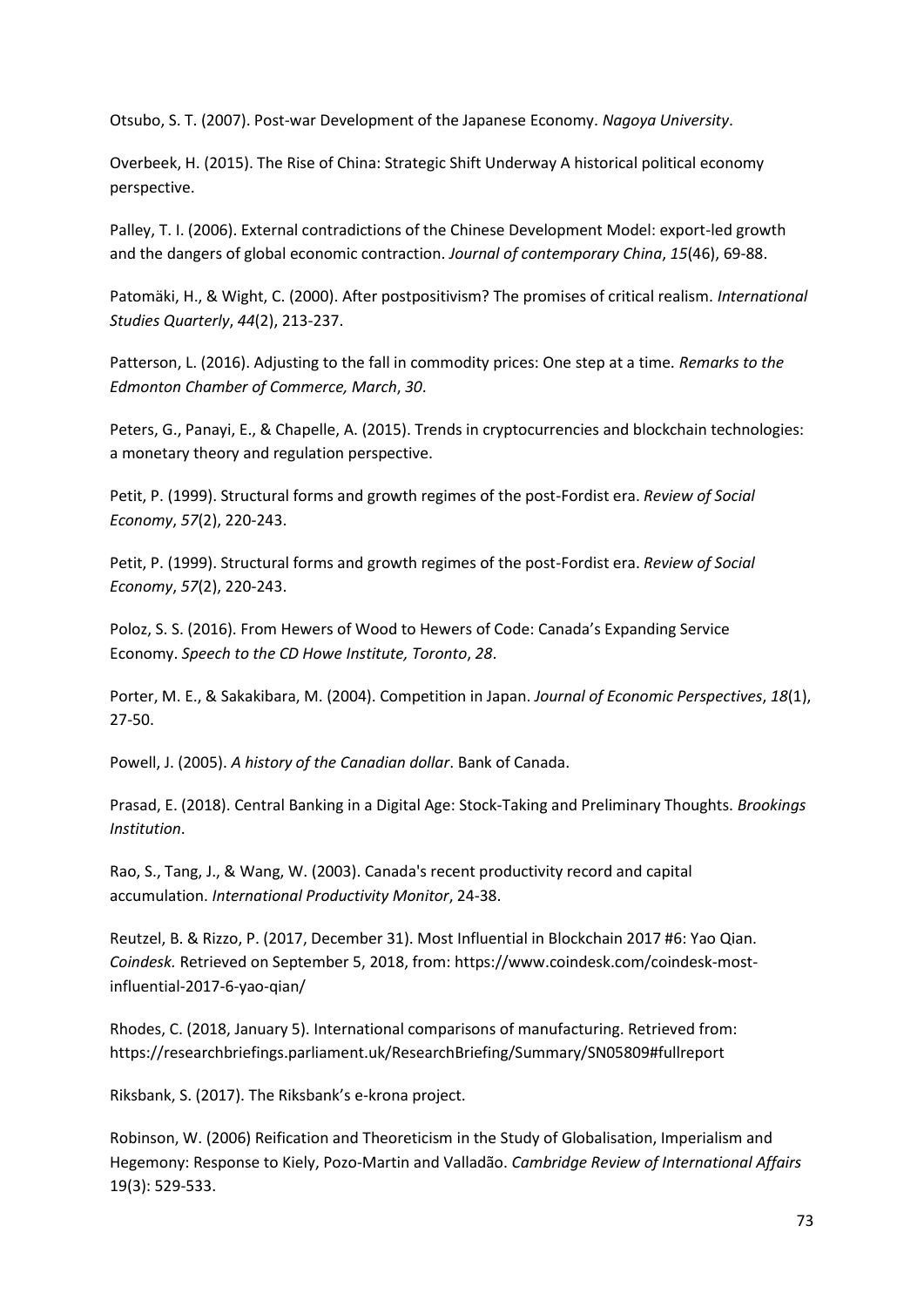Ruggie, J. G. (1982). International regimes, transactions, and change: embedded liberalism in the postwar economic order. *International organization*, *36*(2), 379-415.

Ruggie, J. G. (1998). What makes the world hang together? Neo-utilitarianism and the social constructivist challenge. *International organization*, *52*(4), 855-885.

Sayer, A. (1999). *Realism and social science*. Sage.

Scott, J. (2000). Rational choice theory. *Understanding contemporary society: Theories of the present*, *129*.

Sen, S. (2010). *China in the Global Economy* (Levy Economics Institute Working Paper No. 642). Retrieved from[: https://core.ac.uk/download/pdf/6449054.pdf](https://core.ac.uk/download/pdf/6449054.pdf)

Sheng, A. (2009). *From Asian to global financial crisis: An Asian regulator's view of unfettered finance in the 1990s and 2000s*. Cambridge University Press.

Shizume, M. (2012). The Japanese economy during the interwar period: instability in the financial system and the impact of the world depression. In *The Gold Standard Peripheries* (pp. 211-228). Palgrave Macmillan, London.

Shizume, M. (2018). A History of the Bank of Japan, 1882–2016. *Sveriges Riksbank and the History of Central Banking*, 328.

Slater, D. W. (1997). Setting the Scene: The Post-WWII Canadian Economy. *Canadian Business Economics*, 6-14.

Solow, R. M. (1956). A contribution to the theory of economic growth. *The quarterly journal of economics*, *70*(1), 65-94.

Statistics Canada. (2011). 3 Canadian Development and the Evolution of the Manufacturing Sector: 1900 to 1929. Retrieved from:<https://www150.statcan.gc.ca/n1/pub/15-206-x/2008022/s3-eng.htm>

Statistics Canada. (2018). Labour force characteristics by industry, annual (x 1,000). Retrieved from: <https://www150.statcan.gc.ca/t1/tbl1/en/tv.action?pid=1410002301>

Sterling‐Folker, J. (2000). Competing paradigms or birds of a feather? Constructivism and neoliberal institutionalism compared. *International studies quarterly*, *44*(1), 97-119.

Stockhammer, E. (2013). Financialization, income distribution and the crisis. In *Financial crisis, labour markets and institutions* (pp. 116-138). Routledge.

Suberg, W. (2018, March 9). China: PBoC Head Says Digital Currency 'Inevitable', Bitcoin 'Not Accepted' As Payment. *Cointelegraph.* Retrieved from: [https://cointelegraph.com/news/china-PBoC](https://cointelegraph.com/news/china-pboc-head-says-digital-currency-inevitable-bitcoin-not-accepted-as-payment)[head-says-digital-currency-inevitable-bitcoin-not-accepted-as-payment](https://cointelegraph.com/news/china-pboc-head-says-digital-currency-inevitable-bitcoin-not-accepted-as-payment)

Swan, T. W. (1956). Economic growth and capital accumulation. *Economic record*, *32*(2), 334-361.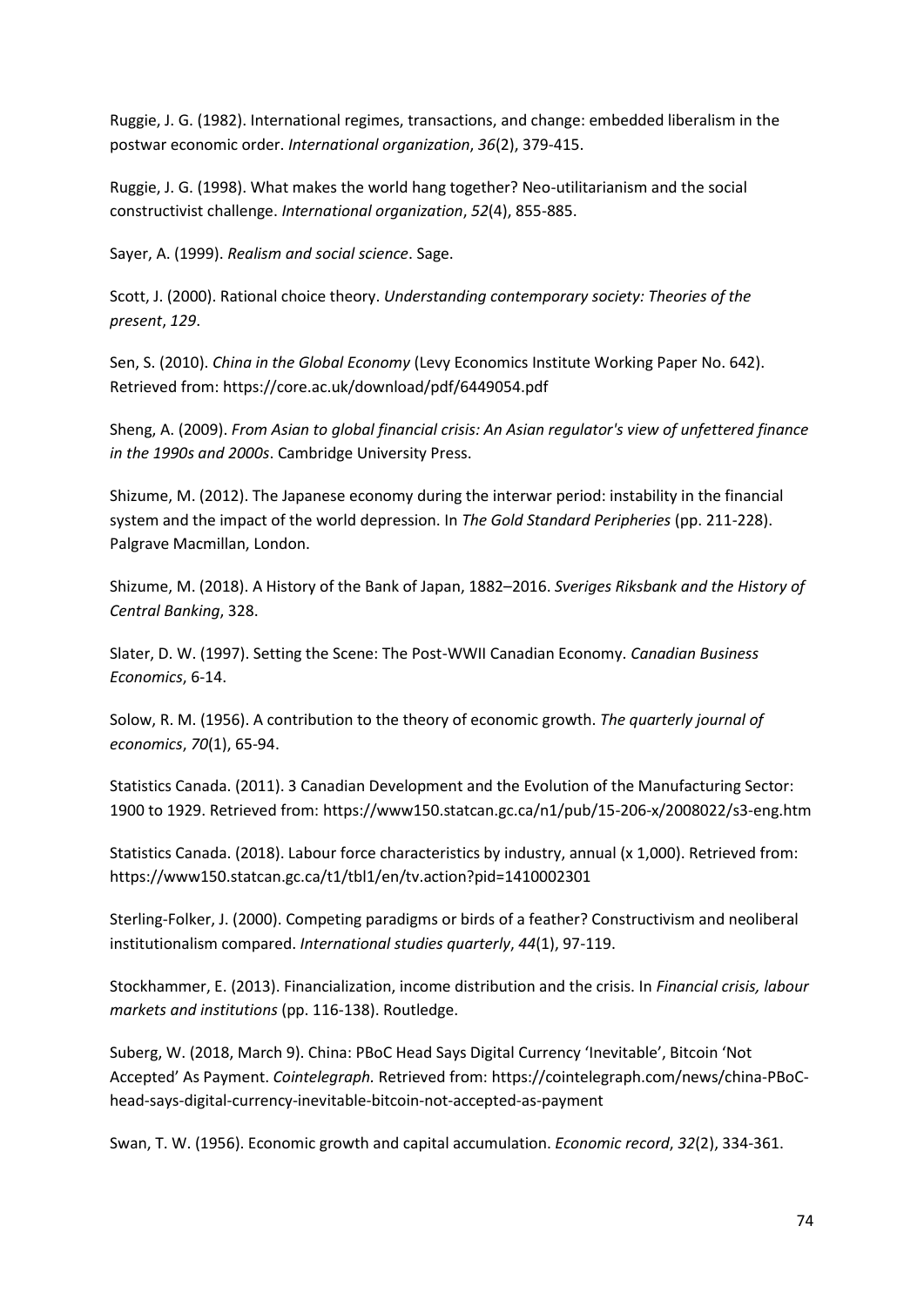Swedish Tax Agency. (2015, April 24). Taxation on mining bitcoin and other virtual currencies, etc. Retrieved from[: https://www4.skatteverket.se/rattsligvagledning/338713.html?q=131+191846-](https://www4.skatteverket.se/rattsligvagledning/338713.html?q=131+191846-15%2F111) [15%2F111](https://www4.skatteverket.se/rattsligvagledning/338713.html?q=131+191846-15%2F111)

Takahashi, T. (1997). The New Bank of Japan Law–Moving Toward Greater Central Bank Independence. *Economics November*. Retrieved from: [https://www.nli](https://www.nli-research.co.jp/en/report/detail/id=51193)[research.co.jp/en/report/detail/id=51193](https://www.nli-research.co.jp/en/report/detail/id=51193)

Takahashi, W., & Kobayakawa, S. (2003). *Globalization: Role of institution building in the Japanese financial sector* (No. 03-E-7). Bank of Japan.

Taylor, A. (2018, March 16). Canada Has A Competitiveness Problem That Needs To Be Fixed: Adam Taylor For Inside Policy. *MacDonald-Laurier Institute.* Retrieved from: [https://www.macdonaldlaurier.ca/canada-competitiveness-problem-needs-fixed-adam-taylor-inside](https://www.macdonaldlaurier.ca/canada-competitiveness-problem-needs-fixed-adam-taylor-inside-policy/)[policy/](https://www.macdonaldlaurier.ca/canada-competitiveness-problem-needs-fixed-adam-taylor-inside-policy/)

The Law Library Congress (2018a, June 15). Regulation of Cryptocurrency: Canada. Retrieved from: https://www.loc.gov/law/help/cryptocurrency/canada.php

The Law Library of Congress. (2018). Regulation of cryptocurrency around the world. Retrieved from: <http://www.loc.gov/law/help/cryptocurrency/cryptocurrency-world-survey.pdf>

Thomson Reuters. (2016, October 1). China's yuan joins elite club of IMF reserve currencies. Retrieved from: <https://www.reuters.com/article/us-china-currency-imf-idUSKCN1212WC>

Thomson Reuters. (2016a, March 27). Japan looks to kickstart 'fintech' revolution. Retrieved from: [https://www.reuters.com/article/japan-fintech/japan-looks-to-kickstart-fintech-revolution](https://www.reuters.com/article/japan-fintech/japan-looks-to-kickstart-fintech-revolution-idUSL3N16X21W)[idUSL3N16X21W](https://www.reuters.com/article/japan-fintech/japan-looks-to-kickstart-fintech-revolution-idUSL3N16X21W)

Thomson Reuters. (2017, November 22). Digital currencies will not replace physical money soon: Bank of Japan official. Retrieved from: [https://www.reuters.com/article/us-japan-economy-boj](https://www.reuters.com/article/us-japan-economy-boj-fintech/digital-currencies-will-not-replace-physical-money-soon-bank-of-japan-official-idUSKBN1DM1D8)[fintech/digital-currencies-will-not-replace-physical-money-soon-bank-of-japan-official](https://www.reuters.com/article/us-japan-economy-boj-fintech/digital-currencies-will-not-replace-physical-money-soon-bank-of-japan-official-idUSKBN1DM1D8)[idUSKBN1DM1D8](https://www.reuters.com/article/us-japan-economy-boj-fintech/digital-currencies-will-not-replace-physical-money-soon-bank-of-japan-official-idUSKBN1DM1D8)

Thomson Reuters. (2018, March 9). PBOC Governor Says Bitcoin not a Legitimate Method of Payment. Retrieved from[: https://uk.reuters.com/article/us-china-parliament-PBoC-risks/PBoC](https://uk.reuters.com/article/us-china-parliament-pboc-risks/pboc-governor-says-bitcoin-not-a-legitimate-method-of-payment-idUKKCN1GL0FR?il=0)[governor-says-bitcoin-not-a-legitimate-method-of-payment-idUKKCN1GL0FR?il=0](https://uk.reuters.com/article/us-china-parliament-pboc-risks/pboc-governor-says-bitcoin-not-a-legitimate-method-of-payment-idUKKCN1GL0FR?il=0)

Thomson Reuters. (2018a, July 13). Japan June exports seen still solid, core inflation to tick up: Reuters poll. Retrieved from[: https://www.reuters.com/article/us-japan-economy-trade/japan-june](https://www.reuters.com/article/us-japan-economy-trade/japan-june-exports-seen-still-solid-core-inflation-to-tick-up-reuters-poll-idUSKBN1K30H7)[exports-seen-still-solid-core-inflation-to-tick-up-reuters-poll-idUSKBN1K30H7](https://www.reuters.com/article/us-japan-economy-trade/japan-june-exports-seen-still-solid-core-inflation-to-tick-up-reuters-poll-idUSKBN1K30H7)

Tickell, A., & Peck, J. A. (1992). Accumulation, regulation and the geographies of post-Fordism: missing links in regulationist research. *Progress in Human Geography*, *16*(2), 190-218.

Van der Pijl, K. (2009). A survey of global political economy. *Centre for Global Political Economy, University of Sussex. URL: http://www. sussex. ac. uk/ir/research/gpe/gpesurvey [accessed on December 30, 2012]*.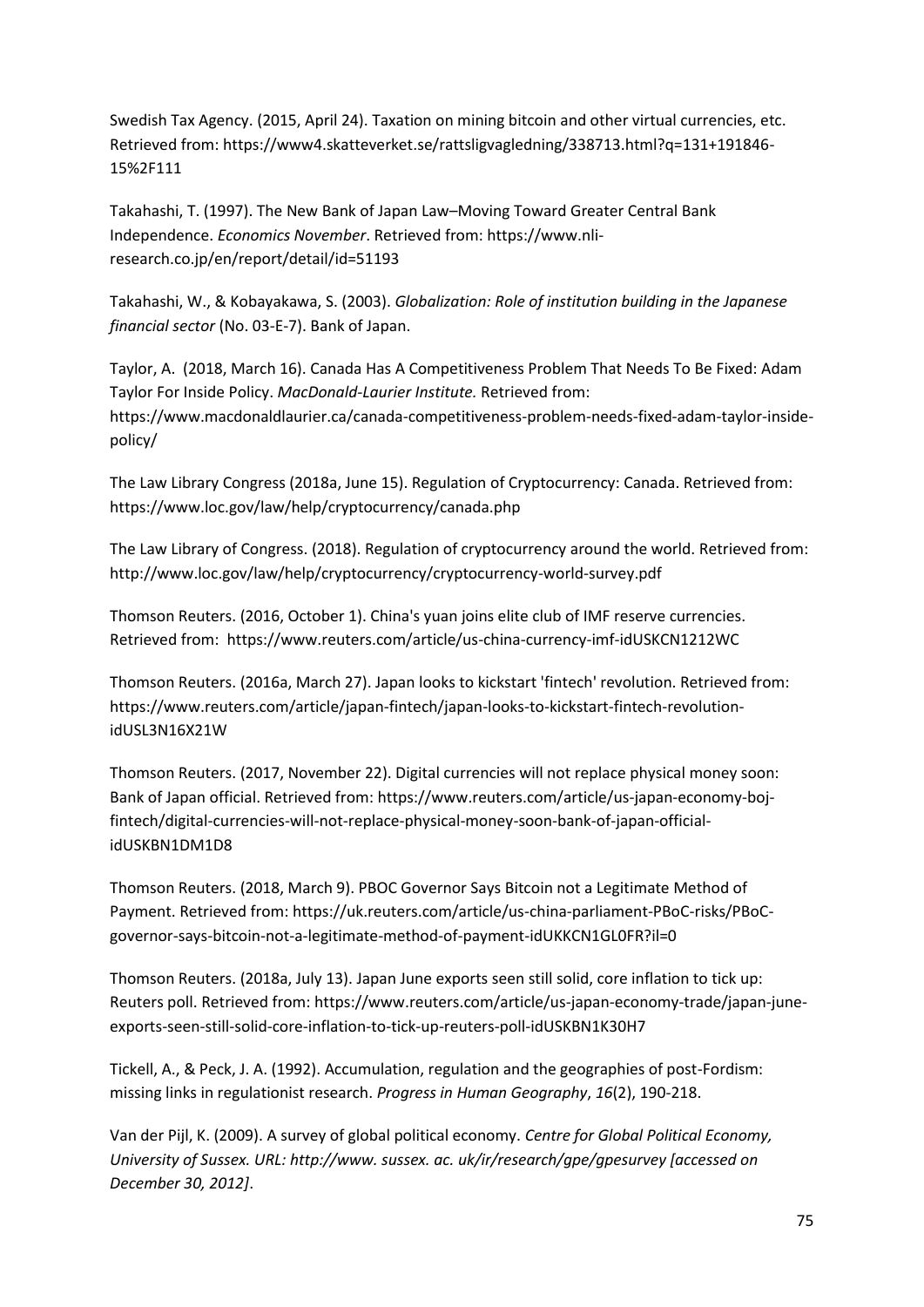Vigna, P., & Casey, M. J. (2016). *The age of cryptocurrency: how bitcoin and the blockchain are challenging the global economic order*. Macmillan.

Von Hayek, F. A. (1945). The use of knowledge in society. *The American economic review*, *35*(4), 519- 530.

Von Hayek, F. A., & Kaldor, N. (1933). *Monetary theory and the trade cycle*. London: Jonathan Cape.

Walmsley, T. L., Hertel, T. W., & Ianchovichina, E. (2006). Assessing the impact of China's WTO accession on investment. *Pacific Economic Review*, *11*(3), 315-339.

Waltz, K. N. (2010). *Theory of international politics*. Waveland Press.

Watkins, M. H. (1963). A staple theory of economic growth. *Canadian Journal of Economics and Political Science/Revue canadienne de economiques et science politique*, *29*(2), 141-158.

Watson, M. (2014) The Historical Roots of Theoretical Traditions in Global Political Economy. In: Ravenhill, J. (ed.) Global Political Economy (4th ed.). Oxford: Oxford University Press pp. 26-46.

Wendt, A. (1992). Anarchy is what states make of it: the social construction of power politics. *International organization*, *46*(02), 391-425.

White, L. (2017, December 7). Hayek on the Creation of Moral Hazard by Central Banks [Blog post]. Retrieved from[: https://www.cato.org/blog/hayek-creation-moral-hazard-central-banks](https://www.cato.org/blog/hayek-creation-moral-hazard-central-banks)

Wight, C. (2007). A manifesto for scientific realism in IR: Assuming the can-opener won't work!. *Millennium*, *35*(2), 379-398.

Wilkins, C. (2014). Money in a digital world. *Remarks to Wilfrid Laurier University, Waterloo, Ontario*, *13*.

Wilkins, C. (2017). Canada explores digital currency. Fintech collaboration vital to unlock promise. Retrieved from[: https://www.bankofcanada.ca/wp-content/uploads/2017/07/fintech-collaboration](https://www.bankofcanada.ca/wp-content/uploads/2017/07/fintech-collaboration-vital-unlock-promise.pdf)[vital-unlock-promise.pdf](https://www.bankofcanada.ca/wp-content/uploads/2017/07/fintech-collaboration-vital-unlock-promise.pdf)

Willms, J. (2018, July 13). Proposed Regulations Could Cause Major Shifts in Canadian Crypto Businesses. *Bitcoinmagazine*. Retrieved from[: https://bitcoinmagazine.com/articles/proposed](https://bitcoinmagazine.com/articles/proposed-regulations-could-cause-major-shifts-canadian-crypto-businesses/)[regulations-could-cause-major-shifts-canadian-crypto-businesses/](https://bitcoinmagazine.com/articles/proposed-regulations-could-cause-major-shifts-canadian-crypto-businesses/)

Wodak, R., & Meyer, M. (Eds.). (2009). *Methods for critical discourse analysis*. Sage.

Woods, N. (1995). Economic ideas and international relations: beyond rational neglect. *International Studies Quarterly*, *39*(2), 161-180.

World Bank (2016). Gross Capital Formation (% of GDP). Retrieved from: <http://data.worldbank.org/indicator/NE.GDI.TOTL.ZS/countries/1W-4E-CN-SG?display=graph>

World Bank. (n.d.). World Bank Open Data. Retrieved from:<https://data.worldbank.org/>